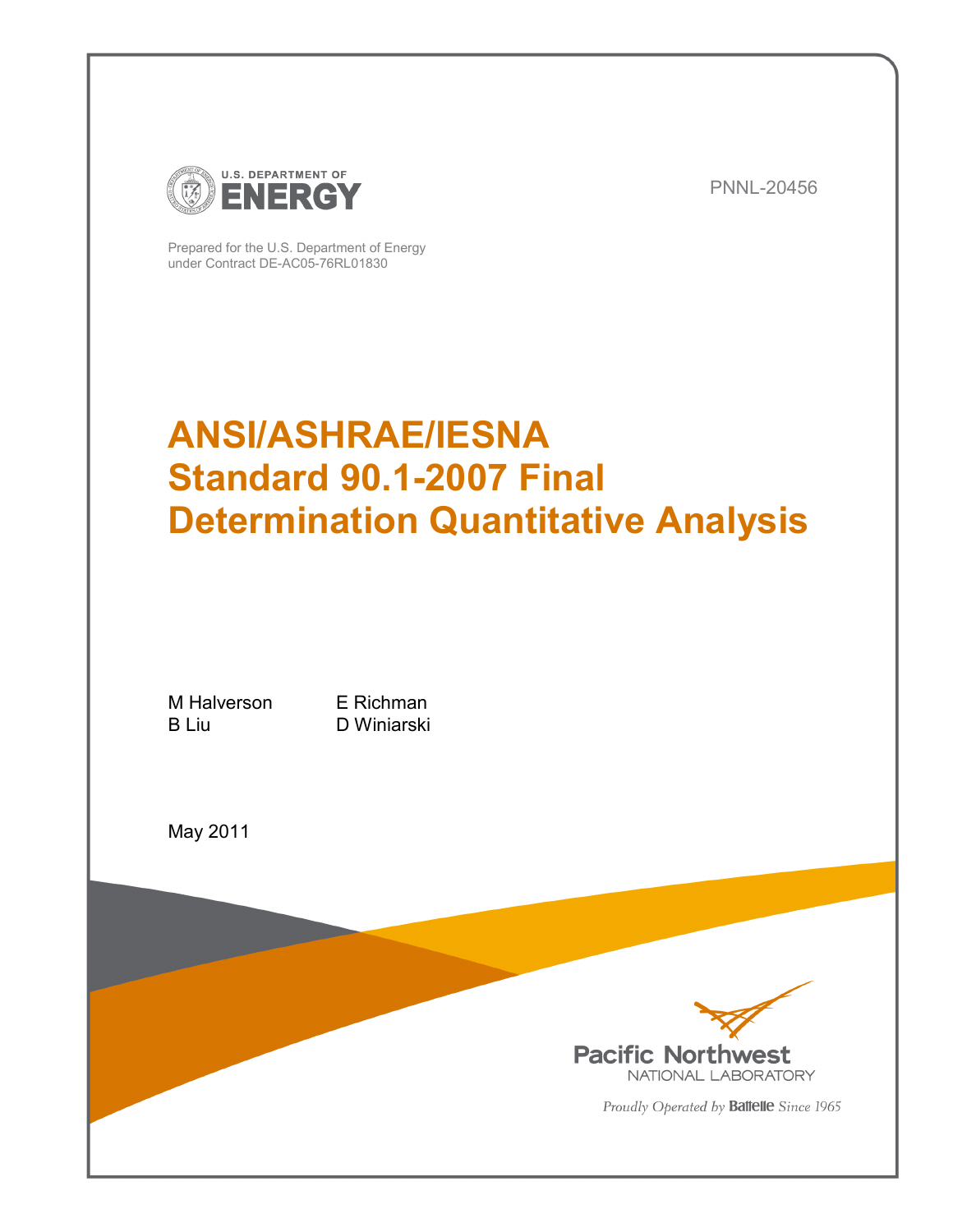#### **DISCLAIMER**

This report was prepared as an account of work sponsored by an agency of the United States Government. Neither the United States Government nor any agency thereof, nor Battelle Memorial Institute, nor any of their employees, makes any warranty, express or implied, or assumes any legal liability or responsibility for the accuracy, completeness, or usefulness of any information, apparatus, product, or process disclosed, or represents that its use would not infringe privately owned rights. Reference herein to any specific commercial product, process, or service by trade name, trademark, manufacturer, or otherwise does not necessarily constitute or imply its endorsement, recommendation, or favoring by the United States Government or any agency thereof, or Battelle Memorial Institute. The views and opinions of authors expressed herein do not necessarily state or reflect those of the United States Government or any agency thereof.

#### PACIFIC NORTHWEST NATIONAL LABORATORY operated by **BATTELLE** for the UNITED STATES DEPARTMENT OF ENERGY under Contract DE-AC05-76RL01830

#### **Printed in the United States of America**

Available to DOE and DOE contractors from the Office of Scientific and Technical Information,<br>P.O. Box 62, Oak Ridge, TN 37831-0062; ph: (865) 576-8401<br>fax: (865) 576-5728 email: reports@adonis.osti.gov

Available to the public from the National Technical Information Service, U.S. Department of Commerce, 5285 Port Royal Rd., Springfield, VA 22161<br>ph: (800) 553-6847<br>fax: (703) 605-6900 email: orders@ntis.fedworld.gov online ordering: http://www.ntis.gov/ordering.htm

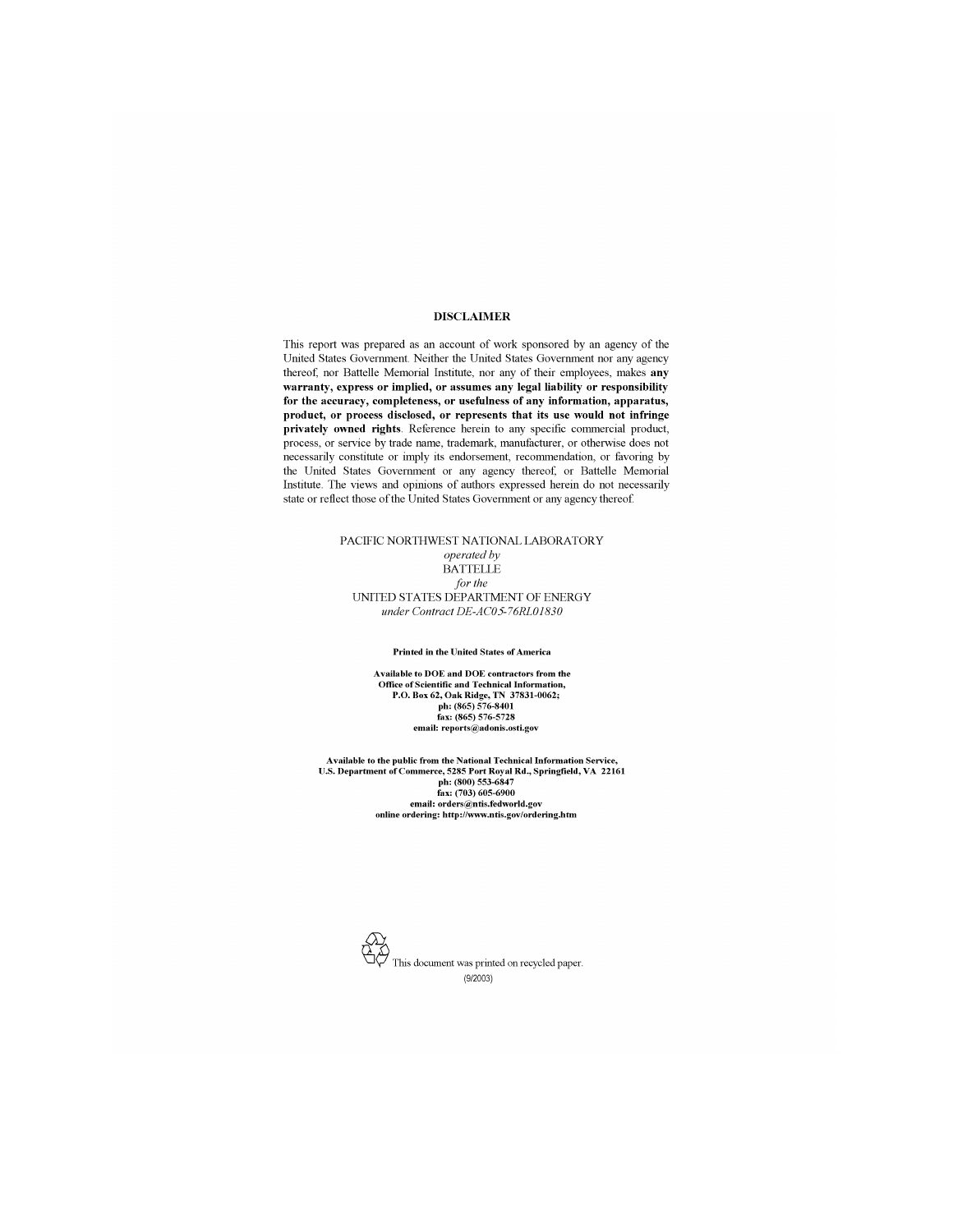PNNL-20456

# **ANSI/ASHRAE/IESNA Standard 90.1-2007 Final Determination Quantitative Analysis**

M Halverson E Richman B Liu D Winiarski

May 2011

Prepared for the U.S. Department of Energy under Contract DE-AC05-76RL01830

Pacific Northwest National Laboratory Richland, Washington 99352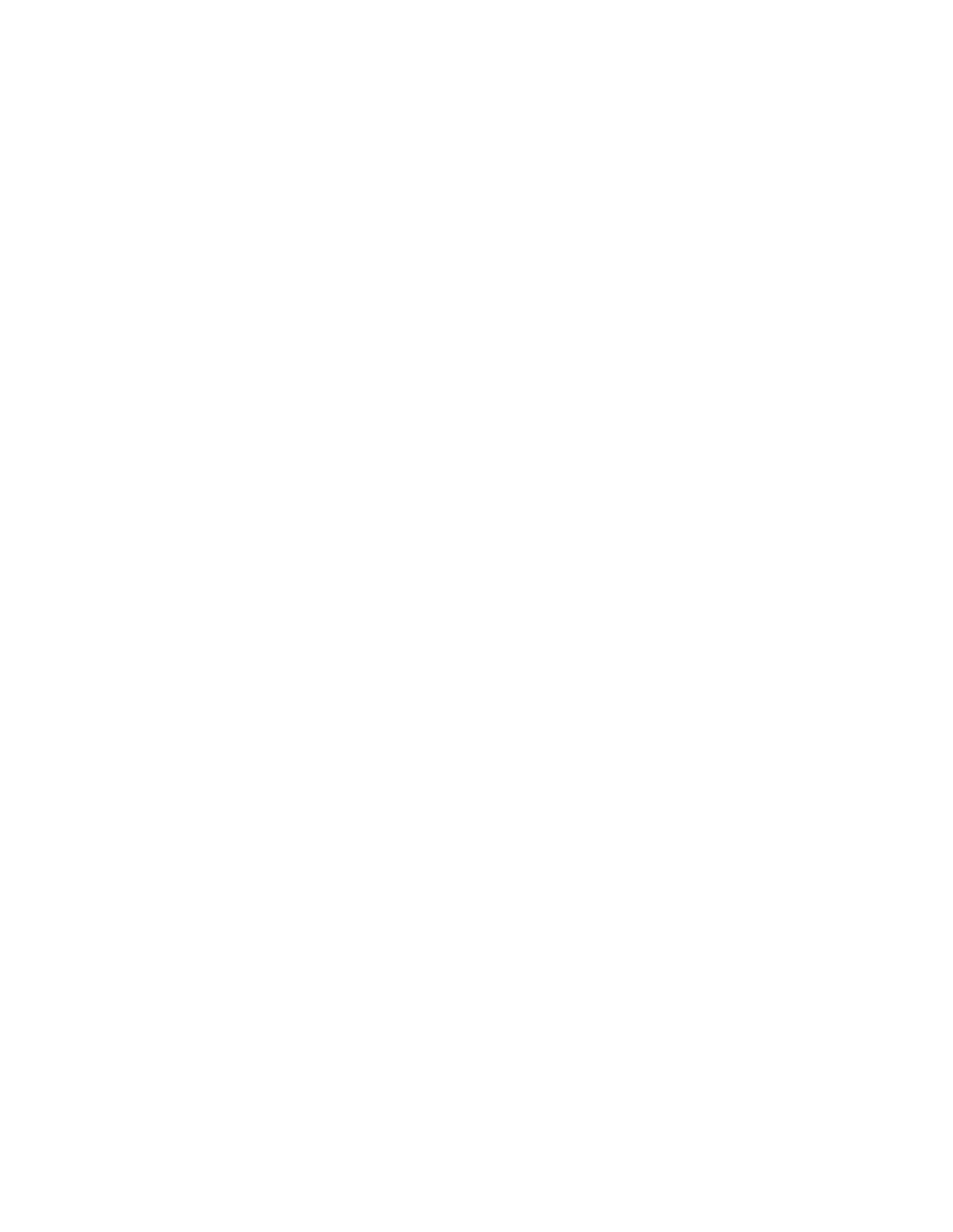#### **Summary**

<span id="page-4-0"></span>The United States (U.S.) Department of Energy (DOE) conducted a final quantitative analysis to assess whether buildings constructed according to the requirements of the American National Standards Institute (ANSI)/American Society of Heating, Refrigerating and Air-Conditioning Engineers (ASHRAE)/Illuminating Engineering Society of North America (IESNA) Standard 90.1-2007 would result in energy savings compared with buildings constructed to ANSI/ASHRAE/IESNA Standard 90.1- 2004. The final analysis considered each of the 44 addenda to ANSI/ASHRAE/IESNA Standard 90.1- 2004 that were included in ANSI/ASHRAE/IESNA Standard 90.1-2007. All 44 addenda processed by ASHRAE in the creation of Standard 90.1-2007 from Standard 90.1-2004 were reviewed by DOE, and their combined impact on a suite of 15 building prototype models in 15 ASHRAE climate zones was considered. Most addenda were deemed to have little quantifiable impact on building efficiency for the purpose of DOE's final determination. However, out of the 44 addenda, 9 were preliminarily determined to have measureable and quantifiable impact.

A suite of 225 computer energy simulations for building prototypes complying with ASHRAE 90.1- 2004 was developed. These prototypes were then modified in accordance with these 9 addenda to create a second suite of corresponding building simulations reflecting the same buildings compliant with Standard 90.1-2007. The building simulations were conducted using the DOE *EnergyPlus* building simulation software. The resulting energy use from the complete suite of 450 simulation runs was then converted to energy use intensity (EUI, or energy use per unit floor area) metrics (Site EUI, Primary EUI, and energy cost intensity (ECI)) results for each simulation. For each version of the Standard, these energy use intensities were then aggregated to a national basis for each prototype using construction-floor-area based weighting factors developed for each of the 15 U.S. climate zones using commercial construction data. When compared, the resulting weighted energy use intensities showed that each of the 15 building prototypes used less energy under Standard 90.1-2007 than under Standard 90.1-2004 on a national basis when considering site energy, primary energy, or energy cost. The energy use intensities were also aggregated across building types to a national commercial building basis using the same weighting data. On a national basis, the final quantitative analysis estimated a floor-space-weighted national average reduction in new building energy consumption of 3.9 percent for source energy and 4.6 percent when considering site energy. A 3.9 percent savings in energy cost, based on national average commercial energy costs for electricity and natural gas, was also estimated. These final results support a positive determination of energy savings for Standard 90.1-2007.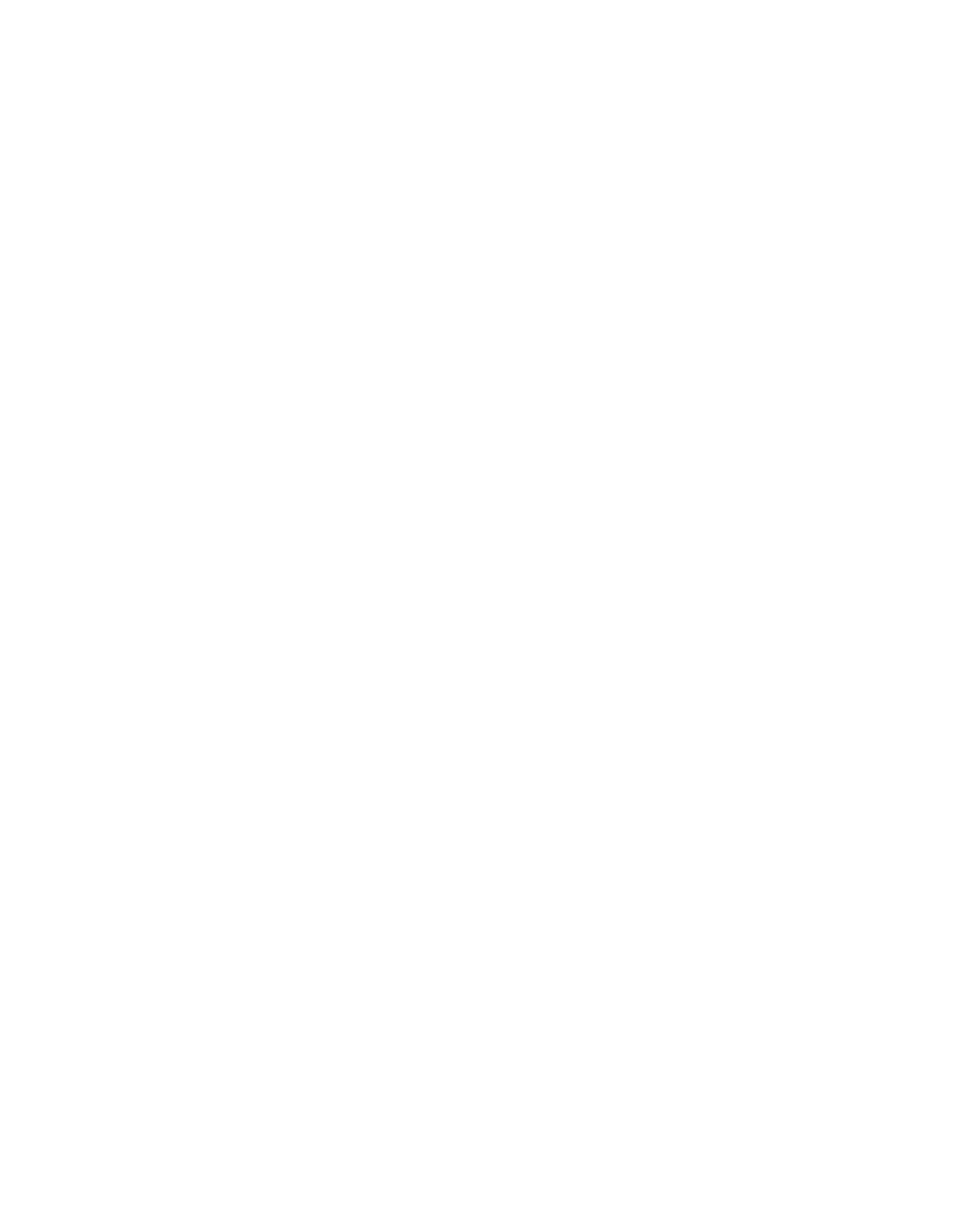# **Acronyms and Abbreviations**

<span id="page-6-0"></span>

| <b>AFUE</b>   | annual fuel utilization efficiency                                        |
|---------------|---------------------------------------------------------------------------|
| <b>ANSI</b>   | American National Standards Institute                                     |
| <b>ARI</b>    | Air-Conditioning and Refrigeration Institute                              |
| <b>ASHRAE</b> | American Society of Heating, Refrigerating and Air-Conditioning Engineers |
| <b>ASTM</b>   | American Society for Testing and Materials                                |
| <b>BECP</b>   | <b>Building Energy Codes Program</b>                                      |
| <b>Btu</b>    | British thermal units                                                     |
| CAV           | constant air volume                                                       |
| cfm           | cubic feet per minute                                                     |
| <b>CBECS</b>  | <b>Commercial Building Energy Consumption Survey</b>                      |
| <b>DOE</b>    | U.S. Department of Energy                                                 |
| <b>ECB</b>    | energy cost budget                                                        |
| ECI           | energy cost intensity                                                     |
| <b>EIA</b>    | <b>Energy Information Administration</b>                                  |
| <b>EPCA</b>   | <b>Energy Policy and Conservation Act</b>                                 |
| <b>EPACT</b>  | Energy Policy Act (of 1992)                                               |
| <b>EUI</b>    | energy use intensity                                                      |
| FCU           | fan coil unit                                                             |
| $ft^2$        | square feet                                                               |
| hp            | horsepower                                                                |
| h             | hour(s)                                                                   |
| in. wc        | inches water column                                                       |
| <b>HVAC</b>   | heating, ventilating, and air conditioning                                |
| <b>IESNA</b>  | Illuminating Engineering Society of North America                         |
| kBtu          | kilo British thermal unit                                                 |
| kW            | kilowatt(s)                                                               |
| kWh           | kilowatt hour(s)                                                          |
| <b>LPD</b>    | lighting power density                                                    |
| <b>PBA</b>    | principal building activity                                               |
| <b>PNNL</b>   | Pacific Northwest National Laboratory                                     |
| <b>PTAC</b>   | packaged terminal air conditioner                                         |
| <b>PTHP</b>   | packaged terminal heat pump                                               |
| <b>SHGC</b>   | solar heat gain coefficient                                               |
| SRI           | Solar Reflectance Index                                                   |
| <b>SSPC</b>   | <b>Standing Standards Product Committee</b>                               |
| <b>TMY</b>    | typical meteorological year                                               |
| U.S.          | <b>United States</b>                                                      |
| <b>VAV</b>    | variable air volume                                                       |
| W             | watt(s)                                                                   |
|               |                                                                           |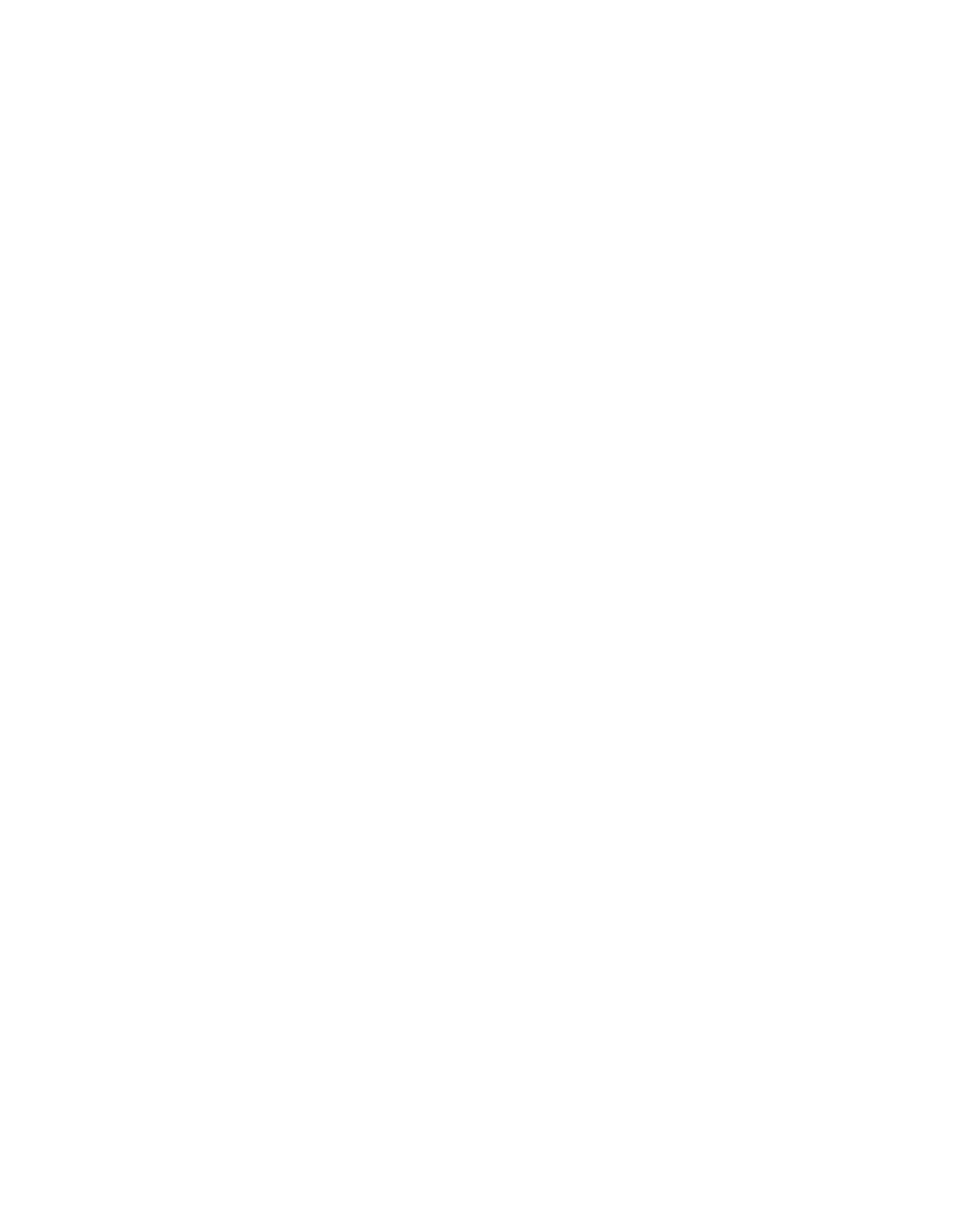# **Contents**

<span id="page-8-0"></span>

|     |      |                                                                                    | iii          |  |  |  |  |  |  |
|-----|------|------------------------------------------------------------------------------------|--------------|--|--|--|--|--|--|
|     |      |                                                                                    | $\mathbf{V}$ |  |  |  |  |  |  |
| 1.0 | 1.1  |                                                                                    |              |  |  |  |  |  |  |
| 2.0 | 2.1  |                                                                                    |              |  |  |  |  |  |  |
| 3.0 |      |                                                                                    | 3.1          |  |  |  |  |  |  |
| 4.0 |      |                                                                                    | 4.1          |  |  |  |  |  |  |
| 5.0 |      |                                                                                    | 5.1          |  |  |  |  |  |  |
| 6.0 |      |                                                                                    | 6.1          |  |  |  |  |  |  |
| 7.0 |      |                                                                                    | 7.1          |  |  |  |  |  |  |
|     |      |                                                                                    | 7.1          |  |  |  |  |  |  |
|     | 7.2  |                                                                                    | 7.2          |  |  |  |  |  |  |
| 8.0 |      |                                                                                    | 8.1          |  |  |  |  |  |  |
|     | 8.1  |                                                                                    | 8.1          |  |  |  |  |  |  |
|     | 8.2  | Addendum 90.1-04q - Off-Hour Controls Exception for Hotel/Motel Removed            | 8.3          |  |  |  |  |  |  |
|     | 8.3  | Addendum 90.1-04v - Update for Demand-Controlled Ventilation Requirements          | 8.4          |  |  |  |  |  |  |
|     | 8.4  |                                                                                    | 8.5          |  |  |  |  |  |  |
|     | 8.5  |                                                                                    | 8.7          |  |  |  |  |  |  |
|     | 8.6  |                                                                                    | 8.9          |  |  |  |  |  |  |
|     | 8.7  | Addendum 90.1-04ar - Part Load Fan Power Limitation Modification                   | 8.10         |  |  |  |  |  |  |
|     | 8.8  |                                                                                    | 8.11         |  |  |  |  |  |  |
|     | 8.9  | Addendum 90.1-04at - Fenestration Solar Heat Gain Coefficient and                  | 8.11         |  |  |  |  |  |  |
| 9.0 |      |                                                                                    | 9.1          |  |  |  |  |  |  |
|     |      |                                                                                    | 10.1         |  |  |  |  |  |  |
|     |      |                                                                                    | 11.1         |  |  |  |  |  |  |
|     | 11.4 |                                                                                    |              |  |  |  |  |  |  |
|     |      |                                                                                    | A.1          |  |  |  |  |  |  |
|     |      | Appendix B - Development of Additional Lighting Power for the Strip Mall Prototype | B.1          |  |  |  |  |  |  |
|     |      |                                                                                    |              |  |  |  |  |  |  |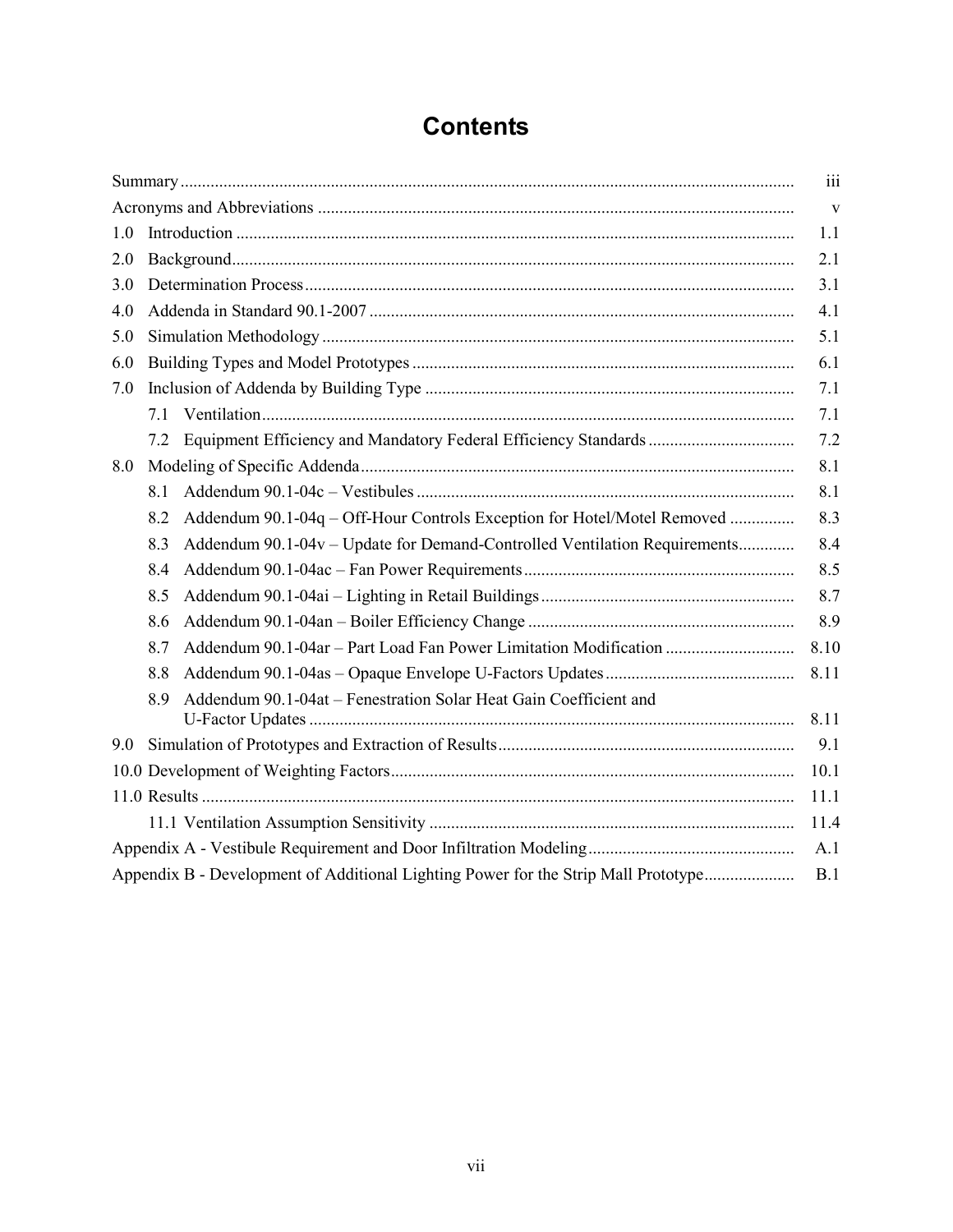## **Tables**

| 4.1  |                                                                         | 4.2  |
|------|-------------------------------------------------------------------------|------|
| 6.1  |                                                                         | 6.1  |
| 7.1  |                                                                         | 7.4  |
| 8.1  |                                                                         | 8.1  |
| 8.2  | ASHRAE 90.1-2004 Vestibule Requirement for All Prototypes in Each Zone* | 8.3  |
| 8.3  | ASHRAE 90.1-2007 Vestibule Requirement for All Prototypes in Each Zone* | 8.3  |
| 8.4  |                                                                         | 8.6  |
| 8.5  |                                                                         | 8.8  |
| 8.6  |                                                                         | 8.10 |
| 8.7  |                                                                         | 8.11 |
| 10.1 | Relative Construction Volume Weights for 15 ASHRAE Building Prototypes  | 10.2 |
|      |                                                                         | 11.1 |
|      |                                                                         | 11.2 |
|      |                                                                         | 11.3 |
|      |                                                                         | 11.4 |
| 11.5 |                                                                         | 11.5 |
|      |                                                                         | 11.5 |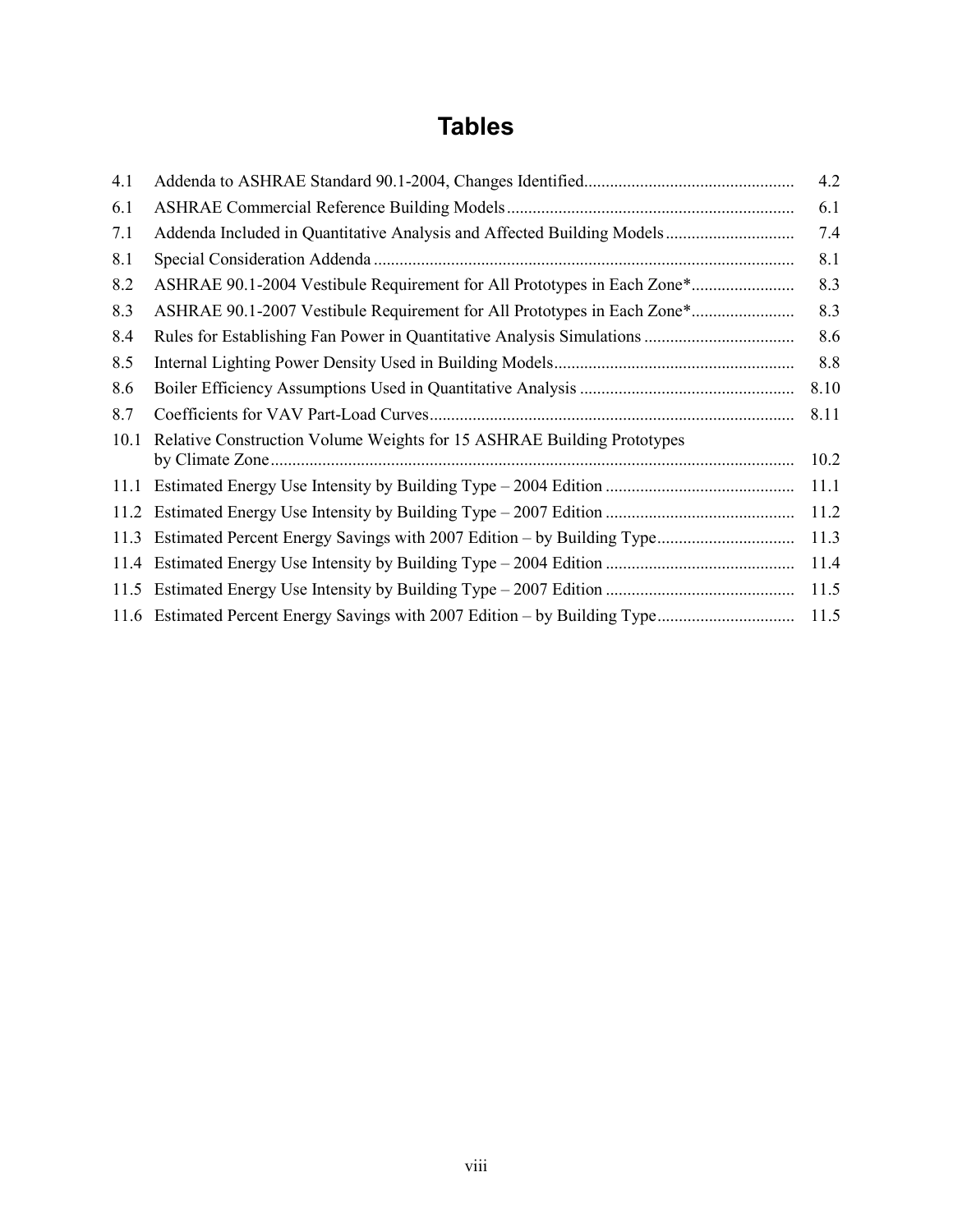## **1.0 Introduction**

<span id="page-10-0"></span>In support of the United States (U.S.) Department of Energy's (DOE) determination of energy savings of American National Standards Institute (ANSI)/American Society of Heating, Refrigerating and Air-Conditioning Engineers (ASHRAE)/Illuminating Engineering Society of North America (IESNA) Standard 90.1-2007 (ASHRAE 90.1-2007), staff from Pacific Northwest National Laboratory's (PNNL) Building Energy Codes Program (BECP) prepared an assessment of the relative energy use for commercial buildings designed to meet building design requirements found in ASHRAE 90.1-2007 as opposed to meeting design requirements found in ASHRAE 90.1-2004.

This document provides an evaluation of the energy savings achieved from use of ANSI/ASHRAE/IESNA Standard 90.1-2007 over its predecessor, ANSI/ASHRAE/IESNA Standard 90.1-2004. The evaluation was carried out using computer simulations of prototype buildings constructed to both Standard 90.1-2004 and Standard 90.1-2007 across a range of U.S. climates. Each building prototype used in the simulation analysis was first developed as a computer model in accordance with design and construction requirements found in Standard 90.1-2004. Changes to the building model, consistent with addenda published to Standard 90.1-2004 in the development of Standard 90.1-2007, were made to reflect the building as constructed under the requirements of Standard 90.1-2007. The set of Standard 90.1-2004 buildings and Standard 90.1-2007 buildings were simulated and energy use statistics were extracted from each building model in the form of annual energy use by fuel type. The annual energy use was then converted to energy use intensity (EUI) figures expressed in energy use per square foot  $(\text{ft}^2)$ . Using weighting factors by building type and geographic area developed from 5 years of recent construction data, these energy use statistics were then aggregated to national levels for each revision of the Standard 90.1, both by building prototype and weighted across building type. DOE used this data to assess whether a positive determination can be made for ASHRAE Standard 90.1-2007.

The document describes

- characterization of the building models,
- characterization of the addenda to be modeled for ASHRAE 90.1-2007,
- the simulation tool used,
- translation of the addendum into engineering parameters used in the computer simulations,
- use of Building Construction weights to aggregate results from simulations across building types and locations into national results, and,
- results of the analysis with regard to the overall EUI for buildings under both Standards and the energy and energy cost savings of the standard (expressed as a percentage change in EUI).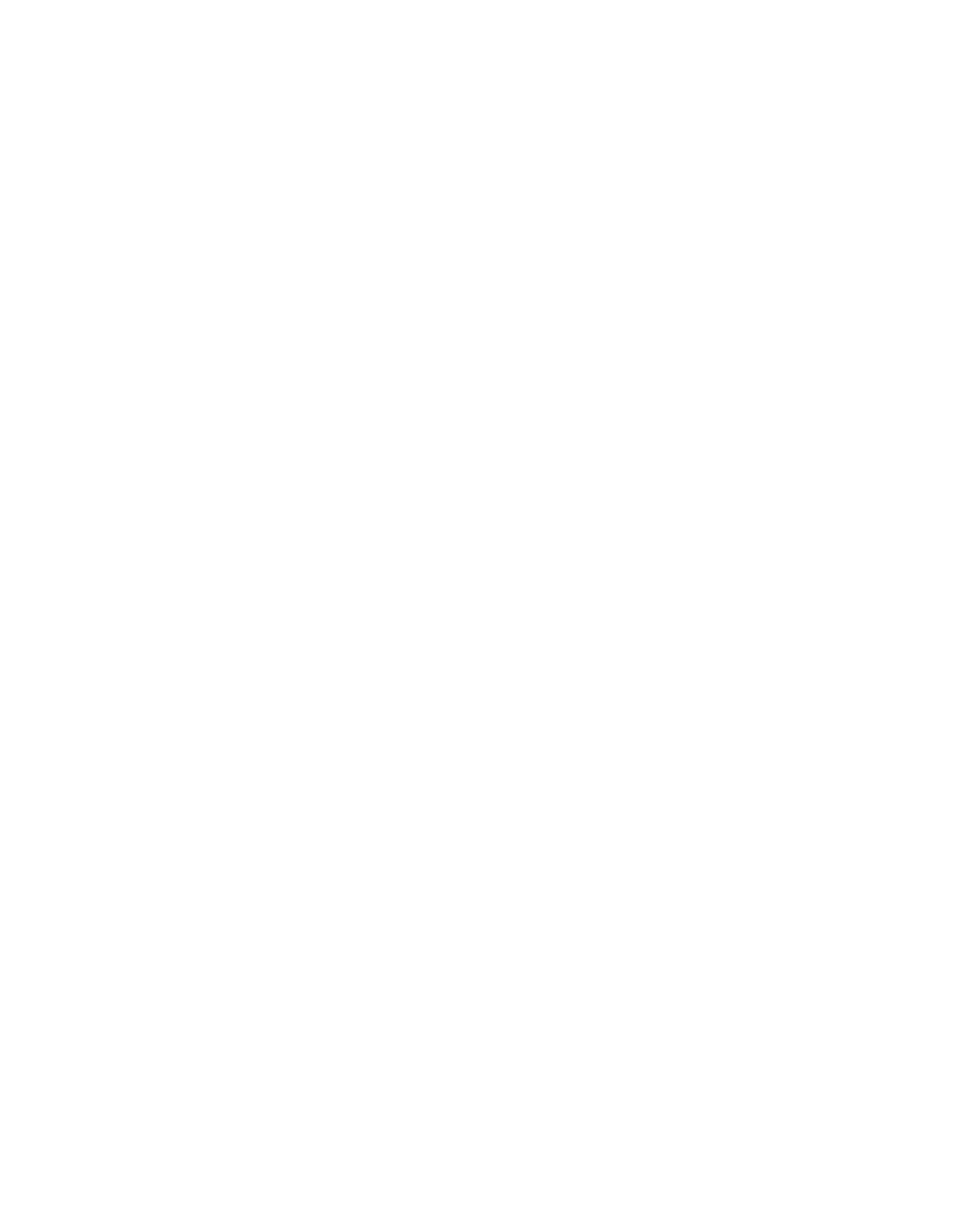### **2.0 Background**

<span id="page-12-0"></span>The Energy Policy and Conservation Act (EPCA), as amended by the Energy Policy Act (EPACT) of 1992, requires individual States to adopt commercial building energy standards that meet or exceed the energy performance of ANSI/ASHRAE/IESNA Standard 90.1-1989. When this standard or any later version of ASHRAE Standard 90.1 is amended, DOE is required to do a determination of energy savings comparing the amended version and previous version of the standard to determine if the amended version provides greater energy efficiency than the previous version and would therefore save energy in commercial buildings. If DOE makes a positive determination of energy savings, individual States have 2 years after publication of such a determination to certify to DOE that they have updated their State commercial building energy codes to meet or exceed the efficiency of the modified ASHRAE Standard 90.1. EPACT specifies that DOE has 12 months to make this determination from the time the ASHRAE Standard 90.1 is amended. DOE has determined that amendment, in this context, is the publication of a revised version of ASHRAE Standard 90.1 incorporated one or more addenda to Standard 90.1.

On December 30, 2008, DOE issued a positive determination of energy savings for Standard 90.1- 2004 that concluded that Standard 90.1-2004 "would achieve greater energy efficiency in buildings subject to the code, than the 1999 edition (Standard 90.1-1999 or the 1999 edition)." 73 FR 79868. Consequently, DOE has determined that Standard 90.1-2004 represents the baseline to which Standard 90.1-2007 requirements are compared for the purpose of a determination of energy savings for Standard 90.1-2007.

On September 3, 2010, DOE issued a preliminary determination that Standard 90.1-2007 would achieve greater energy efficiency in buildings subject to the code, than the 2004 edition (Standard 90.1- 2004 or the 2004 edition). Accompanying that determination were two PNNL documents detailing the qualitative<sup>[1](#page-8-0)</sup> and quantitative<sup>[2](#page-12-1)</sup> analyses that fed into the determination. Comments were accepted on the preliminary determination until October 4, 2010. No comments were received on qualitative or quantitative reports. The preliminary quantitative (numerical) savings report provided the basis of this report.

This document provides the quantitative (numerical) savings estimate used for DOE's final determination of energy savings for Standard 90.1-2007. The quantitative savings estimate is obtained by simulating a set of prototypical buildings under the requirements of Standard 90.1-2004, then again under Standard 90.1-2007, and then comparing the results. Results are weighted by building type and climate zone to obtain national average estimates.

 <sup>1</sup> Halverson, M, B Liu, E Richman, and D Winiarski. May 2010. ANSI/ASHRAE/IESNA Standard 90.1-2007 Preliminary Qualitative Determination. Pacific Northwest National Laboratory. PNNL-19791

<span id="page-12-2"></span><span id="page-12-1"></span><sup>&</sup>lt;sup>2</sup> Halverson, M, B Liu, E Richman, and D Winiarski. May 2010. ANSI/ASHRAE/IESNA Standard 90.1-2007 Preliminary Determination Quantitative Analysis. Pacific Northwest National Laboratory. PNNL-19789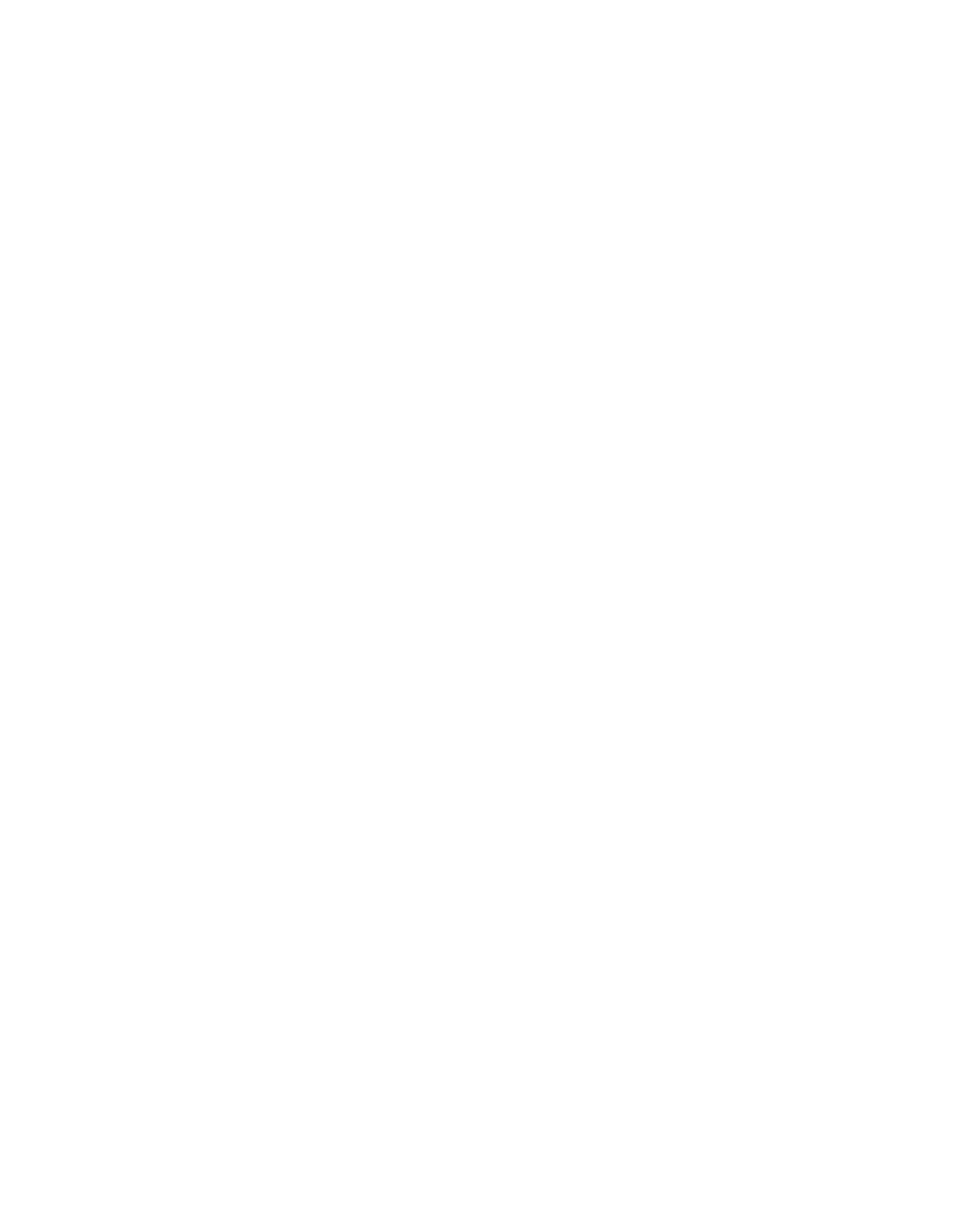### **3.0 Determination Process**

<span id="page-14-0"></span>DOE typically requests two types of analysis from the BECP in a determination of energy savings for a revised Standard 90.1. The first is a qualitative analysis that attempts to identify all the changes made to the baseline version of Standard 90.1 to create the revised standard and categorize the changes as having a positive, negative, or neutral impact on energy efficiency in Standard 90.1. No attempt is made to estimate the numerical energy savings either in absolute terms or as a percentage of baseline energy use in the qualitative analysis. Rather, the qualitative analysis discusses qualitatively the significance of each addendum in terms of energy consumption in buildings and whether it appears that the addenda will likely save energy, result in higher energy use, or be largely neutral with regard to energy efficiency. Three steps are typically undertaken in the qualitative analysis. The first step is to identify all changes made to Standard 90.1. The second step is to estimate qualitatively the impact of each change on the energy efficiency of Standard 90.1. The third step is to look at the changes and categorize them into those that have a clear impact on stringency of requirements in the standard, and of these, those that can or cannot be incorporated in DOE's quantitative analysis.

The second type of analysis that BECP performs for DOE is the quantitative analysis of energy savings on Standard 90.1. This analysis uses the results of the qualitative analysis to identify what addenda should be incorporated into the building models used for whole building simulation. These addenda are then reflected as changes in the particular building models to represent compliance with Standard 90.1-2007.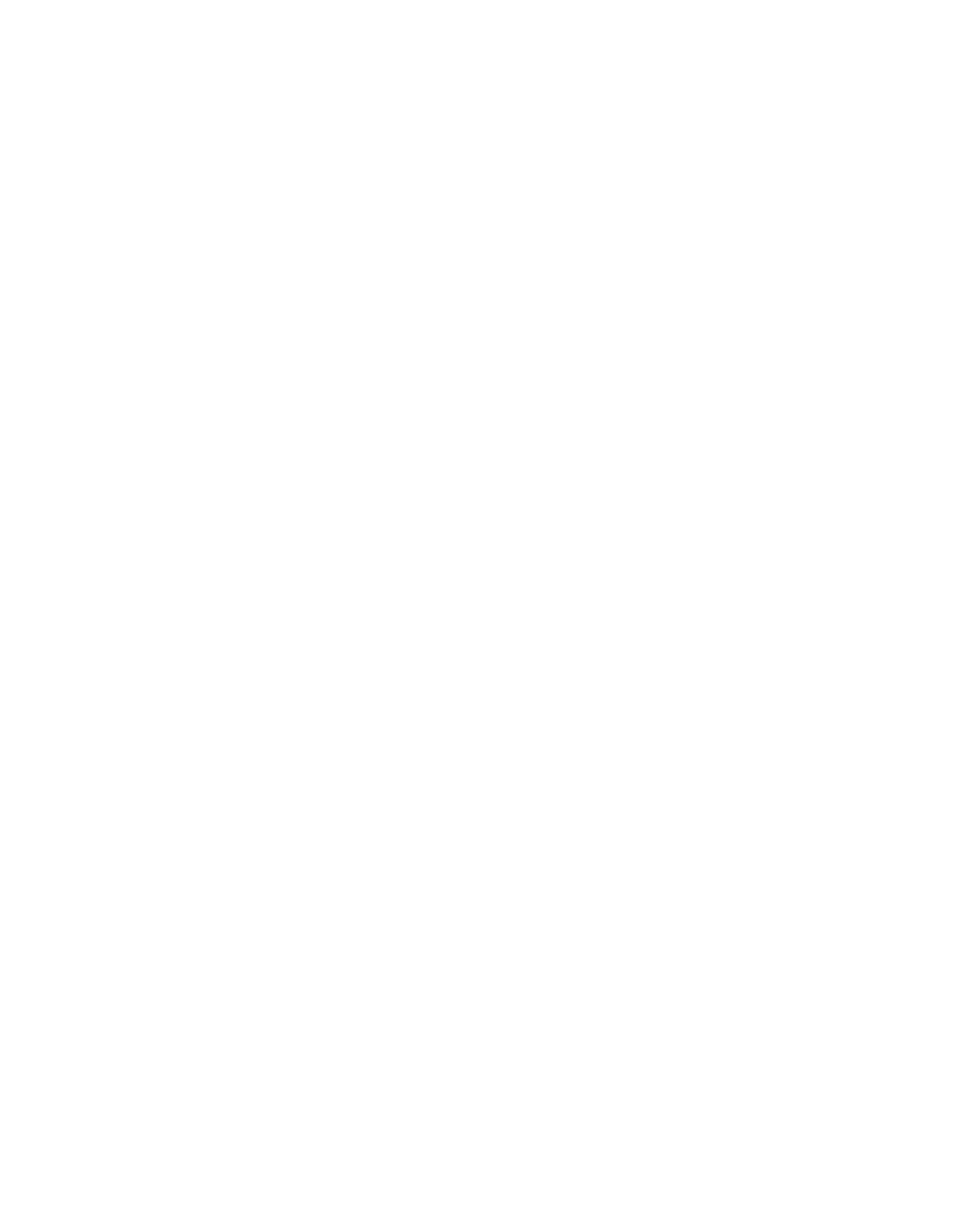## **4.0 Addenda in Standard 90.1-2007**

<span id="page-16-0"></span>DOE prepared a qualitative assessment of the addenda to Standard 90.1-2007 and published it as a web document in support of a final assessment of energy savings.<sup>[1](#page-12-2)</sup> The qualitative analysis contains the complete list of addenda processed by ASHRAE for ANSI/ASHRAE/IESNA Standard 90.1-2007. A total of 44 addenda to 90.1-2004 exist. All addenda were applied to ASHRAE Standard 90.1-2004 to create ASHRAE Standard 90.1-2007. ASHRAE/IESNA Standard 90.1-2007 incorporates ASHRAE Standard 90.1-2004 and addenda a, b, c, d, e, f, g, h, i, j, k, l, m, n, o, p, q, r, s, t, u, v, x, y, aa, ab, ac, ad, ae, af, ag, ah, ai, aj, ak, al, am, an, ap, aq, ar, as, at, and av to ASHRAE Standard 90.1-2004. The qualitative analysis lists each addendum and describes how the text of the standard is affected by the change and how that will likely impact the efficiency of new buildings constructed to the standard in the United States. The qualitative analysis also identifies what portion of the standard is affected by the change. ASHRAE Standard 90.1-2004 includes addenda that

- are purely editorial in nature,
- update prescriptive design and construction requirements for the envelope, lighting, and mechanical sections of the Standard,
- update references to other documents,
- update the performance path option to compliance (the energy cost budget or ECB section of Standard 90.1), and
- affect informative appendix material provided in Standard 90.1-2004 but are not part of the construction and design requirements of the Standard.

For the quantitative analysis, DOE incorporated only addenda that modified the prescriptive requirements of the Standard. In specific circumstances, particularly with regard to requirements for certain heating, ventilation, and air conditioning (HVAC) equipment, addenda to Standard 90.1-2007 reflect changes to national manufacturing standards previously developed by DOE or enacted independently through Federal legislation. Because the energy savings that are attributable to these national manufacturing standards would accrue no matter what version of Standard 90.1 is considered and regardless of whether they are reflected in the text of the Standards, DOE has not incorporated these as changes contributing to energy savings for the purpose of the Determination. [Table 4.1](#page-17-0) shows all addenda to Standard 90.1-2004.

<span id="page-16-1"></span> <sup>1</sup> Pacific Northwest National Laboratory. ANSI/ASHRAE/IESNA Standard 90.1-2007 Determination Qualitative Analysis. 2010.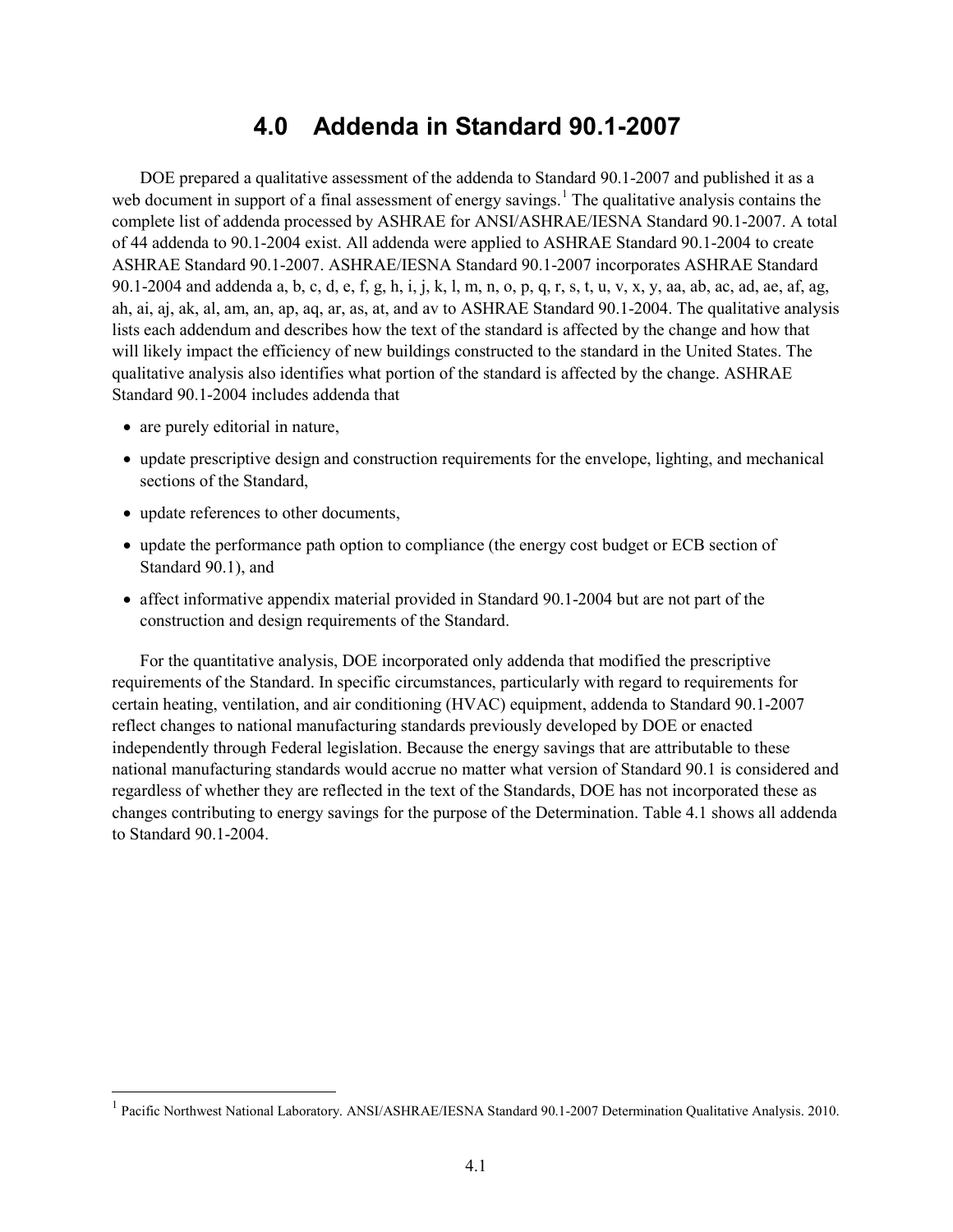<span id="page-17-0"></span>

| Addenda      | <b>Section(s) Affected</b>                          | <b>Description of Changes</b>                                                                                                                                                                                                                                                                                                                                                                                                                                                                                                                                                                                                          | <b>Approval Date</b> |                  |              |             |  |  |  |  |  |
|--------------|-----------------------------------------------------|----------------------------------------------------------------------------------------------------------------------------------------------------------------------------------------------------------------------------------------------------------------------------------------------------------------------------------------------------------------------------------------------------------------------------------------------------------------------------------------------------------------------------------------------------------------------------------------------------------------------------------------|----------------------|------------------|--------------|-------------|--|--|--|--|--|
| to           |                                                     |                                                                                                                                                                                                                                                                                                                                                                                                                                                                                                                                                                                                                                        | <b>ASHRAE</b>        | <b>ASHRAE</b>    | <b>IESNA</b> | <b>ANSI</b> |  |  |  |  |  |
| 90.1-2004    |                                                     |                                                                                                                                                                                                                                                                                                                                                                                                                                                                                                                                                                                                                                        | <b>Standards</b>     | <b>Board of</b>  |              |             |  |  |  |  |  |
|              |                                                     |                                                                                                                                                                                                                                                                                                                                                                                                                                                                                                                                                                                                                                        | Committee            | <b>Directors</b> |              |             |  |  |  |  |  |
| 90.1-04a     | Informative<br>Appendix G                           | This addendum clarifies how windows should be distributed in the baseline simulation<br>model, clarifies how uninsulated assemblies should be treated in the baseline<br>simulation model, increases the size range for the use of packaged variable air volume<br>(VAV) systems in the baseline model, and provides more detail on how service hot-<br>water systems should be modeled. Many of these changes may affect the ultimate<br>performance rating of buildings using Appendix G. In addition, a reference was added<br>to ASHRAE Standard 140 establishing the method of testing of building energy<br>simulation software. | 1/21/06              | 1/26/06          | 1/18/06      | 4/10/06     |  |  |  |  |  |
| 90.1-04b     | 6. Heating,<br>Ventilating, and Air                 | Revises Table 6.8.1D and adds a definition for single-package vertical air-conditioner<br>and single-package vertical heat pump.                                                                                                                                                                                                                                                                                                                                                                                                                                                                                                       | 6/25/05              | 6/30/05          | 8/3/05       | 8/3/05      |  |  |  |  |  |
|              | Conditioning                                        |                                                                                                                                                                                                                                                                                                                                                                                                                                                                                                                                                                                                                                        |                      |                  |              |             |  |  |  |  |  |
| 90.1-04c     | 5. Building<br>Envelope                             | This addendum revises the definition of <i>building entrance</i> to include vestibules and<br>clarifies the requirements and exceptions for vestibules in Section 5.4.3.4.                                                                                                                                                                                                                                                                                                                                                                                                                                                             | 6/25/05              | 6/30/05          | 8/3/05       | 8/3/05      |  |  |  |  |  |
| 90.1-04d     | 12. Normative<br>References                         | This addendum updates the references applicable to the building envelope and deletes<br>references that are not cited in the standard.                                                                                                                                                                                                                                                                                                                                                                                                                                                                                                 | 6/25/05              | 6/30/05          | 8/3/05       | 8/3/05      |  |  |  |  |  |
| 90.1-04e     | 9. Lighting                                         | This addendum recognizes that track and busway type lighting systems can be limited<br>by circuit breakers and permanently installed current limiters in Section 9.1.4.                                                                                                                                                                                                                                                                                                                                                                                                                                                                | 6/25/05              | 6/30/05          | 8/3/05       | 8/3/05      |  |  |  |  |  |
| 90.1-04f     | 6. Heating,<br>Ventilating, and Air<br>Conditioning | This addendum modifies Tables 6.8.1A and 6.8.1B by raising the minimum efficiency<br>for three-phase air-cooled central conditioners and heat pumps to be consistent with<br>Federal minimum standards effective 1/1/2008.                                                                                                                                                                                                                                                                                                                                                                                                             | 1/21/06              | 1/26/06          | 1/18/06      | 4/10/06     |  |  |  |  |  |
| $90.1 - 04g$ | 6. Heating,<br>Ventilating, and Air<br>Conditioning | This addendum amends the minimum efficiency levels of air-cooled air conditioners<br>and heat pumps in Tables 6.8.1 A and 6.8.1 B greater than 65,000 k British thermal<br>units (Btu)/hour (h) cooling capacity to be consistent with Federal minimum<br>standards effective 1/1/2010.                                                                                                                                                                                                                                                                                                                                                | 1/21/06              | 1/26/06          | 1/18/06      | 4/10/06     |  |  |  |  |  |
| 90.1-04h     | 6. Heating,<br>Ventilating, and Air<br>Conditioning | This addendum revises the exceptions to Sections 6.4.3.1.2 and 6.4.3.6 by removing<br>specific exceptions on temperature and humidification dead bands for data processing<br>centers.                                                                                                                                                                                                                                                                                                                                                                                                                                                 | 1/21/06              | 1/26/06          | 1/18/06      | 4/10/06     |  |  |  |  |  |
| 90.1-04i     | 9. Lighting                                         | This addendum adds language to Section 9.1.4(b) that allows additional flexibility in<br>assigning wattage to luminaires with multi-level ballasts where other luminaire<br>components would restrict lamp size.                                                                                                                                                                                                                                                                                                                                                                                                                       | 1/21/06              | 1/26/06          | 1/18/06      | 4/10/06     |  |  |  |  |  |
| $90.1 - 04j$ | 9. Lighting                                         | This addendum to Section 9.4.1.3 allows additional flexibility in complying with the<br>controls requirements by allowing additional combinations of commonly available<br>control equipment.                                                                                                                                                                                                                                                                                                                                                                                                                                          | 1/21/06              | 1/26/06          | 1/18/06      | 4/10/06     |  |  |  |  |  |
| 90.1-04k     | Informative<br>Appendix A                           | This addendum revises Table A2.3 to add U-factors for screw-down roofs with R-19<br>insulation.                                                                                                                                                                                                                                                                                                                                                                                                                                                                                                                                        | 1/21/06              | 1/26/06          | 1/18/06      | 4/10/06     |  |  |  |  |  |

### **Table 4.1**. Addenda to ASHRAE Standard 90.1-2004, Changes Identified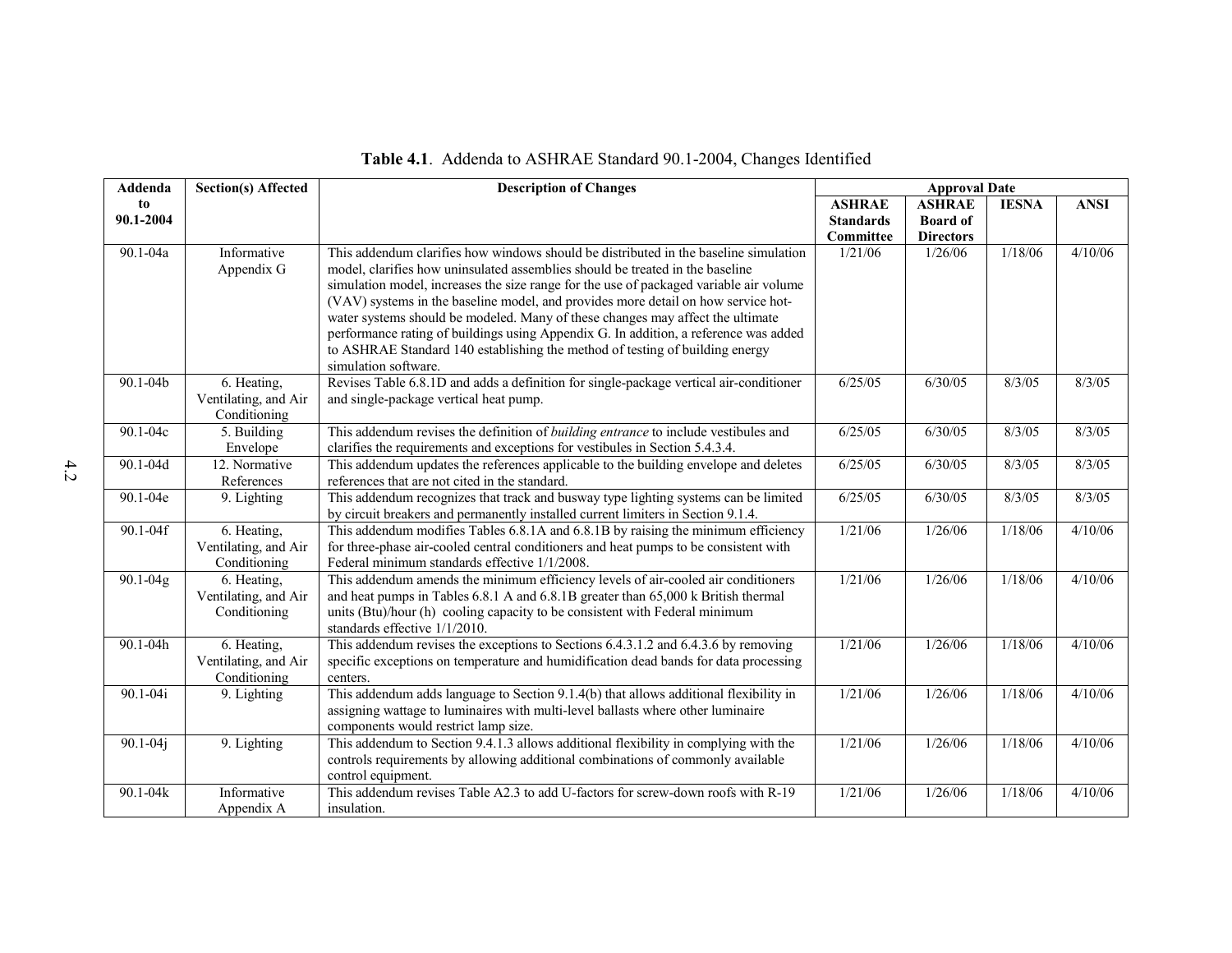| <b>Addenda</b> | <b>Section(s) Affected</b>           | <b>Description of Changes</b>                                                        | <b>Approval Date</b>          |                                     |              |             |  |  |  |  |  |
|----------------|--------------------------------------|--------------------------------------------------------------------------------------|-------------------------------|-------------------------------------|--------------|-------------|--|--|--|--|--|
| to             |                                      |                                                                                      | <b>ASHRAE</b>                 | <b>ASHRAE</b>                       | <b>IESNA</b> | <b>ANSI</b> |  |  |  |  |  |
| 90.1-2004      |                                      |                                                                                      | <b>Standards</b><br>Committee | <b>Board</b> of<br><b>Directors</b> |              |             |  |  |  |  |  |
| 90.1-041       | 12. Normative                        | This addendum updates the reference to ASHRAE Standard 140.                          | 1/21/06                       | 1/26/06                             | 1/18/06      | 4/10/06     |  |  |  |  |  |
|                | References                           |                                                                                      |                               |                                     |              |             |  |  |  |  |  |
| 90.1-04m       | 9. Lighting                          | This addendum revises the exception to Section 9.2.2.3 to provide an option for      | 1/21/06                       | 1/26/06                             | 1/18/06      | 4/10/06     |  |  |  |  |  |
|                |                                      | compliance that exempts the commonly used furniture mounted track lighting if it     |                               |                                     |              |             |  |  |  |  |  |
|                |                                      | incorporates automatic shutoff.                                                      |                               |                                     |              |             |  |  |  |  |  |
| 90.1-04n       | 5. Building                          | This addendum revises Section 5.5.4.4.1 to provide an exception to allow a user to   | 1/21/06                       | 1/26/06                             | 1/18/06      | 4/10/06     |  |  |  |  |  |
|                | Envelope                             | take credit for partially opaque overhangs towards compliance with the maximum       |                               |                                     |              |             |  |  |  |  |  |
|                |                                      | SHGC requirements.                                                                   |                               |                                     |              |             |  |  |  |  |  |
| 90.1-040       | Normative Appendix                   | This addendum increases the amount of international climatic data in Appendix D.     | 1/21/06                       | 1/26/06                             | 1/18/06      | 4/10/06     |  |  |  |  |  |
|                | D<br>9. Lighting                     | This addendum modifies Exception $(g)$ to Section 9.2.2.3 to allow for increased     | 1/21/06                       | 1/26/06                             | 1/18/06      | 4/10/06     |  |  |  |  |  |
| $90.1 - 04p$   |                                      | lighting for medical- and age-related issues in addition to visual impairment.       |                               |                                     |              |             |  |  |  |  |  |
| 90.1-04q       | 6. Heating,                          | This addendum removes Exception (a) to Section 6.4.3.2 for HVAC systems serving      | 1/21/06                       | 1/26/06                             | 1/18/06      | 4/10/06     |  |  |  |  |  |
|                | Ventilating, and Air                 | hotel/motel rooms and guest rooms.                                                   |                               |                                     |              |             |  |  |  |  |  |
|                | Conditioning                         |                                                                                      |                               |                                     |              |             |  |  |  |  |  |
| $90.1 - 04r$   | 12. Normative                        | This addendum updates the reference to Air Conditioning and Refrigeration Institute  | 1/21/06                       | 1/26/06                             | 1/18/06      | 4/10/06     |  |  |  |  |  |
|                | References                           | (ARI) 340/260 from the 2000 edition to the 2004 edition.                             |                               |                                     |              |             |  |  |  |  |  |
| $90.1 - 04s$   | 6. Heating,                          | This addendum updates language in the standard based on differences between          | 1/21/06                       | 1/26/06                             | 1/18/06      | 4/10/06     |  |  |  |  |  |
|                | Ventilating, and Air                 | Standard 62-1999 and 62.1-2004. The reference has also been updated.                 |                               |                                     |              |             |  |  |  |  |  |
|                | Conditioning and                     |                                                                                      |                               |                                     |              |             |  |  |  |  |  |
|                | 12. Normative                        |                                                                                      |                               |                                     |              |             |  |  |  |  |  |
| 90.1-04t       | References<br>6. Heating,            | This addendum changes Table 6.8.1F to add an additional requirement of combustion    | 1/21/06                       | 1/26/06                             | 1/18/06      | 4/10/06     |  |  |  |  |  |
|                | Ventilating, and Air                 | efficiency to the current requirement of thermal efficiency for boilers, which will  |                               |                                     |              |             |  |  |  |  |  |
|                | Conditioning and                     | increase minimum efficiency. The reference in Section 12 has also been changed to    |                               |                                     |              |             |  |  |  |  |  |
|                | 12. Normative                        | reflect the change in the table.                                                     |                               |                                     |              |             |  |  |  |  |  |
|                | References                           |                                                                                      |                               |                                     |              |             |  |  |  |  |  |
| $90.1 - 04u$   | Informative                          | This addendum provides guidance for complying with the intent of the baseline        | 1/21/06                       | 1/26/06                             | 1/18/06      | 4/10/06     |  |  |  |  |  |
|                | Appendix G                           | building design for HVAC systems 5, 6, 7, and 8, which shall be modeled as floor-by- |                               |                                     |              |             |  |  |  |  |  |
|                |                                      | floor HVAC systems.                                                                  |                               |                                     |              |             |  |  |  |  |  |
| $90.1 - 04v$   | 6. Heating,                          | This addendum modifies the provisions of Section 6.4.3.8 to allow for demand control | 1/21/06                       | 1/26/06                             | 1/18/06      | 5/10/06     |  |  |  |  |  |
|                | Ventilating, and Air<br>Conditioning | ventilation.                                                                         |                               |                                     |              |             |  |  |  |  |  |
| $90.1 - 04x$   | 12. Normative                        | This addendum updates the normative references in Section 12 and Informative         | 1/21/06                       | 1/26/06                             | 1/18/06      | 4/10/06     |  |  |  |  |  |
|                | References and                       | Appendix G for ATM-02 to ATM-04.                                                     |                               |                                     |              |             |  |  |  |  |  |
|                | Informative                          |                                                                                      |                               |                                     |              |             |  |  |  |  |  |
|                | Appendix G                           |                                                                                      |                               |                                     |              |             |  |  |  |  |  |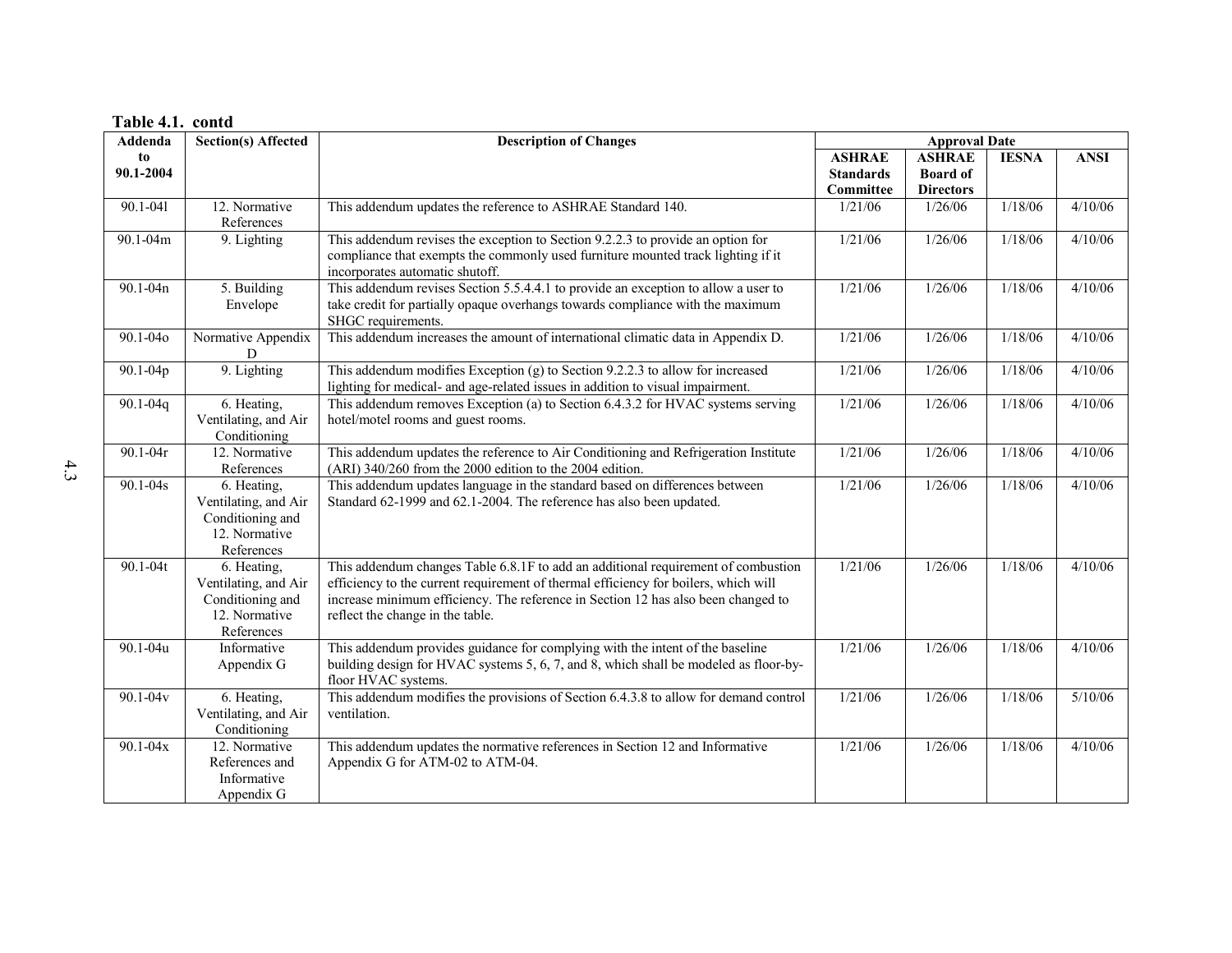| L UNIV TILI<br>Addenda | <b>Section(s) Affected</b> | <b>Description of Changes</b>                                                                                                                                            |                  | <b>Approval Date</b> |              |             |
|------------------------|----------------------------|--------------------------------------------------------------------------------------------------------------------------------------------------------------------------|------------------|----------------------|--------------|-------------|
| to                     |                            |                                                                                                                                                                          | <b>ASHRAE</b>    | <b>ASHRAE</b>        | <b>IESNA</b> | <b>ANSI</b> |
| 90.1-2004              |                            |                                                                                                                                                                          | <b>Standards</b> | <b>Board</b> of      |              |             |
|                        |                            |                                                                                                                                                                          | Committee        | <b>Directors</b>     |              |             |
| 90.1-04y               | 5. Envelope,               | This addendum adds a reference and method of test for deriving Solar Reflectance                                                                                         | 6/24/06          | 6/29/06              | 6/18/06      | 3/3/07      |
|                        | 12. Normative              | Index (SRI) (American Society for Testing and Materials (ASTM) Test Method E,                                                                                            |                  |                      |              |             |
|                        | References, and            | 1980) for high albedo roofs. The changes in the standard were in both Section 5 and                                                                                      |                  |                      |              |             |
|                        | Informative                | Informative Appendix G.                                                                                                                                                  |                  |                      |              |             |
|                        | Appendix G                 |                                                                                                                                                                          |                  |                      |              |             |
| 90.1-04aa              | 9. Lighting                | This addendum modifies Section 9.1 to clarify some lighting requirements.                                                                                                | 6/24/06          | 6/29/06              | 6/18/06      | 3/3/07      |
| 90.1-04ab              | 11. Energy Cost            | This addendum corrects the referenced section in Tables 11.3.1 and G3.1; Heating,                                                                                        | 6/24/06          | 6/29/06              | 6/18/06      | 3/3/07      |
|                        | Budget Method and          | Ventilating, and Air Conditioning to Sections 9.1.3, 9.1.4, and 9.2.                                                                                                     |                  |                      |              |             |
|                        | Informative                |                                                                                                                                                                          |                  |                      |              |             |
|                        | Appendix G                 |                                                                                                                                                                          |                  |                      |              |             |
| 90.1-04ac              | 3. Definitions and         | This addendum modifies the fan power limitation requirements in Section 6.5.3.                                                                                           | 1/27/07          | 3/2/07               | 1/18/07      | 3/27/07     |
|                        | 6. Heating,                |                                                                                                                                                                          |                  |                      |              |             |
|                        | Ventilating, and Air       |                                                                                                                                                                          |                  |                      |              |             |
|                        | Conditioning               |                                                                                                                                                                          | 2/5/05           |                      |              |             |
| 90.1-04ad              | 5. Building                | This addendum changes the exception to Section 5.3.1.1 to add a requirement that the<br>values for solar reflectance and thermal emittance be determined by a laboratory |                  | 2/10/05              | 2/3/05       | 3/14/05     |
|                        | Envelope                   | accredited by a nationally recognized accreditation organization, such as the Cool                                                                                       |                  |                      |              |             |
|                        |                            | Roof Rating Council.                                                                                                                                                     |                  |                      |              |             |
| 90.1-04ae              | 11. Energy Cost            | This addendum clarifies that average lighting power density (LPD) for each thermal                                                                                       | 1/27/07          | 3/2/07               | 1/18/07      | 3/27/07     |
|                        | <b>Budget Method and</b>   | block should be modeled (originally listed as "Change to Section 9.2.1.1, Space                                                                                          |                  |                      |              |             |
|                        | Informative                | Control" in Appendix F).                                                                                                                                                 |                  |                      |              |             |
|                        | Appendix G                 |                                                                                                                                                                          |                  |                      |              |             |
| 90.1-04ag              | Informative                | This addendum clarifies that only HVAC fans that provide outdoor air for ventilation                                                                                     | $\sqrt{6/24/06}$ | 6/29/06              | 6/18/06      | 3/3/07      |
|                        | Appendix G                 | need to be modeled as running continuously.                                                                                                                              |                  |                      |              |             |
| 90.1-04ah              | 11. Energy Cost            | This addendum modifies the requirements in Table 11.3.1 for condenser heat                                                                                               | 6/24/06          | 6/29/06              | 6/18/06      | 3/3/07      |
|                        | <b>Budget Method</b>       | recovery.                                                                                                                                                                |                  |                      |              |             |
| 90.1-04ai              | 9. Lighting                | This addendum modifies the interior lighting power requirements for retail display                                                                                       | 1/27/07          | 3/2/07               | 1/18/07      | 3/27/07     |
|                        |                            | lighting in Section 9.6.2.                                                                                                                                               |                  |                      |              |             |
| 90.1-04aj              | 5. Building                | This addendum modifies the exception to Section 5.5.3.1 by adding the ASTM Test                                                                                          | 6/24/06          | 6/29/06              | 6/18/06      | 3/3/07      |
|                        | Envelope                   | Method E 1980-Standard Practice for Calculating SRI of Horizontal and Low                                                                                                |                  |                      |              |             |
|                        |                            | Sloped Opaque Surfaces.                                                                                                                                                  |                  |                      |              |             |
| 90.1-04ak              | Table 6.2.1G,              | This addendum changes Table 6.2.1G to add requirements for cooling towers to                                                                                             | 6/24/06          | 6/29/06              | 6/18/06      | 3/3/07      |
|                        | Performance                | be tested to CTI test procedures and to update the corresponding references in                                                                                           |                  |                      |              |             |
|                        | Requirements for           | Section $6.2.1$ .                                                                                                                                                        |                  |                      |              |             |
|                        | <b>Heat Rejection</b>      |                                                                                                                                                                          |                  |                      |              |             |
|                        | Equipment, and             |                                                                                                                                                                          |                  |                      |              |             |
|                        | Section 6.2.1              |                                                                                                                                                                          |                  |                      |              |             |

#### **Table 4.1. contd**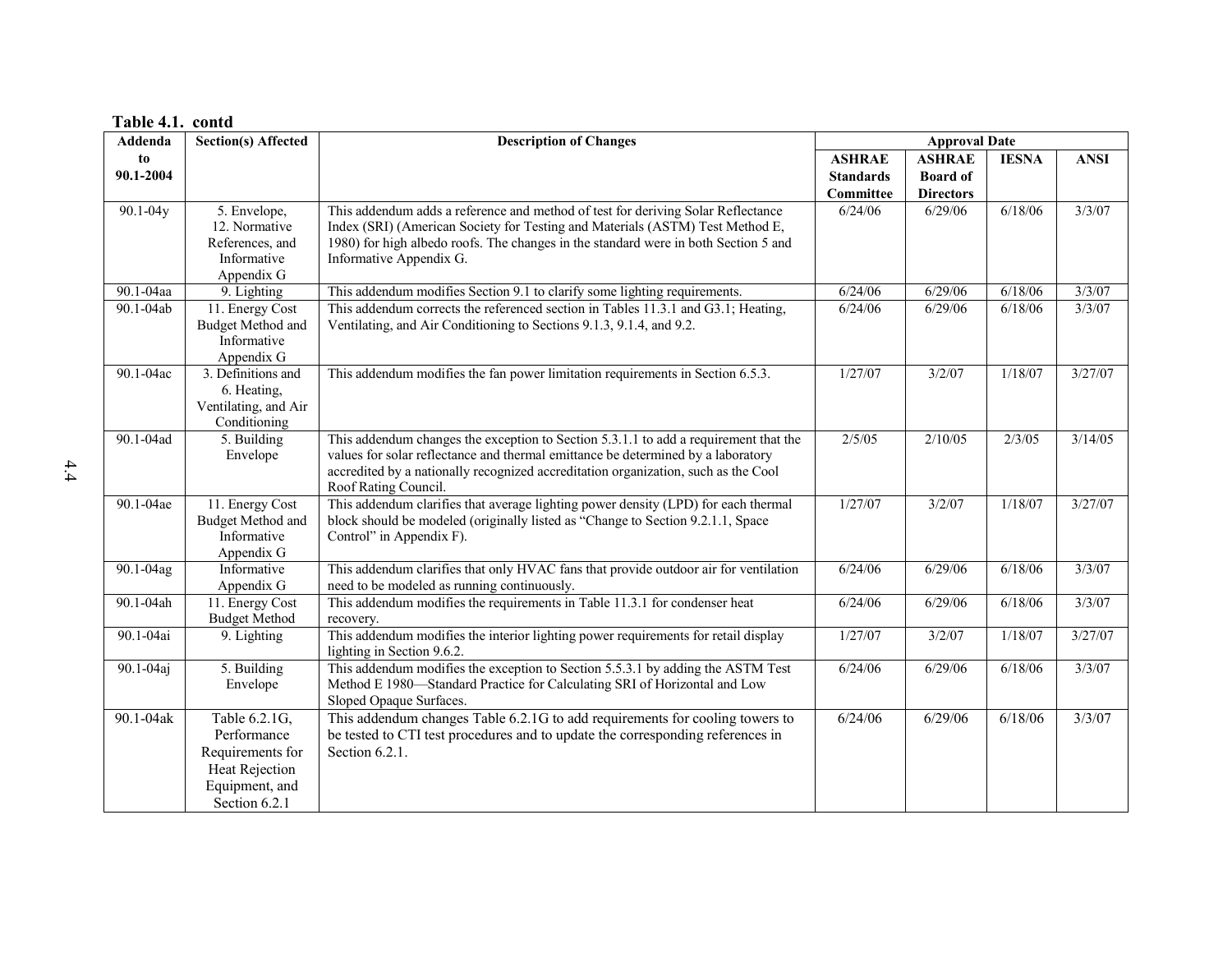| Table 4.1. contd. |  |  |
|-------------------|--|--|
|-------------------|--|--|

| Addenda                 | <b>Section(s) Affected</b>                                        | <b>Description of Changes</b>                                                                                                                                                                | <b>Approval Date</b> |                  |              |             |  |  |  |  |  |
|-------------------------|-------------------------------------------------------------------|----------------------------------------------------------------------------------------------------------------------------------------------------------------------------------------------|----------------------|------------------|--------------|-------------|--|--|--|--|--|
| to                      |                                                                   |                                                                                                                                                                                              | <b>ASHRAE</b>        | <b>ASHRAE</b>    | <b>IESNA</b> | <b>ANSI</b> |  |  |  |  |  |
| 90.1-2004               |                                                                   |                                                                                                                                                                                              | <b>Standards</b>     | <b>Board of</b>  |              |             |  |  |  |  |  |
|                         |                                                                   |                                                                                                                                                                                              | Committee            | <b>Directors</b> |              |             |  |  |  |  |  |
| 90.1-04al               | Normative Appendix                                                | This addendum corrects the terminology used in Section A2.3 for metal building<br>roofs.                                                                                                     | 6/24/06              | 6/29/06          | 6/18/06      | 3/3/07      |  |  |  |  |  |
| 90.1-04am               | 11. Energy Cost<br>Budget Method and<br>Informative<br>Appendix G | This addendum modifies the VAV turndown requirements in Section 11 and<br>Informative Appendix G in accordance to the requirements in Section 6.5.2.1.                                       | 6/24/06              | 6/29/06          | 6/18/06      | 3/3/07      |  |  |  |  |  |
| 90.1-04an               | 6. Heating,<br>Ventilating, and Air<br>Conditioning               | This addendum modifies the equipment efficiency requirements for commercial<br>boilers in Table 6.8.1F.                                                                                      | 1/27/07              | 3/2/07           | 1/18/07      | 3/27/07     |  |  |  |  |  |
| 90.1-04ao               | 6. Heating,<br>Ventilating, and Air<br>Conditioning               | This addendum adds a footnote for increasing unit heater efficiency requirements<br>(requiring intermittent ignition devices, power venting, or flue dampers) to comply<br>with federal law. | 1/27/07              | 3/2/07           | 1/18/07      | 3/27/07     |  |  |  |  |  |
| $\overline{90.1}$ -04ap | 9. Lighting                                                       | This addendum clarifies the intent of a "sales area" space in Table 9.6.1.                                                                                                                   | 1/27/07              | 3/2/07           | 1/18/07      | 3/3/07      |  |  |  |  |  |
| 90.1-04aq               | 12. Normative<br>References                                       | This addendum updates the references to CTI documents.                                                                                                                                       | 1/27/07              | 3/2/07           | 1/18/07      | 3/3/07      |  |  |  |  |  |
| 90.1-04ar               | 6. Mechanical                                                     | This addendum lowers the part-load fan power limitation from 15 horsepower (hp) to<br>10 hp in Section 6.5.3.2.1.                                                                            | 1/27/07              | 3/2/07           | 1/18/07      | 3/3/07      |  |  |  |  |  |
| 90.1-04as               | 5. Building<br>Envelope                                           | This addendum modifies the opaque assembly requirements in Tables 5.5-1 through<br>$5.5 - 8.$                                                                                                | 5/18/07              | 6/4/07           | 6/4/07       | 12/18/07    |  |  |  |  |  |
| 90.1-04at               | 5. Building<br>Envelope                                           | This addendum modifies the fenestration requirements in Tables 5.5-1 through 5.5-8.                                                                                                          | 5/18/07              | 6/4/07           | 6/4/07       | 12/18/07    |  |  |  |  |  |
| 90.1-04av               | 5. Building<br>Envelope                                           | This addendum adds an exception to Section 5.5.4.4.1 to allow credit for overhangs<br>composed of open louvers toward compliance with the maximum SHGC<br>requirements.                      | 1/27/07              | 3/2/07           | 1/18/07      | 3/3/07      |  |  |  |  |  |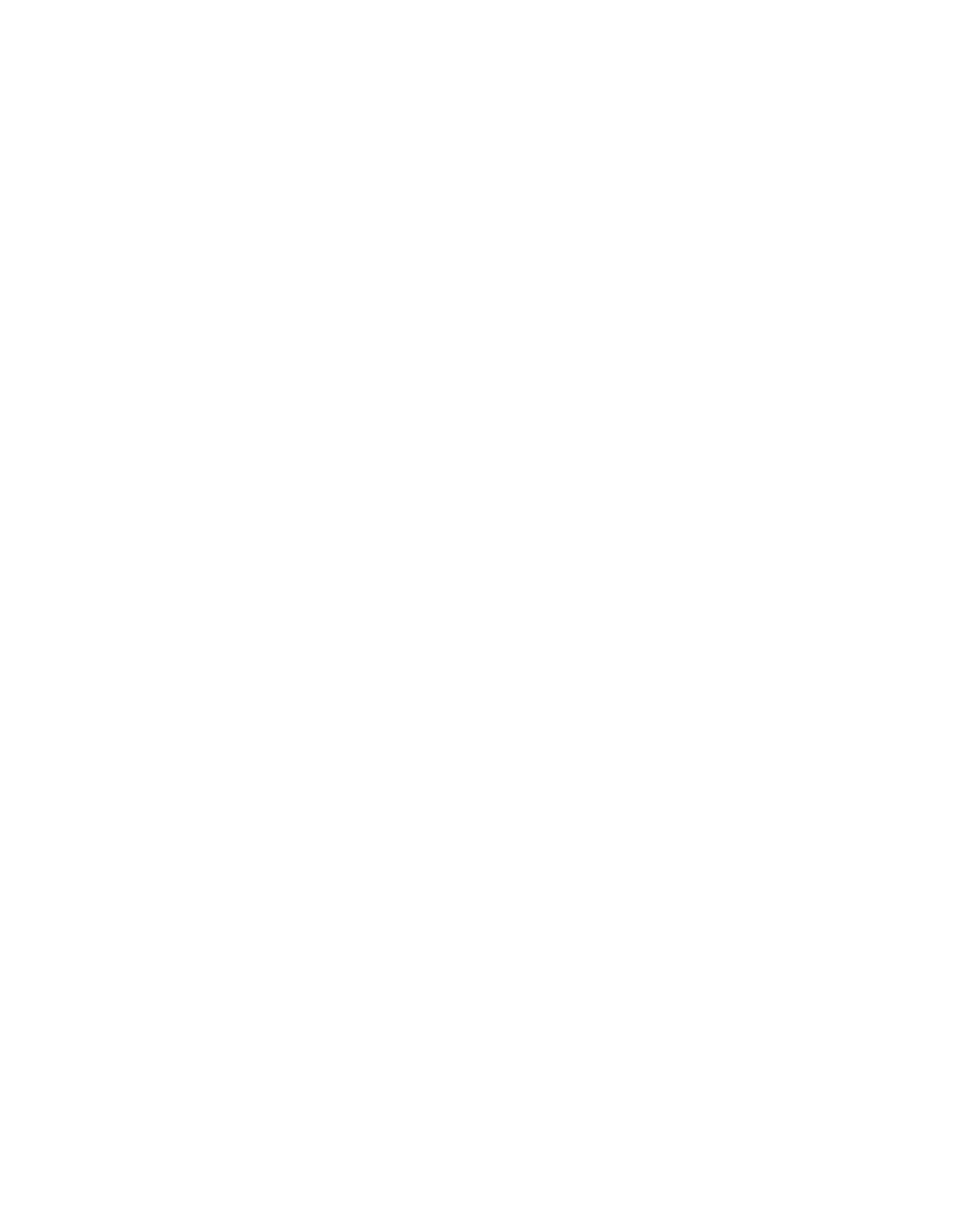## **5.0 Simulation Methodology**

<span id="page-22-0"></span>The purpose of the final quantitative analysis is to provide DOE with an evaluation of the relative energy efficiency of the two versions of ASHRAE Standard 90.1 when taken as a whole. To the degree that it can be considered representative of all commercial building construction, the final analysis provides an estimate of the energy impact of the change in standards on commercial building energy efficiency. The quantitative comparison of energy codes was based on whole building energy simulation of buildings built to either the ASHRAE Standard 90.1-2004 or 90.1-2007. It is not feasible to simulate all possible permutations of building design, nor are the data available to weigh correctly each possible permutation in each possible U.S. climate as a fraction of the national building construction mix. Hence, the quantitative analysis focuses on the use of prototype buildings that reflect typical construction practices.

For the purpose of the final determination, DOE used a set of 15 building commercial building prototypes based on DOE's published commercial reference building simulation models<sup>[1](#page-16-1)</sup> developed by DOE in support of the DOE Building Technologies Program Net Zero Energy Commercial Building Initiative.<sup>[2](#page-22-1),[3](#page-22-2)</sup> The prototypes are implemented as building models for use with the *EnergyPlus*<sup>[4](#page-22-3)</sup> wholebuilding energy simulation software. In addition, for the simulation work, each prototype building is assumed to be potentially situated in 1 of 15 climate zones, each corresponding to the 15 U.S. climate zones used in the Standard 90.1-2004 and Standard 90.1-2007 versions. For each climate zone, a most-representative location and corresponding typical meteorological year (TMY) weather file is identified,<sup>[5](#page-22-4)</sup> which results in 225 climate/prototype combinations.

The individual building models for each climate are then modified as needed to correctly reflect the prescriptive requirements for Standard 90.1-2004 as required for each climate zone. DOE received input from the ASHRAE Standard 90.1 Simulation Working Group in support of this effort, resulting in some modifications to the DOE published commercial reference building models. In addition, for each of these Standard 90.1-2004 compliant building models, a second, corresponding building with the same basic design and use patterns, but which reflected the prescriptive requirements for Standard 90.1-2007, was developed. This latter process was completed by review of each addenda; first establishing whether that addenda would impact a given building prototype (based on the assumptions and descriptions of the benchmark building components) and in which climates.

Each of the 450 resulting building models was then simulated using *EnergyPlus*, and the resulting energy use was extracted by fuel type and by end use. The energy use data were then aggregated by fuel type and, using the floor space for each prototype, were converted to EUI metrics for each fuel by building prototype by climate and standard level.

<sup>&</sup>lt;sup>1</sup> Also referred to in previous literature as DOE's Commercial Benchmark Building Models<br>2. U.S. Department of Energy–Office of Public Affairs. DOE to Pursue Zero-Net Energy Cor

<span id="page-22-1"></span><sup>2.</sup> U.S. Department of Energy–Office of Public Affairs. DOE to Pursue Zero-Net Energy Commercial Buildings: National Renewable Energy Laboratory Announces Support for Clean Tech Open. August 5, 2008. Available at [http://apps1.eere.energy.gov/buildings/publications/pdfs/corporate/ns/commercial\\_building\\_initiative\\_release\\_8\\_08.pdf](http://apps1.eere.energy.gov/buildings/publications/pdfs/corporate/ns/commercial_building_initiative_release_8_08.pdf)

<span id="page-22-5"></span><span id="page-22-2"></span><sup>3.</sup> U.S. Department of Energy–Office of Energy Efficiency & Renewable Energy. Net-Zero Energy Commercial Building Initiative: Commercial Building Benchmark Models. (Last accessed March 31, 2010.) [<http://www1.eere.energy.gov/buildings/commercial\\_initiative/benchmark\\_models.html>](http://www1.eere.energy.gov/buildings/commercial_initiative/benchmark_models.html)

<span id="page-22-3"></span><sup>4.</sup> U.S. Department of Energy–Office of Energy Efficiency & Renewable Energy. EnergyPlus Energy Simulation Software V3.0. Available at [<http://apps1.eere.energy.gov/buildings>](http://apps1.eere.energy.gov/buildings)

<span id="page-22-4"></span><sup>5.</sup> Wilcox, S. and W. Marion. *Users Manual for TMY3 Data Sets*. 2008. National Renewable Energy Laboratory: Golden, CO. Report No. NREL/TP-581-43156 Rev. Available at [<www.nrel.gov/docs/fy08osti/43156.pdf>](http://www.nrel.gov/docs/fy08osti/43156.pdf)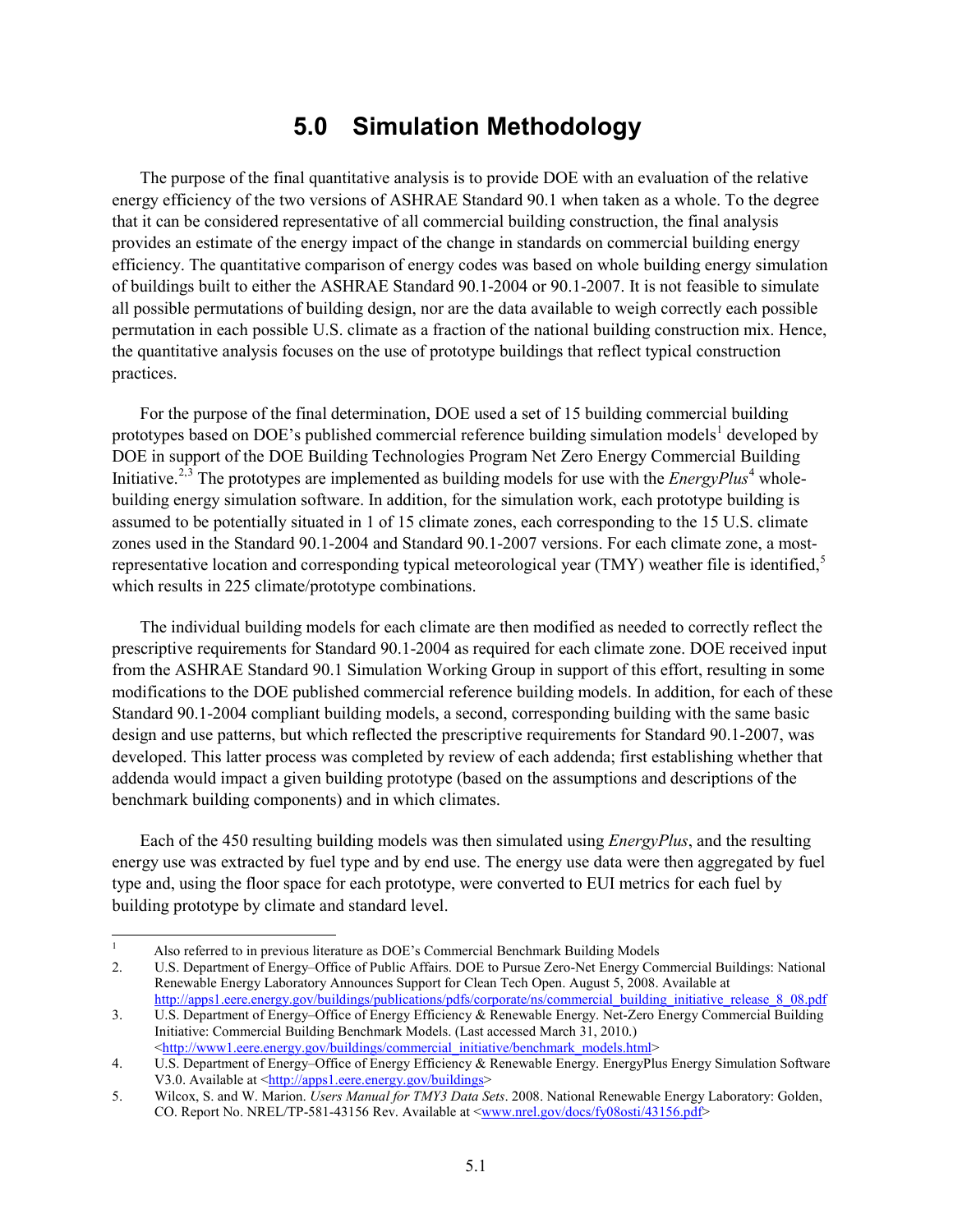DOE developed estimates of the new construction floor space that correspond to each prototype/climate zone combination. It then used this data to develop the relative fraction of new construction floor space represented by building prototype and within the 15 climate zones. Using the EUI statistics from each building simulation and the corresponding relative fraction of new construction floor space, DOE developed floor-space-weighted national EUI statistics by fuel type for each building type and standard level. DOE then added these fuel-specific EUI estimates to obtain national site energy EUI by building type and standard level. DOE also applied national average fuel prices data and national average primary energy fuel conversion rates data to the fuel-specific EUI data to obtain estimates of national primary energy EUI and national energy cost intensity (ECI), again by building type and by Standard 90.1 level. DOE examined the national results by building prototype to determine which building types would show a reduction in energy use under Standard 90.1-2007.

Finally, DOE used the relative floor space data for each of the building types nationally to weight the EUI and ECI statistics by building type to arrive at national site EUI, primary energy EUI, and ECI values for buildings constructed under both versions of Standard 90.1. This quantitative assessment of the change in EUI/ECI by building type and nationally was used to support DOE's final determination of energy savings for Standard 90.1-2007

The approach taken is not comprehensive to all buildings. The analysis assesses the relative energy impact of the standard by simulation of prototypical examples of buildings of various types reflected in the overall building population. It is recognized that there will be specific requirements of the standard that will not be amenable to simulation within the scope of this analysis. For most of these specific requirements, any differences in requirements will suggest an obvious stringency change between the standards, and this has been explored in the qualitative analysis done in parallel to this quantitative assessment.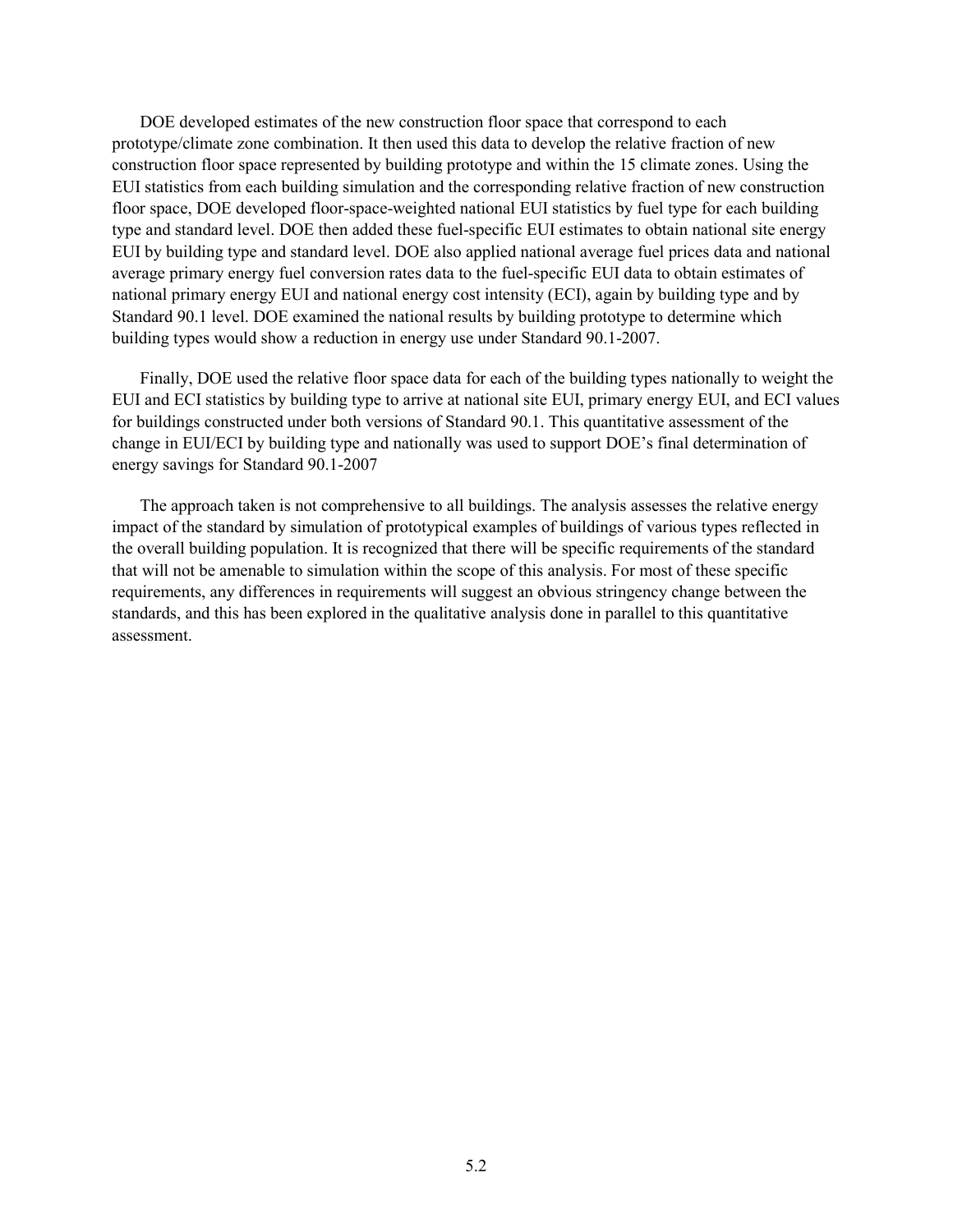### **6.0 Building Types and Model Prototypes**

<span id="page-24-0"></span>Fifteen DOE prototype buildings [\(Table 6.1\)](#page-24-1) were used in the DOE final quantitative analysis. A  $16<sup>th</sup>$ DOE prototype or reference building model, supermarket, was not used for the final quantitative analysis because an extant benchmark was not available at the start of the Determination process. Each DOE reference building model building is defined as characteristic of a certain class of buildings, mostly corresponding to a classification scheme established in the 2003 DOE/Energy Information Administration (EIA) Commercial Building Energy Consumption Survey (CBECS).[1](#page-22-5) CBECS categorizes commercial buildings using variables principal building activity (PBA) and PBAplus for more specific activities, separating the commercial sector into 29 PBA categories and 51 further subcategories. DOE relied heavily on these classifications in determining the buildings to be represented by the set of reference building models. By mapping CBECS observations to each prototype, DOE also used the CBECS building characteristics data to develop reference buildings that could best typify the building stock represented by each. Multi-family housing buildings are not included in CBECS but are covered by Standard 90.1 if over three stories high. Consequently, DOE developed a mid-rise apartment building to add to the original reference building prototypes identified through the review of CBECS. The characteristics of the mid-rise multi-family were developed from data in a separate study by  $PNNL<sup>2</sup>$  $PNNL<sup>2</sup>$  $PNNL<sup>2</sup>$ .

<span id="page-24-1"></span>In the case of office buildings, one of the largest PBA categories in terms of square footage of stock, DOE determined that the wide variation in building design and equipment use made determining a "typical" office design difficult. Consequently, DOE developed three sizes and form factors characteristic of small, medium, and large office buildings to reflect the wide variation of office building design.

| <b>Building Type</b> | <b>Building Prototype</b>     | <b>Prototype Floor Area</b><br>fť |
|----------------------|-------------------------------|-----------------------------------|
| Office               | Small Office                  | 5,502                             |
|                      | Medium Office                 | 53,628                            |
|                      | Large Office                  | 498,588                           |
| Retail               | Stand-Alone Retail            | 24,692                            |
|                      | Strip Mall                    | 22,500                            |
| Education            | Primary School                | 73,959                            |
|                      | Secondary School              | 210,887                           |
| Healthcare           | <b>Outpatient Health Care</b> | 40,946                            |
|                      | Hospital                      | 241,501                           |
| Lodging              | Small Hotel                   | 43,202                            |
|                      | Large Hotel                   | 122,120                           |
| Warehouse            | Non-Refrigerated Warehouse    | 52,045                            |
| Food Service         | <b>Fast Food Restaurant</b>   | 2,501                             |
|                      | Sit-Down Restaurant           | 5,502                             |
| Apartment            | Mid-Rise Apartment            | 33,741                            |

**Table 6.1**. ASHRAE Commercial Reference Building Models

 1. U.S. Energy Information Administration. *2003 Commercial Buildings Energy Consumption Survey–Overview of Commercial Buildings Characteristics*. (Last accessed March 31, 2010.) [<http://www.eia.doe.gov/emeu/cbecs/cbecs2003/introduction.html>](http://www.eia.doe.gov/emeu/cbecs/cbecs2003/introduction.html)

<span id="page-24-3"></span><span id="page-24-2"></span>2. Gowri, K., M. A. Halverson, and E. E. Richman. *Analysis of Energy Saving Impacts of ASHRAE 90.1-2004 for New York*. 2007. Pacific Northwest National Laboratory: Richland, WA. Report No. PNNL-16770.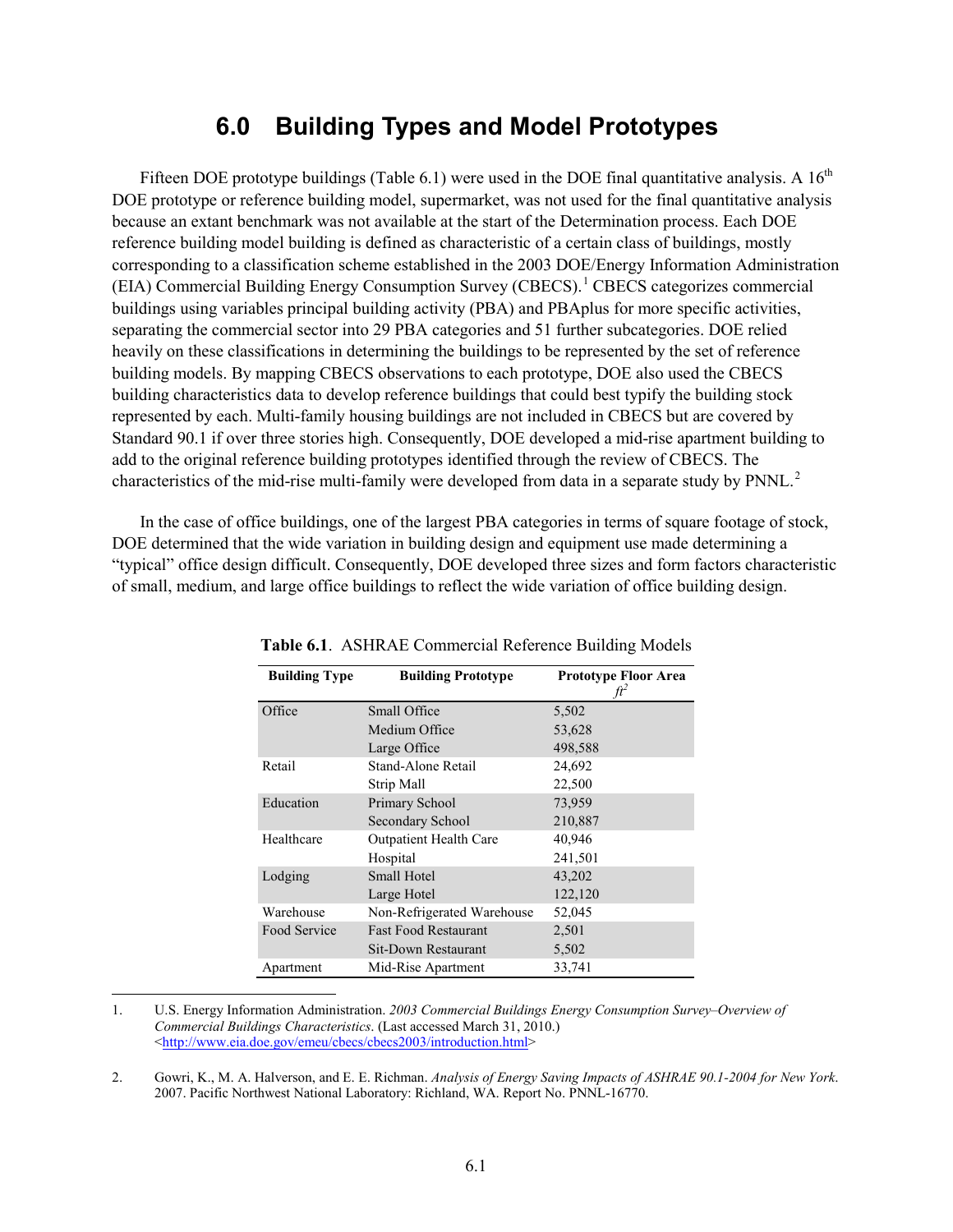To keep the building set manageable, the basic form factor and equipment selection for each reference building was developed to be most typical of construction on a national basis. It is thus characteristic of a specific construction. Regional variation in form factor, size, or design differences such as equipment selection are not represented in the group of reference buildings.

As stated, the original basis of the building models used in the final quantitative analysis is the new construction set of reference building models posted by DOE that are believed to represent typical new building architectural program and design, and use ASHRAE 90.1-2004 as the basis for many construction specifics. Each of these DOE benchmark buildings was subsequently vetted through the ASHRAE Standard 90.1 subcommittee to clarify further construction and operation assumptions by building type and to confirm that the building models accurately reflect the requirements of Standard 90.1-2004. Because this review process resulted in some modification of assumptions from the original DOE reference building models, this revised second set of 15 prototypes actually used in the final quantitative analysis is referred to as the ASHRAE reference buildings (or the prototypes). ASHRAE's Standard 90.1 Standing Standards Product Committee (SSPC) is working with DOE to use this set of ASHRAE reference buildings to establish the energy benefits of ongoing addenda being considered for subsequent versions of Standard 90.1. DOE has posted both ASHRAE 90.1-2004 and ASHRAE 90.1- 2007 compliant versions of these 15 reference buildings on the DOE website for the as background information for DOE's final determination at

http://www.energycodes.gov/implement/determinations 90.1-2007.stm. The 90.1 SSPC reviews have already resulted in changes to some of the original DOE-developed reference buildings, and it is anticipated that further updates will result in a single set of reference building models.

The 15 building-type categories used in the final quantitative analysis together reflect approximately 80 percent of the total square footage of commercial construction, including multi-family buildings greater than three stories, covered under ASHRAE Standard 90.1.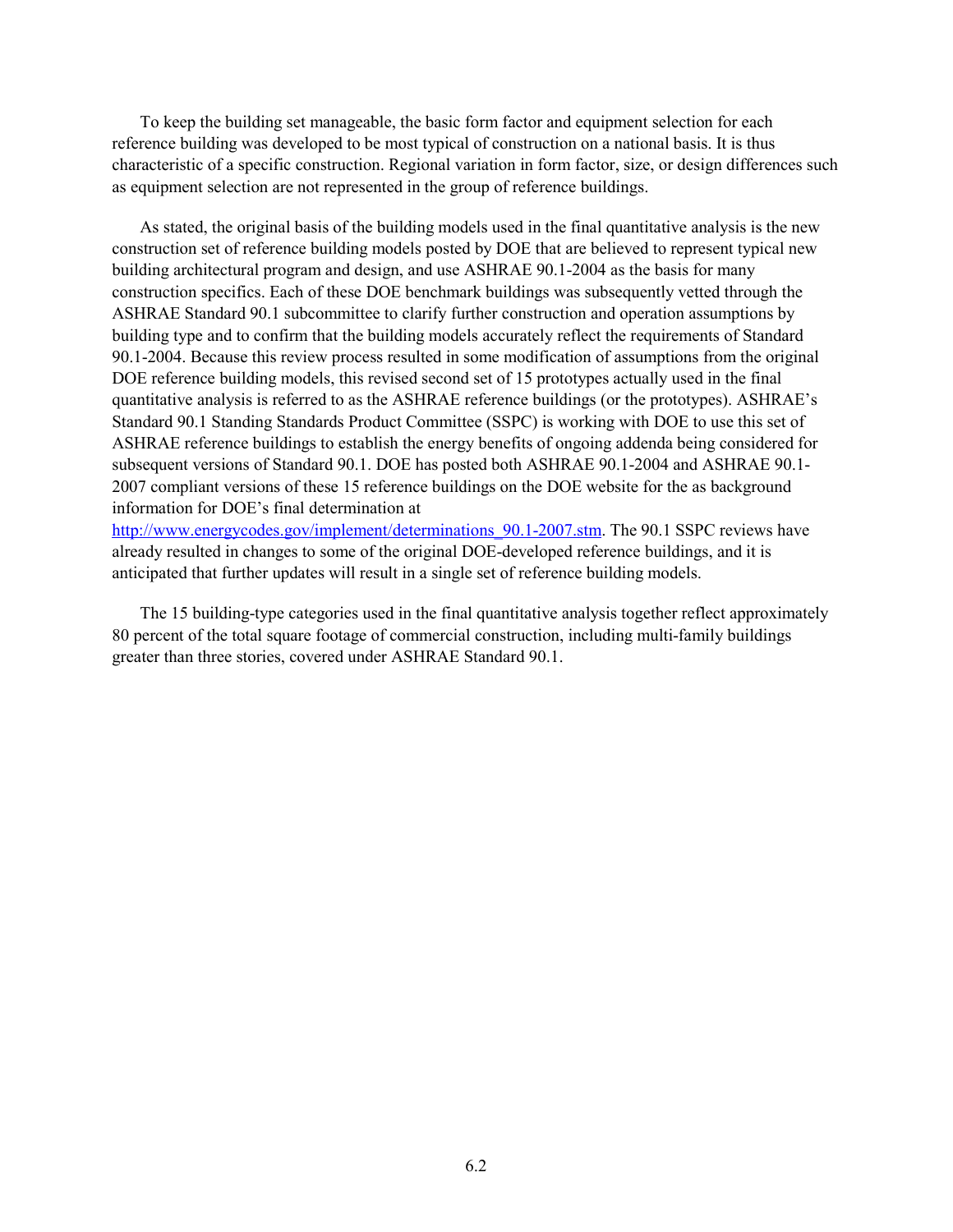## **7.0 Inclusion of Addenda by Building Type**

<span id="page-26-0"></span>In the qualitative analysis, DOE identified nine specific addenda that would have a measurable impact using the simulation methodology and would be modeled. DOE examined each of the 44 addenda to 90.1- 2004 and specifically identified which of the ASHRAE reference building models would be affected by the addenda and modified to reflect inclusion of the addenda for the final quantitative analysis. Where an addendum was believed to have no readily discernable energy impact, this was also identified. For certain addenda, DOE determined that while the addenda may have an impact on commercial building energy use, the analysis methodology could not readily capture that impact, usually because the energy using building feature impacted was not represented in any of the reference building models.

In addition, an underlying theme in the final quantitative analysis was that the quantitative analysis reflects real changes to building code requirements that would be expected to be either required by States, or whose impact on energy use be reflected in revised State building codes (since EPCA requirements for State building codes do not explicitly require adoption of 90.1 or specific addenda but rather that overall updated building code efficiency be equivalent to that of the last version of Standard 90.1 for which DOE issued a positive determination). This theme results in special treatment of addenda in two key areas; ventilation requirements and equipment efficiency changes.

#### <span id="page-26-1"></span>**7.1 Ventilation**

The final quantitative analysis assumed the same base ventilation level for buildings constructed to Standard 90.1-2004 and Standard 90.1-2007. Neither edition of Standard 90.1 specifies minimum or maximum ventilation rates for commercial building construction. ASHRAE has a separate ventilation standard for commercial construction, ANSI/ASHRAE Standard 62.1, "Ventilation for Acceptable Indoor Air Quality." This ventilation standard is cited only in a few specific requirement exceptions within the mechanical sections of either ASHRAE 90.1-2004 or ASHRAE 90.1-2007, with each edition referencing a different version of Standard 62.1. ASHRAE 90.1-2004 lists ASHRAE 62.1-1999 in its table of references, and ASHRAE 90.1-2007 lists ASHRAE 62.1-2004 in its table of references. The most recent version of ASHRAE Standard 62.[1](#page-24-3) is now Standard 62.1-2007.<sup>1</sup>

Ventilation rates can have significant impact on the energy use of commercial buildings. States and local jurisdictions typically specify the ventilation requirements for buildings within their respective building codes and set these requirements independent of the energy code requirements. Because of the limited and oblique references to ventilation requirements (through exceptions to actual requirements) within either edition of ASHRAE 90.1, the requirements that States certify that their energy codes meet or exceed the latest version of ASHRAE 90.1 will in general not require modification of State ventilation code requirements. DOE recognizes that in many cases, State ventilation requirements can be traced back to requirements found in one or another version of ASHRAE Standard 62.1. For the quantitative analysis, DOE assumed ventilation rate for the simulation prototypes based on the requirements of ASHRAE 62.1- 2004. DOE also performed a sensitivity analysis which calculated the quantitative impacts assuming a ventilation rate based on ASHRAE Standard 62.1-1999.

 <sup>1.</sup> American Society of Heating, Refrigerating and Air-Conditioning Engineers, Inc. *ASHRAE Standard: Ventilation for Acceptable Indoor Air Quality*. 2002. ASHRAE: Atlanta, GA. ANSI/ASHRAE Addendum 62o to ANSI/ASHRAE Standard 62-2001. Available at *<*[http://www.ashrae.org/content/ASHRAE/ASHRAE/ArticleAltFormat/200377135714\\_347.pdf](http://www.ashrae.org/content/ASHRAE/ASHRAE/ArticleAltFormat/200377135714_347.pdf)*>*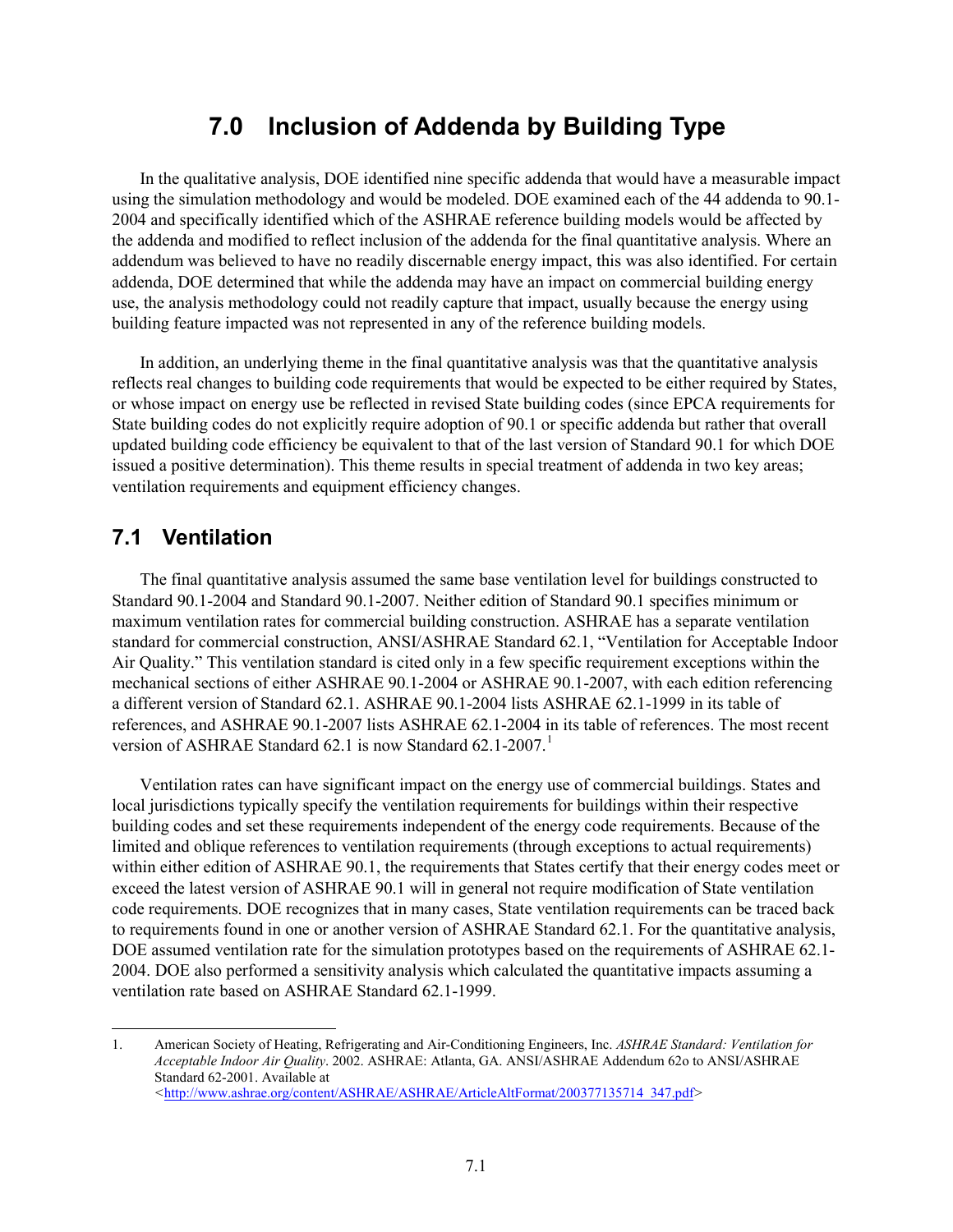#### <span id="page-27-0"></span>**7.2 Equipment Efficiency and Mandatory Federal Efficiency Standards**

Both Standard 90.1-2004 and Standard 90.1-2007 contain specific tables of HVAC and service water heating equipment efficiency requirements. Most, but not all, of the equipment classes shown in these Standard 90.1 tables have minimum Federal efficiency standards applied to them. The overlap between Federal efficiency standards and the requirements shown in ASHRAE 90.1 as a model code result in specific complications for an analysis used to inform a DOE determination of energy savings. In some instances, a revised version of Standard 90.1 will adopt an existing Federal efficiency standard into its tabulated efficiency requirement, typically with the same effective date as provided by the Federal standard. Since that mandated equipment efficiency will be enforced as a manufacturing standard regardless of whether it is represented in Standard 90.1, the inclusion of the requirement in the ASHRAE standard has no real energy impact. DOE's quantitative analysis methodology includes any equipment efficiency improvements mandated by Federal equipment efficiency standards, either established by DOE or by legislation but not initiated by addenda to ASHRAE 90.1-2004 in the ASHRAE 90.1-2004 baseline. This prevents inclusion in the quantitative analysis energy savings that would occur in new building construction (due to these mandated equipment efficiency improvements) regardless of the use of Standard 90.1-2004 or Standard 90.1-2007 as the basis for State building codes and prevents an incorrect biasing of the quantitative analysis toward positive energy savings from federally mandated equipment efficiency improvements. Not including credit for these addenda in the quantitative analysis is consistent with the approach used in previous DOE determinations.

Historically, Standard 90.1 has provided for improved efficiency in mechanical equipment with primarily commercial applications, using effective dates that occur after the standard is published, typically 2 or 3 years after publication. It has done so primarily to give manufacturers time to make available higher efficiency equipment on the market for those States adopting the revised Standard 90.1 efficiency levels. For most of this commercial HVAC and service water heating equipment, revisions to ASHRAE also serve as a trigger for DOE to revise minimum manufacturing efficiency standards for this equipment. Revised minimum manufacturing standards set by DOE for this equipment are generally subject to a provision that they be no less efficient than those shown in the most recent version of ASHRAE 90.1; however, manufacturing standards generally will not be in effect for between 2 to 4 years after they are in effect in the ASHRAE standard. (42 U.S.C. 6291 *et seq*., as amended; EPCA)

For this reason, the publication of commercial equipment efficiency improvements in a revised Standard 90.1 results in improved efficiency in commercial buildings, particularly for States and jurisdictions that adopt Standard 90.1 efficiency requirements prior to these requirements being adopted as Federal manufacturing standards. In addition, because it serves as a trigger for a broader DOE rulemaking on Federal manufacturing standards, the publication in Standard 90.1 will eventually have an impact on efficiency of commercial buildings in all U.S. jurisdictions. However, a concern for the final determination is how to treat an addendum to Standard 90.1, which results in an increase in commercial equipment efficiency in the far future. In the case of Standard 90.1-2007, ASHRAE set the effective date of certain of these revised efficiency levels as far out as 2020, 13 years from the original publication date of Standard 90.1-2007. Because Standard 90.1 is currently revised in a 3-year cycle, DOE preliminarily determined that it would only include the effect of equipment efficiency changes in the Standard 90.1- 2007 whose effective date in Standard 90.1 is within 3 years of the date of the publication of the revised standard. Efficiency improvements with effective dates greater than 3 years after publication will be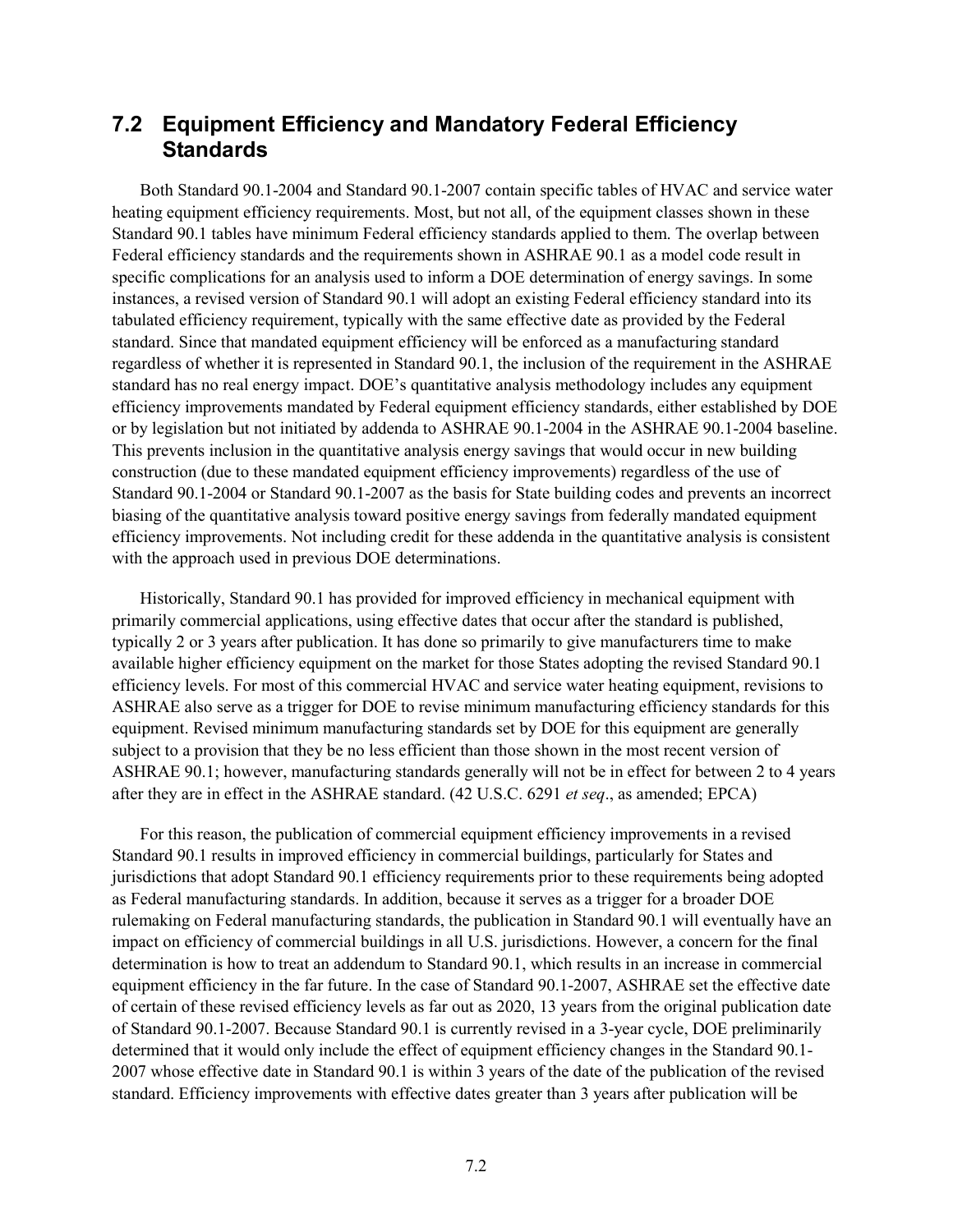considered in DOE's determinations about forthcoming editions of Standard 90.1. In the particular instance for the Standard 90.1-2007 Determination, Addenda 90.1-2004an establishes revised efficiency requirements for certain steam boilers for 2020. None of the ASHRAE reference building models used steam boilers, but even if they had, the impact of this efficiency improvement would not have been analyzed in the quantitative analysis according to this principle.

[Table 7.1](#page-29-0) identifies each of the Standard 90.1-2004 addenda and indicates which of the ASHRAE reference building buildings were modified to capture the impact of the addenda. Addenda judged to have no significant impact on the quantitative analysis are identified as no impact. Addendum with potential impact, but not addressed in the quantitative analysis, are also identified in the column titled "Savings Will Not be Captured." In some cases, where an addendum may impact the ECB compliance path in Standard 90.1, it is shown as having no impact on the quantitative analysis, but also that any savings will not be captured.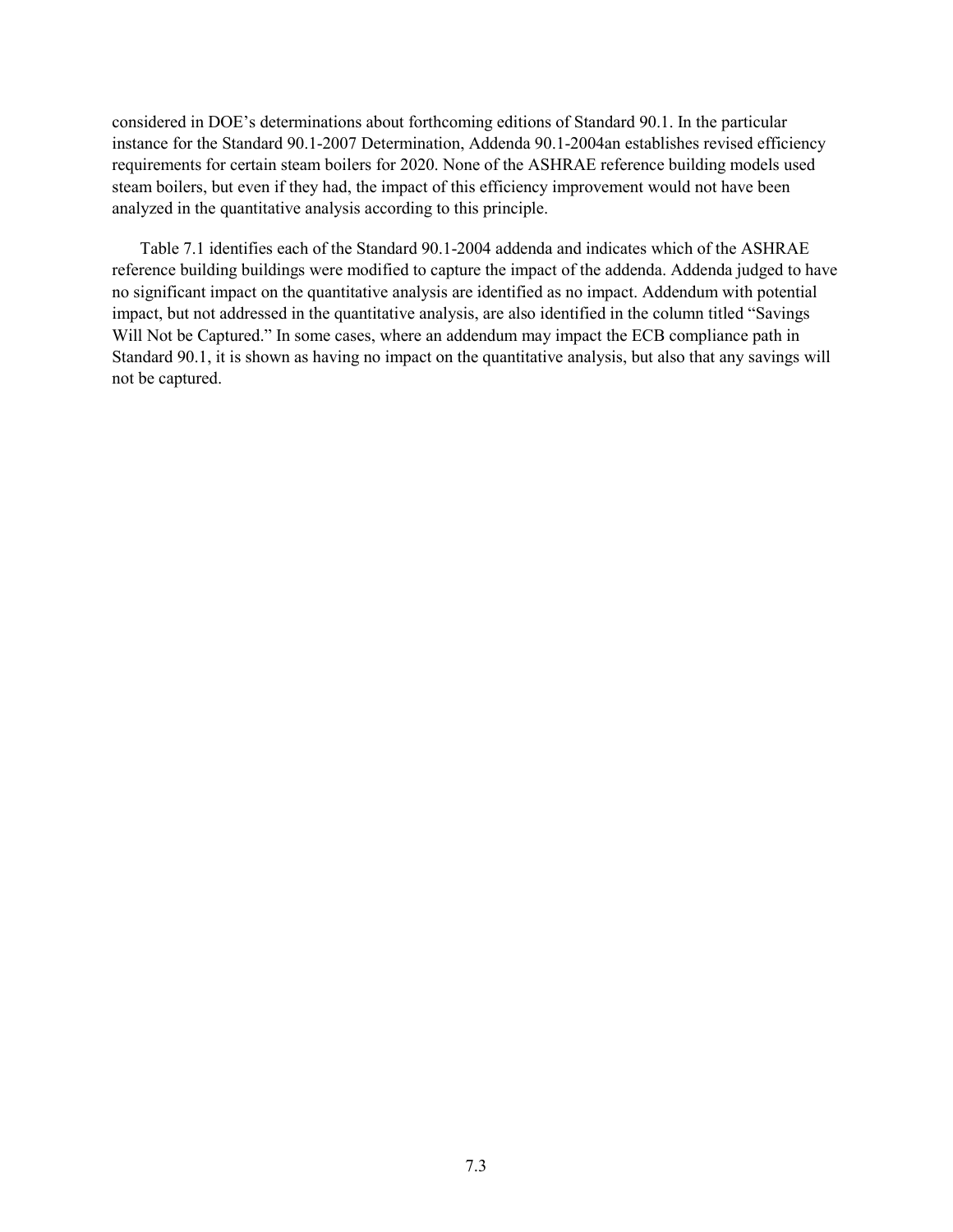<span id="page-29-0"></span>

| Addendum     | <b>Section</b><br><b>Affected</b> | <b>Description</b>                                                                                                                                                                                                                                              | Large Office | Medium Office | Hospital | Warehouse | Apartment<br>Mid-Rise | Small Office | <b>Stand Alone</b><br>Retail | <b>Strip Mall Retail</b> | Primary School | Secondary<br>School | Restaurant<br>Fast-Food | Restaurant<br>Sit-Down | <b>Small Hotel</b> | Large Hotel | Outpatient<br>Health | No Impact        | Savings Will Not<br>be Captured |
|--------------|-----------------------------------|-----------------------------------------------------------------------------------------------------------------------------------------------------------------------------------------------------------------------------------------------------------------|--------------|---------------|----------|-----------|-----------------------|--------------|------------------------------|--------------------------|----------------|---------------------|-------------------------|------------------------|--------------------|-------------|----------------------|------------------|---------------------------------|
| 90.1-04a     | Appendix G                        | Clarifies window distribution,<br>treatment of un-insulated<br>assemblies, increases size range for<br>use of packaged VAV systems, and<br>provides more detail on hot water<br>system modeling. Also adds<br>reference to ASHRAE Standard 140.                 |              |               |          |           |                       |              |                              |                          |                |                     |                         |                        |                    |             |                      | X                | $\overline{X}$                  |
| $90.1 - 04b$ | 6. HVAC                           | Revises Table 6.8.1D and adds a<br>definition for single-package vertical<br>air-conditioner and single-package<br>vertical heat pump.                                                                                                                          |              |               |          |           |                       |              |                              |                          |                |                     |                         |                        |                    |             |                      |                  | $\mathbf{X}$                    |
| $90.1 - 04c$ | 5. Envelope                       | Revises the definition of building<br><i>entrance</i> to include vestibules and<br>clarifies the requirements and<br>exceptions for vestibules in Section<br>5.4.3.4.                                                                                           |              | X             |          | X         | X                     | X            | X                            | $\mathbf X$              | X              | X                   | $\mathbf X$             | X                      | X                  |             | X                    |                  |                                 |
| 90.1-04d     | 12. Normative<br>References       | <b>Updates ASTM</b> and National<br>Fenestration Rating Council (NFRC)<br>references.                                                                                                                                                                           |              |               |          |           |                       |              |                              |                          |                |                     |                         |                        |                    |             |                      | $\boldsymbol{X}$ |                                 |
| 90.1-04e     | 9. Lighting                       | Recognizes that track and busway<br>type lighting systems can be limited<br>by circuit breakers and permanently<br>installed current limiters in Section<br>9.1.4.                                                                                              |              |               |          |           |                       |              |                              |                          |                |                     |                         |                        |                    |             |                      | $\overline{X}$   |                                 |
| $90.1 - 04f$ | 6. HVAC                           | Modifies Tables 6.8.1A and 6.8.1B<br>by raising minimum efficiency for<br>three-phase air-cooled central air<br>conditioners and heat pumps <<br>65,000 Btu/h to be consistent with<br>Federal minimum standards.<br>NO CREDIT GIVEN IN<br><b>DETERMINATION</b> |              |               |          |           |                       |              |                              |                          |                |                     |                         |                        |                    |             |                      | $\overline{X}$   |                                 |

**Table 7.1**. Addenda Included in Quantitative Analysis and Affected Building Models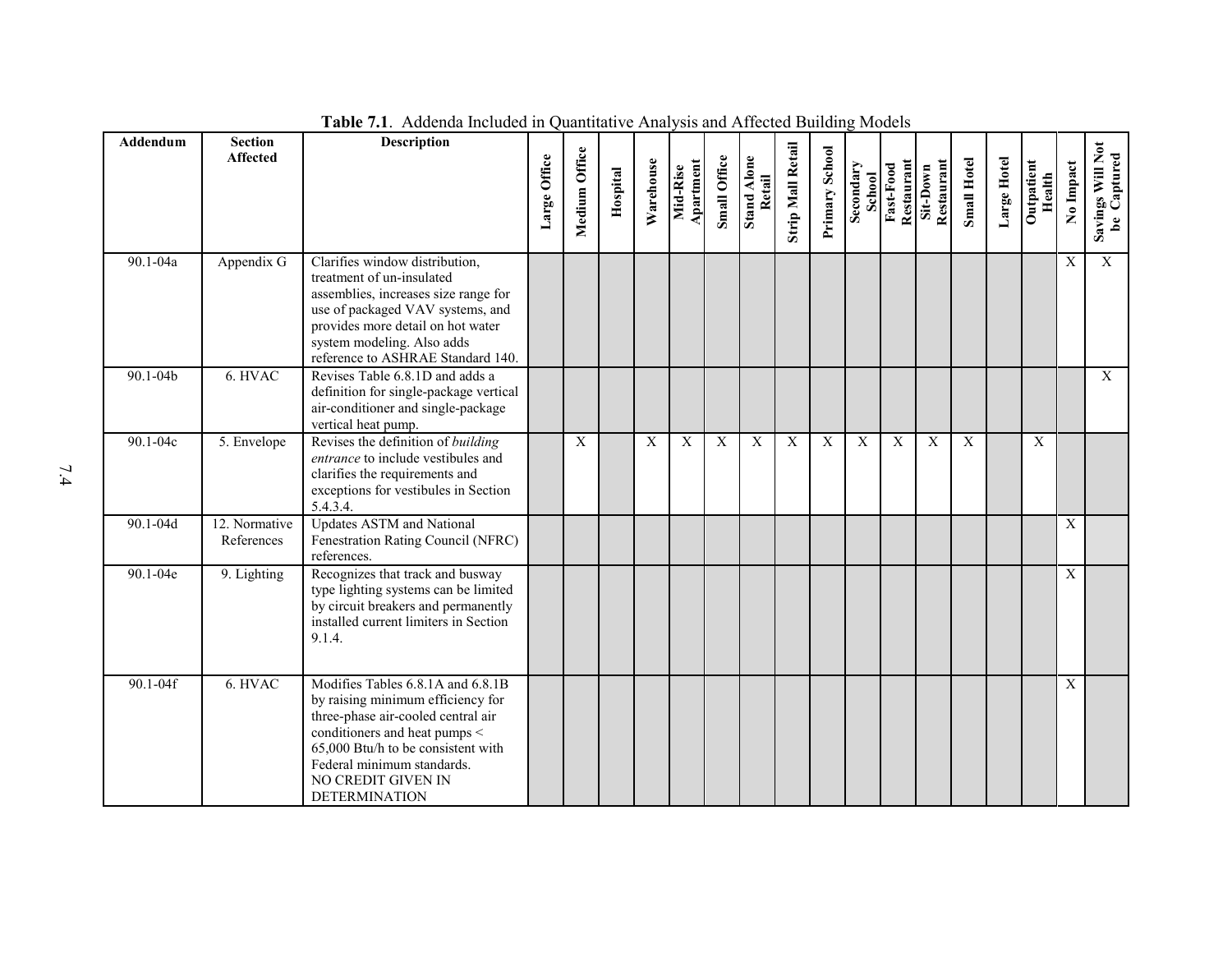|  | Table 7.1. contd |
|--|------------------|
|--|------------------|

| Addendum     | <b>Section</b>                                                                                                                    | <b>Description</b>                                                                                                                                                                                        |              |               |          |           |                       |              |                           |                          |                |                  |                         |                        |                    |             |                          |                           |                                 |
|--------------|-----------------------------------------------------------------------------------------------------------------------------------|-----------------------------------------------------------------------------------------------------------------------------------------------------------------------------------------------------------|--------------|---------------|----------|-----------|-----------------------|--------------|---------------------------|--------------------------|----------------|------------------|-------------------------|------------------------|--------------------|-------------|--------------------------|---------------------------|---------------------------------|
|              | <b>Affected</b>                                                                                                                   |                                                                                                                                                                                                           |              | Medium Office |          |           |                       |              | <b>Stand Alone Retail</b> | <b>Strip Mall Retail</b> | Primary School | Secondary School |                         |                        |                    |             | <b>Outpatient Health</b> |                           | Savings Will Not<br>be Captured |
|              |                                                                                                                                   |                                                                                                                                                                                                           | Large Office |               | Hospital | Warehouse | Apartment<br>Mid-Rise | Small Office |                           |                          |                |                  | Restaurant<br>Fast-Food | Restaurant<br>Sit-Down | <b>Small Hotel</b> | Large Hotel |                          | No Impact                 |                                 |
|              |                                                                                                                                   |                                                                                                                                                                                                           |              |               |          |           |                       |              |                           |                          |                |                  |                         |                        |                    |             |                          |                           |                                 |
|              |                                                                                                                                   |                                                                                                                                                                                                           |              |               |          |           |                       |              |                           |                          |                |                  |                         |                        |                    |             |                          |                           |                                 |
| 90.1-04g     | 6. HVAC                                                                                                                           | Amends minimum efficiency levels<br>of air-cooled air conditioners and<br>heat pumps<br>$> 65,000$ Btu/h in Tables 6.8.1A and                                                                             |              |               |          |           |                       |              |                           |                          |                |                  |                         |                        |                    |             |                          | X                         |                                 |
|              |                                                                                                                                   | 6.8.1B to be consistent with Federal<br>minimum standards.<br><b>NO CREDIT GIVEN IN</b><br><b>DETERMINATION</b>                                                                                           |              |               |          |           |                       |              |                           |                          |                |                  |                         |                        |                    |             |                          |                           |                                 |
| 90.1-04h     | 6. HVAC                                                                                                                           | Revises the exceptions to Sections<br>6.4.3.1.2 and 6.4.3.6 by removing<br>data processing centers from<br>having specific exceptions on                                                                  |              |               |          |           |                       |              |                           |                          |                |                  |                         |                        |                    |             |                          |                           | $\overline{X}$                  |
|              |                                                                                                                                   | temperature and humidification<br>dead bands.                                                                                                                                                             |              |               |          |           |                       |              |                           |                          |                |                  |                         |                        |                    |             |                          |                           |                                 |
| 90.1-04i     | 9. Lighting                                                                                                                       | Adds language to Section 9.1.4(b)<br>allowing flexibility in assigning<br>wattage to luminaires with multi-<br>level ballasts where other luminaire<br>components would restrict lamp<br>size.            |              |               |          |           |                       |              |                           |                          |                |                  |                         |                        |                    |             |                          | $\boldsymbol{\mathrm{X}}$ |                                 |
| $90.1 - 04j$ | 9. Lighting                                                                                                                       | This addendum to Section 9.4.1.3<br>allows additional flexibility in<br>complying with the controls<br>requirements by allowing<br>additional combinations of<br>commonly available control<br>equipment. |              |               |          |           |                       |              |                           |                          |                |                  |                         |                        |                    |             |                          | X                         |                                 |
| 90.1-04k     | Normative<br>Appendix A.<br>Rated R-Value<br>of Insulation<br>and Assembly<br>$U$ -, $C$ -, and $F$ -<br>Factor<br>Determinations | Adds U-factors for R-19 insulation<br>in screw down roofs.                                                                                                                                                |              |               |          |           |                       |              |                           |                          |                |                  |                         |                        |                    |             |                          | X                         | $\overline{X}$                  |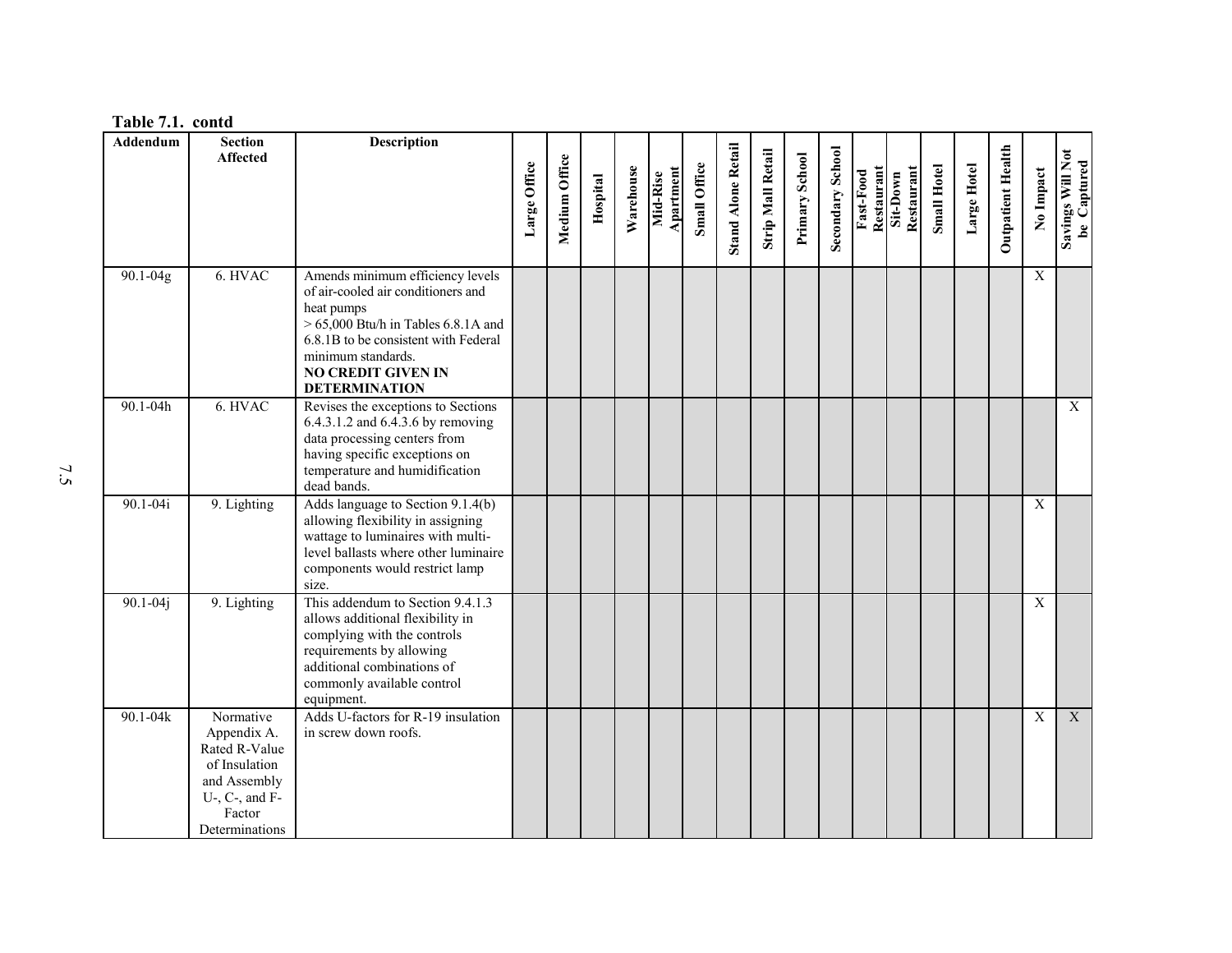|--|

| Addendum     | <b>Section</b>                 | <b>Description</b>                                                                                                                                                                                          |              |               |          |           |                       |              |                              |                          |                |                  |                         |                        |                    |             |                          |             |                                 |
|--------------|--------------------------------|-------------------------------------------------------------------------------------------------------------------------------------------------------------------------------------------------------------|--------------|---------------|----------|-----------|-----------------------|--------------|------------------------------|--------------------------|----------------|------------------|-------------------------|------------------------|--------------------|-------------|--------------------------|-------------|---------------------------------|
|              | <b>Affected</b>                |                                                                                                                                                                                                             | Large Office | Medium Office | Hospital | Warehouse | Apartment<br>Mid-Rise | Small Office | <b>Stand Alone</b><br>Retail | <b>Strip Mall Retail</b> | Primary School | Secondary School | Restaurant<br>Fast-Food | Restaurant<br>Sit-Down | <b>Small Hotel</b> | Large Hotel | <b>Outpatient Health</b> | No Impact   | Savings Will Not<br>be Captured |
| 90.1-041     | 12. Normative<br>References    | This addendum updates the<br>reference to ASHRAE Standard<br>140.                                                                                                                                           |              |               |          |           |                       |              |                              |                          |                |                  |                         |                        |                    |             |                          | $\mathbf X$ |                                 |
| 90.1-04m     | 9. Lighting                    | This addendum revises the exception<br>to Section 9.2.2.3 to provide an option<br>for compliance that exempts<br>commonly used furniture mounted<br>track lighting if it incorporates<br>automatic shutoff. |              |               |          |           |                       |              |                              |                          |                |                  |                         |                        |                    |             |                          | $\mathbf X$ |                                 |
| 90.1-04n     | 5. Envelope                    | Revises Section 5.5.4.4.1 to provide<br>an exception to allow a user to take<br>credit for overhangs toward<br>compliance with maximum SHGC<br>requirements.                                                |              |               |          |           |                       |              |                              |                          |                |                  |                         |                        |                    |             |                          | X           |                                 |
| 90.1-040     | Appendix D.<br>Climatic Data   | Adds additional climatic data for<br>China and Taiwan and corrects errors<br>for climatic data for Malaysia and<br>Mexico.                                                                                  |              |               |          |           |                       |              |                              |                          |                |                  |                         |                        |                    |             |                          | $\mathbf X$ |                                 |
| 90.1-04p     | 9. Lighting                    | This addendum modifies Exception<br>$(g)$ to Section 9.2.2.3 to allow for<br>increased lighting for medical- and<br>age-related issues in addition to visual<br>impairment.                                 |              |               |          |           |                       |              |                              |                          |                |                  |                         |                        |                    |             |                          | $\mathbf X$ |                                 |
| $90.1 - 04q$ | 6. HVAC                        | Removes Exception (a) to Section<br>6.4.3.2 for HVAC systems serving<br>hotel/motel rooms and guest rooms.                                                                                                  |              |               |          |           |                       |              |                              |                          |                |                  |                         |                        | X                  | X           |                          |             |                                 |
| $90.1 - 04r$ | 12.<br>Normative<br>References | Updates reference to ARI Standard<br>340/360 from 2000 to 2004 edition.                                                                                                                                     |              |               |          |           |                       |              |                              |                          |                |                  |                         |                        |                    |             |                          | X           |                                 |

7.6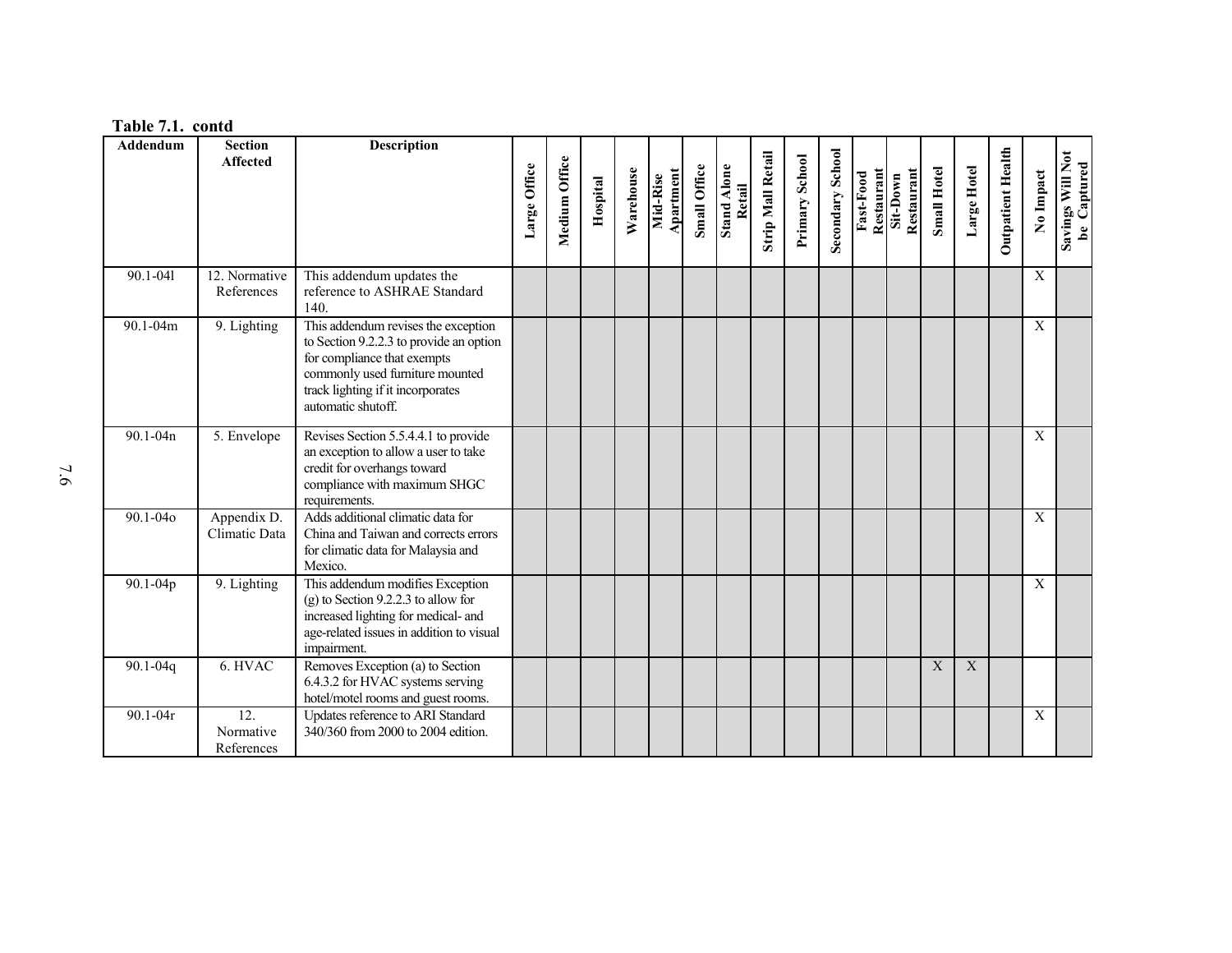| Addendum     | <b>Section</b>               | <b>Description</b>                                          |              |               |          |           |                       |              |                       |                             |                |                     |                         |                        |                    |             |                      |             |                                    |
|--------------|------------------------------|-------------------------------------------------------------|--------------|---------------|----------|-----------|-----------------------|--------------|-----------------------|-----------------------------|----------------|---------------------|-------------------------|------------------------|--------------------|-------------|----------------------|-------------|------------------------------------|
|              | <b>Affected</b>              |                                                             |              |               |          |           |                       |              |                       |                             |                |                     |                         |                        |                    |             |                      |             |                                    |
|              |                              |                                                             |              |               |          |           |                       |              |                       |                             |                |                     |                         |                        |                    |             |                      |             |                                    |
|              |                              |                                                             | Large Office | Medium Office | Hospital | Warehouse | Apartment<br>Mid-Rise | Small Office | Stand Alone<br>Retail | <b>Strip Mall</b><br>Retail | Primary School | Secondary<br>School | Restaurant<br>Fast-Food | Restaurant<br>Sit-Down | <b>Small Hotel</b> | Large Hotel | Outpatient<br>Health | No Impact   | Savings Will<br>Not be<br>Cantured |
|              |                              |                                                             |              |               |          |           |                       |              |                       |                             |                |                     |                         |                        |                    |             |                      |             |                                    |
|              |                              |                                                             |              |               |          |           |                       |              |                       |                             |                |                     |                         |                        |                    |             |                      |             |                                    |
| 90.1-04s     | 6.HVAC and                   | Updates language in the standard                            |              |               |          |           |                       |              |                       |                             |                |                     |                         |                        |                    |             |                      | X           |                                    |
|              | 12. Normative                | based on differences between                                |              |               |          |           |                       |              |                       |                             |                |                     |                         |                        |                    |             |                      |             |                                    |
|              | References                   | Standard 62-1999 and 62.1-2004.                             |              |               |          |           |                       |              |                       |                             |                |                     |                         |                        |                    |             |                      |             |                                    |
|              |                              | The reference has also been updated.                        |              |               |          |           |                       |              |                       |                             |                |                     |                         |                        |                    |             |                      |             |                                    |
|              |                              | <b>NO CREDIT GIVEN IN</b>                                   |              |               |          |           |                       |              |                       |                             |                |                     |                         |                        |                    |             |                      |             |                                    |
|              |                              | <b>DETERMINATION</b>                                        |              |               |          |           |                       |              |                       |                             |                |                     |                         |                        |                    |             |                      |             |                                    |
| $90.1 - 04t$ | 6. HVAC and<br>12. Normative | Changes Table 6.8.1F to add an<br>additional requirement of |              |               |          |           |                       |              |                       |                             |                |                     |                         |                        |                    |             |                      | X           |                                    |
|              | References                   | combustion efficiency to the current                        |              |               |          |           |                       |              |                       |                             |                |                     |                         |                        |                    |             |                      |             |                                    |
|              |                              | requirement of thermal efficiency                           |              |               |          |           |                       |              |                       |                             |                |                     |                         |                        |                    |             |                      |             |                                    |
|              |                              | for boilers, which will increase                            |              |               |          |           |                       |              |                       |                             |                |                     |                         |                        |                    |             |                      |             |                                    |
|              |                              | minimum efficiency. The reference                           |              |               |          |           |                       |              |                       |                             |                |                     |                         |                        |                    |             |                      |             |                                    |
|              |                              | in Section 12 has also been changed                         |              |               |          |           |                       |              |                       |                             |                |                     |                         |                        |                    |             |                      |             |                                    |
|              |                              | to reflect the change in the table.                         |              |               |          |           |                       |              |                       |                             |                |                     |                         |                        |                    |             |                      |             |                                    |
| $90.1 - 04u$ | Informative                  | Requires that systems 1-4 shall be                          |              |               |          |           |                       |              |                       |                             |                |                     |                         |                        |                    |             |                      | X           |                                    |
|              | Appendix G                   | modeled with a system for each                              |              |               |          |           |                       |              |                       |                             |                |                     |                         |                        |                    |             |                      |             |                                    |
|              |                              | thermal block and systems 5-8 shall                         |              |               |          |           |                       |              |                       |                             |                |                     |                         |                        |                    |             |                      |             |                                    |
|              |                              | be modeled with a separate system                           |              |               |          |           |                       |              |                       |                             |                |                     |                         |                        |                    |             |                      |             |                                    |
|              |                              | for each floor.                                             |              |               |          |           |                       |              |                       |                             |                |                     |                         |                        |                    |             |                      |             |                                    |
| $90.1 - 04v$ | 6. HVAC                      | Modifies the provisions of Section                          |              |               |          |           |                       |              |                       |                             | X              | $\mathbf X$         |                         |                        |                    | $\mathbf X$ |                      |             |                                    |
|              |                              | 6.4.3.8 to allow for demand control<br>ventilation.         |              |               |          |           |                       |              |                       |                             |                |                     |                         |                        |                    |             |                      |             |                                    |
| $90.1 - 04x$ | 12. Normative                | This addendum updates the                                   |              |               |          |           |                       |              |                       |                             |                |                     |                         |                        |                    |             |                      | $\mathbf X$ |                                    |
|              | References                   | normative references in Section 12                          |              |               |          |           |                       |              |                       |                             |                |                     |                         |                        |                    |             |                      |             |                                    |
|              | and                          | and Informative Appendix G for                              |              |               |          |           |                       |              |                       |                             |                |                     |                         |                        |                    |             |                      |             |                                    |
|              | Informative                  | ATM-02 to ATM-04.                                           |              |               |          |           |                       |              |                       |                             |                |                     |                         |                        |                    |             |                      |             |                                    |
|              | Appendix G                   |                                                             |              |               |          |           |                       |              |                       |                             |                |                     |                         |                        |                    |             |                      |             |                                    |
| $90.1 - 04y$ | 5. Envelope,                 | Adds a reference and method of test                         |              |               |          |           |                       |              |                       |                             |                |                     |                         |                        |                    |             |                      | X           |                                    |
|              | 12. Normative                | for deriving SRI (ASTM Test                                 |              |               |          |           |                       |              |                       |                             |                |                     |                         |                        |                    |             |                      |             |                                    |
|              | References,                  | Method E, 1980) for high albedo                             |              |               |          |           |                       |              |                       |                             |                |                     |                         |                        |                    |             |                      |             |                                    |
|              | and Appendix                 | roofs. The changes in the standard                          |              |               |          |           |                       |              |                       |                             |                |                     |                         |                        |                    |             |                      |             |                                    |
|              | G                            | were in both Section 5 and                                  |              |               |          |           |                       |              |                       |                             |                |                     |                         |                        |                    |             |                      |             |                                    |
|              |                              | Informative Appendix G.                                     |              |               |          |           |                       |              |                       |                             |                |                     |                         |                        |                    |             |                      |             |                                    |
| 90.1-04aa    | 9. Lighting                  | Modifies Section 9.1 to clarify some                        |              |               |          |           |                       |              |                       |                             |                |                     |                         |                        |                    |             |                      | $\mathbf X$ |                                    |
|              |                              | lighting requirements.                                      |              |               |          |           |                       |              |                       |                             |                |                     |                         |                        |                    |             |                      |             |                                    |

#### **Table 7.1. contd**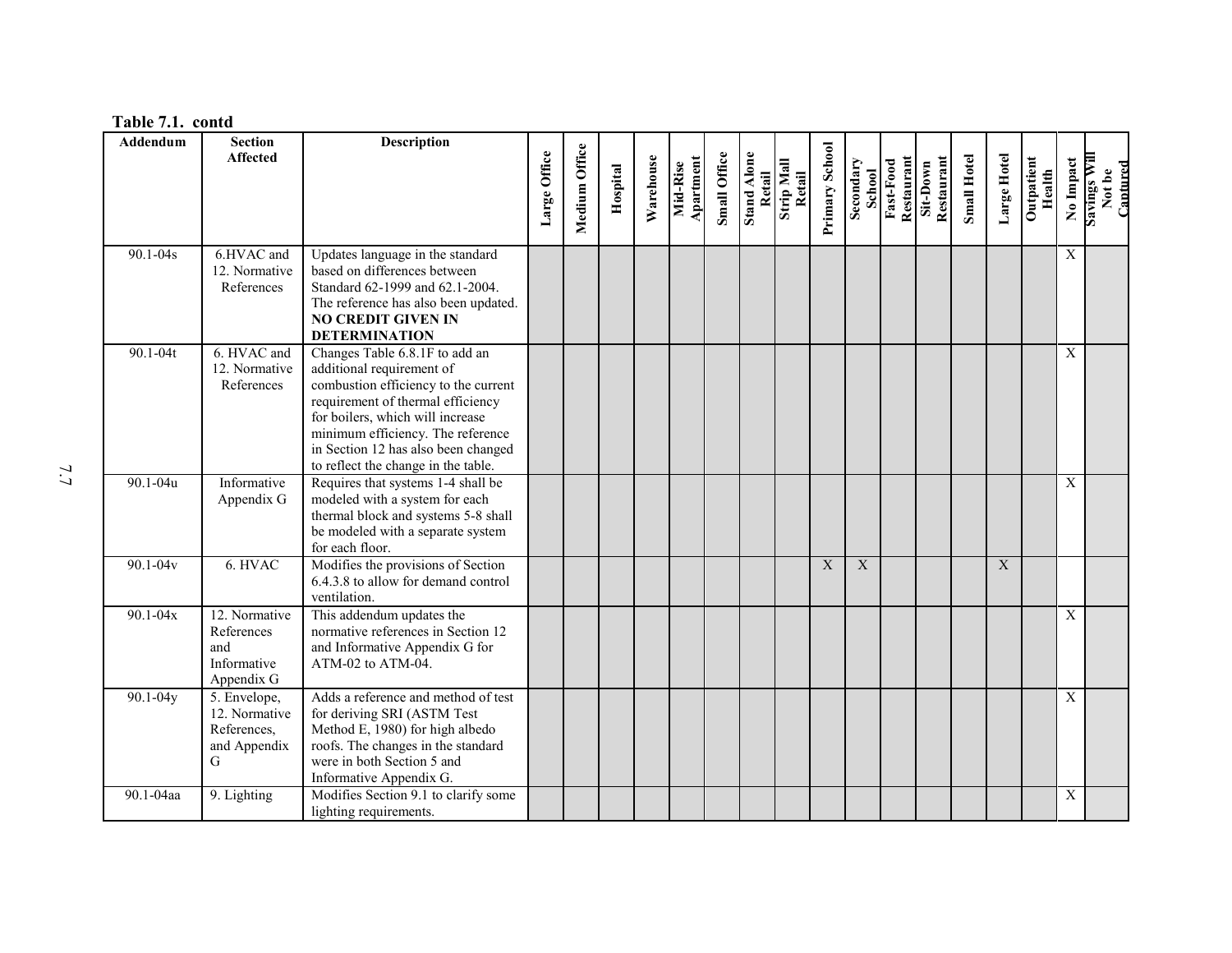| Addendum  | <b>Section</b><br><b>Affected</b>                                                                      | Description                                                                                                                                                                                                                                                       | Large Office | Medium Office | Hospital    | Warehouse | Apartment<br>Mid-Rise | <b>Small Office</b> | <b>Stand Alone</b><br>Retail | <b>Strip Mall Retail</b> | Primary School | Secondary<br><b>School</b> | Fast-Food<br>Restaurant | Restaurant<br>Sit-Down | <b>Small Hotel</b> | Large Hotel | Outpatient<br>Health | No Impact        | Savings Will Not<br>be Captured |
|-----------|--------------------------------------------------------------------------------------------------------|-------------------------------------------------------------------------------------------------------------------------------------------------------------------------------------------------------------------------------------------------------------------|--------------|---------------|-------------|-----------|-----------------------|---------------------|------------------------------|--------------------------|----------------|----------------------------|-------------------------|------------------------|--------------------|-------------|----------------------|------------------|---------------------------------|
| 90.1-04ab | 11 Energy<br>Cost Budget<br>Method and<br>Informative<br>Appendix G<br>Performance<br>Rating<br>Method | Changes references to lighting<br>sections and subsections to match<br>current standard.                                                                                                                                                                          |              |               |             |           |                       |                     |                              |                          |                |                            |                         |                        |                    |             |                      | $\mathbf X$      |                                 |
| 90.1-04ac | 6. HVAC and<br>3. Definitions                                                                          | Modifies the fan power limitation<br>requirements in Section 6.5.3.                                                                                                                                                                                               | $\mathbf X$  | $\mathbf X$   | $\mathbf X$ |           |                       |                     | X                            | X                        | $\mathbf X$    | $\mathbf X$                |                         | $\mathbf X$            | X                  | X           | X                    |                  |                                 |
| 90.1-04ad | 5. Envelope                                                                                            | Changes the exception to Section<br>5.3.1.1 to add a requirement that<br>values for solar reflectance and<br>thermal emittance be determined<br>by a laboratory accredited by a<br>nationally recognized organization<br>such as the Cool Roof Rating<br>Council. |              |               |             |           |                       |                     |                              |                          |                |                            |                         |                        |                    |             |                      | $\overline{X}$   |                                 |
| 90.1-04ae | 11. Energy<br>Cost Budget<br>Method and<br>Informative<br>Appendix G                                   | Clarifies that average LPD for each<br>thermal block should be modeled.                                                                                                                                                                                           |              |               |             |           |                       |                     |                              |                          |                |                            |                         |                        |                    |             |                      | $\boldsymbol{X}$ | $\overline{\text{X}}$           |
| 90.1-04ag | Informative<br>Appendix G<br>Performance<br>Rating<br>Method                                           | Clarifies that only HVAC fans that<br>provide outdoor air for ventilation<br>need to be modeled as running<br>continuously.                                                                                                                                       |              |               |             |           |                       |                     |                              |                          |                |                            |                         |                        |                    |             |                      | $\overline{X}$   |                                 |
| 90.1-04ah | 11 Energy<br>Cost Budget<br>Method                                                                     | Clarifies what to assume in budget<br>building model is condenser heat<br>recovery is required by Section<br>6.5.2                                                                                                                                                |              |               |             |           |                       |                     |                              |                          |                |                            |                         |                        |                    |             |                      | $\mathbf X$      | $\overline{\textbf{X}}$         |
| 90.1-04ai | 9. Lighting                                                                                            | Modifies the interior lighting<br>power requirements for retail<br>display lighting in Section 9.6.2.                                                                                                                                                             |              |               |             |           |                       |                     |                              | $\mathbf X$              |                |                            |                         |                        |                    |             |                      |                  |                                 |

#### **Table 7.1. contd**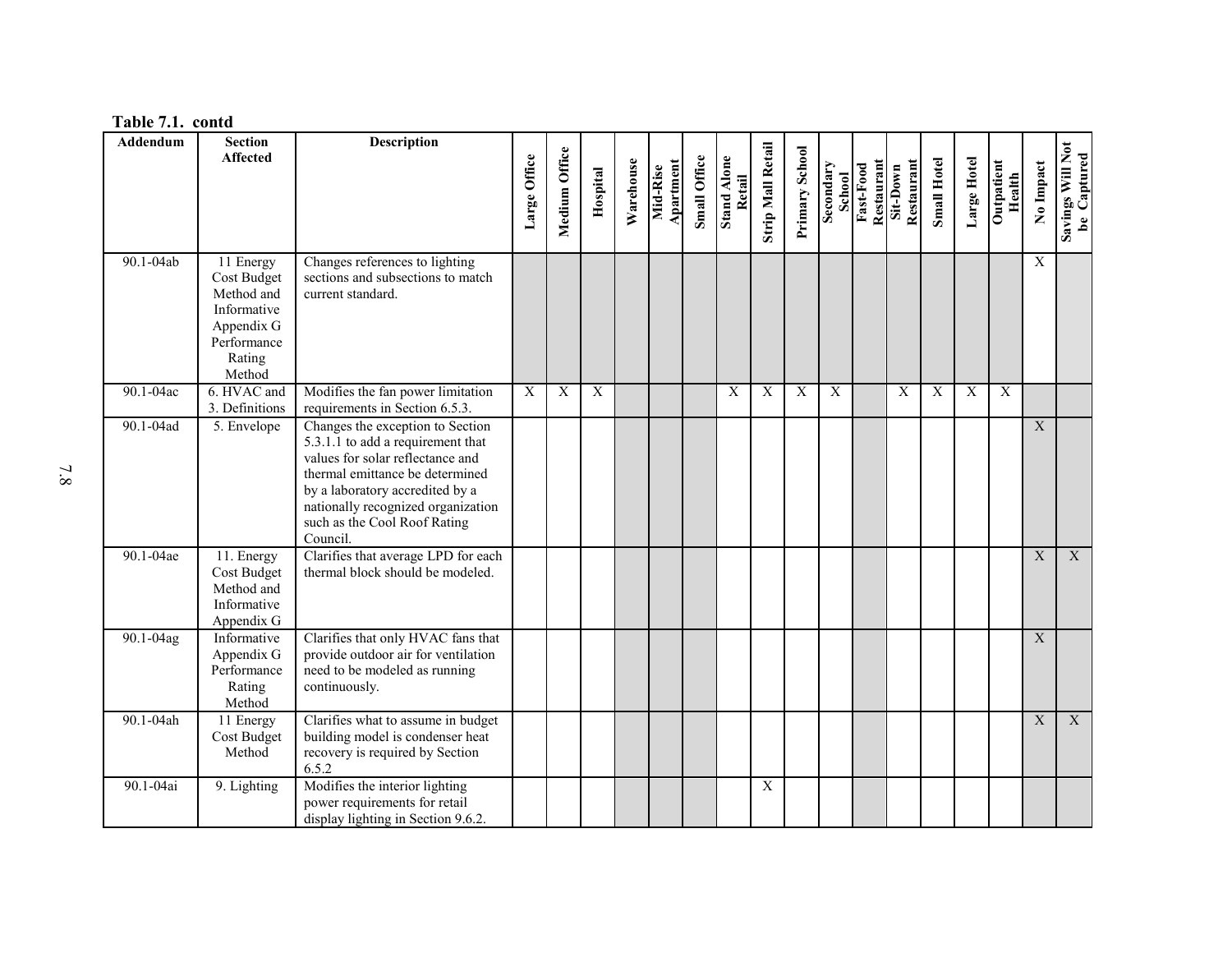|  | Table 7.1. contd |
|--|------------------|
|--|------------------|

| Addendum  | <b>Section</b><br><b>Affected</b>                                                                                                          | <b>Description</b>                                                                                                                                                                                                                                                                                           | Large Office | Medium Office | Hospital    | Warehouse | Apartment<br>Mid-Rise | <b>Small Office</b> | <b>Stand Alone</b><br>Retail | <b>Strip Mall Retail</b> | Primary School | Secondary School | Restaurant<br>Fast-Food | Restaurant<br>Sit-Down | <b>Small Hotel</b> | Large Hotel | Outpatient<br>Health | No Impact   | Savings Will Not<br>be Captured |
|-----------|--------------------------------------------------------------------------------------------------------------------------------------------|--------------------------------------------------------------------------------------------------------------------------------------------------------------------------------------------------------------------------------------------------------------------------------------------------------------|--------------|---------------|-------------|-----------|-----------------------|---------------------|------------------------------|--------------------------|----------------|------------------|-------------------------|------------------------|--------------------|-------------|----------------------|-------------|---------------------------------|
| 90.1-04aj | 5. Envelope                                                                                                                                | Modifies the exception to Section<br>5.5.3.1 by adding the ASTM Test<br>Method E 1980-Standard Practice<br>for Calculating SRI of Horizontal<br>and Low Sloped Opaque Surfaces.                                                                                                                              |              |               |             |           |                       |                     |                              |                          |                |                  |                         |                        |                    |             |                      | $\mathbf X$ |                                 |
| 90.1-04ak | 6. HVAC                                                                                                                                    | Changes Table 6.2.1G to add<br>requirements for cooling towers to<br>be tested to CTI test procedures<br>and to update the corresponding<br>references in Section 6.2.1.                                                                                                                                     |              |               |             |           |                       |                     |                              |                          |                |                  |                         |                        |                    |             |                      | X           |                                 |
| 90.1-04al | Normative<br>Appendix A.<br>Rated<br>R-Value of<br>Insulation and<br>Assembly<br>U-Factor,<br>C-Factor, and F-<br>Factor<br>Determinations | Changes "metal spanning<br>members" to "metal roof panels" in<br>definition of metal building roofs,<br>includes mention of thermal spacer<br>blocks for standing seam roofs in<br>Table A2.3 and changes<br>description of "screw-down roofs"<br>to "thru-fastened roofs without<br>thermal spacer blocks." |              |               |             |           |                       |                     |                              |                          |                |                  |                         |                        |                    |             |                      | $\mathbf X$ | $\mathbf X$                     |
| 90.1-04am | 11. Energy Cost<br><b>Budget Method</b><br>and Informative<br>Appendix G<br>Performance<br>Rating Method                                   | Changes the minimum flow<br>setpoints of VAV systems to 0.4<br>cubic feet per minute (cfm)/ $\text{ft}^2$ of<br>floor area OR the minimum<br>ventilation rate, whichever is<br>larger.                                                                                                                       |              |               |             |           |                       |                     |                              |                          |                |                  |                         |                        |                    |             |                      | $\mathbf X$ | $\overline{X}$                  |
| 90.1-04an | 6. HVAC                                                                                                                                    | Modifies equipment efficiency<br>requirements for commercial<br>boilers in Table 6.8.1F.                                                                                                                                                                                                                     | X            |               | $\mathbf X$ |           |                       |                     |                              |                          |                | X                |                         |                        |                    | X           |                      |             |                                 |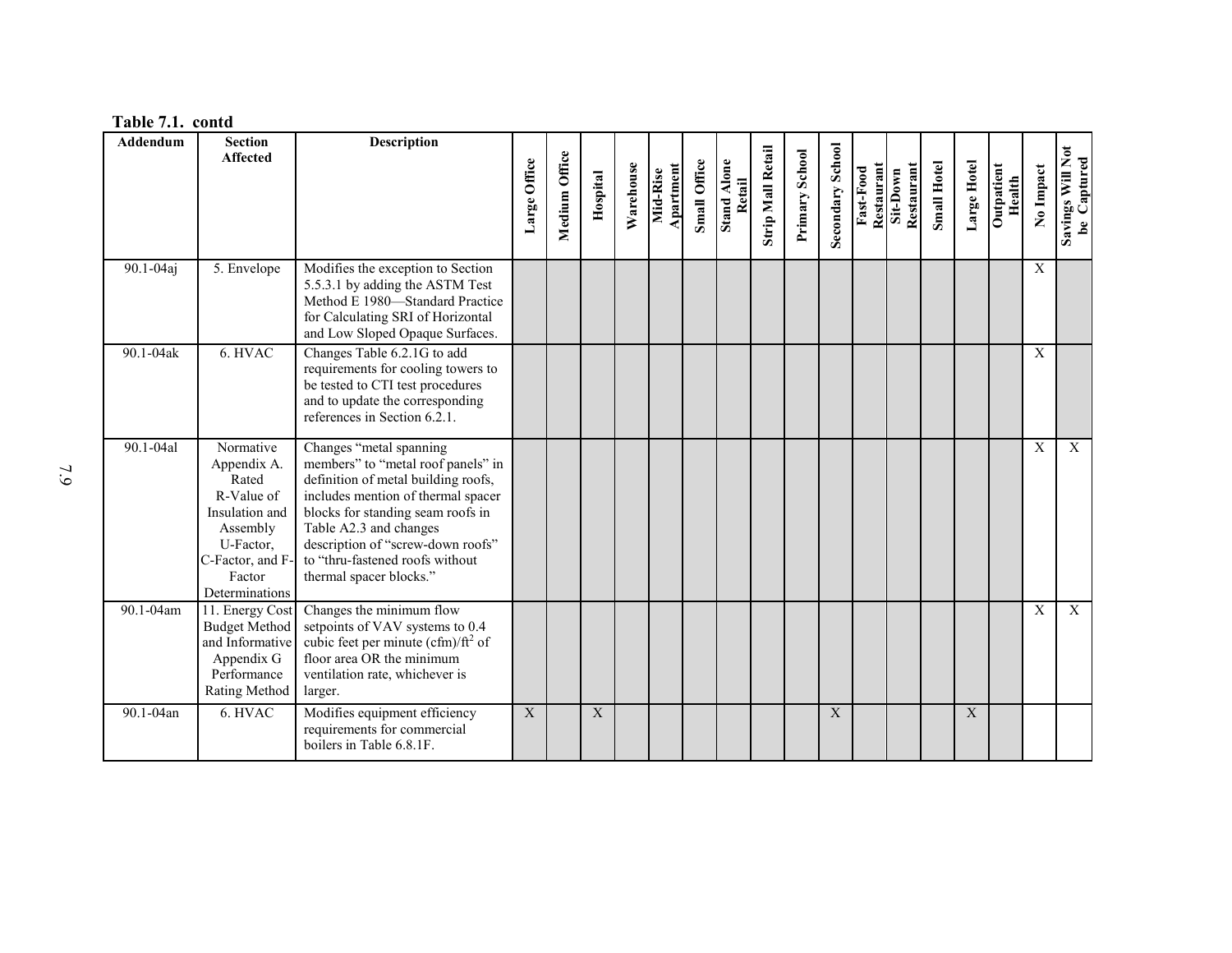| Table7.1. contd |  |
|-----------------|--|
|-----------------|--|

| <b>Addendum</b> | <b>Section</b>                 | <b>Description</b>                                                                                                                                                                                                                           |              |               |                |             |                       |                     |                              |                          |                |                         |                         |                        |                    |             |                          |              |                                    |
|-----------------|--------------------------------|----------------------------------------------------------------------------------------------------------------------------------------------------------------------------------------------------------------------------------------------|--------------|---------------|----------------|-------------|-----------------------|---------------------|------------------------------|--------------------------|----------------|-------------------------|-------------------------|------------------------|--------------------|-------------|--------------------------|--------------|------------------------------------|
|                 | <b>Affected</b>                |                                                                                                                                                                                                                                              | Large Office | Medium Office | Hospital       | Warehouse   | Apartment<br>Mid-Rise | <b>Small Office</b> | <b>Stand Alone</b><br>Retail | <b>Strip Mall Retail</b> | Primary School | <b>Secondary School</b> | Restaurant<br>Fast-Food | Restaurant<br>Sit-Down | <b>Small Hotel</b> | Large Hotel | <b>Outpatient Health</b> | No Impact    | Savings Will Not<br>Captured<br>be |
| 90.1-04ao       | 6. HVAC                        | Adds a footnote for increasing unit<br>heater efficiency requirements<br>(requiring intermittent ignition<br>devices, power venting, or flue<br>dampers) to comply with Federal<br>law.<br><b>NO CREDIT GIVEN IN</b><br><b>DETERMINATION</b> |              |               |                |             |                       |                     |                              |                          |                |                         |                         |                        |                    |             |                          | $\mathbf{X}$ |                                    |
| 90.1-04ap       | 9. Lighting                    | Clarifies the intent of a "sales area"<br>space in Table 9.6.1.                                                                                                                                                                              |              |               |                |             |                       |                     |                              |                          |                |                         |                         |                        |                    |             |                          | X            |                                    |
| 90.1-04aq       | 12.<br>Normative<br>References | Updates references for CTI ATC-<br>105 and STD-201.                                                                                                                                                                                          |              |               |                |             |                       |                     |                              |                          |                |                         |                         |                        |                    |             |                          | X            | $\mathbf X$                        |
| 90.1-04ar       | 6. HVAC                        | Lowers the part-load fan power<br>limitation from 15 HP to 10 HP in<br>Section 6.5.3.2.1.                                                                                                                                                    |              | $\mathbf X$   |                |             |                       |                     |                              |                          | X              | $\mathbf X$             |                         |                        |                    |             |                          |              |                                    |
| 90.1-04as       | 5. Envelope                    | Modifies the opaque assembly<br>requirements in Tables 5.5-1<br>through 5.5-8.                                                                                                                                                               | X            | $\mathbf X$   | $\overline{X}$ | X           | $\mathbf X$           | $\mathbf X$         | X                            | X                        | $\mathbf X$    | $\mathbf X$             | $\boldsymbol{X}$        | $\overline{X}$         | X                  | X           | $\overline{X}$           |              |                                    |
| 90.1-04at       | 5. Envelope                    | Modifies the fenestration<br>requirements in Tables 5.5-1<br>through 5.5-8.                                                                                                                                                                  | X            | $\mathbf{X}$  | $\mathbf X$    | $\mathbf X$ | $\mathbf{X}$          | $\mathbf{X}$        | X                            | X                        | $\mathbf{X}$   | $\mathbf{X}$            | X                       | $\overline{X}$         | $\mathbf X$        | X           | $\mathbf{X}$             |              |                                    |
| 90.1-04av       | 5. Envelope                    | Adds an exception to Section<br>5.5.4.4.1 to allow credit for<br>overhangs toward compliance with<br>the maximum SHGC requirements.                                                                                                          |              |               |                |             |                       |                     |                              |                          |                |                         |                         |                        |                    |             |                          | X            |                                    |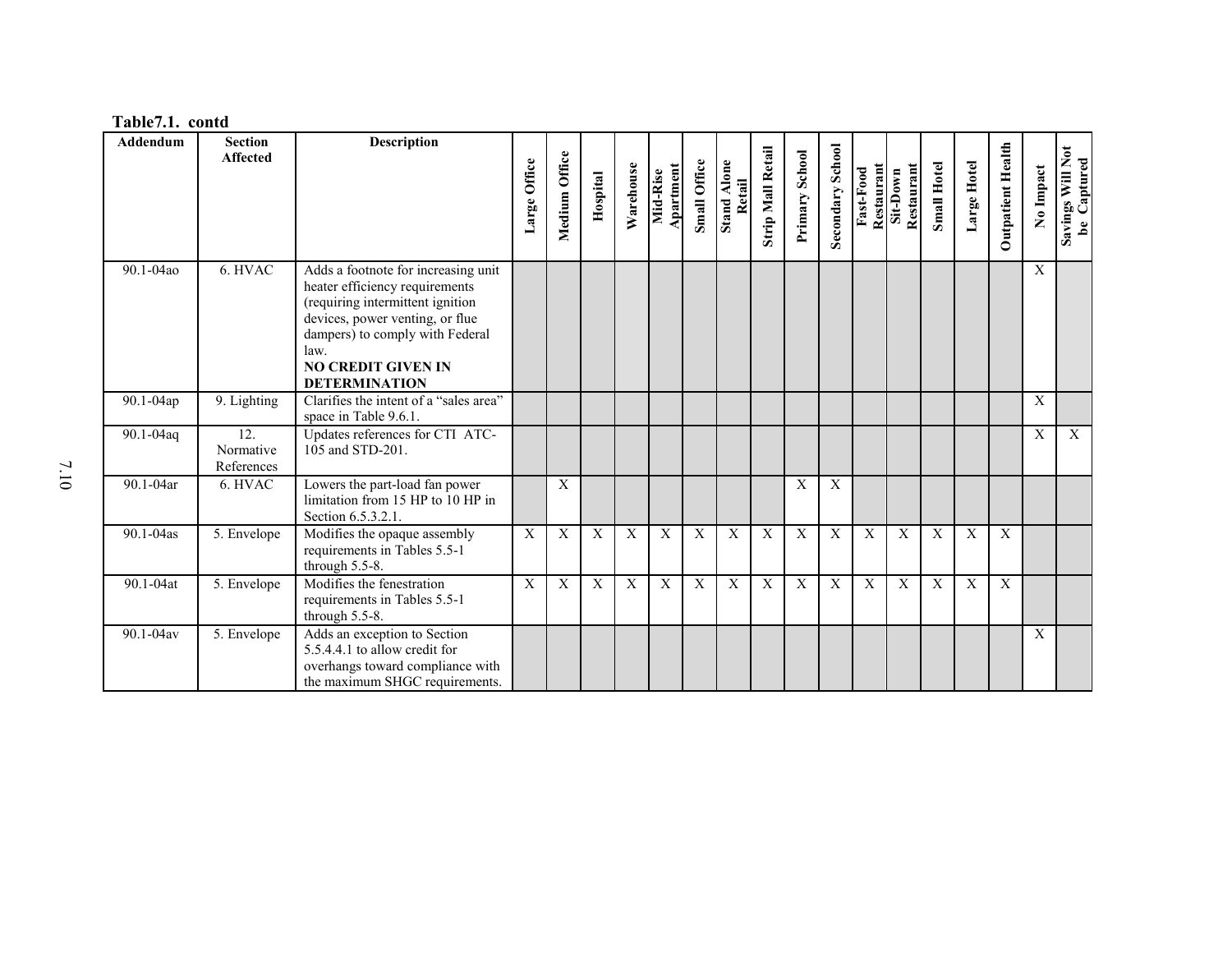### **8.0 Modeling of Specific Addenda**

A review of [Table 7.1](#page-29-0) shows that of the 44 addenda to Standard 90.1-2004, 9 are addressed in the quantitative analysis through impacts on one or more of the building prototypes: 90.1c, 90.1q, 90.1v, 90.1ac, 90.1ai, 90.1an, 90.1ar, 90.1as, and 90.1at. Thirty-three addenda are considered to have little to no significant impact on commercial building energy use and are not modeled explicitly. Discussion of addenda identified as having no impact in Table 3 is provided in the qualitative analysis. Of these 32, 4 addenda (90.1-04f, 90.1-04g, 90.1-04s, 90.1-04ao) are not modeled due to the equipment efficiency and ventilation concerns addressed previously. Two more addenda (90.1-04b, 90.1-04h) are not modeled as they impact equipment not included in the reference building models but would be expected to improve energy efficiency in the building population as a whole. These last 6 addenda are shown i[n Table 8.1,](#page-36-0) with the reason for their not being included also shown.

<span id="page-36-0"></span>

| Addenda      | <b>Reason for Not Including in Quantitative Analysis</b>                                                                                                                                                                                                                                                                 |
|--------------|--------------------------------------------------------------------------------------------------------------------------------------------------------------------------------------------------------------------------------------------------------------------------------------------------------------------------|
| $90.1 - 04b$ | No ASHRAE reference building model used single package vertical equipment. This is a niche<br>product application for which the ASHRAE standards have already been incorporated as national<br>manufacturing standards.                                                                                                  |
| $90.1 - 04f$ | Addendum reflects previously enacted national manufacturing standards for three-phase air cooled<br>air conditioners and heat pumps and uses the same effective date as the national standards (see<br>previous discussion).                                                                                             |
| $90.1 - 04g$ | Addenda reflects previously enacted national manufacturing standards for three-phase air cooled air<br>conditioners and heat pumps and uses same effective date (see previous discussion).                                                                                                                               |
| $90.1 - 04h$ | No ASHRAE reference building model specifically included computer data centers that would be<br>affected by this addendum. When considering all buildings in the general population which do<br>incorporate data centers, this addendum would be expected to result in some limited improvement<br>in energy efficiency. |
| $90.1 - 04s$ | Impact from change in referenced version of ASHRAE Standard 62.1 ventilation standard and<br>corresponding change in Standard 90.1 references to Standard 62 deemed to have little direct<br>impact on efficiency improvements from Standard 90.1 (see previous discussion).                                             |
| 90.1-04ao    | Addendum reflects previously enacted national manufacturing standards for unit heaters uses the<br>same effective date as the national standards (see previous discussion).                                                                                                                                              |

**Table 8.1**. Special Consideration Addenda

#### **8.1 Addendum 90.1-04c – Vestibules (almost all buildings)**

Addendum 90.1-04c revised the Standard 90.1-2004 definition of a "building entrance" and modifies Section 5.4.3.4 vestibules to both change when vestibules are required as well as explicitly requiring that the exterior envelope of a vestibule comply with envelope requirements of a conditioned space and that the interior envelope of a vestibule comply with envelope requirements for semi-heated space.

The discussion of envelope requirements for the outer wall of the vestibules and the adjoining wall between vestibule and interior building zone is more explicit than the language of Standard 90.1-2004, but this impact was not considered in the quantitative analysis as the impact was believed to be relatively minor. More significant are the treatment of the climate zones and building types for which vestibules would be required. Addendum 90.1-04c modified the section 5.4.3.4 exceptions such that vestibules would be required in many more buildings. In particular, Standard 90.1-2004 had an exception to vestibule requirements for buildings less than four stories high. This exception was modified such that it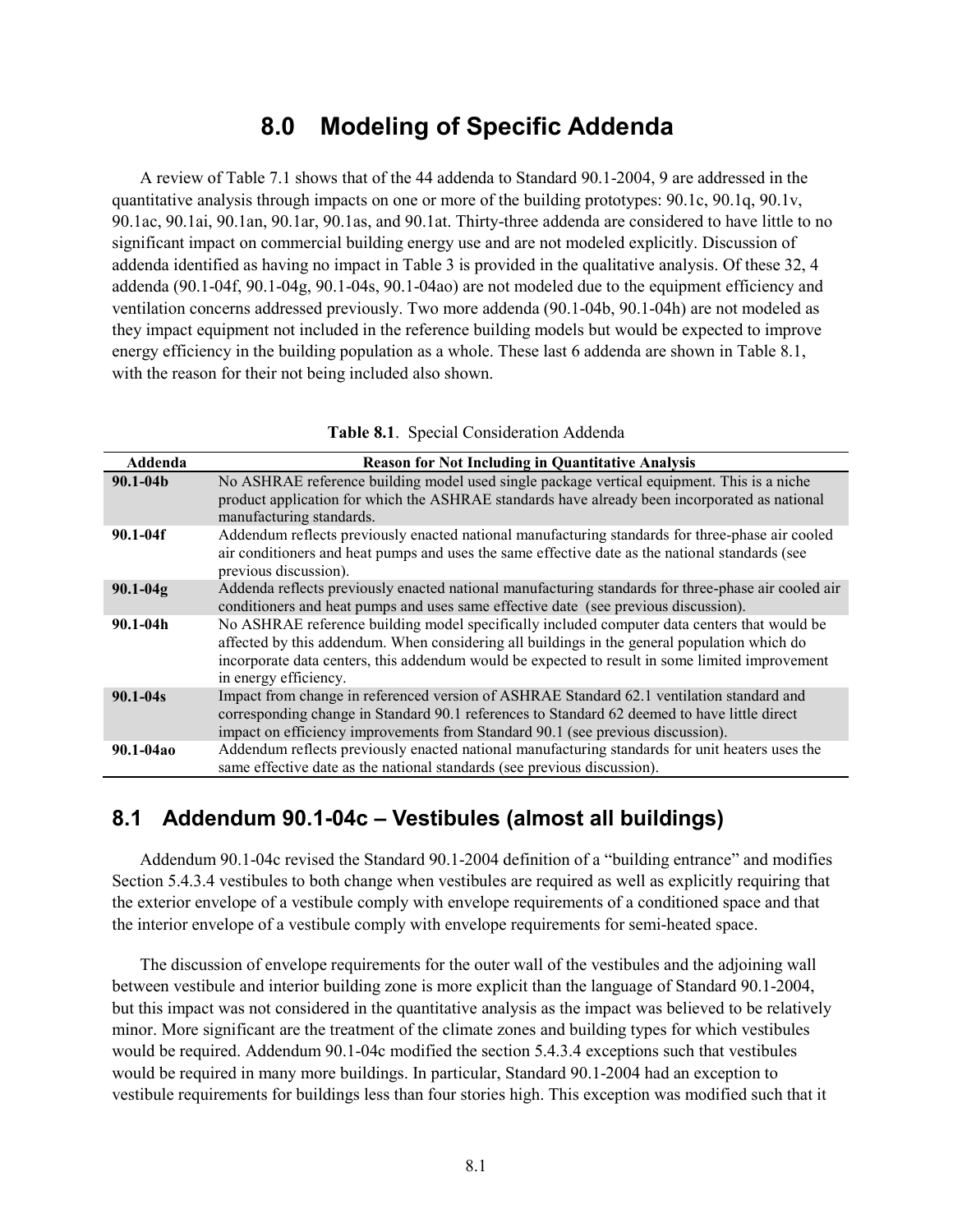would apply only to buildings in climate zones 3 and 4 and then only when the building size was less than 10,000 ft<sup>2</sup>. An additional exception was provided for all very small buildings (less than 1,000 ft<sup>2</sup>) in all climate zones.

This impact of this addenda to Standard 90.1-2004 was modeled by first identifying which of the building prototypes would be affected, and if so, in which climates. For this analysis, building types not affected by the vestibule requirement were given the same defined level of infiltration calculated for each building in the 90.1-2004 baseline. Baseline infiltration was developed based on wind-driven models for exterior wall infiltration and an assumed air leakage rate of 1.8 cfm/ft<sup>2</sup> of exterior envelope area at 0.30 in. wc (inches water column) pressure difference across the envelope.<sup>[1](#page-26-0)</sup> In general, buildings considered not affected by the Addenda 90.1-04c were tall buildings four stories or greater. [Table 8.2](#page-38-0) shows the vestibule requirements for each prototype in each climate zone for Standard 90.1-2004.

[Table](#page-38-1) 8.3 shows the same information for Standard 90.1-2007.

The primary energy benefit of vestibules is to reduce infiltration in buildings during door openings. Infiltration rate for an open door was calculated for each building using a simplified method that takes into account design wind speed, door area, and building height to a neutral pressure plan (used to estimate the stack effect driven air pressure on the door) of one half the building height and a multiplication coefficient that is a function of door opening frequency.

Peak infiltration rates were first defined per unit door area for each prototype based on design day wind speeds of 15 mph, building height for each affected prototype, and average annual outdoor temperature, and defined based on study data for different building types. In addition, reduction in peak infiltration rates using vestibules were derived for buildings with vestibules and automatic doors based on an ASHRAE research project study as a function of door opening frequency.<sup>[2](#page-37-0)</sup> Door opening frequency was estimated for a "peak period" and an off-peak period for each building prototype. The hours defined by peak door opening frequency were based on the building occupancy schedule and identification of hours where occupancy (as a proxy for door use) was significantly high compared to the low unoccupied period for each particular building type.

Appendix A provides details of the modeling strategy for infiltration rates, door opening schedule development, and calculated peak and off-peak door infiltration rates by prototype.

<span id="page-37-1"></span> <sup>1.</sup> Gowri, K., D. W. Winiarski, and R. E. Jarnagin. *Infiltration Modeling Guidelines for Commercial Building Energy Analysis*. 2009. Pacific Northwest National Laboratory: Richland, WA. Report No. PNNL-18898.

<span id="page-37-0"></span><sup>2.</sup> Yuill, G. K. *Impact of High Use Automatic Doors on Infiltration*.1996. ASHRAE: Atlanta, GA. Project 763-TRP.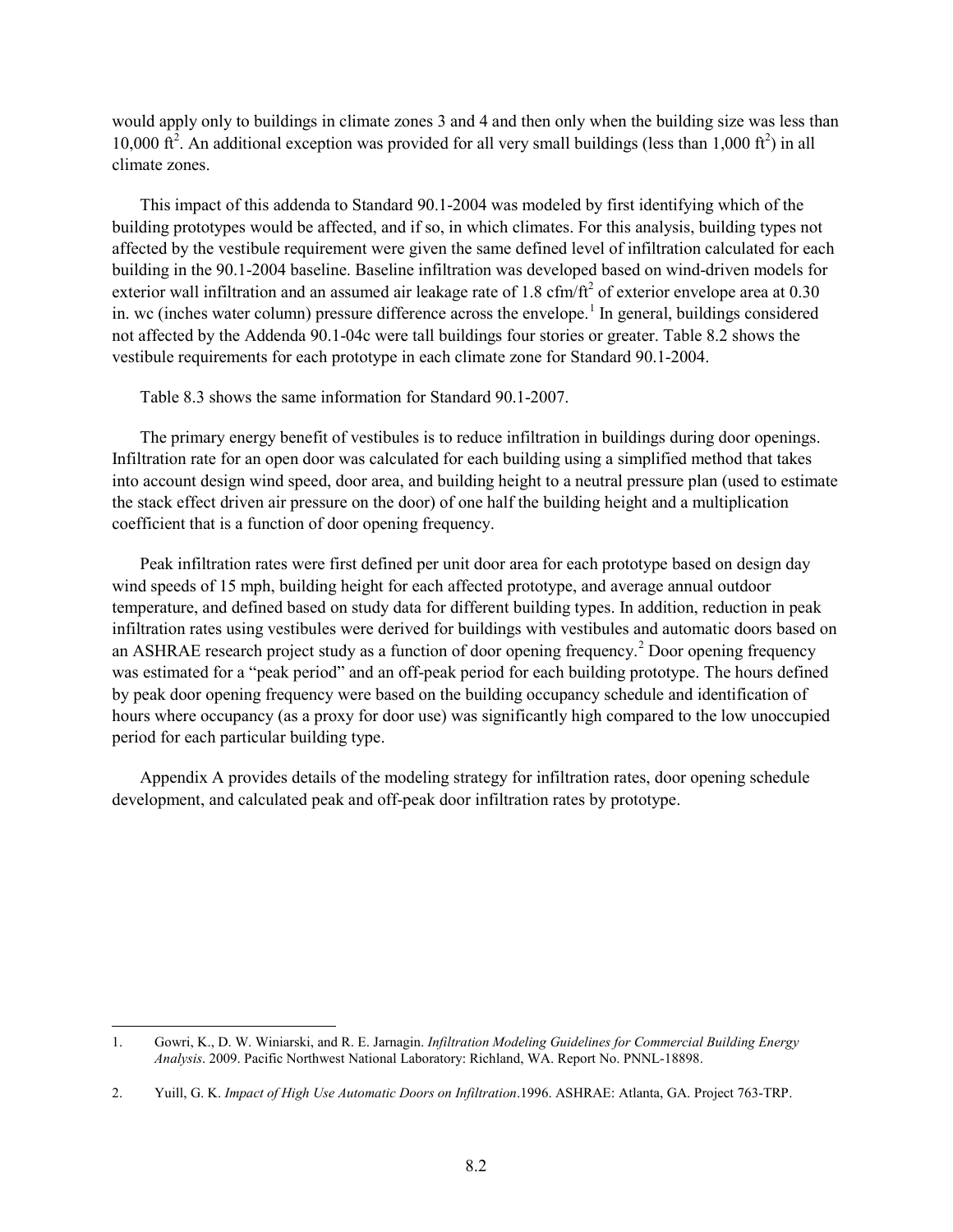<span id="page-38-0"></span>

| <b>Building Prototype</b>     | Zone  |              |                |                         |                |                |                |                |  |  |
|-------------------------------|-------|--------------|----------------|-------------------------|----------------|----------------|----------------|----------------|--|--|
|                               | 1     | $\mathbf{2}$ | 3              | $\overline{\mathbf{4}}$ | 5              | 6              | 7              | 8              |  |  |
| Large Office                  | No(a) | No(a)        | Yes            | Yes                     | Yes            | Yes            | Yes            | Yes            |  |  |
| Medium Office (b), (e)        | No(a) | No(a)        | N <sub>0</sub> | N <sub>0</sub>          | No.            | N <sub>0</sub> | N <sub>0</sub> | N <sub>0</sub> |  |  |
| Hospital                      | No(a) | No(a)        | Yes            | Yes                     | Yes            | Yes            | Yes            | Yes            |  |  |
| Warehouse $(b)$ , $(e)$       | No(a) | No(a)        | No.            | N <sub>0</sub>          | No.            | N <sub>0</sub> | No.            | No             |  |  |
| Mid-Rise Apartment (e)        | No(a) | No(a)        | N <sub>o</sub> | N <sub>0</sub>          | N <sub>0</sub> | No             | No             | N <sub>0</sub> |  |  |
| Small Office $(b)$ , $(e)$    | No(a) | No(a)        | No             | No                      | No             | No             | No             | No.            |  |  |
| Strip Mall (b)                | No(a) | No(a)        | N <sub>0</sub> | N <sub>0</sub>          | N <sub>0</sub> | N <sub>0</sub> | No.            | N <sub>0</sub> |  |  |
| Stand-Alone Retail (b)        | No(a) | No(a)        | N <sub>0</sub> | N <sub>0</sub>          | No             | N <sub>0</sub> | No.            | No.            |  |  |
| Primary School (b), (e)       | No(a) | No(a)        | N <sub>0</sub> | N <sub>0</sub>          | N <sub>0</sub> | N <sub>0</sub> | N <sub>0</sub> | N <sub>0</sub> |  |  |
| Secondary School (b), (e)     | No(a) | No(a)        | N <sub>0</sub> | N <sub>0</sub>          | N <sub>0</sub> | No.            | No.            | No             |  |  |
| Small Hotel (e)               | No(a) | No(a)        | N <sub>0</sub> | No                      | N <sub>0</sub> | No             | No             | No             |  |  |
| Large Hotel                   | No(a) | No(a)        | Yes            | Yes                     | Yes            | Yes            | Yes            | Yes            |  |  |
| Outpatient Health Care (b)    | No(a) | No(a)        | N <sub>0</sub> | N <sub>0</sub>          | N <sub>0</sub> | N <sub>0</sub> | N <sub>0</sub> | N <sub>0</sub> |  |  |
| Fast-Food Restaurant (b), (e) | No(a) | No(a)        | N <sub>0</sub> | N <sub>0</sub>          | No.            | N <sub>0</sub> | No.            | N <sub>0</sub> |  |  |
| Sit-Down Restaurant (b)       | No(a) | No(a)        | N <sub>0</sub> | N <sub>0</sub>          | N <sub>0</sub> | N <sub>0</sub> | N <sub>0</sub> | No             |  |  |

**Table 8.2**. ASHRAE 90.1-2004 Vestibule Requirement for All Prototypes in Each Zone\*

<span id="page-38-1"></span>\*The vestibule requirement exceptions in 90.1-2004 are shown in parentheses (see Appendix A for the description of exceptions).

| <b>Building Prototype</b>     |       |              |       | Zone  |     |     |     |     |
|-------------------------------|-------|--------------|-------|-------|-----|-----|-----|-----|
|                               |       | $\mathbf{2}$ | 3     | 4     | 5   | 6   | 7   | 8   |
| Large Office                  | No(d) | No(d)        | Yes   | Yes   | Yes | Yes | Yes | Yes |
| Medium Office                 | No(d) | No(d)        | Yes   | Yes   | Yes | Yes | Yes | Yes |
| Hospital                      | No(d) | No(d)        | Yes   | Yes   | Yes | Yes | Yes | Yes |
| Warehouse                     | No(d) | No(d)        | Yes   | Yes   | Yes | Yes | Yes | Yes |
| Mid-Rise Apartment            | No(d) | No(d)        | Yes   | Yes   | Yes | Yes | Yes | Yes |
| Small Office                  | No(d) | No(d)        | No(e) | No(e) | Yes | Yes | Yes | Yes |
| <b>Strip Mall</b>             | No(d) | No(d)        | Yes   | Yes   | Yes | Yes | Yes | Yes |
| Stand-Alone Retail            | No(d) | No(d)        | Yes   | Yes   | Yes | Yes | Yes | Yes |
| Primary School                | No(d) | No(d)        | Yes   | Yes   | Yes | Yes | Yes | Yes |
| Secondary School              | No(d) | No(d)        | Yes   | Yes   | Yes | Yes | Yes | Yes |
| Small Hotel                   | No(d) | No(d)        | Yes   | Yes   | Yes | Yes | Yes | Yes |
| Large Hotel                   | No(d) | No(d)        | Yes   | Yes   | Yes | Yes | Yes | Yes |
| <b>Outpatient Health Care</b> | No(d) | No(d)        | Yes   | Yes   | Yes | Yes | Yes | Yes |
| <b>Fast-Food Restaurant</b>   | No(d) | No(d)        | No(e) | No(e) | Yes | Yes | Yes | Yes |
| Sit-Down Restaurant           | No(d) | No(d)        | No(e) | No(e) | Yes | Yes | Yes | Yes |

**Table 8.3**. ASHRAE 90.1-2007 Vestibule Requirement for All Prototypes in Each Zone\*

\*The vestibule requirement exceptions in 90.1-2007 are shown in parentheses (see Appendix A for the description of exceptions).

### **8.2 Addendum 90.1-04q – Off-Hour Controls Exception for Hotel/Motel Removed**

Standard 90.1-2004 had requirements for off-hour controls (e.g., thermostat setback) that are required for most conditioned building spaces. An exception was provided for HVAC systems serving motel and hotel guest rooms. This original exception was based largely on the premise that such systems would not be cost effective because hotel and motel guest rooms are under control of the occupant and a controller could not be set up without prior knowledge of when a space would be unoccupied. Addendum 90.1-04q removed this exception, noting that there are controls specific to hotel/motel applications that can be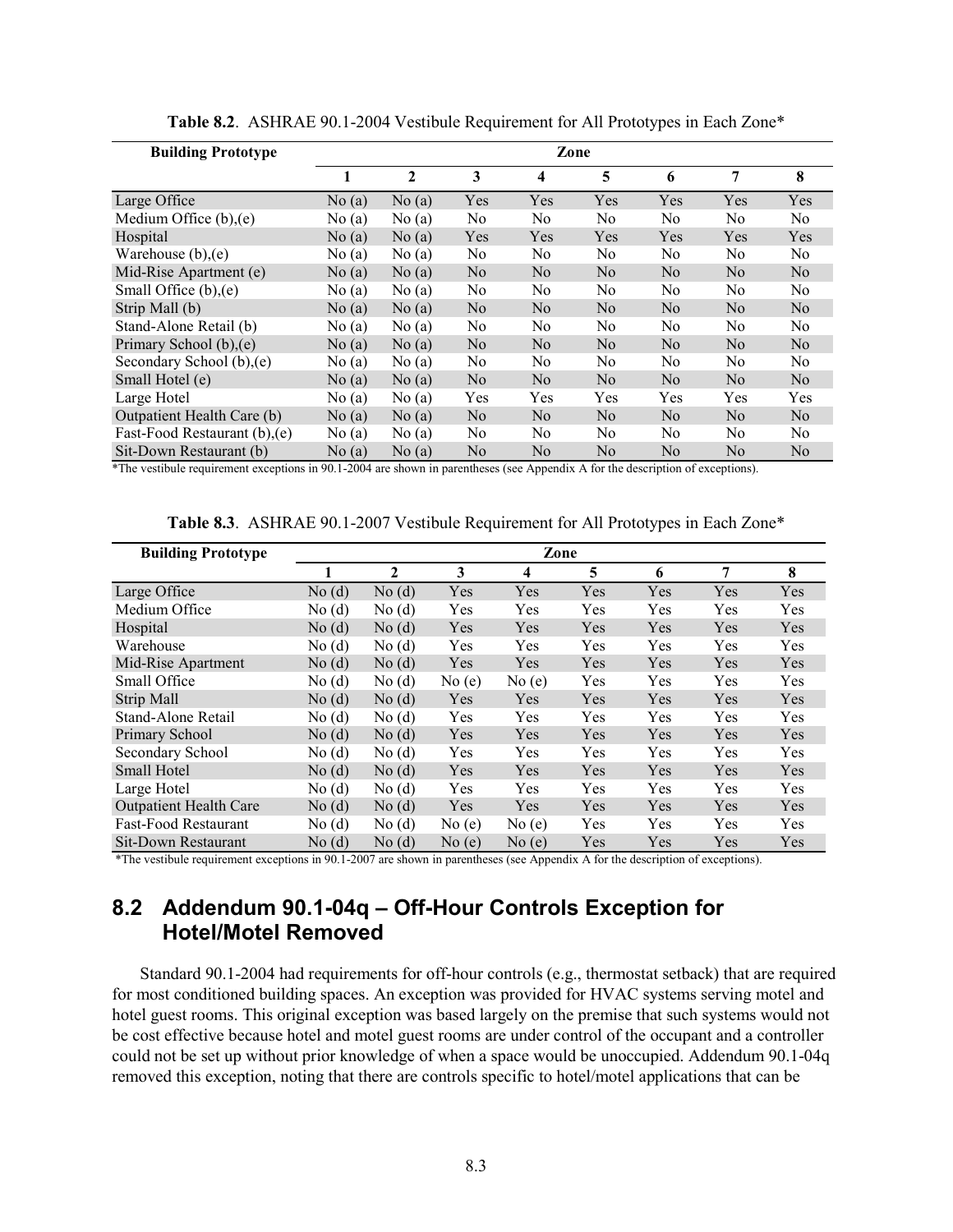incorporated to indicate when rooms are unoccupied (considered off-hour) and thus control certain HVAC functions, including thermostat set point.

To model the effect of Addendum 90.1-04q on hotels and motels, the occupied guestroom heating and cooling thermostat set points were modified from a constant 70°F indoor set point condition to a set point schedule that went to  $66^{\circ}$ F for heating and  $74^{\circ}$ F for cooling from 9 a.m. to 4 p.m. each day. This assumption was based on a similar analysis done for the DOE Advanced Energy Design Guide for Highway Lodging, with the basis discussed in the technical support document for that project.<sup>[3](#page-37-1)</sup>

### **8.3 Addendum 90.1-04v – Update for Demand-Controlled Ventilation Requirements**

Standard 90.1-2004 has specific ventilation requirements for high occupancy spaces that required a method to automatically reduce the ventilation rates when spaces are partially occupied (Section 6.4.3.8, Ventilation Controls for High Occupancy Areas). High occupancy areas for which these requirements existed were spaces with design occupancy of greater than 100 persons per  $1,000$  ft<sup>2</sup> floor area served by systems with greater than 3,000 cfm of design outdoor air flow.

Addendum 90.1-04v modified the provisions of Section 6.4.3.8 by extending the requirement for demand controlled ventilation by setting a minimum size threshold for the spaces so that it would apply only to spaces larger than 500  $\text{ft}^2$  but lowering the design occupancy density threshold from 100 persons per 1,000 ft<sup>2</sup> to 40 persons per 1,000 ft<sup>2</sup> (100 m<sup>2</sup>) of floor area.

The impact of this addendum was analyzed by first identifying buildings prototypes with spaces that would be considered high occupancy. High occupancy spaces were identified for three prototypes: primary school, secondary school, and large hotel.

For the primary and secondary schools, a demand controlled ventilation controller was implemented in the *EnergyPlus* model for the cafeteria space by modifying the minimum outdoor air schedule from a fixed minimum outdoor air to a controller-based outdoor air schedule with a minimum outdoor air level per square foot of floor area and an additional minimum ventilation rate per occupant. The outdoor air required by the space is the sum of the ventilation per square foot and the additional ventilation rate per occupant. For the secondary school, the auditorium space already fell under the demand controlled ventilation requirements in Standard 90.1-2004 and is modeled as demand controlled ventilation in both versions of Standard 90.1 using a similar strategy.

For the hotel, demand controlled ventilation controller was implemented in the following zones of the large hotel building: café-first floor, sixth-floor banquet room, and sixth-floor dining room. Each of the controllers are implemented by modifying the minimum outdoor air schedule in the Standard 90.1-2004 versions from a fixed minimum outdoor air to a controller based outdoor air schedule with a minimum outdoor air level per square foot of floor area and an additional minimum ventilation rate per occupant.

<span id="page-39-0"></span> <sup>3.</sup> Jiang, W., R. E. Jarnagin, K. Gowri, M. McBride, and B. Liu. *Technical Support Document: The Development of the Advanced Energy Design Guide for Highway Lodging Buildings*. 2008. Pacific Northwest National Laboratory: Richland, WA. Report No. PNNL-17875.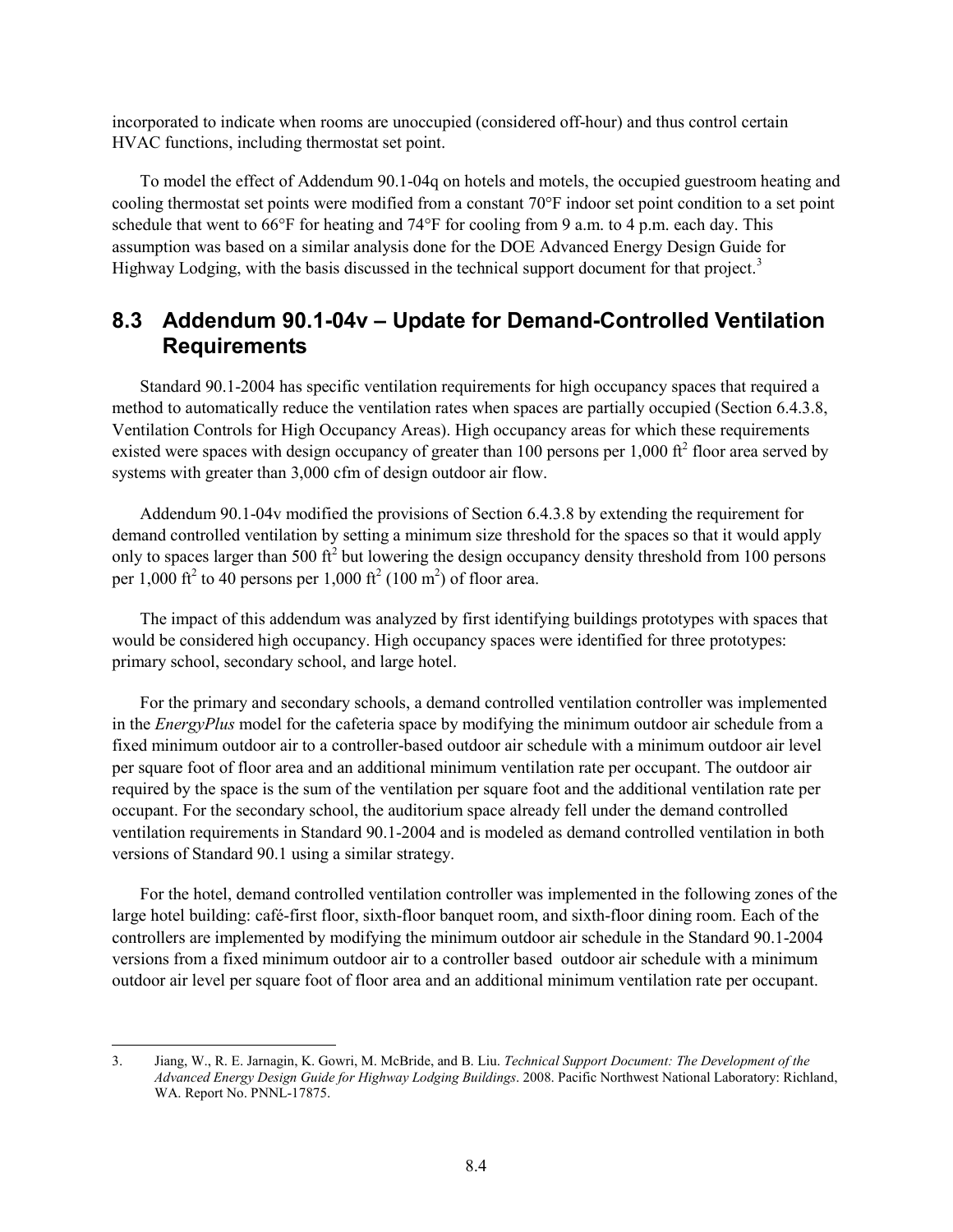#### **8.4 Addendum 90.1-04ac – Fan Power Requirements**

Addendum 90.1-04ac is a significant update to the treatment of maximum fan power allowances in Standard 90.1-2004. ASHRAE Standard 90.1-2004 specifies maximum fan power allowances for fans systems with total fan power exceeding 5 hp (3.73 kilowatts [kW]) in Section 6.5.3. Addendum 90.1-04ac strengthens stringency in fan power limitations for simple systems. It also expands the coverage for many complex systems to properly address complex exhaust fan systems associated with hospitals and laboratories, spaces for which it was possible to claim exemption in 90.1-2004 because the coverage of fans for these systems was not explicit and could be considered as exempt due to the overlap between fan system design and health and safety impacts for these type of buildings.

Addendum 90.1-04ac changes the fan power allowance structure to be based on a continuous curve for allowed horsepower as a function of design fan air volume (the Standard 90.1-2004 requirement had a step function in the allowed motor horsepower curve based on system air flow volume), but also providing two distinct compliance path options. The first path is similar to Standard 90.1-2004 in that it defines total allowable fan system nameplate motor horsepower based on system design air volume (with different curves provided for constant volume and variable volume systems). The second path defines the allowable fan system fan brake horsepower as a function of design fan volume and specific pressure drop adjustments for key system components. The latter path allows for higher fan power to be provided for, but only where it is actually needed due to the presence of specific system components such as fully ducted return and exhaust systems, high efficiency particulate filtration, air cleaners, and heat recovery devices. Because these components are widely used in hospitals and laboratories, this second path can be considered as providing a path that eliminates a need to exempt these applications.

The *EnergyPlus* program simulates fan power by considering three inputs: the design pressure drop through the fan, total fan efficiency, and the motor efficiency. For modeling of systems in accordance with a version of Standard 90.1 where the maximum fan power has been specified, the approach was to calculate a corresponding design pressure drop for each air system using the following equation:

Design Pressure Drop = (brake horsepower  $\times$  fan efficiency  $\times$  6356)/cfm

where:

| <sub>cfm</sub>                 |     | supply fan airflow as determined by <i>EnergyPlus</i> sizing runs,  |
|--------------------------------|-----|---------------------------------------------------------------------|
| fan efficiency                 | $=$ | 65 percent, based on assumptions used by the ASHRAE Standard 90.1   |
|                                |     | Committee while developing fan power requirements for the Standard, |
| $brake \, \text{horsepower} =$ |     | allowed brake horsepower.                                           |

Once the brake horsepower is established for a fan system, the nameplate horsepower is calculated using a 10 percent over sizing factor (i.e., nameplate horsepower = brake horsepower  $\times$  1.1, as allowed under Standard 90.1). The nameplate motor horsepower is used in the calculation of the fan motor efficiency.

For comparing Standard 90.1-2004 and Standard 90.1-2007 versions, a rule set was established for determining fan system brake horsepower based on fan system type and system air volume and the fan efficiency. This rule set is shown in [Table 8.4](#page-41-0) and is based on the following assumptions.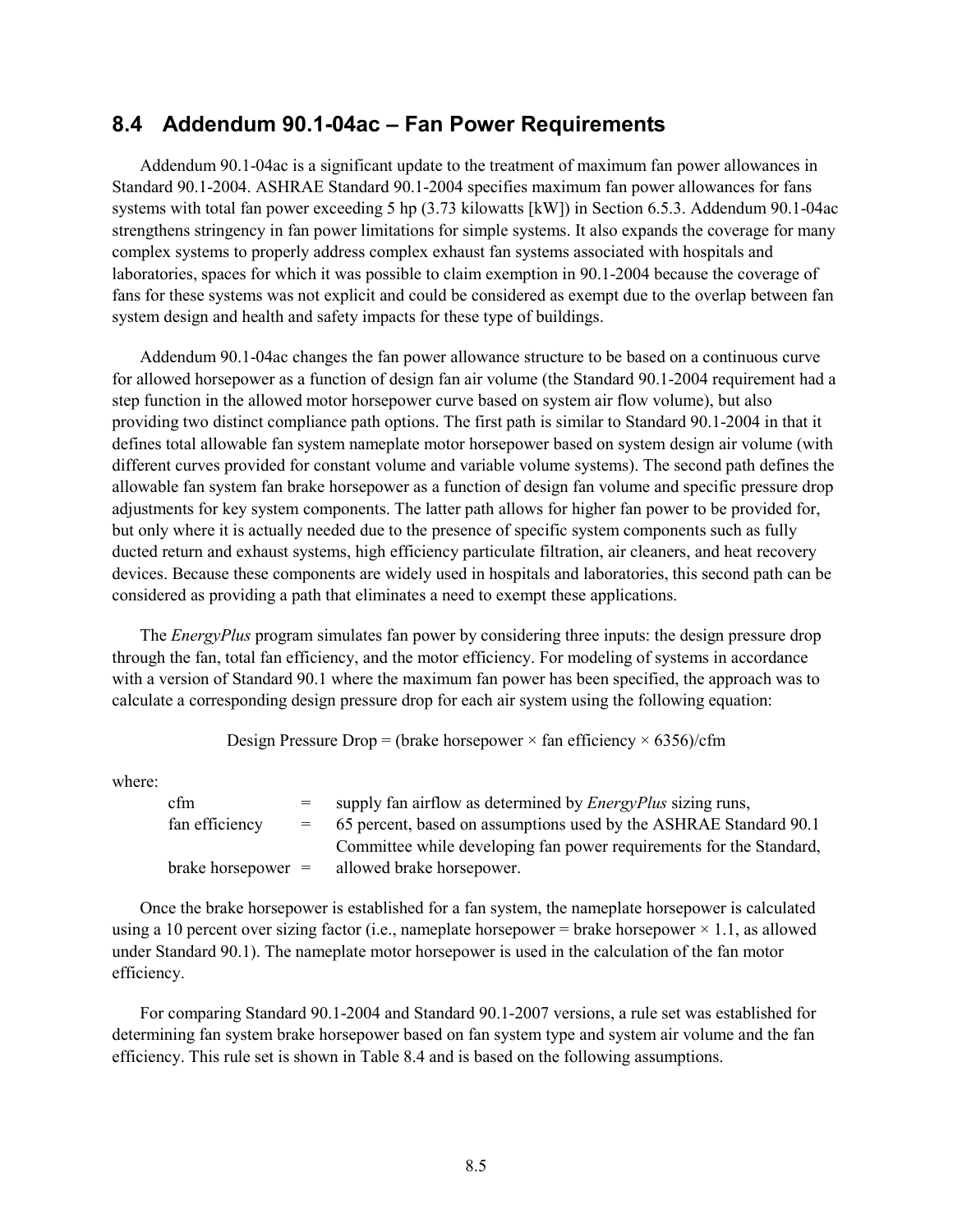- Systems of less than or equal to five nameplate hp are not regulated by Section 6.5.3.1, Fan Power Limitation, in either version of Standard 90.1.
- Fan mechanical efficiency for the purpose of the calculations is set to 65 percent.
- Total static pressure assumption for constant volume fan systems less than 7,437 cfm is at 2.5 in. wc based on Small Retail Building Advanced Energy Design Guide Assumptions; [4](#page-39-0) 7,437 cfm at 2.5 in. wc total static pressure requires 4.5 brake hp or greater than 5 nameplate motor hp once motor efficiencies and safety factors have been accounted for.
- For constant air volume (CAV) fan systems, assume that if system air volume is greater than 7,437 cfm, the fan power limitation applies.
- For VAV system, assume that if the design air volume is greater than 4,648 cfm, the fan power limitation applies. This is based on an assumption of 4 in. wc static pressure for small variable air volume systems.
- Unit heater total static pressure is equal to 0.2 in. wc and motor efficiency is assumed equal to 82.5 percent, based on review of manufacturers' catalog data. This is applied to all sizes of unit heater.
- The packaged terminal air conditioner (PTAC), packaged terminal heat pump (PTHP), and fan coil units (FCU) are assumed to have total static pressure of 1.33 in. wc based with fan motor efficiency set to 0.8 in. wc. This reflects total fan power for this equipment and is based on fan power assumptions used in Standard 90.1-2007, Informative Appendix G, Performance Rating Method, for modeling of fan systems for these types of equipment.

<span id="page-41-0"></span>

|                     | Fan Power Limitation Rule for 90.1-2004 |            |                       |  |  |  |  |  |  |  |  |  |
|---------------------|-----------------------------------------|------------|-----------------------|--|--|--|--|--|--|--|--|--|
| <b>System</b>       | <b>CFM Range</b>                        | <b>TSP</b> | <b>Fan Efficiency</b> |  |  |  |  |  |  |  |  |  |
|                     |                                         | in. wc     |                       |  |  |  |  |  |  |  |  |  |
| <b>CAV</b>          | < 7,437                                 | 2.50       | 0.65                  |  |  |  |  |  |  |  |  |  |
| <b>VAV</b>          | < 4,648                                 | 4.00       | 0.65                  |  |  |  |  |  |  |  |  |  |
| <b>CAV</b>          | $\geq$ 7,437 & < 20,000                 | 4.46       | 0.65                  |  |  |  |  |  |  |  |  |  |
| <b>CAV</b>          | $\geq 20,000$                           | 4.09       | 0.65                  |  |  |  |  |  |  |  |  |  |
| <b>VAV</b>          | $\geq$ 4,648 & < 20,000                 | 6.32       | 0.65                  |  |  |  |  |  |  |  |  |  |
| <b>VAV</b>          | $\geq 20,000$                           | 5.58       | 0.65                  |  |  |  |  |  |  |  |  |  |
| Unit Heater         | All                                     | 0.2        | 0.65                  |  |  |  |  |  |  |  |  |  |
| PTAC, PTHP, or FCUs | All                                     | 1.33       | 0.65                  |  |  |  |  |  |  |  |  |  |
| CAV                 | < 7,437                                 | 2.50       | 0.65                  |  |  |  |  |  |  |  |  |  |
| <b>VAV</b>          | < 4,648                                 | 4.00       | 0.65                  |  |  |  |  |  |  |  |  |  |
| <b>CAV</b>          | $\geq 7,437$                            | 4.09       | 0.65                  |  |  |  |  |  |  |  |  |  |
| <b>VAV</b>          | $\geq 4,648$                            | 5.58       | 0.65                  |  |  |  |  |  |  |  |  |  |
| Unit Heater         | All                                     | 0.2        | 0.65                  |  |  |  |  |  |  |  |  |  |
| PTAC, PTHP, or FCUs | All                                     | 1.33       | 0.65                  |  |  |  |  |  |  |  |  |  |

**Table 8.4**. Rules for Establishing Fan Power in Quantitative Analysis Simulations

<span id="page-41-1"></span> <sup>4.</sup> Liu, B., R. E. Jarnagin, D. W. Winiarski, W. Jiang, M. F. McBride, and C. Crall. *Technical Support Document: The Development of the Advanced Energy Design Guide for Small Retail Buildings*. 2006. Pacific Northwest National Laboratory: Richland, WA. Report No. PNNL-16031.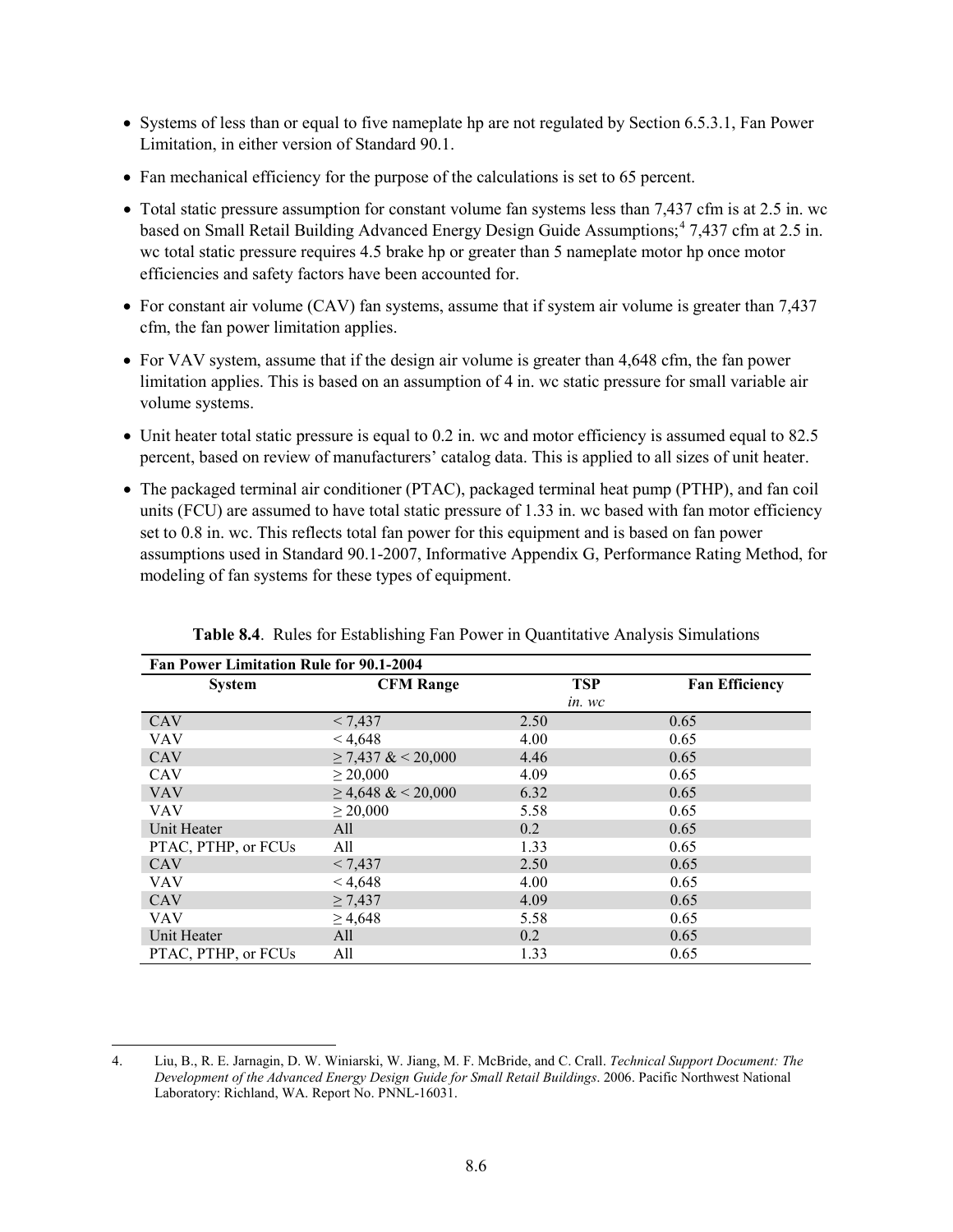The last required input, motor efficiency, is taken directly from Table 10.8 of Standard 90.1- 2004 and reflects minimum Federal efficiency standards, based on motor nameplate size and assuming enclosed motors operating at 1,800 rpm.

#### **8.5 Addendum 90.1-04ai – Lighting in Retail Buildings**

ASHRAE 90.1-2004 defines maximum whole building interior lighting power using two possible compliance paths: (1) a tabulated whole building LPD, defined in units of maximum allowed installed lighting power per square foot of floor space by building type in what is called the building-area method compliance path and, (2) a more flexible approach to establishing the maximum allowed interior whole building lighting power based on the space-by-space method of calculating interior lighting power compliance path. The space-by-space method defines lighting power for individual spaces within a building and using the sum of the products of the allowed LPD by space and the square footage of each space type with a building, establishes an allowed whole building lighting power. In the space-by-space compliance path, additional lighting power allowances are provided for certain spaces where certain lighting design considerations exist.

Addendum 90.1-04ai modifies the additional lighting power requirements for retail display lighting found in Standard 90.1-2004, Section 9.6.2. Specifically, the addendum modifies the allowances provided for retail spaces by using four categories of retail merchandise in place of two, more general, merchandise categories found in Standard 90.1-2004. The new categorization is more precise in the description of merchandise in each category and provides new additional lighting power levels. In addition, it removes an additional lighting power allowance for spaces used with video display terminals. Standard 90.1-2004 and Standard 90.1-2007 both have additional lighting power allowances for decorative lighting, but these were not changed between the two versions of the Standard.

The building models used for the final quantitative analysis are specific building designs, in most cases with specific spaces defined within the prototype and with different lighting schedules for each space in accordance with its expected use. DOE chose to use the space-by-space method to establish the overall lighting power within these prototypes. In the case of one prototype, the strip mall retail building, DOE also included lighting power to reflect the typical values for additional lighting power allowances that would be allowed as display lighting under Standard 90.1-2004 and Standard 90.1-2007 based on the incorporation of Addendum 90.1-04ai and assuming the same display type and applicable display area in the strip mall prototype. For certain building prototypes where space type distinctions were not deemed as important or significant, the building area LPD numbers were used (e.g., office buildings).

The building area LPDs are identical for both Standard 90.1 versions. The base space-by-space LPDs tabulated by space type are also identical in both Standards. The additional lighting power for decorative lighting was not changed between standards and is not explicitly assumed in any building prototype. The additional lighting power for retail display lighting was modified to reflect the use of the four specific merchandise categories in ASHRAE 90.1-2007 from that calculated using the two general merchandise categories in Standard 90.1-2004. DOE collected limited information on display areas in a small sample of retail buildings and estimated that, for the strip mall prototype, approximately 13 percent of the entire building area might qualify for the display lighting power allowances. DOE assumed that the additional lighting power allowance for that display area was reduced from an average of 2.75 watts (W)/ $\text{ft}^2$  (based on an average of the two additional lighting power display categories in Standard 90.1-2004) to 2.15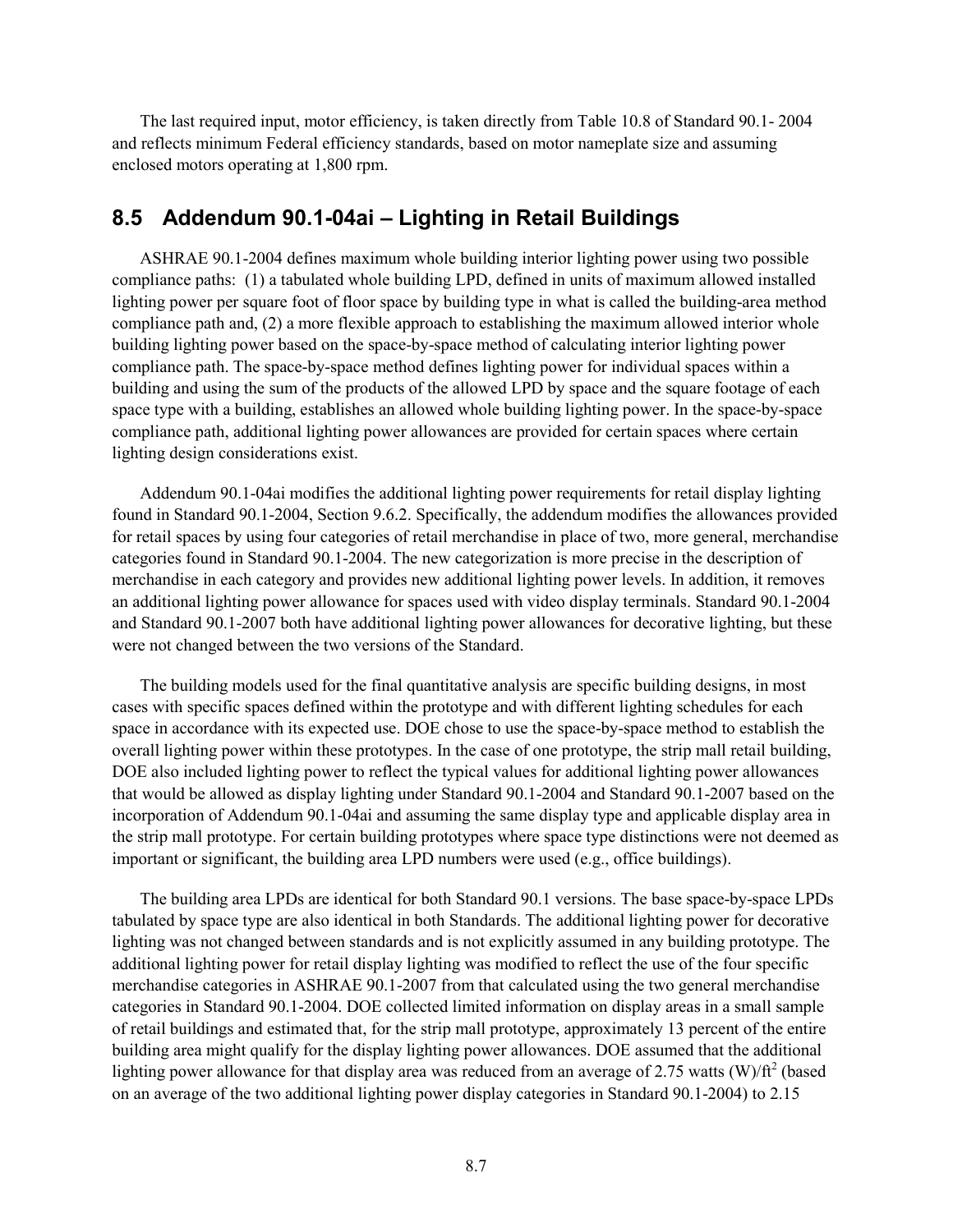$W/ft<sup>2</sup>$  (based on an average of the middle two additional lighting power display categories in Standard 90.1-2007). This assumption resulted in a 4.6 percent reduction in whole building LPD for this prototype. DOE believes that this result is likely a conservative estimate of the energy savings from this additional lighting power change. See Appendix B for details on the development of additional lighting power for the strip mall prototype under both versions of Standard 90.1.

The use of the space-by-space lighting method is a deviation from previous ASHRAE Standard 90.1 Determinations, where less detailed building models were used in the quantitative analysis. However, since the base LPD values for either space-by-space or building area path did not change between Standard 90.1-2004 and Standard 90.1-2007 and the change in the additional lighting power allowance due to Addendum ai was small and considered for only one building type, the choice of compliance path was deemed not to affect significantly the determination of energy savings.

For each building type, [Table 8.5](#page-43-0) shows the lighting compliance path used for the quantitative analysis and the average LPD used in the building models. Once selected, the same compliance path was used for LPD assumptions in both Standard 90.1 editions being compared. For each building prototype, the ASHRAE Standard 90.1-2004 and 90.1-2007 building area LPDs are shown for comparison alongside the values used in the quantitative analysis.

The final space-by-space calculations used in the quantitative analysis yield LPDs that differ from the LPDs determined from the building area compliance paths. For all building models other than restaurants and the mid-rise apartment, the LPDs used are between 7 percent lower to 8 percent higher than LPD from the building area compliance path. The LPDs modeled for the two restaurant prototypes are 16 to 18 percent higher than the LPD from the building area compliance path in either standard, a direct result of the relative ratio of kitchen to dining areas used in these prototypes compared with that assumed in the development of the ASHRAE 90.1 building area LPD values. All else being equal, the higher LPD assumptions result in a somewhat greater cooling load and lower heating load in these prototypes.

<span id="page-43-0"></span>

| <b>Building</b><br><b>Type</b> | <b>Reference Building</b><br>Prototype | Lighting<br>Compliance<br>Path used for | <b>Quantitative Analysis</b><br><b>LPD</b><br>$W/ft^2$ |           | <b>Building Area LPD</b><br>$W/ft^2$ |           |
|--------------------------------|----------------------------------------|-----------------------------------------|--------------------------------------------------------|-----------|--------------------------------------|-----------|
|                                |                                        | <b>Ouantitative</b><br><b>Analysis</b>  | 90.1-2004                                              | 90.1-2007 | 90.1-2004                            | 90.1-2007 |
| Office                         | Small Office                           | <b>Building Area</b>                    | 1.000                                                  | 1.000     | 1.0                                  | 1.0       |
|                                | Medium Office                          | <b>Building Area</b>                    | 1.000                                                  | 1.000     | 1.0                                  | 1.0       |
|                                | Large Office                           | <b>Building Area</b>                    | 1.000                                                  | 1.000     | 1.0                                  | 1.0       |
| Retail                         | Stand-Alone Retail                     | Space-by-Space                          | 1.548                                                  | 1.548     | 1.5                                  | 1.5       |
|                                | Strip Mall                             | Space-by-Space                          | 1.645                                                  | 1.568     | 1.5                                  | 1.5       |
| Education                      | Primary School                         | Space-by-Space                          | 1.188                                                  | 1.188     | 1.2                                  | 1.2       |
|                                | Secondary School                       | Space-by-Space                          | 1.134                                                  | 1.134     | 1.2                                  | 1.2       |
| Healthcare                     | <b>Outpatient Health Care</b>          | Space-by-Space                          | 1.094                                                  | 1.094     | 1.0                                  | 1.0       |
|                                | Hospital                               | Space-by-Space                          | 1.119                                                  | 1.119     | 1.2                                  | 1.2       |
| Lodging                        | <b>Small Hotel</b>                     | Space-by-Space                          | 0.968                                                  | 0.968     | 1.0                                  | 1.0       |
|                                | Large Hotel                            | <b>Building Area</b>                    | 1.000                                                  | 1.000     | 1.0                                  | 1.0       |
| Warehouse                      | Non-Refrigerated<br>Warehouse          | Space-by-Space                          | 0.810                                                  | 0.810     | 0.8                                  | 0.8       |
| Food Service                   | <b>Fast-Food Restaurant</b>            | Space-by-Space                          | 1.650                                                  | 1.650     | 1.4                                  | 1.4       |
|                                | Sit-Down Restaurant                    | Space-by-Space                          | 1.855                                                  | 1.855     | 1.6                                  | 1.6       |
| Apartment                      | Mid-Rise Apartment                     | Space-by-Space                          | 0.402                                                  | 0.402     | 0.7                                  | 0.7       |

**Table 8.5**. Internal Lighting Power Density Used in Building Models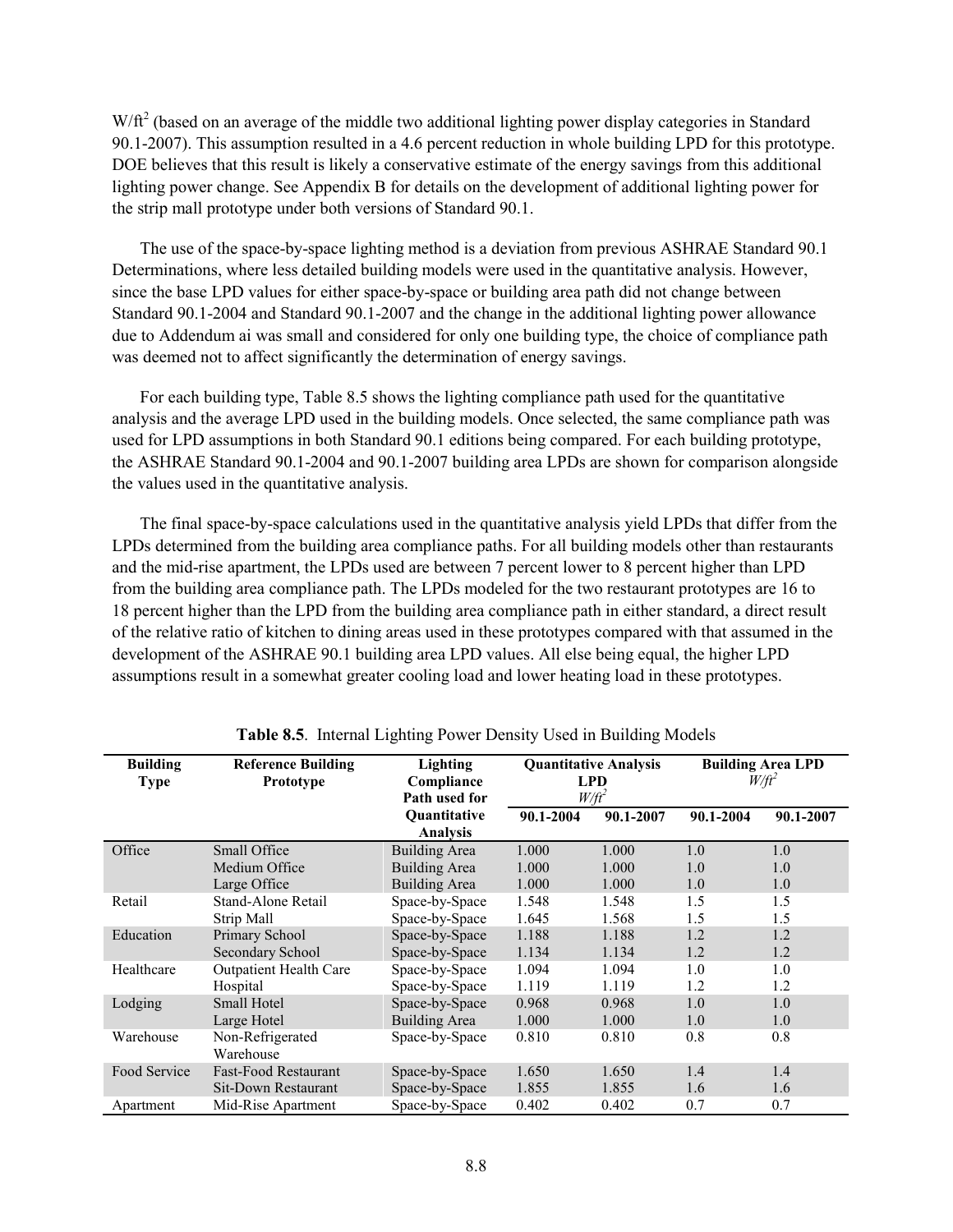The building average LPD modeled for the mid-rise apartment prototype is 43 percent lower than the tabulated building area LPD value shown in both versions of Standard 90.1. However, the lighting section in both versions states that lighting in living units (i.e., apartments within multi-family housing) is not within the scope of Standard 90.1, implying that the building area method value should be applied only to common space within multi-family buildings and would not be suitable for the modeling of building lighting power. To generate the LPD for the mid-rise apartment building, DOE used the space-by-space LPD allowances in Standard 90.1. The mid-rise apartment prototype consists of two defined space types: office-enclosed and corridors; and the individual apartment units. Standard 90.1 has space-by-space LPDs for the office and corridor spaces. DOE assumed a value of  $0.36 \text{ W}/\text{ft}^2$  for the LPD inside the apartments based on the lighting power assumptions found in the DOE Residential Building America Research Benchmark<sup>[5](#page-41-1)</sup>.

#### **8.6 Addendum 90.1-04an – Boiler Efficiency Change**

Boiler efficiencies are provided in Table 6.8.1F of Standard 90.1-2004. This table was impacted by two addenda to that Standard. Addenda 90.1-04t modified the baseline efficiency requirements for certain classes of boilers by adding a requirement for thermal efficiency where only a requirement for combustion efficiency appears in Standard 90.1-2004. A DOE review of commercial boiler efficiency suggested that the level of thermal efficiency proposed by addenda 90.1-04t at 75 percent for boilers with a minimum 80 percent combustion efficiency would have no significant impact on products available or likely to become available in the market, and no credit has been given for this addendum in the quantitative analysis.<sup>[6](#page-44-0)</sup>

Addenda 90.1-04an improved the thermal efficiency requirements for most classes of commercial boilers. It did not address boilers with less than 300,000 Btu/h input capacity, which are covered as residential products. As the changes for gas boilers were to be effective in the ASHRAE Standard on March 2, 2010, within 3 years of the publication date of Standard 90.1-2007, DOE included the change in efficiency in the quantitative analysis. In the case of boilers with less than 300,000 Btu/h capacity, the efficiency requirement is actually expressed in terms of annual fuel utilization efficiency (AFUE), but which has been approximated as thermal efficiency for the *EnergyPlus* simulations. As this efficiency did not change between Standard versions, this was considered to be a reasonable approximation assumption for the quantitative analysis. For boilers with greater than 2,500 kilo British thermal units per hour (kBtu/h) capacity, the requirement in ASHRAE is expressed in terms of combustion efficiency; DOE converted this to a thermal efficiency by assuming a 0.007 percent difference between combustion and thermal efficiency for boilers in this size range. [Table 8.6](#page-45-0) shows the boiler assumptions used for commercial boilers in three size categories.

The following building models use commercial gas-fired hot water boilers for space heating: large office, hotel, hospital, secondary school, outpatient health care, and primary school. None of the

 <sup>5.</sup> NREL (2005). Building America Research Benchmark Definition. Updated December 29, 2004. Golden, CO: National Renewable Energy Laboratory.

<span id="page-44-1"></span><span id="page-44-0"></span><sup>6.</sup> U.S. Department of Energy–Office of Energy Efficiency & Renewable Energy. Energy Conservation Program for Certain Industrial Equipment: Test Procedures and Energy Conservation Standards for Commercial Heating, Air-Conditioning, and Water Heating Equipment Final Rule Technical Support Document. September 14, 2009. Washington, D.C. [<http://www1.eere.energy.gov/buildings/appliance\\_standards/commercial/ashrae\\_final\\_rule.html>](http://www1.eere.energy.gov/buildings/appliance_standards/commercial/ashrae_final_rule.html)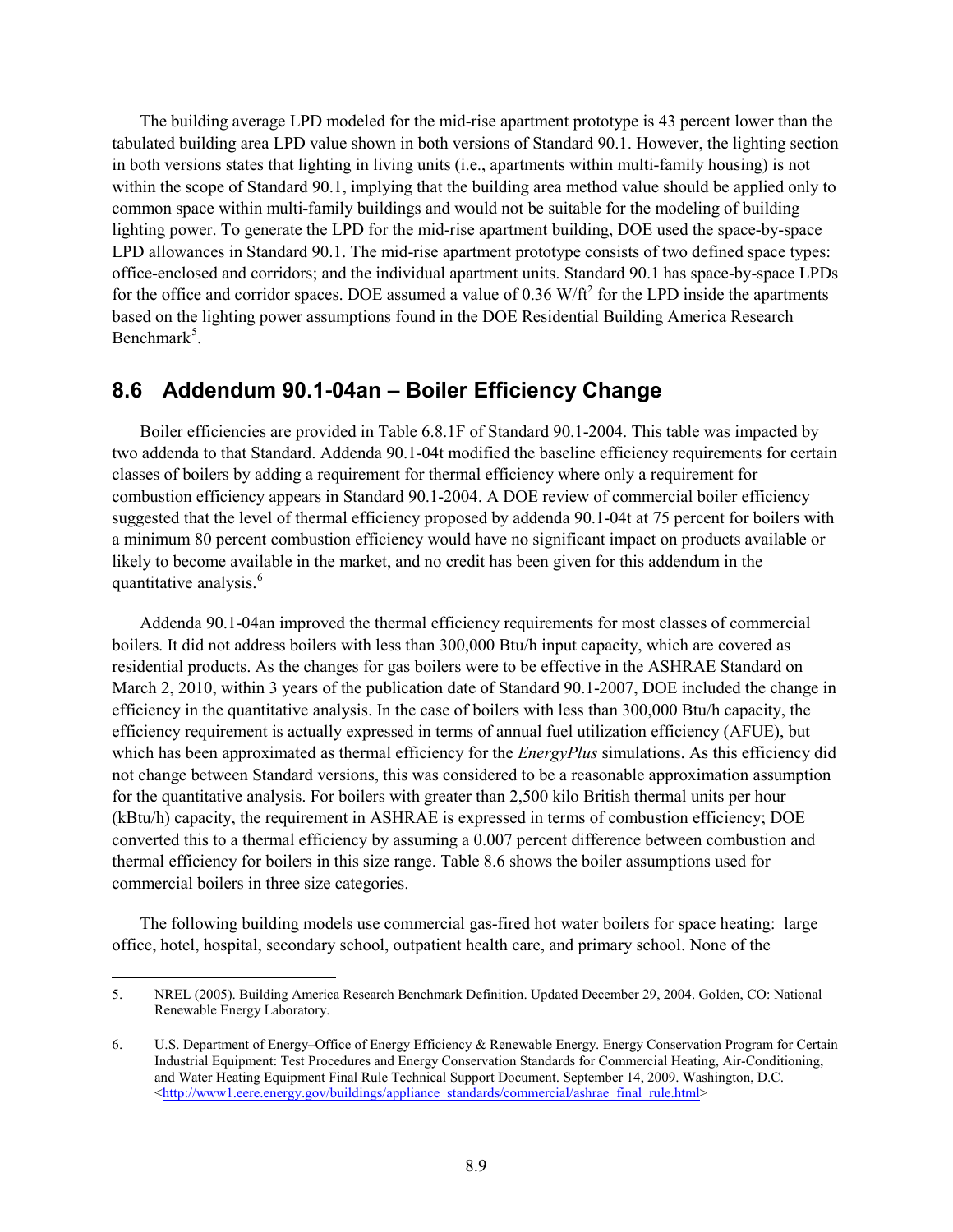<span id="page-45-0"></span>prototypes used steam or oil-fired boilers. For each of these building models in each climate simulated, the buildings boilers were first sized using the design day sizing analysis, and the efficiency of boilers determined for both the 2004 and 2007 standards based on the following table. Where multiple boilers exist in a prototype, the total heating capacity was first calculated using the *EnergyPlus* design day sizing run and was divided by the number of boilers prior to establishing the thermal efficiency of each boiler.

| <b>Gas Hot Water Boiler (input)</b><br>Capacity | <b>Thermal Efficiency Used in Prototype</b><br><b>Simulation</b> |           |  |  |  |  |
|-------------------------------------------------|------------------------------------------------------------------|-----------|--|--|--|--|
|                                                 | 90.1-2004                                                        | 90.1-2007 |  |  |  |  |
| $\leq$ 300 kBtu/h                               | $0.80*$                                                          | $0.80*$   |  |  |  |  |
| $\geq$ 300 kBtu/h & < 2,500 kBtu/h              | 0.75                                                             | 0.80      |  |  |  |  |
| $>$ 2,500 kBtu/h                                | 0.793                                                            | 0.813     |  |  |  |  |

**Table 8.6**. Boiler Efficiency Assumptions Used in Quantitative Analysis

\*Based on 0.80 AFUE requirement

### **8.7 Addendum 90.1-04ar – Part Load Fan Power Limitation Modification**

Standard 90.1-2004, Section 6.5.3.2.1, Part Load Fan Power Limitation, required that individual VAV fan systems with motors 15 hp or larger shall either: (A) be driven by a mechanical or electrical variable speed drive; (B) be a vane axial fan with variable pitch blades; or (C) shall have other controls or devices such that the fan motor demand be no more than 30 percent of design wattage at 50 percent of design air flow rate when the static pressure set point equals one third of total design static pressure, based on manufacturer's certified fan data. This requirement provided two prescriptive design options and one performance option to provide for acceptably low fan part load fan power for VAV fan systems.

Addendum 90.1-04ar reduced the fan motor size threshold in this section from 15 hp to 10 hp, increasing the number of VAV fan systems that would have to meet one or another of the three prescribed options. This addendum was incorporated into the simulation routines by first calculating a total fan air volume for any VAV system based on the design day sizing, then calculating a brake horsepower requirement for that fan system using the methodology discussed previously under discussion of Addendum 90.1-04ac, and then using the required motor efficiency to calculate a motor input power in watts. Motor input power thresholds of 7,378 W (equivalent to 9.9 hp of electrical power input) were deemed equivalent to 15 hp or less name plate horsepower given nominal motor sizes available in this size range (7.5, 10, 15, 20 hp). Motor input power thresholds of 5,626 W (equivalent to 7.54 hp of electrical power input) were deemed equivalent to 10 hp or less name plate horsepower given nominal motor sizes available. If the motor input power was less than 7,378 W in Standard 90.1-2004 or less than 5,626 W in Standard 90.1-2007, VAV fan system part load curve A was used in the *EnergyPlus* simulation, effectively representing a VAV fan controlled using outlet dampers only. For motor input power greater than these thresholds, VAV fan system part load curve B was used in the *EnergyPlus* simulation, representative of a fan system curve complying with Option C of Section 6.5.3.2.1

*EnergyPlus* uses a fourth order polynomial curve which gives the fraction of full load power (PLF) of the supply fan as a function of flow fraction (FF), which is the air mass flow rate divided by the maximum air mass flow rate (design maximum). The curve is of the form: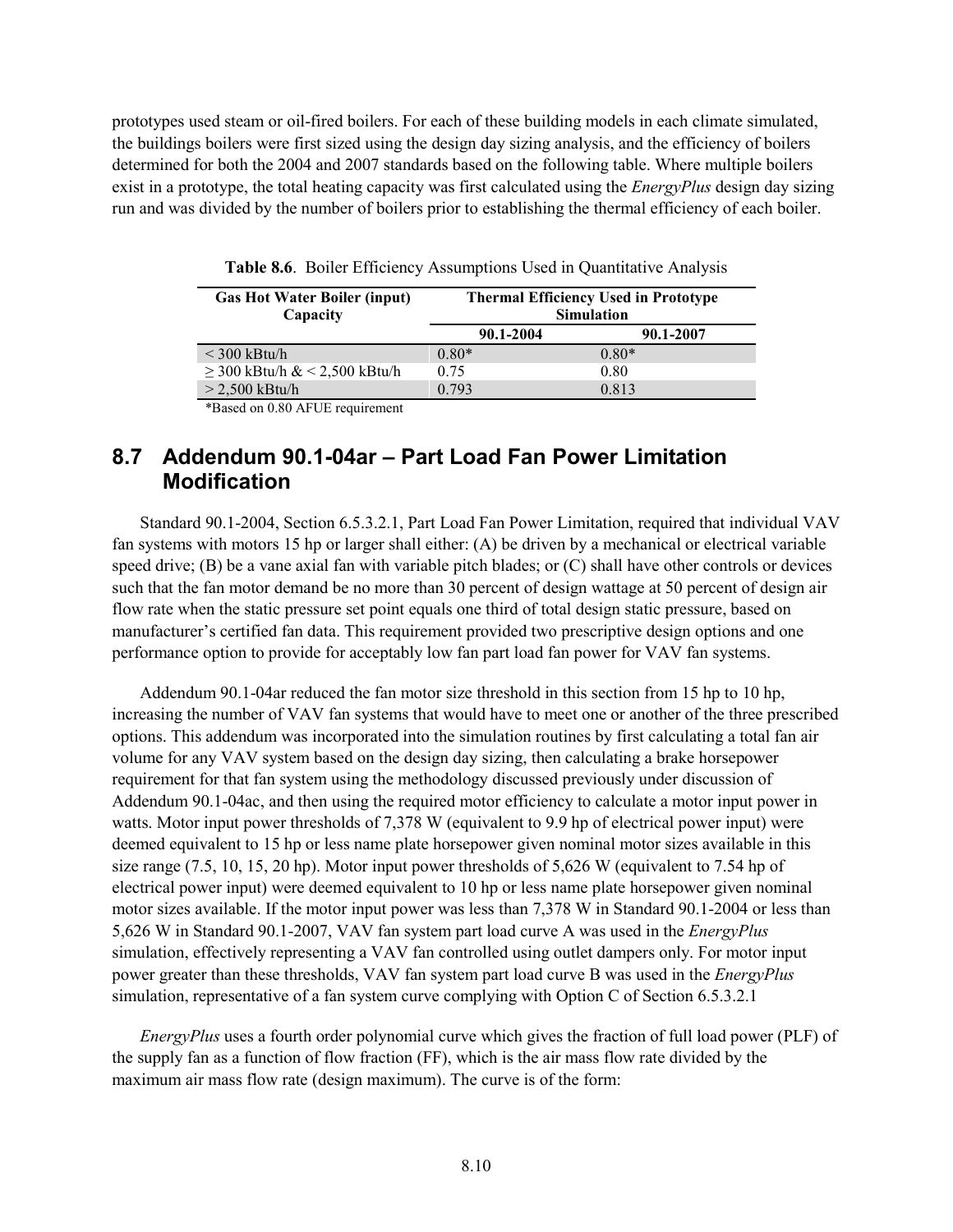$$
PLE = C1 + C2 \times FF + C3 \times FF2 + C4 \times FF3 + C5 x FF4
$$

<span id="page-46-0"></span>[Table 8.7](#page-46-0) shows the coefficients  $C_1$  through  $C_5$  for both VAV fan performance curve A and fan performance curve B.

| $\cap$ oefficients |            |         |                  | ◡      |  |
|--------------------|------------|---------|------------------|--------|--|
| Curve A            | 0.18984763 | 1447014 | 0.49568211       |        |  |
| Curve B            | 0.0408     | 0.0880  | በ በ729<br>$-U.U$ | 0.9437 |  |

**Table 8.7**. Coefficients for VAV Part-Load Curves

While the implementation to capture the impact of Addendum 90.1-04ar was made in the simulation modeling scripts, none of the prototypes appeared to have VAV fan systems below 15 hp, in either the Standard 90.1-2004 or Standard 90.1-2007 simulations. Given this, none of the prototypes is actually impacted numerically by this addendum, although it is incorporated in the quantitative analysis methodology.

#### **8.8 Addendum 90.1-04as – Opaque Envelope U-Factors Updates**

Standard 90.1-2004 has specific envelope requirements, generally expressed in terms of maximum allowed U-factor for above ground opaque envelope components including roofs, walls, opaque doors, and floors exposed to the ambient, maximum allowed C-factor for exterior below grade walls, and F-factors for slab-on-grade floors. These factors are defined for three distinct space type categories: nonresidential, residential, and semi-heated spaces. Addendum 90.1-04as modified these requirements, increasing the stringency for many of them. A detailed overview of the requirements changes for this addendum as a function of space type, component type, and climate zone is discussed in the qualitative analysis, with tables showing the standard requirements for both 90.1-2004 and 90.1-2007 and highlighting changes between these versions. For modeling in *EnergyPlus*, the U-factors, C-factors, and F-factors corresponding to fundamental components descriptions used in the ASHRAE Benchmark prototypes (e.g., metal frame wall) were modified to reflect the minimum requirements under either Standard 90.1-2004 or 90.1-2007, as appropriate.

#### **8.9 Addendum 90.1-04at – Fenestration Solar Heat Gain Coefficient and U-Factor Updates**

Standard 90.1-2004 has requirements for fenestration solar heat gain coefficient (SHGC) and Ufactor, including requirements for glazed doors. As with the opaque envelope, these requirements are defined for the three space type categories (nonresidential, residential, and semi-heated spaces) and by climate zone, including providing values for the 15 U.S. climate zones used in this analysis. The prescriptive requirements for windows are provided as a function of percentage of wall area that is glazed (here referred to as window-to-wall ratio (WWR)) in five WWR bins up to a maximum for vertical fenestration of 50 percent WWR. WWR levels greater than 50 percent are not allowed in the prescriptive path; such buildings must use either the envelope tradeoff path found in Appendix C of Standard 90.1 or the performance path outlined in Chapter 11, Energy Cost Budget Method, of Standard 90.1-2004 to show compliance with the Standard. U-factor requirements are provided for two types of vertical glazing: fixed and operable. In general, U-factors for a given type of vertical glazing are the same for all WWR up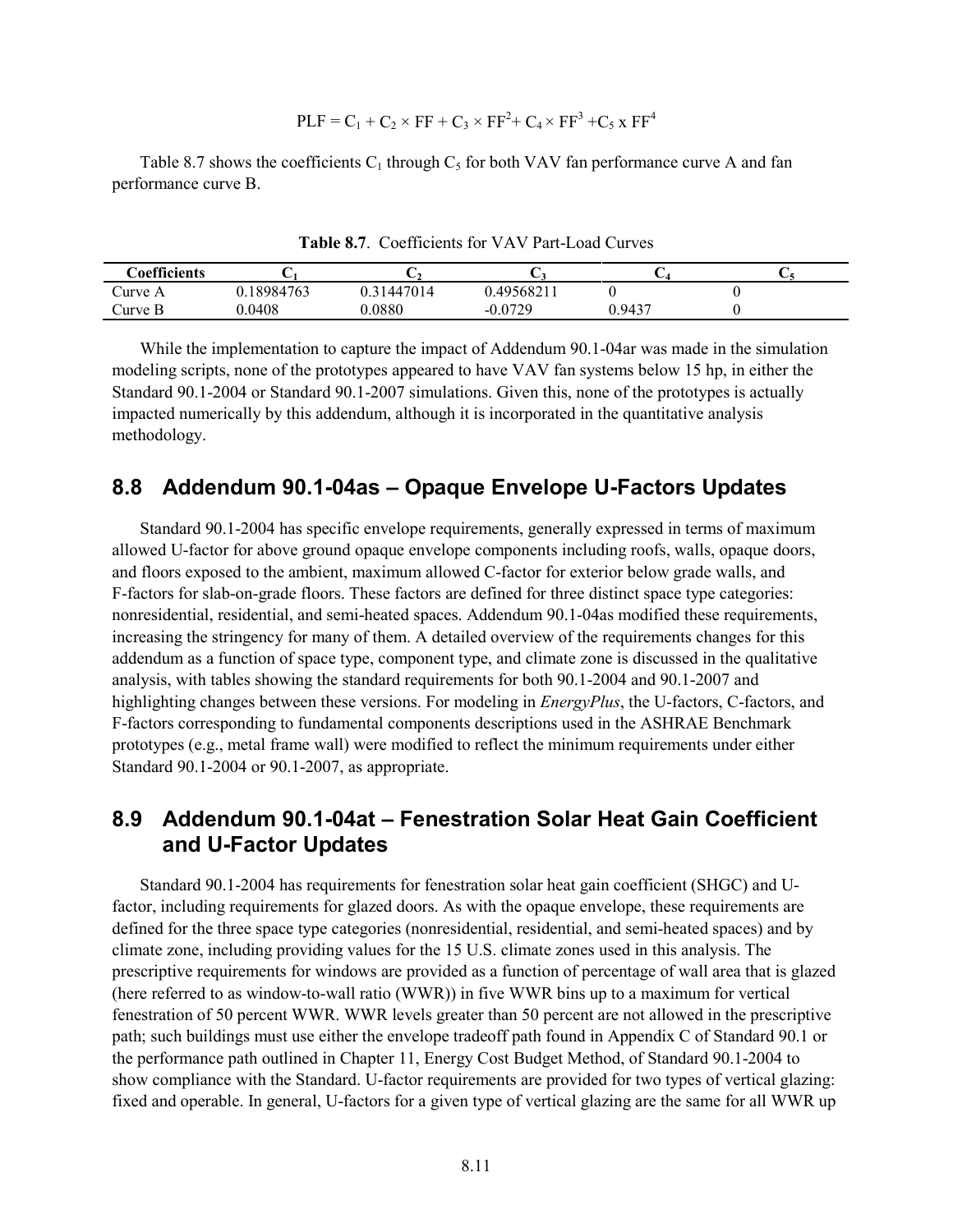to 40 percent. U-factor requirements for the 40 to 50 percent WWR bin are reduced compared to the 30 to 40 percent WWR bin. This reduction in U-factor for the highest WWR bin was originally developed by the Standard 90.1 committee using an energy tradeoff approach and was designed to provide roughly equal envelope energy impact for both 30 to 40 percent and 40 to 50 percent WWR bins.

SHGC requirements in Standard 90.1-2004 are also provided by WWR bin in general showing a reduction in allowed SHGC for higher WWR bins for nonresidential and residential space types. SHGC requirements do not exist for semi-heated space types. In addition, Standard 90.1-2004 provides different, generally higher SHGC allowances for north-facing fenestration.

Standard 90.1-2004 also provides maximum U-factor and minimum SHGC requirements for skylights as a function of fraction of roof area that is glazed (up to a maximum of 5 percent).

Addendum 90.1-04at modified the fenestration requirements in the following ways:

- Defined new types of vertical glazing—non-metal framing: all; metal frame: curtain wall/storefront; metal frame: entrance door; metal framing: all other. These replace the previous operable and fixed vertical glazing categories.
- Limited the WWR ratio to 40 percent in the prescriptive path.
- Eliminated the variation in SHGC by WWR bin by defining requirements to be the same for vertical fenestration from 0 to 40 percent WWR.
- Defined U-factors by each of the four new vertical glazing types defined.
- Defined a single maximum SHGC allowance for all vertical glazing types up to 40 percent WWR for nonresidential and residential space types.

Taken in concert, these changes result in a significantly different characterization of vertical fenestration requirements between Standard 90.1-2004 and Standard 90.1-2007. A tabulated comparison of these differences in SHGC and U-factor by climate zone and space type is provided in the qualitative analysis. For most climate zones, U-factors are approximately equivalent or a reduction in allowed Ufactor is provided in Standard 90.1-2007. Maximum SHGC allowances move up or down depending on building WWR assumed.

Regardless of the version of Standard 90.1, window requirements in the Standard are defined by bulk properties of U-factor and SHGC. *EnergyPlus*, however, requires that the thermal/optical properties be defined for the window assembly layer by layer.

To analyze these changes, DOE first established a method for selecting an actual window option, comprised of framing and selected glazing options that would as close as possible meet both the maximum U-factor and SHGC allowed for a particular combination of U-factor/SHGC requirement in either version of Standard 90.1. Hypothetical combinations of glazing layers were derived using WINDOW5<sup>[7](#page-44-1)</sup> calculations to produce a match to the specified U-factor and SHGC outlined in Appendix B of Standard 90.1-2004. Glazing materials were collected into a single window object, and window frames

<span id="page-47-0"></span> <sup>7.</sup> Lawrence Berkeley National Laboratory. WINDOW 5.2 Software Tool. 2009. Available at [<http://windows.lbl.gov/software/window/window.html>](http://windows.lbl.gov/software/window/window.html)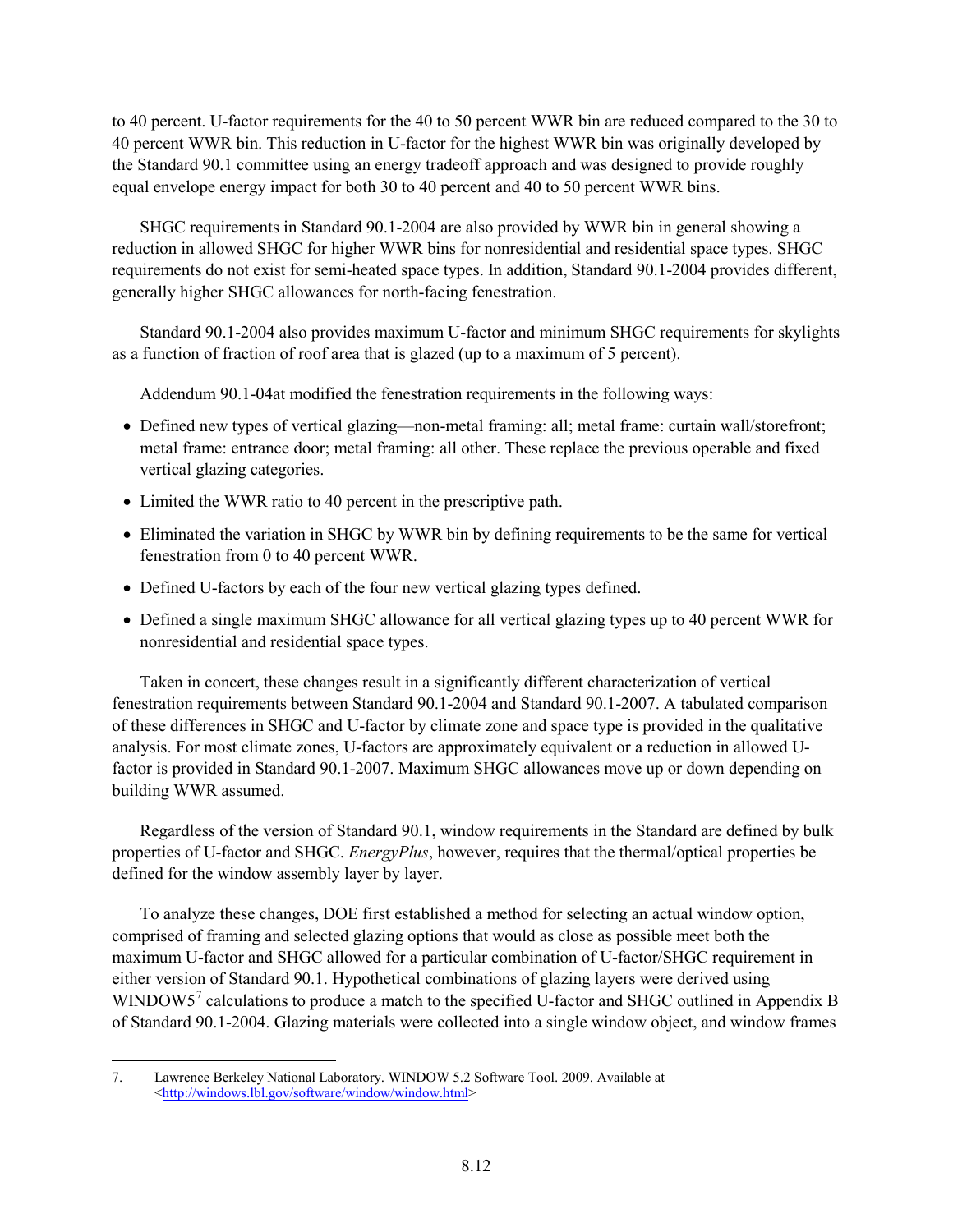are neglected to reduce complexity in the *EnergyPlus* models and make the simulations run faster. The window performance was modeled as for the entire glazed area. U-factor and SHGC values were treated as whole-assembly values. A total of 587 different combinations of U-factor, SHGC, and VLT were created using material component data and constructions developed for use with the WINDOWS5 software tool. This was termed the theoretical window library. For the Standard 90.1 simulations, for each combination of U-factor and SHGC provided for in either Standard 90.1-2004 or Standard 90.1-2007, a corresponding window construction and component materials was developed and included in a separate partial-idf file for inclusion in the *EnergyPlus* building input descriptions. With this method, *EnergyPlus* window descriptions essentially meeting Standard 90.1 fenestration requirements but reflecting windows with real window materials and glazing properties were developed and used in the quantitative analysis.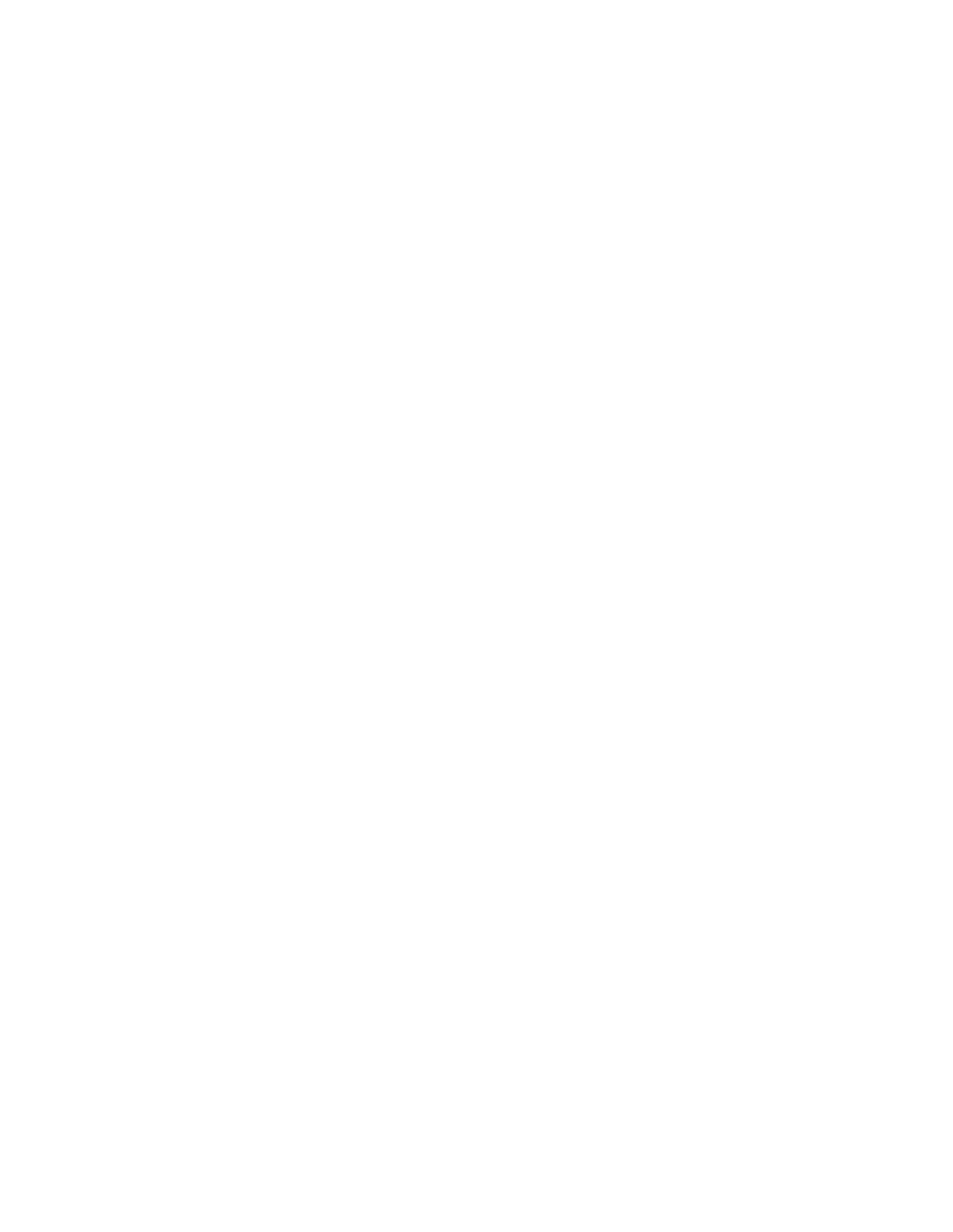# **9.0 Simulation of Prototypes and Extraction of Results**

Simulation of all 450 prototype/climate zones combinations was done using *EnergyPlus*. Each prototype is first simulated using a set of design-day runs based on ASHRAE design-day conditions. Certain specific data related to sizing of systems and equipment and necessary for determining the impact of addenda were extracted from the design day runs. Necessary updates to the input decks for each prototype type were made to correctly reflect the addenda, and an annual run was then performed for each of the prototype in each climate and at each standard level. Annual energy use for each annual simulation by fuel type (natural gas or electricity) was extracted for each simulation both by end use and at the whole building level. Data for each building prototype in each climate zone was extracted from the *EnergyPlus* simulations results using PERL scripting tools and the data incorporated into special purpose spreadsheets to weight to nationwide results. The energy use data was converted to EUI data by dividing by the building area for each prototype. This EUI data was then weighted using weighting factors discussed in the next section to provide nationally representative results.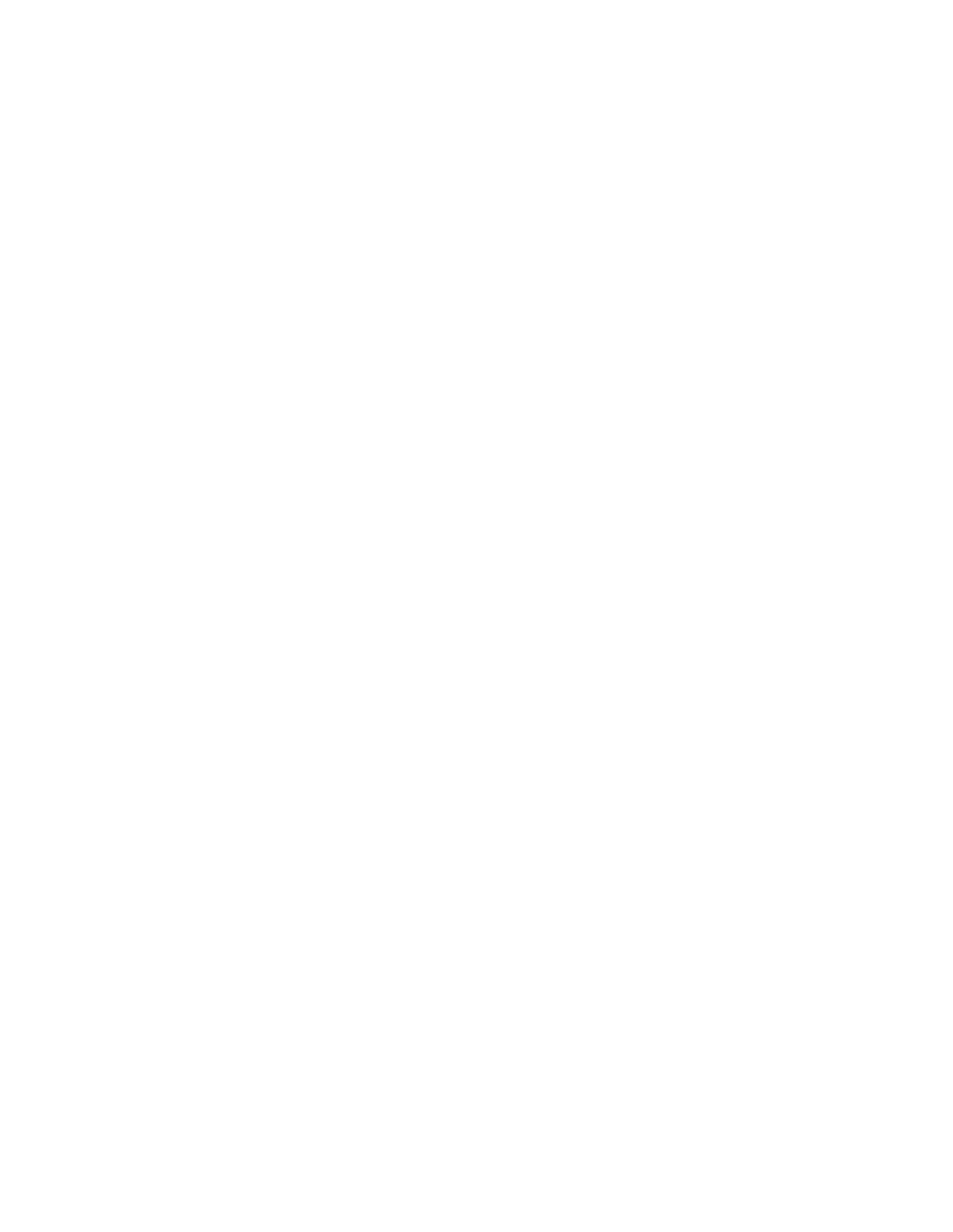### **10.0 Development of Weighting Factors**

For this weighting, weighting factors were developed based on 5 years of construction data purchased by DOE from McGraw Hill's FW DODGE dataset. Development of the weighting factors is discussed in a DOE/PNNL report.<sup>[1](#page-47-0)</sup> This report details weighting factors for 16 building prototypes, including a high rise apartment commercial reference building prototype planned by ASHRAE but not developed or available for use with the 90.1-2007 Determination. Weights for this building model were eliminated and the subsequent building weights rescaled to add to 100 percent for the development of relative weightings factors for use in the Determination. Rescaling was done based on the national sample weights for the high rise apartment building and for the other building prototypes reported in the cited paper, thus preserving the relative climate weights for any specific prototype. [Table 10.1](#page-53-0) shows the resulting rescaled weighting factors by climate and by building prototype used for each prototype in the Determination.

 <sup>1.</sup> Jarnagin, R. E. and G. K. Bandyopadhyay. *Weighting Factors for the Commercial Building Prototypes Used in the Development of ANSI/ASHRAE/IENSA Standard 90.1-2010. 2010*. Pacific Northwest National Laboratory: Richland, WA. Report No. PNNL-19116.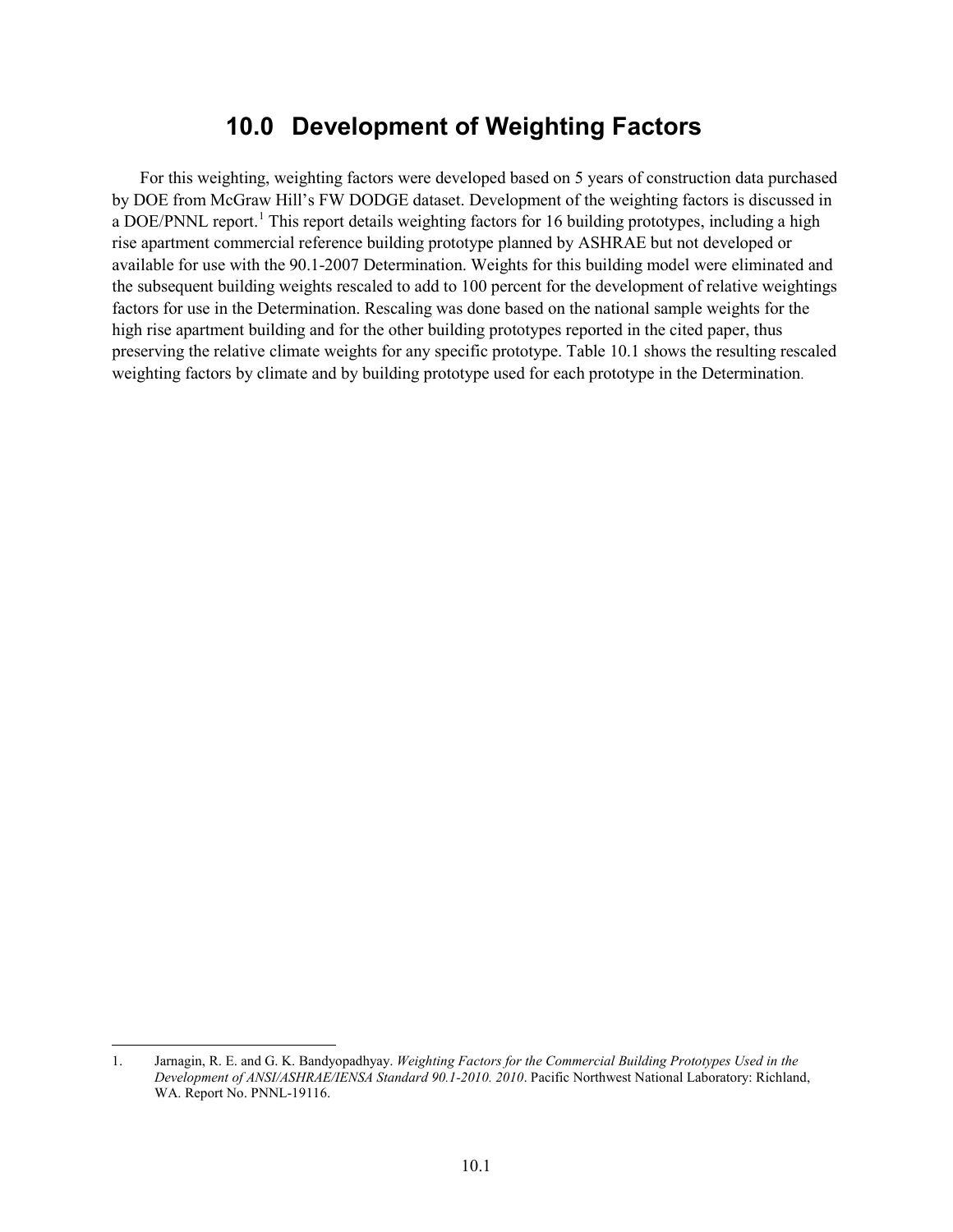<span id="page-53-0"></span>

| <b>ASHRAE</b>            |       |        |                 |                 |        |                   |       |        |               |              |                           |           |           |       |          |          |
|--------------------------|-------|--------|-----------------|-----------------|--------|-------------------|-------|--------|---------------|--------------|---------------------------|-----------|-----------|-------|----------|----------|
|                          | moist | dry    | moist           | $\mathbf{d}$ ry | marine | moist             | dry   | marine | moist         | dry          | moist                     | dry       | moist     | Ļ     | $\infty$ | National |
|                          |       | $\sim$ | $\mathbf{\sim}$ | ∞               |        | $\mathbf{\omega}$ | 4     |        | ↽             | $\mathbf{v}$ | $\boldsymbol{\mathsf{v}}$ | $\bullet$ | $\bullet$ |       |          |          |
|                          |       |        |                 |                 | ς      |                   |       | ↽      |               |              |                           |           |           |       |          |          |
|                          |       |        |                 |                 |        |                   |       |        | $\frac{0}{0}$ |              |                           |           |           |       |          |          |
| Large Office             | 0.112 | 0.067  | 0.358           | 0.313           | 0.128  | 0.489             | 0.000 | 0.169  | 1.243         | 0.133        | 0.486                     | 0.000     | 0.146     | 0.012 | 0.000    | 3.655    |
| Medium Office            | 0.142 | 0.321  | 0.893           | 0.786           | 0.149  | 0.841             | 0.040 | 0.215  | 1.307         | 0.376        | 1.164                     | 0.038     | 0.328     | 0.036 | 0.008    | 6.643    |
| Small Office             | 0.092 | 0.318  | 1.169           | 0.522           | 0.085  | 1.057             | 0.052 | 0.135  | 1.028         | 0.353        | 1.010                     | 0.033     | 0.265     | 0.036 | 0.005    | 6.160    |
| Standalone Retail        | 0.246 | 0.556  | 2.439           | 1.373           | 0.210  | 2.621             | 0.131 | 0.471  | 2.796         | 0.870        | 3.767                     | 0.100     | 1.042     | 0.119 | 0.015    | 16.757   |
| Strip Mall               | 0.151 | 0.278  | 1.088           | 0.687           | 0.114  | 1.121             | 0.025 | 0.117  | 1.108         | 0.221        | 1.123                     | 0.018     | 0.168     | 0.008 | 0.001    | 6.228    |
| Primary School           | 0.070 | 0.180  | 1.025           | 0.490           | 0.052  | 1.037             | 0.033 | 0.103  | 0.983         | 0.246        | 1.011                     | 0.041     | 0.185     | 0.026 | 0.004    | 5.486    |
| Secondary School         | 0.176 | 0.252  | 1.673           | 0.900           | 0.120  | 2.080             | 0.069 | 0.266  | 2.211         | 0.481        | 2.506                     | 0.094     | 0.456     | 0.083 | 0.014    | 11.382   |
| Hospital                 | 0.044 | 0.105  | 0.526           | 0.299           | 0.043  | 0.514             | 0.024 | 0.116  | 0.676         | 0.240        | 0.892                     | 0.026     | 0.243     | 0.037 | 0.001    | 3.788    |
| Outpatient               | 0.041 | 0.147  | 0.623           | 0.302           | 0.067  | 0.638             | 0.026 | 0.199  | 0.898         | 0.239        | 1.163                     | 0.037     | 0.376     | 0.043 | 0.002    | 4.801    |
| <b>Health Care</b>       |       |        |                 |                 |        |                   |       |        |               |              |                           |           |           |       |          |          |
| Restaurant               | 0.010 | 0.027  | 0.116           | 0.052           | 0.006  | 0.122             | 0.006 | 0.011  | 0.140         | 0.034        | 0.157                     | 0.004     | 0.034     | 0.004 | 0.000    | 0.725    |
| Fast-Food                | 0.009 | 0.022  | 0.101           | 0.069           | 0.008  | 0.112             | 0.006 | 0.016  | 0.098         | 0.028        | 0.141                     | 0.003     | 0.028     | 0.004 | 0.000    | 0.644    |
| Restaurant               |       |        |                 |                 |        |                   |       |        |               |              |                           |           |           |       |          |          |
| Large Hotel              | 0.119 | 0.137  | 0.682           | 0.871           | 0.116  | 0.698             | 0.041 | 0.135  | 1.053         | 0.219        | 1.010                     | 0.063     | 0.249     | 0.042 | 0.004    | 5.439    |
| Small Hotel/Motel        | 0.011 | 0.033  | 0.316           | 0.125           | 0.024  | 0.294             | 0.022 | 0.043  | 0.346         | 0.098        | 0.400                     | 0.034     | 0.117     | 0.023 | 0.004    | 1.890    |
| Non-Refrigerated         | 0.384 | 0.638  | 2.846           | 2.525           | 0.169  | 3.259             | 0.075 | 0.478  | 2.687         | 0.756        | 3.932                     | 0.054     | 0.512     | 0.047 | 0.002    | 18.362   |
| Warehouse                |       |        |                 |                 |        |                   |       |        |               |              |                           |           |           |       |          |          |
| Mid-Rise Apartment 0.282 |       | 0.103  | 1.201           | 0.947           | 0.286  | 0.906             | 0.024 | 0.407  | 1.861         | 0.350        | 1.232                     | 0.062     | 0.344     | 0.036 | 0.000    | 8.042    |
| <b>Totals</b>            | 1.890 | 3.185  | 15.055          | 10.260          | 1.578  | 15.789            | 0.574 | 2.881  | 18.433        | 4.645        | 19.995                    | 0.608     | 4.492     | 0.554 | 0.061    | 100.00   |
|                          |       |        |                 |                 |        |                   |       |        |               |              |                           |           |           |       |          | $\bf{0}$ |

**Table 10.1**. Relative Construction Volume Weights for 15 ASHRAE Building Prototypes by Climate Zone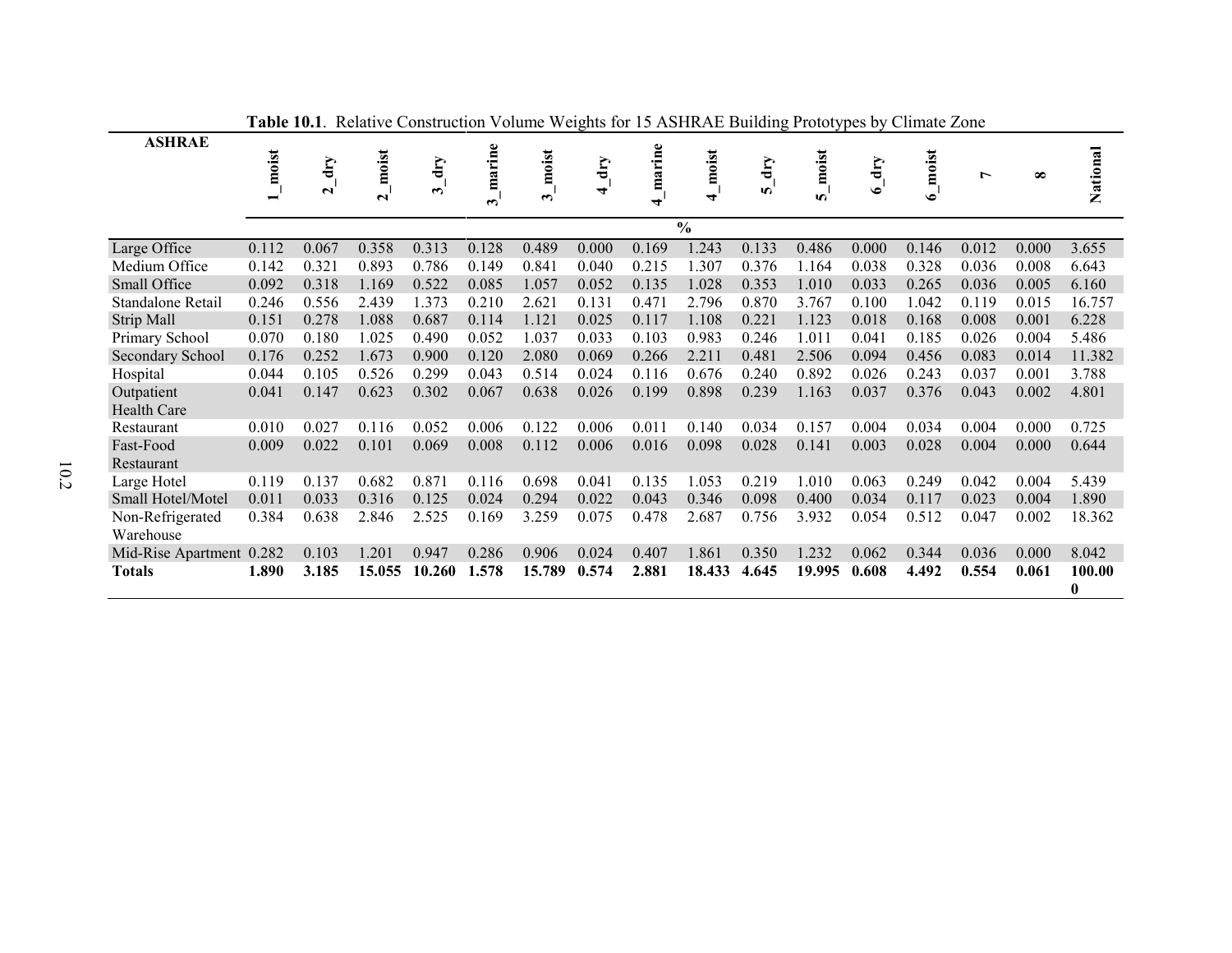# **11.0 Results**

[Table 11.1](#page-54-0) and [Table 11.2](#page-55-0) show the national EUI by building type for the 15 building prototypes analyzed and on an aggregated national basis for the 2004 and 2007 editions, respectively, based on the weighting factors discussed previously. For each edition of Standard 90.1, the national building floor area weight used to calculate the national impact on building EUI or building ECI is presented. The national average electricity and gas building EUI is presented separately for each building prototype analyzed, electricity being the predominant energy usage in all prototypes. National-average site EUIs range from over 500 Btu/ft<sup>2</sup> annually for the fast-food prototype to approximately 28 Btu/ft<sup>2</sup> annually for the nonrefrigerated warehouse type.

<span id="page-54-0"></span>

| <b>Building</b><br><b>Type</b> | <b>Building</b><br>Prototype     | <b>Building</b><br><b>Type Floor</b> | <b>Whole Building EUI Data for Building Population</b><br>$kBtu/ft^2-yr$ |                   |                           |                             |                                      |  |  |  |  |
|--------------------------------|----------------------------------|--------------------------------------|--------------------------------------------------------------------------|-------------------|---------------------------|-----------------------------|--------------------------------------|--|--|--|--|
|                                |                                  | <b>Area Weight</b><br>$\%$           | Electric<br><b>EUI</b>                                                   | Gas<br><b>EUI</b> | <b>Site</b><br><b>EUI</b> | <b>Source</b><br><b>EUI</b> | ECI<br>$\frac{\delta}{\delta^2}$ -yr |  |  |  |  |
| Office                         | Small Office                     | 6.16                                 | 35.6                                                                     | 3.6               | 39.2                      | 117.8                       | \$1.11                               |  |  |  |  |
|                                | Medium Office                    | 6.64                                 | 42.1                                                                     | 4.2               | 46.3                      | 139.2                       | \$1.31                               |  |  |  |  |
|                                | Large Office                     | 3.65                                 | 34.4                                                                     | 5.7               | 40.1                      | 116.2                       | \$1.09                               |  |  |  |  |
| Retail                         | Stand-Alone Retail               | 16.76                                | 56.1                                                                     | 15.0              | 71.1                      | 195.7                       | \$1.84                               |  |  |  |  |
|                                | Strip Mall                       | 6.23                                 | 55.2                                                                     | 20.1              | 75.2                      | 198.3                       | \$1.86                               |  |  |  |  |
| Education                      | Primary School                   | 5.49                                 | 47.9                                                                     | 23.5              | 71.4                      | 178.9                       | \$1.68                               |  |  |  |  |
|                                | Secondary School                 | 11.38                                | 43.7                                                                     | 19.5              | 63.1                      | 160.9                       | \$1.51                               |  |  |  |  |
| Healthcare                     | <b>Outpatient Health</b><br>Care | 4.80                                 | 106.7                                                                    | 54.7              | 161.4                     | 400.8                       | \$3.76                               |  |  |  |  |
|                                | Hospital                         | 3.79                                 | 96.3                                                                     | 57.6              | 153.9                     | 370.9                       | \$3.48                               |  |  |  |  |
| Lodging                        | Small Hotel                      | 1.89                                 | 48.3                                                                     | 26.1              | 74.3                      | 182.8                       | \$1.71                               |  |  |  |  |
|                                | Large Hotel                      | 5.44                                 | 68.5                                                                     | 84.4              | 152.9                     | 311.0                       | \$2.91                               |  |  |  |  |
| Warehouse                      | Non-Refrigerated<br>Warehouse    | 18.36                                | 14.5                                                                     | 10.7              | 25.2                      | 58.1                        | \$0.54                               |  |  |  |  |
| Food<br>Service                | Fast-Food<br>Restaurant          | 0.64                                 | 226.5                                                                    | 326.1             | 552.6                     | 1080.0                      | \$10.10                              |  |  |  |  |
|                                | Sit-Down<br>Restaurant           | 0.72                                 | 179.3                                                                    | 202.1             | 381.4                     | 794.0                       | \$7.43                               |  |  |  |  |
| Apartment                      | Mid-Rise<br>Apartment            | 8.04                                 | 32.5                                                                     | 10.1              | 42.7                      | 115.1                       | \$1.08                               |  |  |  |  |
| National                       |                                  | 100                                  | 48.1                                                                     | 24.2              | 72.3                      | 180.3                       | \$1.69                               |  |  |  |  |

**Table 11.1**. Estimated Energy Use Intensity by Building Type – 2004 Edition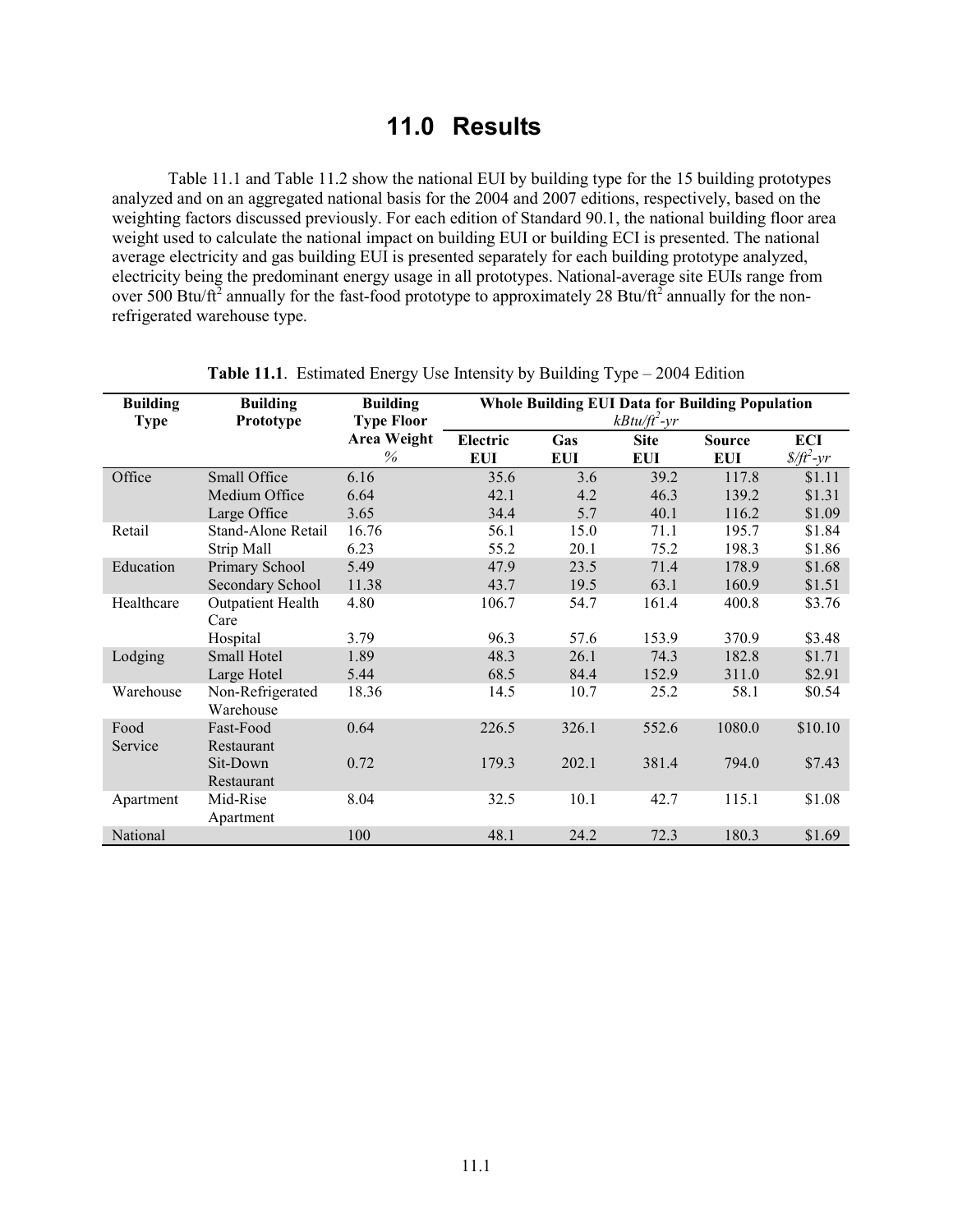<span id="page-55-0"></span>

| <b>Building</b><br><b>Type</b> | <b>Building</b><br>Prototype     | <b>Building</b><br><b>Type Floor</b> |          | <b>Whole Building EUI Data for Building Population</b> | $kB$ tu/ft <sup>2</sup> -yr |               |                      |
|--------------------------------|----------------------------------|--------------------------------------|----------|--------------------------------------------------------|-----------------------------|---------------|----------------------|
|                                |                                  | Area Weight<br>%                     | Electric | Gas                                                    | <b>Site</b>                 | <b>Source</b> | ECI<br>$\frac{f}{f}$ |
| Office                         | Small Office                     | 6.16                                 | 35.3     | 3.3                                                    | 38.6                        | 116.6         | \$1.10               |
|                                | Medium Office                    | 6.64                                 | 40.2     | 4.3                                                    | 44.5                        | 133.2         | \$1.25               |
|                                | Large Office                     | 3.65                                 | 34.3     | 4.6                                                    | 38.9                        | 114.7         | \$1.08               |
| Retail                         | Stand-Alone Retail               | 16.76                                | 51.4     | 13.3                                                   | 64.7                        | 178.9         | \$1.68               |
|                                | Strip Mall                       | 6.23                                 | 52.3     | 16.9                                                   | 69.2                        | 185.8         | \$1.74               |
| Education                      | Primary School                   | 5.49                                 | 46.7     | 19.9                                                   | 66.6                        | 171.1         | \$1.61               |
|                                | Secondary School                 | 11.38                                | 42.5     | 16.6                                                   | 59.1                        | 154.2         | \$1.45               |
| Healthcare                     | <b>Outpatient Health</b><br>Care | 4.80                                 | 102.1    | 52.8                                                   | 154.9                       | 384.3         | \$3.60               |
|                                | Hospital                         | 3.79                                 | 95.8     | 56.2                                                   | 152.0                       | 367.7         | \$3.45               |
| Lodging                        | Small Hotel                      | 1.89                                 | 46.5     | 24.7                                                   | 71.2                        | 175.7         | \$1.65               |
|                                | Large Hotel                      | 5.44                                 | 69.1     | 79.1                                                   | 148.2                       | 307.3         | \$2.88               |
| Warehouse                      | Non-Refrigerated<br>Warehouse    | 18.36                                | 14.5     | 10.6                                                   | 25.2                        | 58.0          | \$0.54               |
| Food<br>Service                | Fast-Food<br>Restaurant          | 0.64                                 | 222.1    | 319.5                                                  | 541.6                       | 1058.7        | \$9.90               |
|                                | Sit-Down<br>Restaurant           | 0.72                                 | 177.5    | 200.0                                                  | 377.6                       | 785.9         | \$7.35               |
| Apartment                      | Mid-Rise<br>Apartment            | 8.04                                 | 31.8     | 9.0                                                    | 40.8                        | 111.7         | \$1.05               |
| National                       |                                  | 100                                  | 46.5     | 22.5                                                   | 69.0                        | 173.3         | \$1.63               |

**Table 11.2**. Estimated Energy Use Intensity by Building Type – 2007 Edition

DOE's prototypes reflect the use of two fuel types, electricity and natural gas. Using the weighting factors, DOE was able to establish an estimate of the relative reduction in building energy use, as determined by a calculated reduction in weighted average site EUI for each building prototype. Site energy refers to the energy consumed at the building site. In a corresponding fashion, DOE was also able to calculate a reduction in terms of weighted average primary EUI and in terms of weighted average energy cost intensity (ECI) in \$/sq. ft. of building floorspace. Primary energy as used here refers to the energy required to generate and deliver energy to the site. To estimate primary energy, all electrical energy use intensities were first converted to primary energy using a factor of 10,918 Btus primary energy per kWh (based on the 2010 estimated values reported in Table 2 of the EIA 2010 Annual Energy Outlook, release date December 2009, available at

[http://www.eia.doe.gov/oiaf/archive/aeo10/aeoref\\_tab.html\)](http://www.eia.doe.gov/oiaf/archive/aeo10/aeoref_tab.html).

The conversion factor of 10,918 was calculated from Table 2 by summing the commercial electricity value of 4.62 quads with the electricity losses value of 10.17 quads and then dividing that sum by the commercial value.  $((4.62 + 10.17) / 4.62 = 3.2)$  This yields an electricity ratio of 3.2 for converting how much primary (source) electricity is required per unit of site required electricity. This ratio of 3.2 is then multiplied by 3,412 Btu per kWh, producing a value of 10,918 Btus primary energy per kWh of site energy. Natural Gas EUIs in the prototypes were converted to primary energy using a factor of 1.090 Btus primary energy per Btu of site natural gas use (based on the 2010 national energy use estimated shown in Table 2 of the AEO 2010). This natural gas source energy conversion factor was calculated by dividing the natural gas subtotal of 23.15 quads (sum of all natural gas usage, including usage for natural gas field production, leases, plant fuel, and pipeline (compression) supply) by the delivered natural gas total of 21.23 quads (sum of four primary energy sectors (residential, commercial, industrial, and transportation).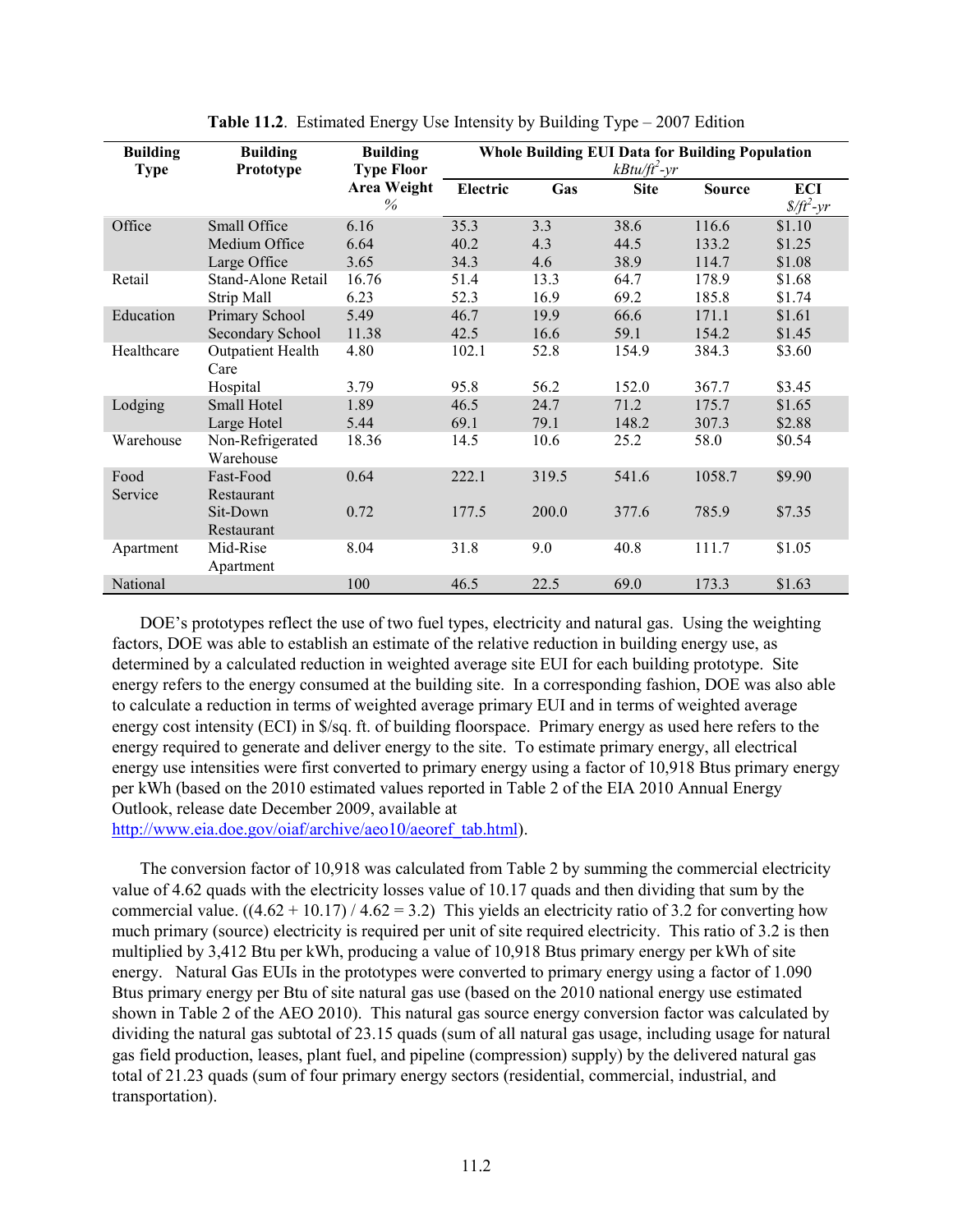To estimate the reduction in energy cost index, DOE relied on national average commercial building energy prices of \$0.1027 / kWh of electricity and \$10.06 per 1000 cubic feet (\$0.9796/therm) of natural gas, based on EIA statistics for 2010 (the last complete year of data available in Table 5.3 Average Retail Price of Electricity to Ultimate Consumers: Total by End-Use Sector for the commercial sector – available from EIA at [http://www.eia.doe.gov/cneaf/electricity/epm/table5\\_3.html](http://www.eia.doe.gov/cneaf/electricity/epm/table5_3.html) and for 2009 (the last complete year of data available from the EIA Natural Gas Annual Summary for the commercial sector available at [http://tonto.eia.doe.gov/dnav/ng/ng\\_pri\\_sum\\_dcu\\_nus\\_a.htm.](http://tonto.eia.doe.gov/dnav/ng/ng_pri_sum_dcu_nus_a.htm)) DOE recognizes that actual fuel costs will vary somewhat by building type within a region, and will in fact vary more across regions. Nevertheless, DOE believes that the use of simple national average figures illustrates whether there will be energy cost savings sufficient for the purposes of the DOE determination.

Resulting EUI statistics by fuel type and site or primary energy are shown i[n Table 11.1](#page-54-0) and [Table](#page-55-0) 11.2 for Standard 90.1-2004 and Standard 90.1-2007, respectively, and using ASHRAE Standard 62.1-2004 ventilation assumptions for both sets of buildings. In terms of energy expenditures per square foot per year, ECI statistics are provided as well in these tables.

[Table 11.3](#page-56-0) presents the estimated percent energy savings (based on change in EUI) between the 2004 and 2007 editions. Considering those differences that can be reasonably quantified, the 2007 edition will increase the energy efficiency of commercial buildings. The values shown in [Table 11.3](#page-56-0) represent percent energy savings; thus, negative numbers represent increased energy use. Overall, the quantitative analysis projects a decrease in gas EUI for all building types except medium office. This decrease in gas EUI represents the majority of the national site energy savings from the 2007 edition. There is a decrease in electrical EUI for all building prototypes except for large hotel.

<span id="page-56-0"></span>

| <b>Building</b><br><b>Type</b> | <b>Building Prototype</b>     | <b>Building Type</b><br><b>Floor Area</b> | <b>Savings in Whole Building EUI</b><br>$\%$ |        |             |               |     |
|--------------------------------|-------------------------------|-------------------------------------------|----------------------------------------------|--------|-------------|---------------|-----|
|                                |                               | Weight<br>$\%$                            | Electric                                     | Gas    | <b>Site</b> | <b>Source</b> | ECI |
| Office                         | Small Office                  | 6.16                                      | 0.8                                          | 9.0    | 1.5         | 1.0           | 1.0 |
|                                | Medium Office                 | 6.64                                      | 4.6                                          | $-2.3$ | 3.9         | 4.3           | 4.4 |
|                                | Large Office                  | 3.65                                      | 0.3                                          | 18.0   | 2.8         | 1.3           | 1.3 |
| Retail                         | Stand-Alone Retail            | 16.76                                     | 8.3                                          | 11.2   | 9.0         | 8.6           | 8.6 |
|                                | Strip Mall                    | 6.23                                      | 5.2                                          | 15.6   | 8.0         | 6.3           | 6.3 |
| Education                      | Primary School                | 5.49                                      | 2.5                                          | 15.4   | 6.8         | 4.4           | 4.3 |
|                                | <b>Secondary School</b>       | 11.38                                     | 2.6                                          | 14.8   | 6.3         | 4.2           | 4.2 |
| Healthcare                     | <b>Outpatient Health Care</b> | 4.80                                      | 4.2                                          | 3.4    | 4.0         | 4.1           | 4.1 |
|                                | Hospital                      | 3.79                                      | 0.6                                          | 2.3    | 1.2         | 0.9           | 0.9 |
| Lodging                        | Small Hotel                   | 1.89                                      | 3.6                                          | 5.2    | 4.2         | 3.9           | 3.9 |
|                                | Large Hotel                   | 5.44                                      | $-1.0$                                       | 6.3    | 3.0         | 1.2           | 1.2 |
| Warehouse                      | Non-Refrigerated              | 18.36                                     | 0.0                                          | 0.7    | 0.3         | 0.2           | 0.2 |
|                                | Warehouse                     |                                           |                                              |        |             |               |     |
| Food                           | <b>Fast Food Restaurant</b>   | 0.64                                      | 1.9                                          | 2.0    | 2.0         | 2.0           | 2.0 |
| Service                        | <b>Sit-Down Restaurant</b>    | 0.72                                      | 1.0                                          | 1.0    | 1.0         | 1.0           | 1.0 |
| Apartment                      | Mid-Rise Apartment            | 8.04                                      | 2.1                                          | 11.5   | 4.3         | 3.0           | 3.0 |
| National                       |                               | 100                                       | 3.4                                          | 6.9    | 4.6         | 3.9           | 3.9 |

**Table 11.3**. Estimated Percent Energy Savings with 2007 Edition – by Building Type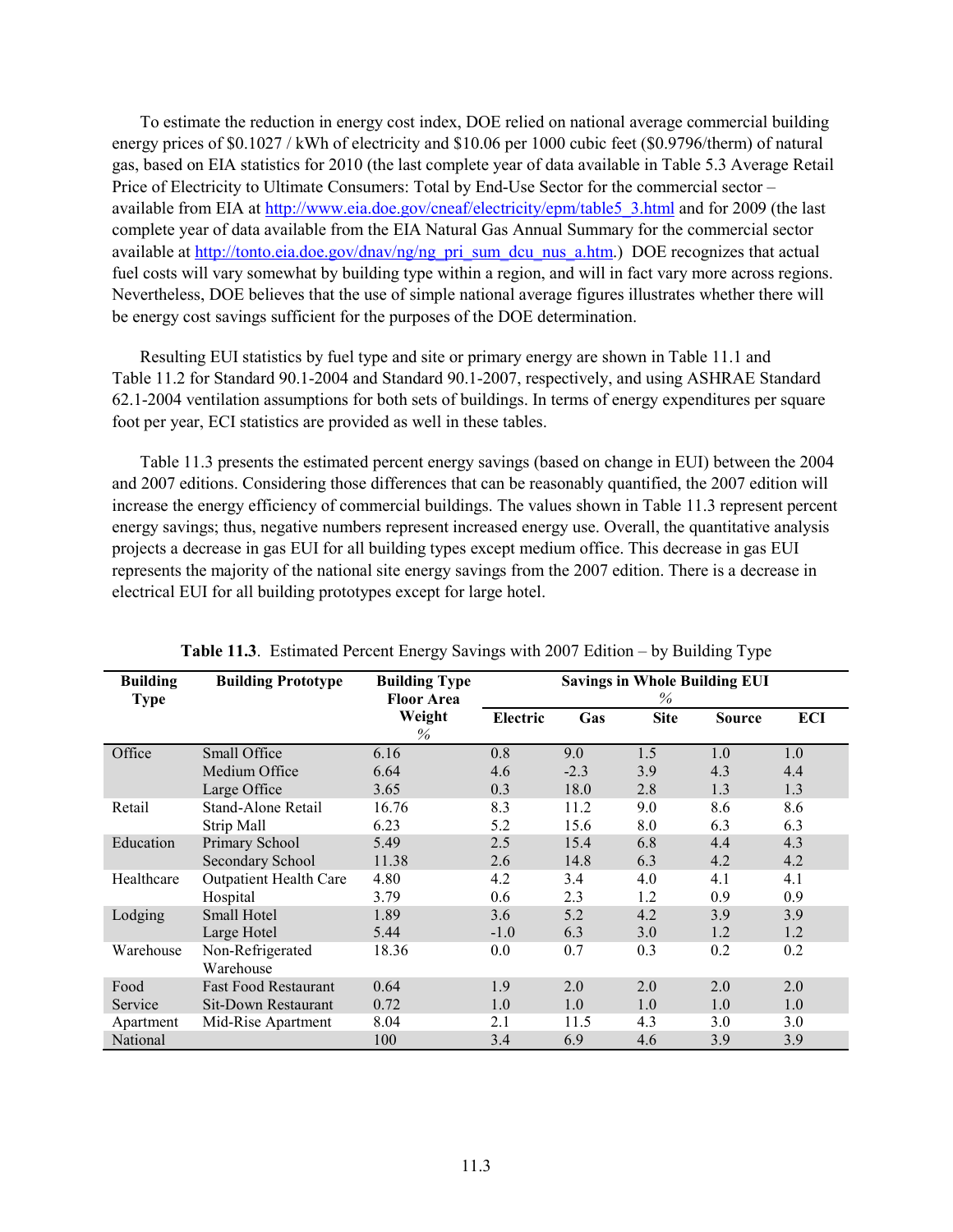#### **11.1 Ventilation Assumption Sensitivity**

Sensitivity to ventilation rate assumption was modeled by using ASHRAE Standard 62.1-1999 ventilation rates for both Standard 90.1-2004 and Standard 90.1-2007. For most building types, Standard 62.1-1999 had similar or somewhat higher ventilation levels than Standard 62.1-2004. [Table 11.4,](#page-57-0) [Table](#page-58-0) 11.5, and [Table 11.6](#page-58-1) show similar EUI data as discussed previously, but under the assumption that ventilation levels were at the Standard 62.1-1999 levels. Under this ventilation assumption, national savings were estimated at 4.4 percent primary energy, 5.6 percent site energy. The calculated change in the ECI was 4.5 percent.

| <b>Building</b><br><b>Type</b> | <b>Building</b><br>Prototype  | <b>Building</b><br><b>Type Floor</b> | <b>Whole Building EUI Data for Building Population</b><br>$kBtu/ft^2-yr$ |       |             |               |                      |  |  |
|--------------------------------|-------------------------------|--------------------------------------|--------------------------------------------------------------------------|-------|-------------|---------------|----------------------|--|--|
|                                |                               | <b>Area Weight</b><br>$\%$           | Electric                                                                 | Gas   | <b>Site</b> | <b>Source</b> | ECI<br>$\frac{f}{f}$ |  |  |
| Office                         | Small Office                  | 6.16                                 | 35.7                                                                     | 3.8   | 39.5        | 118.4         | \$1.11               |  |  |
|                                | Medium Office                 | 6.64                                 | 42.1                                                                     | 4.7   | 46.8        | 139.9         | \$1.32               |  |  |
|                                | Large Office                  | 3.65                                 | 34.4                                                                     | 6.2   | 40.6        | 116.8         | \$1.10               |  |  |
| Retail                         | Stand-Alone Retail            | 16.76                                | 56.4                                                                     | 19.7  | 76.1        | 201.9         | \$1.90               |  |  |
|                                | Strip Mall                    | 6.23                                 | 55.6                                                                     | 24.6  | 80.2        | 204.5         | \$1.92               |  |  |
| Education                      | Primary School                | 5.49                                 | 48.7                                                                     | 27.0  | 75.7        | 185.2         | \$1.74               |  |  |
|                                | Secondary School              | 11.38                                | 45.7                                                                     | 25.4  | 71.0        | 173.8         | \$1.63               |  |  |
| Healthcare                     | <b>Outpatient Health Care</b> | 4.80                                 | 107.1                                                                    | 56.4  | 163.6       | 404.2         | \$3.79               |  |  |
|                                | Hospital                      | 3.79                                 | 97.6                                                                     | 56.7  | 154.3       | 374.1         | \$3.51               |  |  |
| Lodging                        | <b>Small Hotel</b>            | 1.89                                 | 48.9                                                                     | 29.2  | 78.1        | 188.3         | \$1.77               |  |  |
|                                | Large Hotel                   | 5.44                                 | 69.9                                                                     | 94.8  | 164.7       | 326.9         | \$3.06               |  |  |
| Warehouse                      | Non-Refrigerated<br>Warehouse | 18.36                                | 14.5                                                                     | 10.7  | 25.2        | 58.1          | \$0.54               |  |  |
| Food                           | <b>Fast-Food Restaurant</b>   | 0.64                                 | 220.2                                                                    | 337.9 | 558.1       | 1072.6        | \$10.02              |  |  |
| Service                        | Sit-Down Restaurant           | 0.72                                 | 180.2                                                                    | 217.8 | 398.0       | 813.8         | \$7.61               |  |  |
| Apartment                      | Mid-Rise Apartment            | 8.04                                 | 32.5                                                                     | 10.2  | 42.7        | 115.1         | \$1.08               |  |  |
| National                       |                               | 100                                  | 48.6                                                                     | 27.1  | 75.7        | 185.0         | \$1.74               |  |  |

<span id="page-57-0"></span>**Table 11.4**. Estimated Energy Use Intensity by Building Type – 2004 Edition (62.1-1999 Vent.)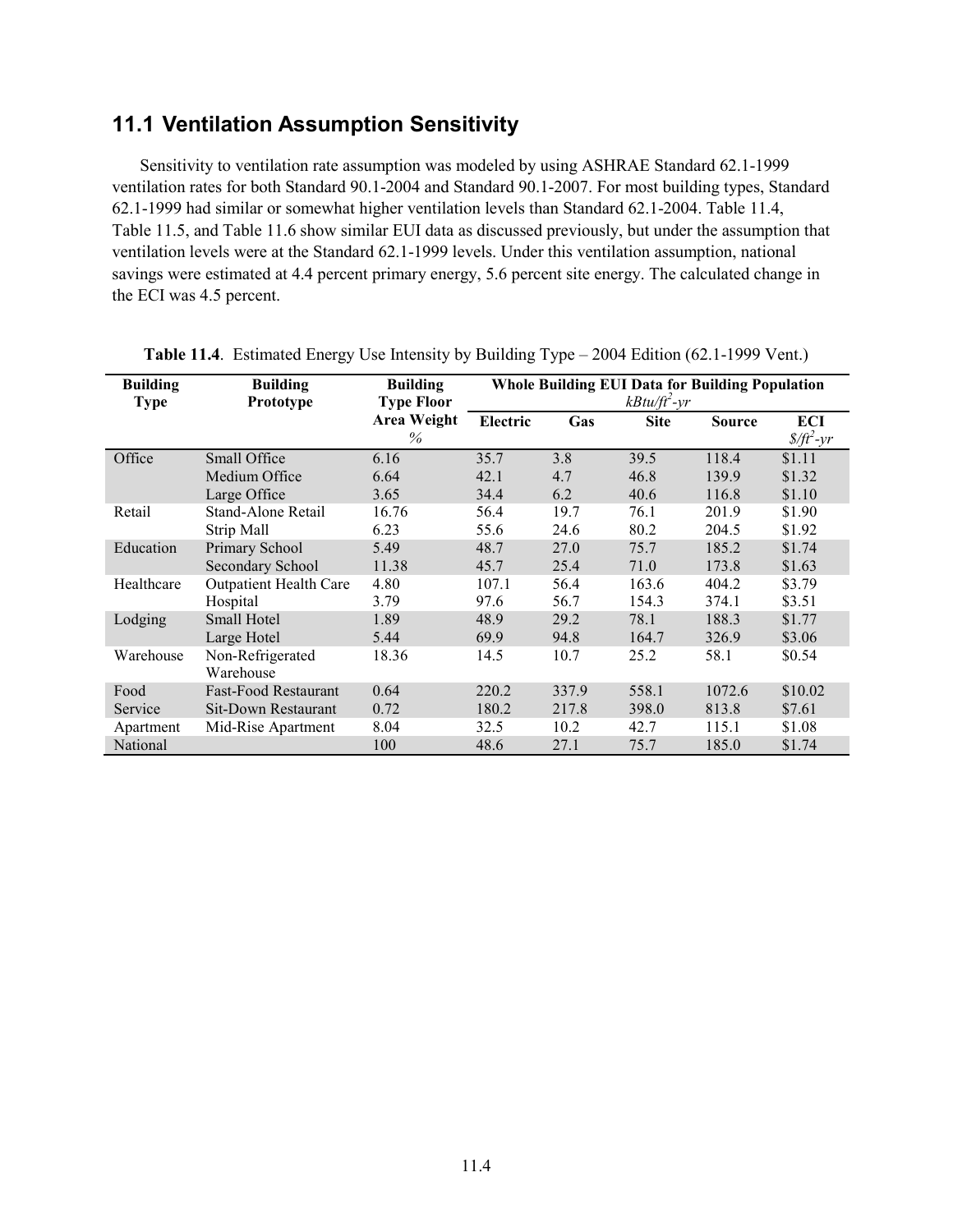<span id="page-58-0"></span>

| <b>Building</b> | <b>Building</b>               | <b>Building</b>                          | <b>Whole Building EUI Data for Building Population</b> |       |                                            |               |                                                     |  |  |  |
|-----------------|-------------------------------|------------------------------------------|--------------------------------------------------------|-------|--------------------------------------------|---------------|-----------------------------------------------------|--|--|--|
| <b>Type</b>     | <b>Prototype</b>              | <b>Type Floor</b><br>Area Weight<br>$\%$ | Electric                                               | Gas   | $kB$ tu/ft <sup>2</sup> -yr<br><b>Site</b> | <b>Source</b> | ECI<br>$\frac{\mathcal{S}}{\mathcal{H}^2-\gamma r}$ |  |  |  |
| Office          | Small Office                  | 6.16                                     | 35.4                                                   | 3.5   | 38.9                                       | 117.1         | \$1.10                                              |  |  |  |
|                 | Medium Office                 | 6.64                                     | 40.2                                                   | 4.8   | 45.0                                       | 133.9         | \$1.26                                              |  |  |  |
|                 | Large Office                  | 3.65                                     | 34.3                                                   | 5.1   | 39.4                                       | 115.2         | \$1.08                                              |  |  |  |
| Retail          | Stand-Alone Retail            | 16.76                                    | 51.7                                                   | 18.0  | 69.7                                       | 185.0         | \$1.74                                              |  |  |  |
|                 | Strip Mall                    | 6.23                                     | 52.7                                                   | 21.3  | 74.0                                       | 191.7         | \$1.80                                              |  |  |  |
| Education       | Primary School                | 5.49                                     | 47.3                                                   | 20.8  | 68.1                                       | 173.9         | \$1.63                                              |  |  |  |
|                 | Secondary School              | 11.38                                    | 44.6                                                   | 19.7  | 64.3                                       | 164.2         | \$1.54                                              |  |  |  |
| Healthcare      | <b>Outpatient Health Care</b> | 4.80                                     | 102.6                                                  | 54.6  | 157.2                                      | 387.8         | \$3.64                                              |  |  |  |
|                 | Hospital                      | 3.79                                     | 97.2                                                   | 55.4  | 152.6                                      | 371.4         | \$3.48                                              |  |  |  |
| Lodging         | Small Hotel                   | 1.89                                     | 46.3                                                   | 27.4  | 73.7                                       | 178.0         | \$1.67                                              |  |  |  |
|                 | Large Hotel                   | 5.44                                     | 70.0                                                   | 82.5  | 152.5                                      | 313.9         | \$2.94                                              |  |  |  |
| Warehouse       | Non-Refrigerated<br>Warehouse | 18.36                                    | 14.5                                                   | 10.6  | 25.1                                       | 58.0          | \$0.54                                              |  |  |  |
| Food            | <b>Fast-Food Restaurant</b>   | 0.64                                     | 215.7                                                  | 332.0 | 547.7                                      | 1052.0        | \$9.83                                              |  |  |  |
| Service         | Sit-Down Restaurant           | 0.72                                     | 178.4                                                  | 216.0 | 394.4                                      | 806.1         | \$7.54                                              |  |  |  |
| Apartment       | Mid-Rise Apartment            | 8.04                                     | 31.9                                                   | 9.0   | 40.9                                       | 111.7         | \$1.05                                              |  |  |  |
| National        |                               | 100                                      | 46.9                                                   | 24.6  | 71.5                                       | 176.9         | \$1.66                                              |  |  |  |

**Table 11.5**. Estimated Energy Use Intensity by Building Type – 2007 Edition (62.1-1999 Vent)

<span id="page-58-1"></span>**Table 11.6**. Estimated Percent Energy Savings with 2007 Edition – by Building Type (62.1-1999 Vent)

| <b>Building</b><br><b>Type</b> | <b>Building Prototype</b>     | <b>Building</b><br><b>Type Floor</b> | <b>Savings in Whole Building EUI</b><br>$\%$ |                |                 |                      |            |  |
|--------------------------------|-------------------------------|--------------------------------------|----------------------------------------------|----------------|-----------------|----------------------|------------|--|
|                                |                               | <b>Area Weight</b><br>$\%$           | Electric<br>EUI                              | <b>Gas EUI</b> | <b>Site EUI</b> | <b>Source</b><br>EUI | <b>ECI</b> |  |
| Office                         | Small Office                  | 6.16                                 | 0.8                                          | 8.9            | 1.6             | 1.1                  | 1.1        |  |
|                                | Medium Office                 | 6.64                                 | 4.6                                          | $-2.7$         | 3.8             | 4.3                  | 4.3        |  |
|                                | Large Office                  | 3.65                                 | 0.4                                          | 16.8           | 2.9             | 1.3                  | 1.3        |  |
| Retail                         | Stand-Alone Retail            | 16.76                                | 8.3                                          | 8.9            | 8.5             | 8.4                  | 8.4        |  |
|                                | Strip Mall                    | 6.23                                 | 5.2                                          | 13.3           | 7.7             | 6.3                  | 6.2        |  |
| Education                      | Primary School                | 5.49                                 | 2.9                                          | 22.9           | 10.0            | 6.1                  | 6.0        |  |
|                                | Secondary School              | 11.38                                | 2.4                                          | 22.3           | 9.5             | 5.5                  | 5.5        |  |
| Healthcare                     | <b>Outpatient Health Care</b> | 4.80                                 | 4.2                                          | 3.2            | 3.9             | 4.1                  | 4.1        |  |
|                                | Hospital                      | 3.79                                 | 0.4                                          | 2.3            | 1.1             | 0.7                  | 0.7        |  |
| Lodging                        | Small Hotel                   | 1.89                                 | 5.3                                          | 6.3            | 5.7             | 5.5                  | 5.5        |  |
|                                | Large Hotel                   | 5.44                                 | $-0.1$                                       | 12.9           | 7.4             | 4.0                  | 3.9        |  |
| Warehouse                      | Non-Refrigerated<br>Warehouse | 18.36                                | 0.0                                          | 0.8            | 0.3             | 0.2                  | 0.2        |  |
| Food                           | <b>Fast Food Restaurant</b>   | 0.64                                 | 2.0                                          | 1.8            | 1.9             | 1.9                  | 1.9        |  |
| Service                        | Sit-Down Restaurant           | 0.72                                 | 1.0                                          | 0.8            | 0.9             | 1.0                  | 1.0        |  |
| Apartment                      | Mid-Rise Apartment            | 8.04                                 | 2.1                                          | 11.5           | 4.3             | 3.0                  | 3.0        |  |
| National                       |                               | 100                                  | 3.5                                          | 9.3            | 5.6             | 4.4                  | 4.4        |  |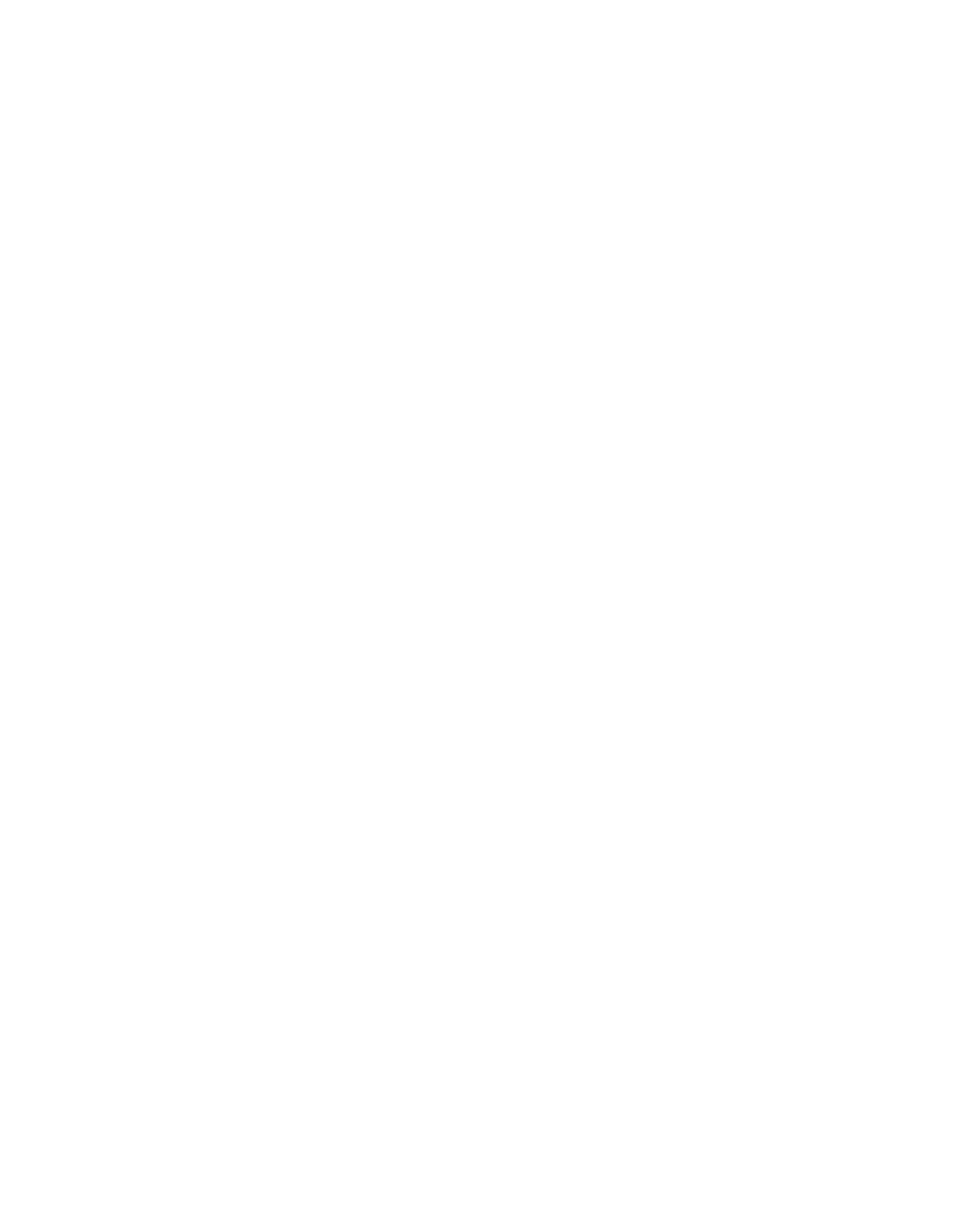# **Appendix A**

**Vestibule Requirement and Door Infiltration Modeling**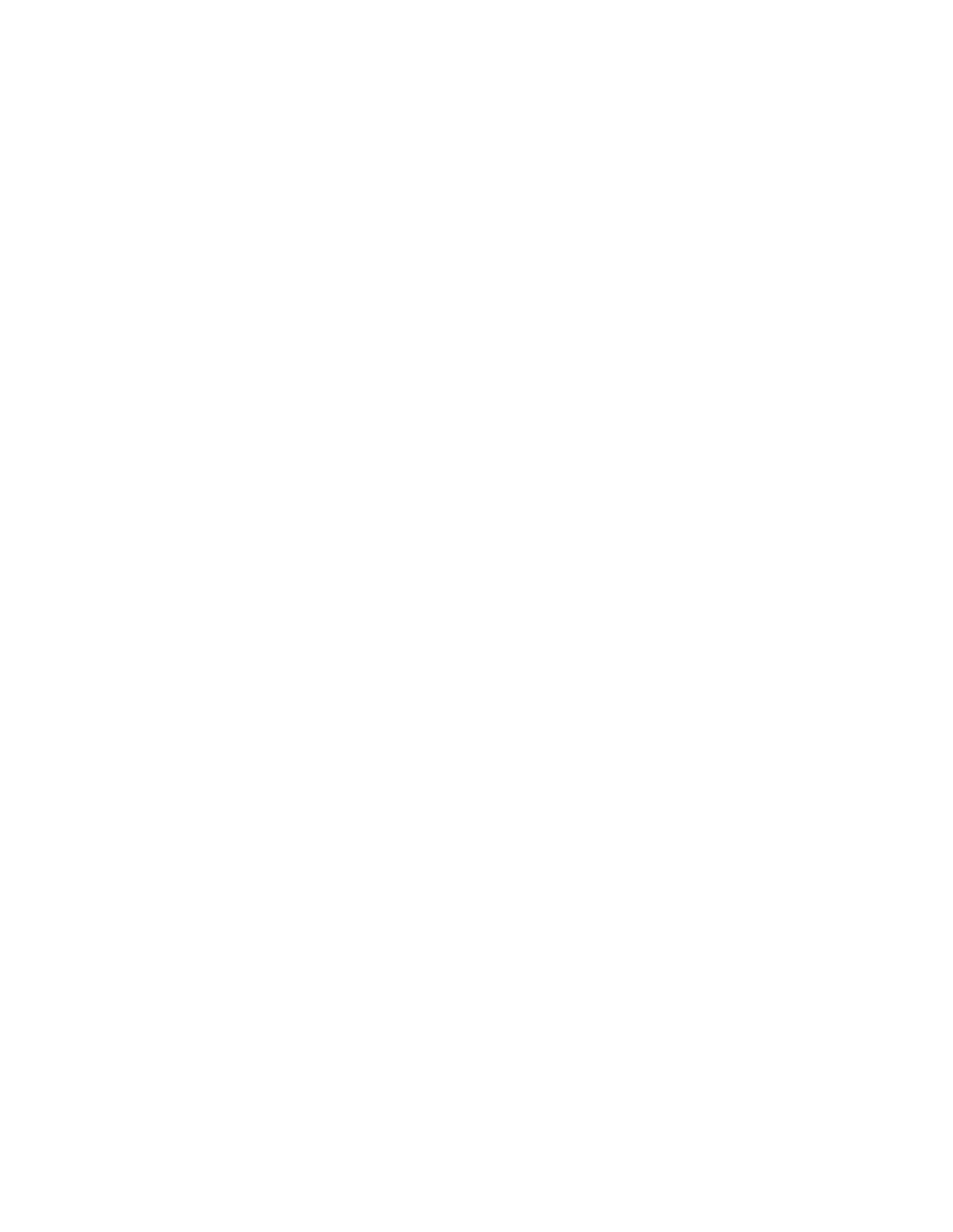# **Appendix A – Vestibule Requirement and Door Infiltration Modeling**

#### **A.1 Introduction**

The purpose of this study is to develop a modeling strategy to capture the energy saving impacts from Addendum c to 90.1-2004 and Addendum q to 90.1-2007. These addenda require vestibules in buildings in certain climate zones to reduce the infiltration through the building entrance doors.

Building entrance door infiltration can be an important factor to estimate an overall infiltration value of a whole building when door-opening frequency is high. When doors are used infrequently, door infiltration can be estimated based on air leakage through cracks between door and frame. Many commercial buildings, such as restaurants, strip-malls, retail stores, supermarkets, offices, and hospitals, are likely to have high door-opening frequency at certain time periods of day. Vestibules or revolving doors are often considered to reduce the air leakage when doors are used frequently. This appendix presents a proposed method to estimate door-infiltration rate with and without vestibules for the purpose of the estimating the impact of addendum to 90.1-2004. The estimated values for the prototype models are presented. The values are also used as *EnergyPlus* inputs to estimate end-use energy reduction for each prototype by installing vestibules.

### **A.2 General Assumption**

In this analysis, doors in each prototype are assumed to be automatic doors (i.e., air flow through a door for each use is assumed to be constant). The main reason for this assumption is that currently we are unable to find any method to estimate airflow through manual doors. However, a method to estimate airflow through automatic doors is available from ASHRAE Fundamental Handbook. Since automatic doors often stay open longer with each use than manual doors, this assumption may result in overestimates of infiltration rates through building entrance doors when doors are open.

### **A.3 ASHRAE 90.1 Vestibule Requirements**

In this section, each building prototype is identified for the vestibule requirement. The prototype model characteristics to determine vestibule requirements are described in Table A.1. The vestibule requirements for both Standard 90.1-2004 standard and 90.1-2007 (reflecting addendum 'c' to 90.1-2004) are below.

#### **A.3.1 ASHRAE 90.1-2004 Requirement**

**5.4.3.4 Vestibules**. A door that separates *conditioned space* from the exterior shall be protected with an enclosed vestibule, with all *doors* opening into and out of the vestibule equipped with self-closing devices. Vestibules shall be designed so that in passing through the vestibule it is not necessary for the interior and exterior *doors* to open at the same time. Interior and exterior *doors* shall have a minimum distance between them of not less than 7 ft when in the closed position.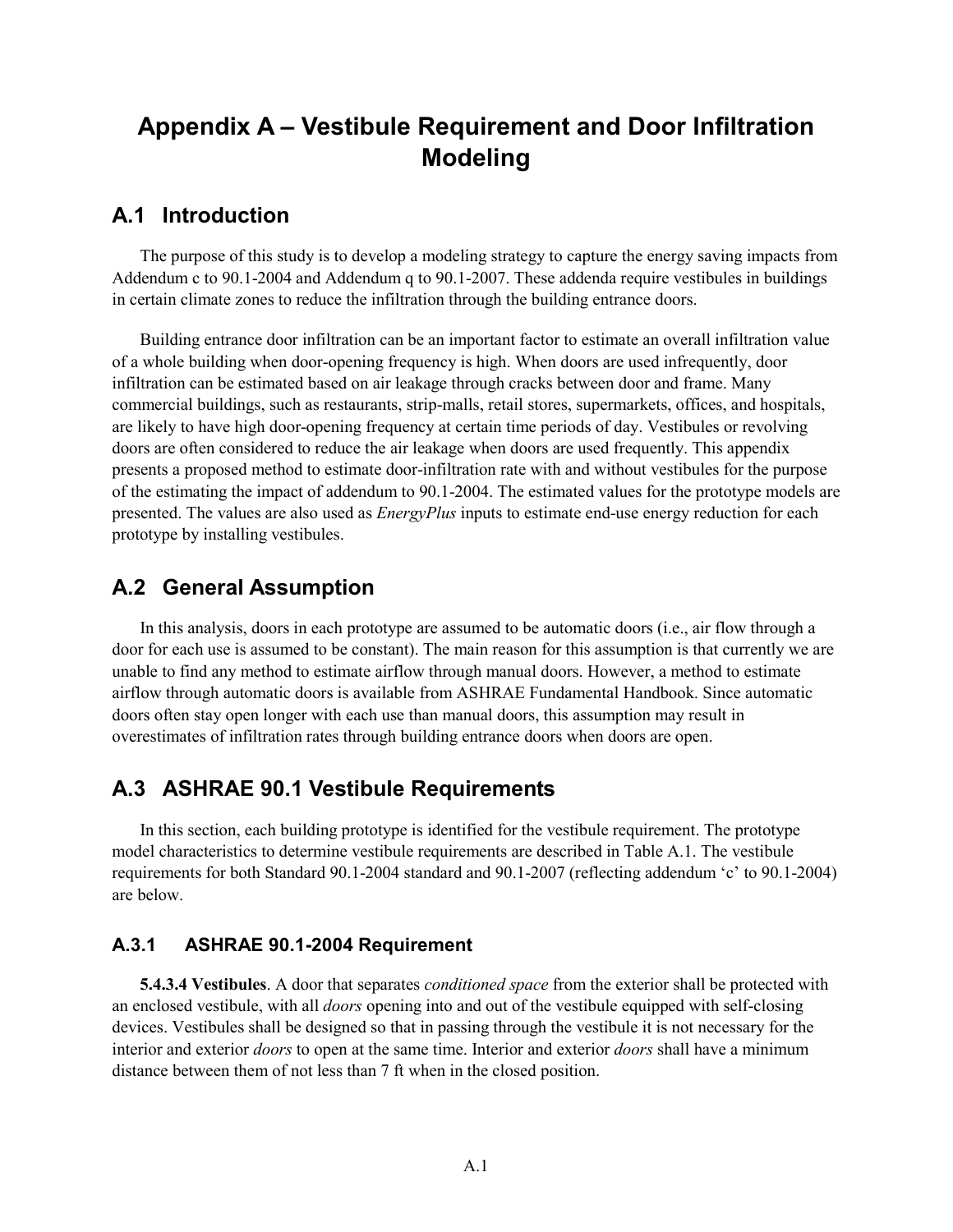Exceptions to 5.4.3.4:

- a. Doors in buildings in climate zones 1 and 2.
- b. Doors in buildings less than four stories above grade.
- c. Doors not intended to be used as a building entrance door, such as mechanical or electrical equipment rooms.
- d. Doors opening directly from dwelling unit.
- e. Doors that open directly from a space less than 3000  $\text{ft}^2$  in area.
- f. Doors in building entrances with revolving doors.
- g. Doors used primarily to facilitate vehicular movement or material handling and adjacent personnel doors.

#### **A.3.2 ASHRAE 90.1-2007 requirement (addenda 'c' to ASHRAE 90.1-2004)**

**5.4.3.4 Vestibules**. A door that separates *conditioned space* from the exterior shall be protected with an enclosed vestibule, with all *doors* opening into and out of the vestibule equipped with self-closing devices. Vestibules shall be designed so that in passing through the vestibule it is not necessary for the interior and exterior *doors* to open at the same time. Interior and exterior *doors* shall have a minimum distance between them of not less than 7 ft when in the closed position. The exterior envelope of conditioned vestibules shall comply with the requirements for a conditioned space. The interior and exterior envelope of unconditioned vestibules shall comply with the requirements for a semiheated space.

Exceptions:

- a. Building entrances with revolving doors.
- b. Doors not intended to be used as a building entrance.
- c. Doors opening directly from dwelling unit.
- d. Building entrances in buildings located in climate zone 1 or 2.
- e. Building entrances in buildings located in climate zone 3 or 4 that are less than four stories above grade and less than 10,000 ft2 in area.
- f. Building entrances in buildings located in climate zone 5, 6, 7, or 8 that are less than 1,000 ft2 in area.
- g. Doors that open directly from a space that is less than 3000 ft2 in area and is separate from the building entrance.

In Table A.2 and Table A.3, all the prototypes in each climate zone are identified for the vestibule requirement for each version of Standard 90.1. From Tables A.2 and A.3, we can identify that large office, large hotel, high-rise apartment and hospital prototypes require vestibules in 90.1-2004 and in 90.1-2007 except in zones 1 and 2. Therefore, these buildings are assumed to have no savings by vestibule requirements in this study.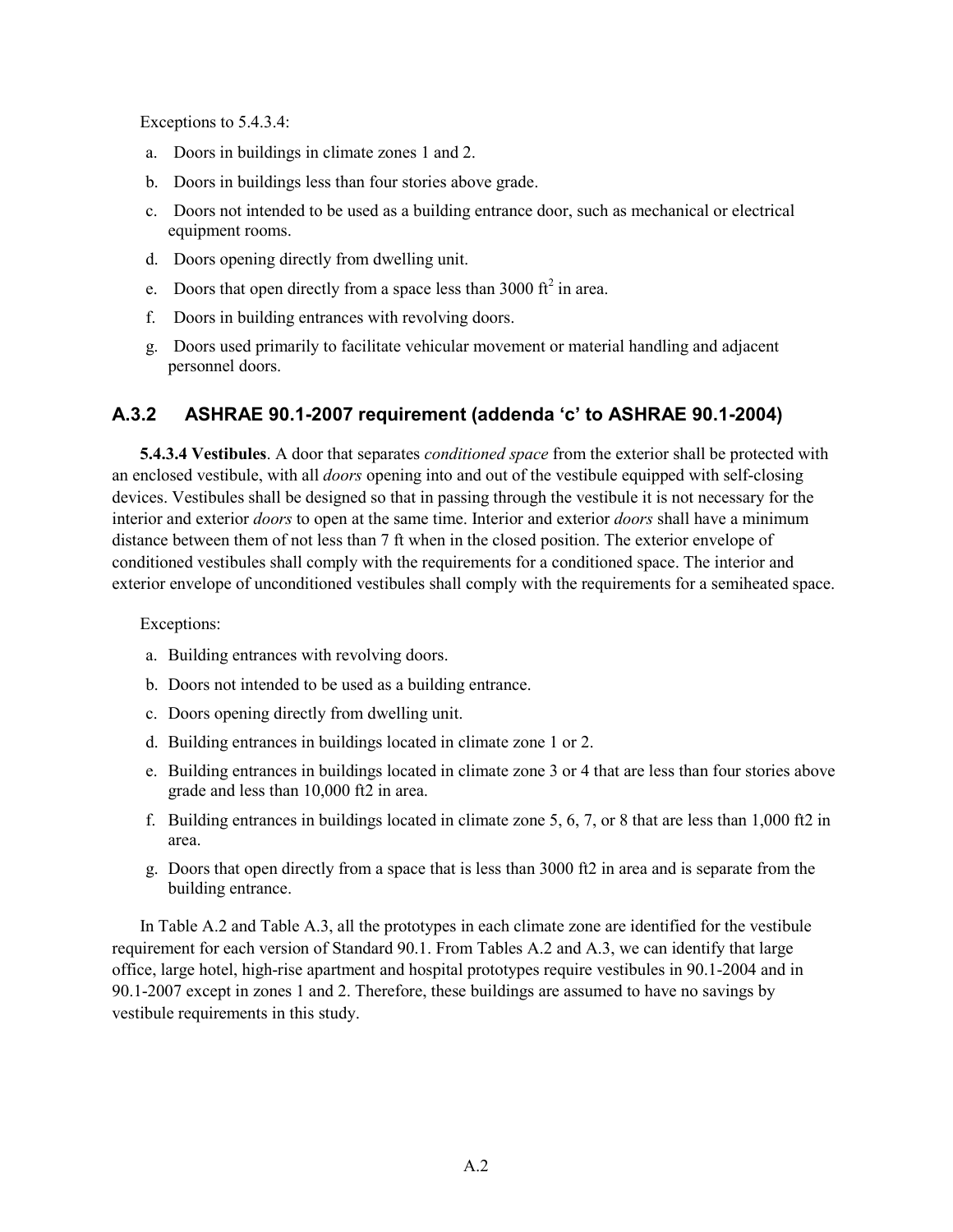| <b>Building Prototype</b>   | <b>Gross Floor</b><br>Area $(\text{ft}^2)$ | Number of<br>stories | <b>Floor Footprint</b><br>Area $(\text{ft}^2)$ | <b>Entrance Zone</b><br>Area* $({\rm ft}^2)$ | <b>Building</b><br>Height $(\text{ft}^2)$ |
|-----------------------------|--------------------------------------------|----------------------|------------------------------------------------|----------------------------------------------|-------------------------------------------|
| Large Office                | 498,600                                    | 12                   | 38,400                                         | 3,373                                        | 156                                       |
| Medium Office               | 54,000                                     |                      | 17,876                                         | 2,232                                        | 39                                        |
| Hospital                    | 241,410                                    |                      | 40,250                                         | 15,875                                       | 78                                        |
| Warehouse                   | 49,500                                     |                      | 49,500                                         | 2,550                                        | 28                                        |
| Mid-rise Apartment          | 33,700                                     |                      | 8,436                                          | 836                                          | 40                                        |
| Small Office                | 5,500                                      |                      | 5,500                                          | 1,221                                        | 10                                        |
| Strip Mall                  | 22,500                                     |                      | 22,500                                         | 3,750/1,875                                  | 17                                        |
| Stand-alone Retail          | 24,695                                     |                      | 24,695                                         | 17,227                                       | 20                                        |
| Primary School              | 73,960                                     |                      | 73,960                                         | 1,840                                        | 13                                        |
| <b>Secondary School</b>     | 210,900                                    |                      | 128,242                                        | 2,260                                        | 26                                        |
| Small Hotel                 | 43,200                                     |                      | 10,800                                         | 1,755                                        | 38                                        |
| Large Hotel                 | 122,130                                    |                      | 21,300                                         | 14,081                                       | 71                                        |
| Outpatient Health Care      | 40,950                                     |                      | 13,650                                         | 1096                                         | 30                                        |
| <b>Fast Food Restaurant</b> | 2,500                                      |                      | 2,500                                          | 1,250                                        | 10                                        |
| Sit-down Restaurant         | 5,500                                      |                      | 5,500                                          | 4,002                                        | 10                                        |

**Table A.1**. Prototype Model Characteristics to Determine Vestibule Requirements

\* Entrance zone area is a space where the entrance doors are located.

| <b>Building Prototype</b>     | Zone 1 | Zone 2   | Zone 3 | Zone 4 | Zone 5 | Zone 6 | Zone 7 | Zone 8 |
|-------------------------------|--------|----------|--------|--------|--------|--------|--------|--------|
| Large Office                  | No (a) | No(a)    | Yes    | Yes    | Yes    | Yes    | Yes    | Yes    |
| Medium Office (b),(e)         | No(a)  | No(a)    | No     | No     | No     | No     | No     | No     |
| Hospital                      | No(a)  | No(a)    | Yes    | Yes    | Yes    | Yes    | Yes    | Yes    |
| Warehouse $(b)$ , $(e)$       | No(a)  | No $(a)$ | No     | No     | No     | No     | No     | No     |
| Mid-rise Apartment (e)        | No(a)  | No(a)    | No     | No     | No     | No     | No     | No     |
| Small Office (b), (e)         | No(a)  | No(a)    | No     | No     | No     | No     | No     | No     |
| Strip Mall (b)                | No(a)  | No(a)    | No     | No     | No     | No     | No     | No     |
| Stand-alone Retail (b)        | No(a)  | No(a)    | No     | No     | No     | No     | No     | No     |
| Primary School (b), (e)       | No (a) | No(a)    | No     | No     | No     | No     | No     | No     |
| Secondary School (b), (e)     | No(a)  | No(a)    | No     | No     | No     | No     | No     | No     |
| Small Hotel (e)               | No (a) | No(a)    | No     | No     | No     | No     | No     | No     |
| Large Hotel                   | No(a)  | No(a)    | Yes    | Yes    | Yes    | Yes    | Yes    | Yes    |
| Outpatient Health Care (b)    | No(a)  | No(a)    | No     | No     | No     | No     | No     | No     |
| Fast Food Restaurant (b), (e) | No(a)  | No(a)    | No     | No     | No     | No     | No     | No     |
| Sit-down Restaurant (b)       | No(a)  | No(a)    | No     | No     | No     | No     | No     | No     |

| Table A.2. ASHRAE 90.1 - 2004 Vestibule Requirement for All Prototypes in Each Zone |  |  |  |
|-------------------------------------------------------------------------------------|--|--|--|
|                                                                                     |  |  |  |

Note: The vestibule requirement exceptions are shown in parenthesis.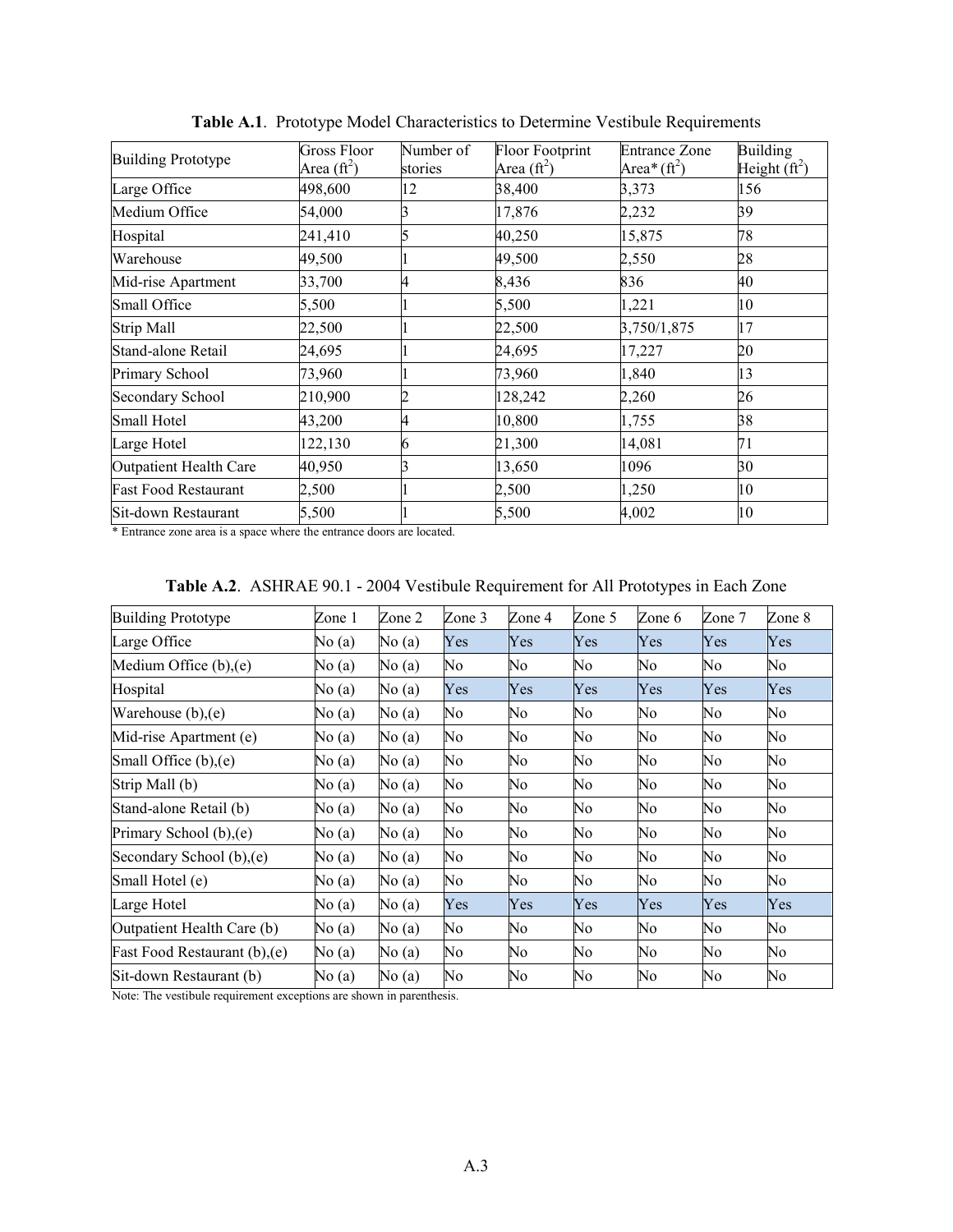| <b>Building Prototype</b>   | Zone 1 | Zone 2 | Zone 3 | Zone 4     | Zone 5     | Zone 6 | Zone 7 | Zone 8 |
|-----------------------------|--------|--------|--------|------------|------------|--------|--------|--------|
| Large Office                | No (d) | No (d) | Yes    | Yes        | Yes        | Yes    | Yes    | Yes    |
| Medium Office               | No(d)  | No(d)  | Yes    | Yes        | <b>Yes</b> | Yes    | Yes    | Yes    |
| Hospital                    | No(d)  | No(d)  | Yes    | Yes        | Yes        | Yes    | Yes    | Yes    |
| Warehouse                   | No(d)  | No(d)  | Yes    | Yes        | Yes        | Yes    | Yes    | Yes    |
| Mid-rise Apartment          | No (d) | No(d)  | Yes    | Yes        | Yes        | Yes    | Yes    | Yes    |
| Small Office                | No (d) | No(d)  | No(e)  | No (e)     | Yes        | Yes    | Yes    | Yes    |
| Strip Mall                  | No(d)  | No(d)  | Yes    | Yes        | Yes        | Yes    | Yes    | Yes    |
| Stand-alone Retail          | No(d)  | No(d)  | Yes    | <b>Yes</b> | Yes        | Yes    | Yes    | Yes    |
| Primary School              | No (d) | No(d)  | Yes    | Yes        | Yes        | Yes    | Yes    | Yes    |
| Secondary School            | No (d) | No(d)  | Yes    | Yes        | Yes        | Yes    | Yes    | Yes    |
| Small Hotel                 | No (d) | No(d)  | Yes    | Yes        | Yes        | Yes    | Yes    | Yes    |
| Large Hotel                 | No (d) | No(d)  | Yes    | Yes        | Yes        | Yes    | Yes    | Yes    |
| High-rise Apartment         | No(d)  | No(d)  | Yes    | Yes        | Yes        | Yes    | Yes    | Yes    |
| Outpatient Health Care      | No(d)  | No(d)  | Yes    | Yes        | Yes        | Yes    | Yes    | Yes    |
| <b>Fast Food Restaurant</b> | No (d) | No(d)  | No(e)  | No (e)     | Yes        | Yes    | Yes    | Yes    |
| Sit-down Restaurant         | No(d)  | No(d)  | No(e)  | No (e)     | Yes        | Yes    | Yes    | Yes    |

**Table A.3**. ASHRAE 90.1 - 2007 Vestibule Requirement for All Prototypes in Each Zone (Addendum 'c' to 90.1-2004)

Note: The vestibule requirement exceptions are shown in parenthesis

#### **A.4 Modeling Strategy for Door-Infiltration With and Without Vestibules**

Door infiltration can be determined based on the information of the type and use of building and of outdoor wind speed and building pressure differentials. Since air flow through a door for each use is assumed to be constant in this analysis, the number of people using a door per hour can be identified as an important parameter to estimate air flow through doors for different type of buildings. The pressure difference across a door in a building is one of driven factors in the air flow calculation. This pressure difference depends on pressure difference due to stack effect and wind-induced surface pressure to static pressure. The ASHRAE design values [1] for the square root of the pressure difference across the door can be used in the door-airflow calculation.

Following the method introduced in the ASHRAE handbook [1], the infiltration rate through the automatic door can be determined by

$$
Q = C_A AR_p
$$

where Q is airflow rate (cfm),  $C_A$  is air flow coefficient (cfm/ft<sup>2</sup>-(in. of water)<sup>0.5</sup>), A is area of the door opening (ft<sup>2</sup>), and  $R_p$  is pressure factor (in. of water <sup>0.5</sup>).

The air flow coefficient  $C_A$  with and without vestibules, as shown in Figure A.1, can be expressed as a function of the door-opening frequency (i.e., the number of people using a door per hour). Note that Figure A.1 was developed by ASHRAE research project RP-763 [6] to simplify the airflow calculation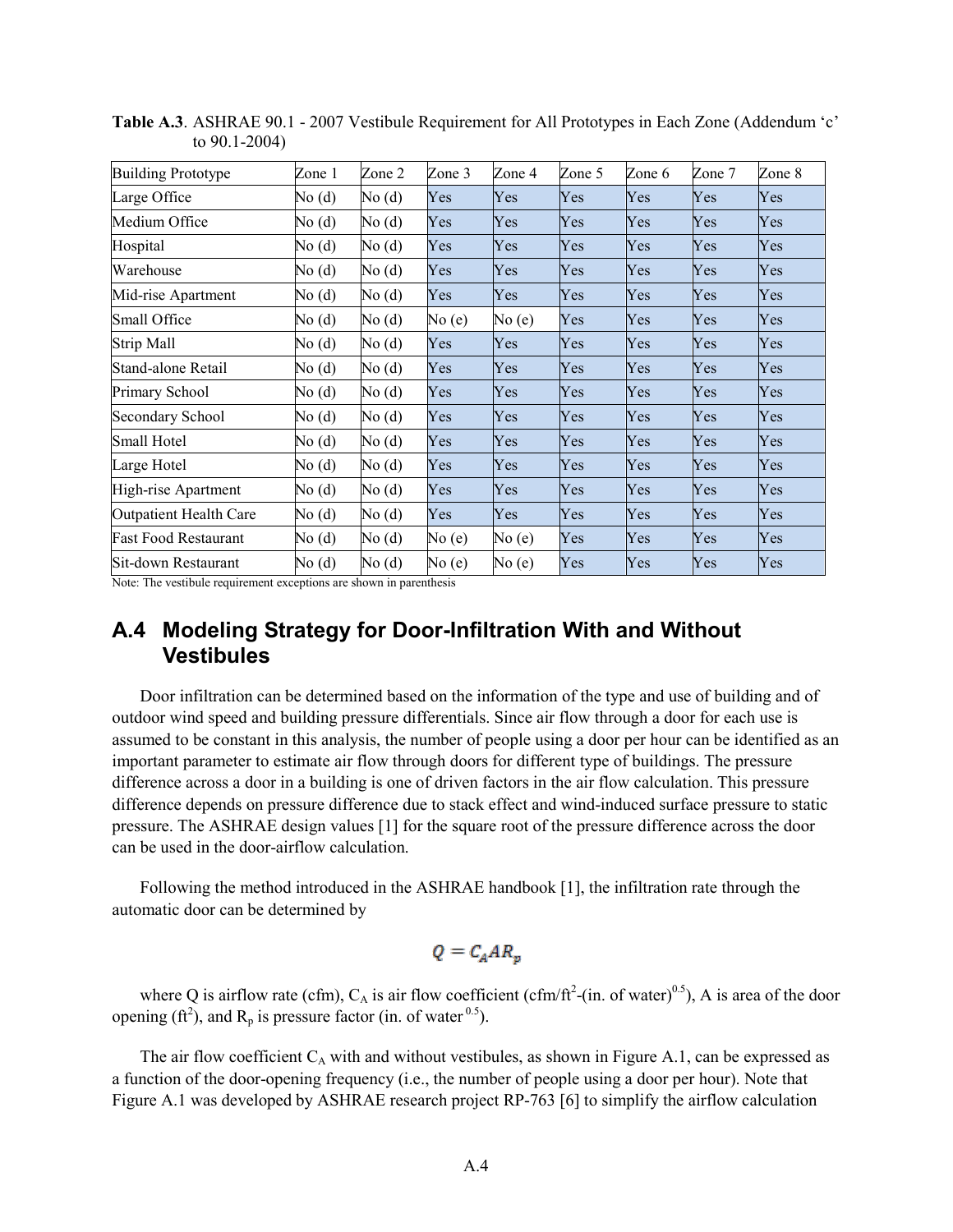through automatic doors with the following assumptions: (a) the wind velocity on the design day is assumed to be at 15 mph; (b) the neutral pressure plane is assumed to be at the mid-height of the building; and (c) the draft coefficient in the building is 0.9. Assumption (b) is conservative since the neutral pressure would be lower than mid-point if the door is open.



**Figure A.1**. Air Flow Coefficient vs. Door-Opening Frequency (interpreted using data in [1])

The pressure factor  $R_p$ , which is a design value and represents the pressure difference across the door,

can be obtained using Figure A.2. This value remains the same regarding the presence of vestibules.



**Figure A.2**. Pressure Factor vs. Building Height at Different Outdoor Air Temperatures (interpreted using data in  $[1]$ )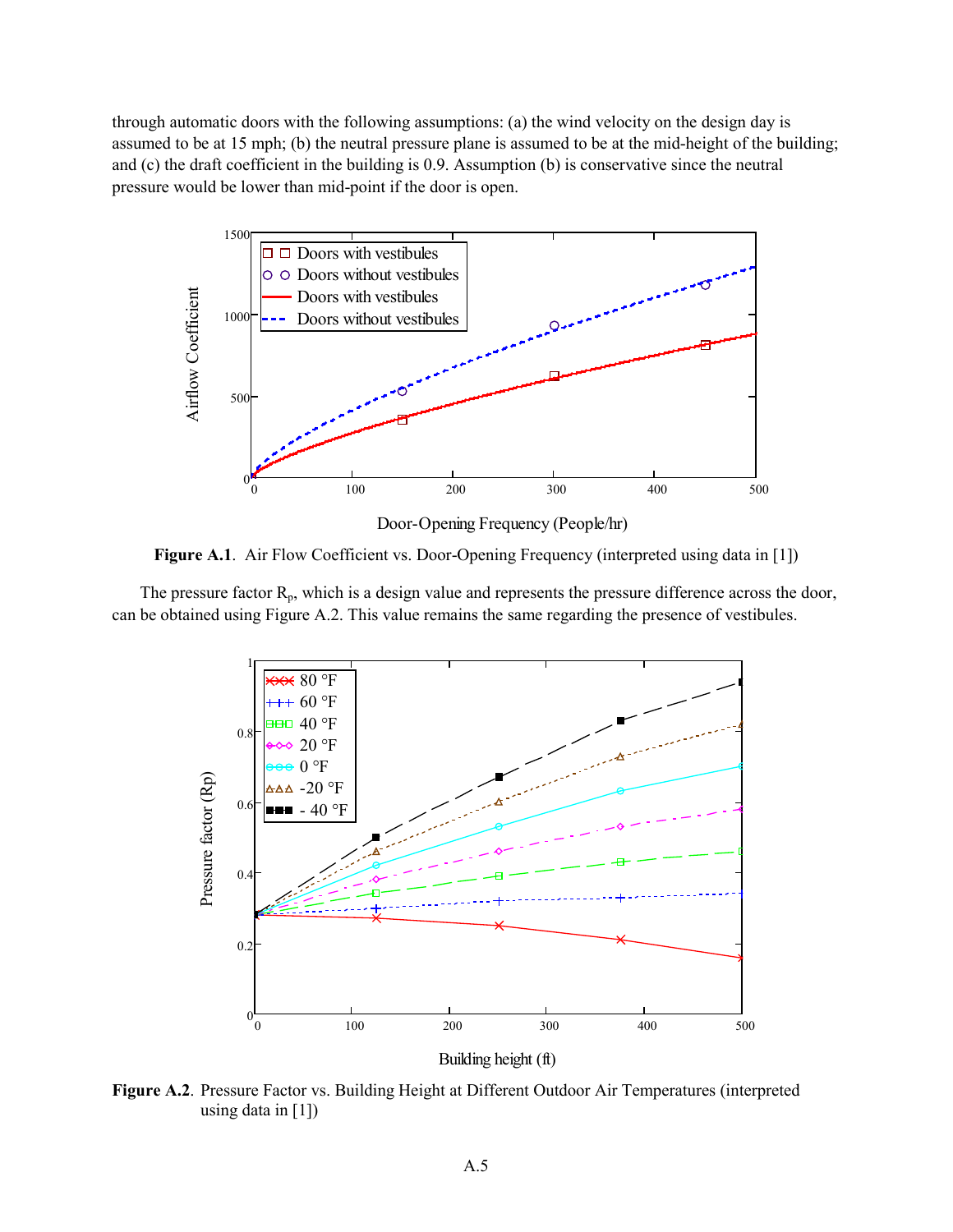#### **A.5 Estimation of Door-Opening Frequency**

Estimating reasonable values of door-opening frequency for different types of buildings is significantly important to calculate the airflow rate through doors. Door-opening frequency can be determined by field observations, but it is a costly and time-consuming work. It can also be determined by estimating occupancy information in buildings. In the analysis, occupancy field data was used for some prototype buildings if the data is available in the literature. Otherwise the number of occupancy in each prototype building is estimated to determine the door-opening frequency. The detailed method to estimate the number of occupancy for each prototype is described in the following.

#### **A.5.1 Small Office, Medium Office, and Warehouse**

The number of occupancy (workers) for small office, medium office, and warehouse is estimated based on the occupancy survey data collected from Commercial Buildings Energy Consumption Survey (CBECS) by Energy Information Administration (EIA) [2]. From the 2003 CBECS data, the numbers of workers for small office, medium office, and warehouse are determined to be 9, 105, and 5, respectively.

#### **A.5.2 Stand-Alone Retail and Strip Mall**

The average door-opening frequency for stand-alone retail stores is obtained directly from the field observation data collected by Yuill [6]. The total number of 52 data sets was collected in different locations. The average door-opening frequency is then calculated to be 153 (people/hour). Note that this value is used for the number of people in the store during peak hours. The strip mall prototype is assumed to have the same number of people  $(N_{\text{retail}})$  per entrance zone area  $(A_{\text{retail}})$ . The entrance zone area of the stand-alone retail prototype (A<sub>retail</sub>) is 17,227 ft<sup>2</sup> (see Table 1). Then the area occupied per person (O<sub>retail</sub>) for the retail prototype is determined as

$$
O_{\text{retail}} = A_{\text{retail}} / N_{\text{retail}} = 112.6 \text{ ft}^2
$$

In the strip mall prototype, there are two different sizes of stores: two stores with  $3,750 \text{ ft}^2$  and eight stores with 1,875 ft<sup>2</sup>. Then the number of occupancy of the strip mall prototype ( $N_{strip}$ ) for each zone size can be estimated as

> Large store: Nstrip =  $3,750$  ft<sup>2</sup> / O<sub>retail</sub>  $\approx 33$ Small store: Nstrip =  $1,875$  ft<sup>2</sup> / Or<sub>etail</sub>  $\approx 17$

#### **A.5.3 Primary and Secondary Schools**

The total number of occupancy in schools consists of the number of staffs including teachers and the number of students. The number of staffs for primary school and secondary school are estimated to be 64 and 115, respectively, from the CBECS data [2]. Then the number of students is estimated based on the national averages of teacher-to-staff ratio ( $R_{t2sf}$ ) and student-to-teacher ratio ( $R_{s2t}$ ):

Number of teachers = Number of staffs  $X R_{t2sf}$ 

Number of students = Number of teachers  $X R_{s2t}$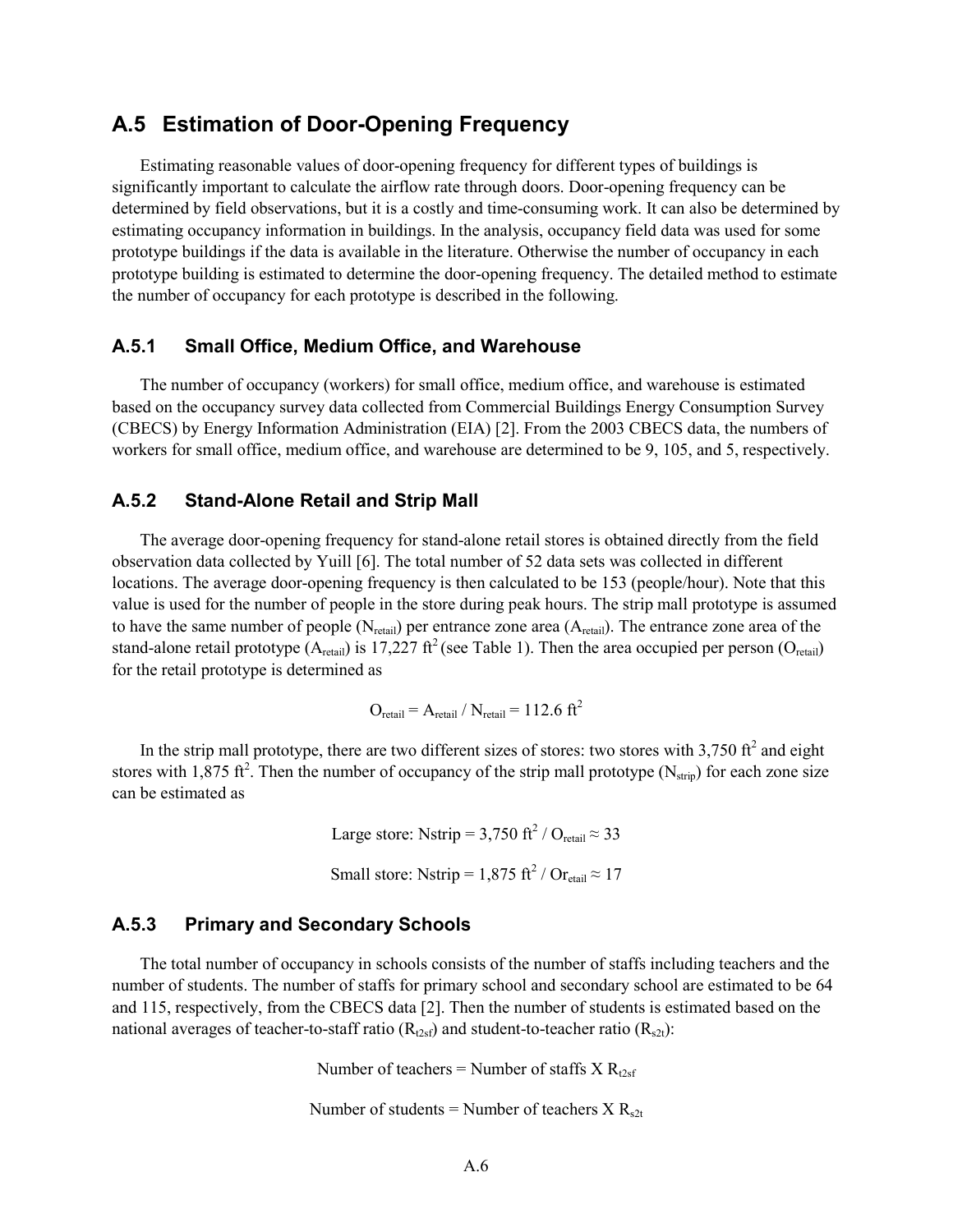where the national average of teacher-to-staff ratio is 0.512 in 2005 [3] and the national average of student-to-teacher ratio is 15.7 in 2005 [4]. The total number of occupancy is the sum of the number of students and staffs. Finally the total number of occupancy can be estimated to be 580 for the primary school prototype and 1,041 for the secondary school prototype.

#### **A.5.4 Fast-Food and Sit-Down Restaurants**

The number of customers for fast-food and sit-down restaurant prototype buildings is determined according the field study conducted by Claar et al. [5]. The average daily number of customers was reported as 898 for a fast-food restaurant and 284 for a sit-down restaurant. It is assumed that a half of customers for a fast-food restaurant use drive-through. If we assume that the customers evenly visit during 5 hours of peak time, the number of customers can be estimated as  $90 (= 898/2/5)$  for the fast-food restaurant model and 57 (=284/5) for the sit-down restaurant model.

#### **A.5.5 Outpatient Health Care**

The average door-opening frequency for outpatient health care is directly obtained from the field observation data collected by Yuill [6]. The total number of 16 data sets was collected in different locations. The average door-opening frequency is calculated to be 123 (people/hour). This value is used for the peak hour door-opening frequency.

#### **A.5.6 Small Hotel and Mid-Rise Apartment**

For small hotel, mid-rise apartment, and high-rise apartment prototypes, the number of rooms/units is used to estimate the number of occupancy. In the small hotel prototype, 77 rooms are available for customers. According to the 2007 Lodging Industry Profile report [7], the average occupancy rate was 63.3 percent for the lodging industry in 2006 and there is usually one person in a business room and two persons in a leisure room. Based on this information, it is assumed that 65 percent of the guest rooms are occupied and 1.5 people stay in each rented room. From the CBECS data [2], the average number of workers in small hotels is given by 15. Then the total number of occupancy in the hotel prototype can be determined as 90 ( $\approx$ 77 X 0.65 X 1.5 + 15). There are 23 apartment units available for residence in the mid-rise apartment prototype. It is been assumed that an average of two people live in each apartment. Then the total numbers of residence are estimated to be 46 (=23 X 2) for the mid-rise apartment.

The estimated values of the number of occupancy and door-opening frequency are listed in Table A.4. The door-opening frequency for peak-hour is assumed to be equal to the number of occupancy in a building. The values for off-peak-hour are estimated by one tenth of the values for peak-hour.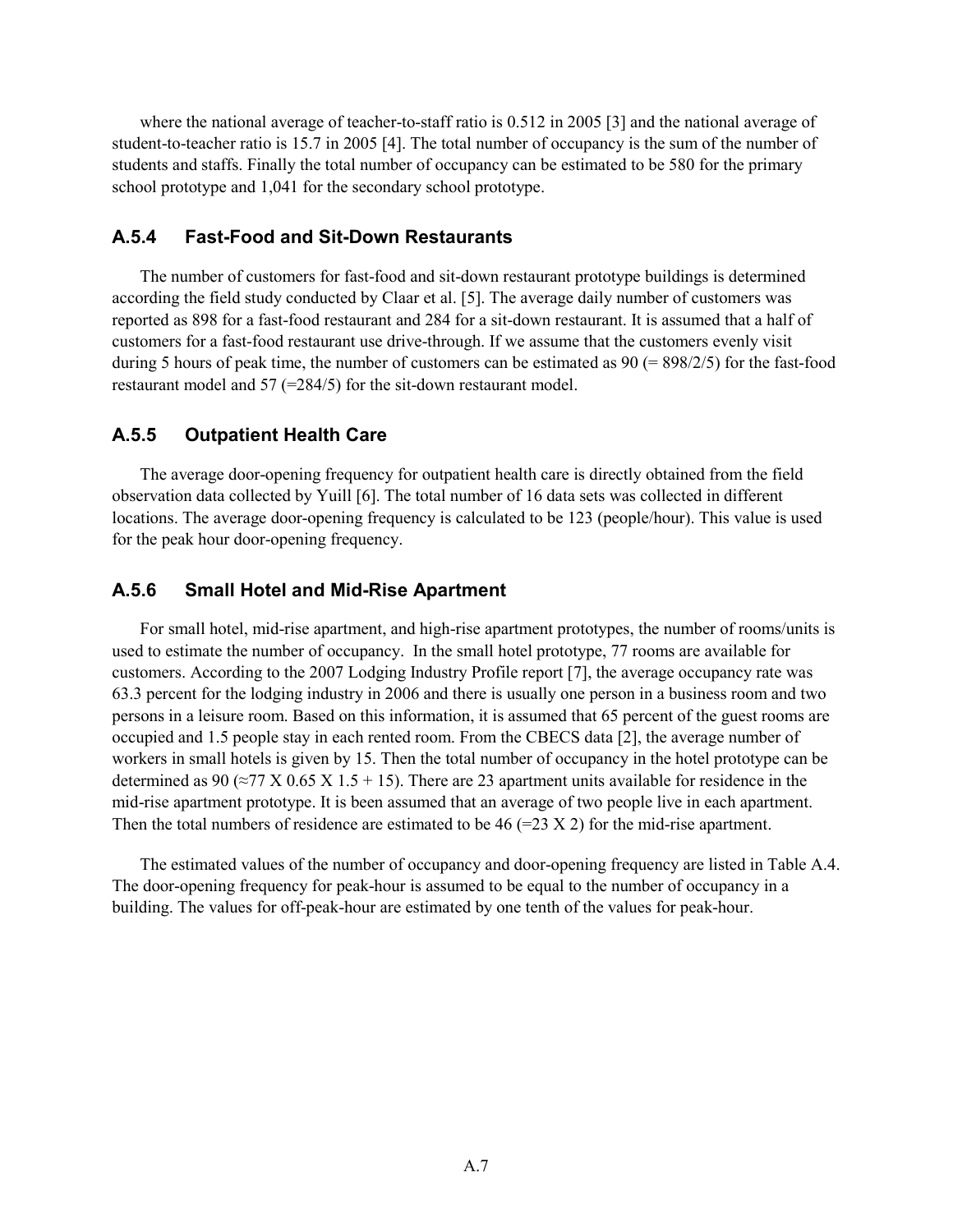| <b>Building Type</b>   | Number of | Door-opening frequency (number of people/hour) |                |  |  |  |  |
|------------------------|-----------|------------------------------------------------|----------------|--|--|--|--|
|                        | occupancy | Peak                                           | Off-peak       |  |  |  |  |
| Small office           | 9         | 9                                              |                |  |  |  |  |
| Medium office          | 105       | 105                                            | 10             |  |  |  |  |
| Warehouse              | 23        | 23                                             | $\overline{2}$ |  |  |  |  |
| Stand-alone retail     | 153       | 153                                            | 15             |  |  |  |  |
| Strip mall             | 33/17     | 33/17                                          | 3/2            |  |  |  |  |
| Primary school         | 580       | 580                                            | 58             |  |  |  |  |
| Secondary school       | 1041      | 1041                                           | 104            |  |  |  |  |
| Fast food restaurant   | 90        | 90                                             | 9              |  |  |  |  |
| Sit-down restaurant    | 57        | 57                                             | 6              |  |  |  |  |
| Outpatient health care | 123       | 123                                            | 12             |  |  |  |  |
| Small hotel            | 90        | 90                                             | 9              |  |  |  |  |
| Mid-rise apartment     | 46        | 46                                             | 5              |  |  |  |  |

**Table A.4**. Door-Opening Frequency Estimation

In Table A.5, the door-opening schedule for each prototype is estimated based on the occupancy schedule in the benchmark building models. Note that the cells highlighted in yellow indicate the off-peak hours while the cells highlighted in green indicate the peak hours. For the restaurants, the fractions values of the peak hour door-opening frequency are used and presented in Table A.5.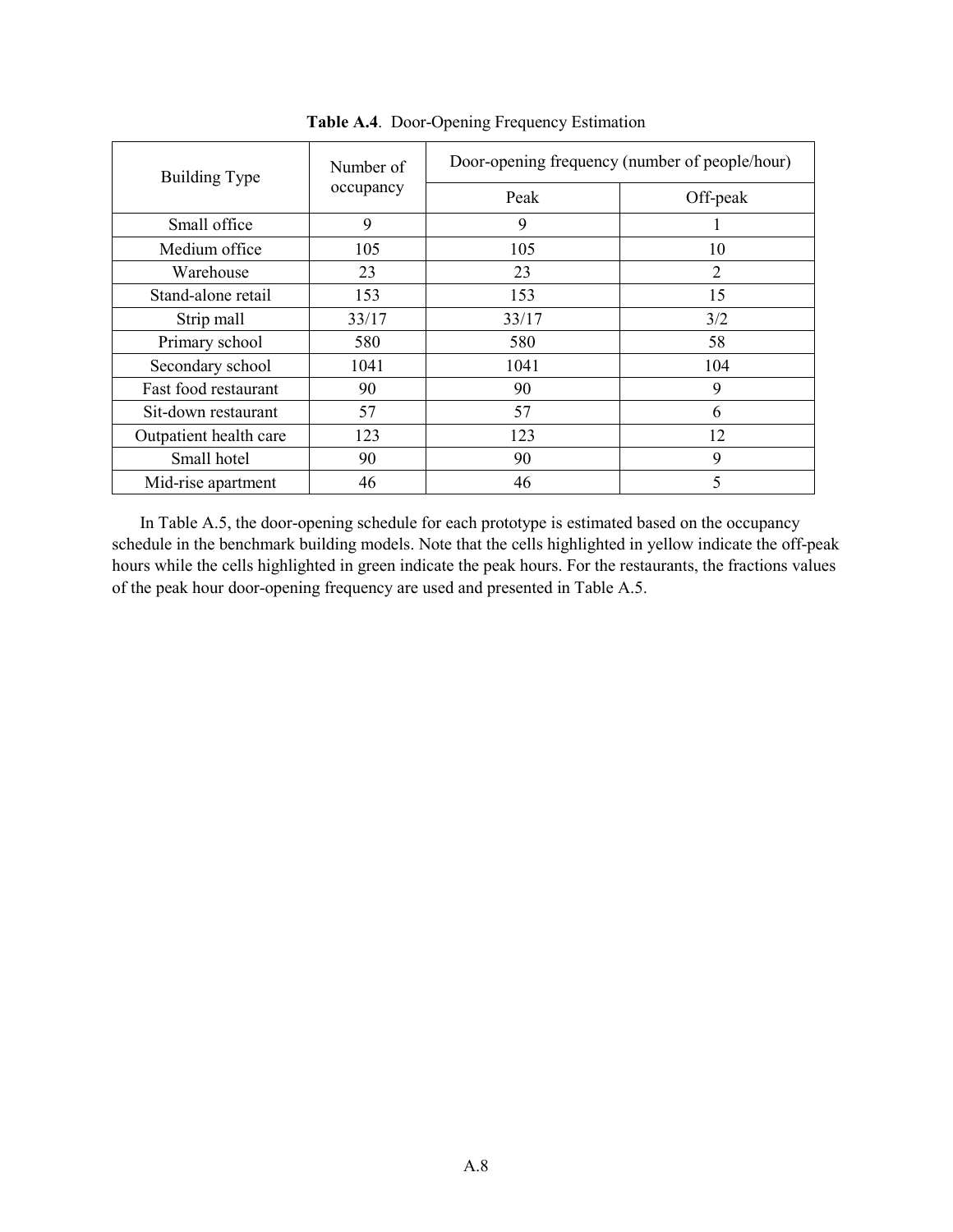|                       |                     | $12-6a$ 6-7a | $7-8a$ |                                           | 8-9a 9-10a | $10-$<br>11a | $11a-$<br>12p |                                                                                                                                  |      | $12-1p$ 1-2p 2-3p | $3-4p$ | $4-5p$ | $5-6p$ 6-7p |      | $7-8p$ 8-9p 9-10p                                                                                             |      |      | $10-$<br>11p | $11 -$<br>12a |
|-----------------------|---------------------|--------------|--------|-------------------------------------------|------------|--------------|---------------|----------------------------------------------------------------------------------------------------------------------------------|------|-------------------|--------|--------|-------------|------|---------------------------------------------------------------------------------------------------------------|------|------|--------------|---------------|
| Small Office          | Week Day            |              |        |                                           |            |              |               |                                                                                                                                  |      |                   |        |        |             |      |                                                                                                               |      |      |              |               |
|                       | Weekend             |              |        |                                           |            |              |               |                                                                                                                                  |      |                   |        |        |             |      |                                                                                                               |      |      |              |               |
| Medium Office         | Week Dav<br>Weekend |              |        |                                           |            |              |               |                                                                                                                                  |      |                   |        |        |             |      |                                                                                                               |      |      |              |               |
|                       | Week Dav            |              |        |                                           |            |              |               |                                                                                                                                  |      |                   |        |        |             |      |                                                                                                               |      |      |              |               |
| Warehouse             | Weekend             |              |        |                                           |            |              |               |                                                                                                                                  |      |                   |        |        |             |      |                                                                                                               |      |      |              |               |
| Stand-alone<br>retail | All                 |              |        |                                           |            |              |               |                                                                                                                                  |      |                   |        |        |             |      |                                                                                                               |      |      |              |               |
| Strip mall            | All                 |              |        |                                           |            |              |               |                                                                                                                                  |      |                   |        |        |             |      |                                                                                                               |      |      |              |               |
| Primary school        | Week Day            |              |        |                                           |            |              |               |                                                                                                                                  |      |                   |        |        |             |      |                                                                                                               |      |      |              |               |
|                       | Weekend             |              |        |                                           |            |              |               |                                                                                                                                  |      |                   |        |        |             |      |                                                                                                               |      |      |              |               |
| Secondary             | Week Day            |              |        |                                           |            |              |               |                                                                                                                                  |      |                   |        |        |             |      |                                                                                                               |      |      |              |               |
| school                | Weekend             |              |        |                                           |            |              |               |                                                                                                                                  |      |                   |        |        |             |      |                                                                                                               |      |      |              |               |
| Fast food             | Week Day            |              |        | 0.144 0.462 0.462 0.462 0.258 0.558 0.829 |            |              |               |                                                                                                                                  | 0.74 |                   |        |        |             |      | $\vert 0.462 \vert 0.258 \vert 0.363 \vert 0.558 \vert 0.829 \vert 0.829 \vert 0.829 \vert 0.558 \vert 0.363$ |      |      |              | 0.258         |
| restaurant            | Weekend             |              |        |                                           |            |              |               | $0.144 \mid 0.558 \mid 0.558 \mid 0.462 \mid 0.258 \mid 0.462 \mid 0.558 \mid 0.558 \mid 0.462 \mid 0.363 \mid 0.363 \mid 0.363$ |      |                   |        |        |             | 0.74 | 0.915                                                                                                         | 0.74 | 0.65 | 0.558 0.363  |               |
| Sit-down              | Week Day            |              |        | 0.144 0.462 0.462 0.462 0.258 0.558 0.829 |            |              |               |                                                                                                                                  | 0.74 |                   |        |        |             |      | $0.462$ $0.258$ $0.363$ $0.558$ $0.829$ $0.829$ $0.829$ $0.558$ $0.363$                                       |      |      |              | 0.258         |
| restaurant            | Weekend             |              |        |                                           |            |              |               | $0.144 \mid 0.558 \mid 0.558 \mid 0.462 \mid 0.258 \mid 0.462 \mid 0.558 \mid 0.558 \mid 0.462 \mid 0.363 \mid 0.363 \mid 0.363$ |      |                   |        |        |             | 0.74 | 0.915                                                                                                         | 0.74 | 0.65 | 0.558 0.363  |               |
| Outpatient            | Week Day            |              |        |                                           |            |              |               |                                                                                                                                  |      |                   |        |        |             |      |                                                                                                               |      |      |              |               |
| health care           | Weekend             |              |        |                                           |            |              |               |                                                                                                                                  |      |                   |        |        |             |      |                                                                                                               |      |      |              |               |
| Small Hotel           | All                 |              |        |                                           |            |              |               |                                                                                                                                  |      |                   |        |        |             |      |                                                                                                               |      |      |              |               |
| Mid-rise<br>Apartment | All                 |              |        |                                           |            |              |               |                                                                                                                                  |      |                   |        |        |             |      |                                                                                                               |      |      |              |               |

**Table A.5.** Door-Opening Schedule

### **A.6 Estimation of Door Infiltration Rate**

Using the method described in Section A.4 and the door-opening frequency information in Section A.5, the door-infiltration rates for each prototype are estimated. In the estimation, the outdoor temperature is assumed to be 60°F and the door area is assumed to be 21 ft<sup>2</sup> (= 7 ft x 3 ft). The estimated values with and without vestibules are presented in Table A.6.

| Building Type          |         | Door infiltration rate (cfm) with a<br>vestibule | Door infiltration rate (cfm) without a<br>vestibule |          |  |  |
|------------------------|---------|--------------------------------------------------|-----------------------------------------------------|----------|--|--|
|                        | Peak    | Off-peak                                         | Peak                                                | Off-peak |  |  |
| Small office           | 162     | 21                                               | 275                                                 | 40       |  |  |
| Medium office          | 1,438   | 188                                              | 2,210                                               | 318      |  |  |
| Warehouse              | 374     | 49                                               | 612                                                 | 88       |  |  |
| Stand-alone retail     | 1,986   | 260                                              | 3,006                                               | 432      |  |  |
| Strip mall             | 511/285 | 67/37                                            | 824/471                                             | 118/68   |  |  |
| Primary school         | 6,423   | 840                                              | 9,205                                               | 1,323    |  |  |
| Secondary school       | 10,837  | 1,417                                            | 15,161                                              | 2,179    |  |  |
| Fast food restaurant   | 1,237   | 162                                              | 1,913                                               | 275      |  |  |
| Sit-down restaurant    | 826     | 108                                              | 1,302                                               | 187      |  |  |
| Outpatient health care | 1,646   | 215                                              | 2,513                                               | 361      |  |  |
| Small hotel            | 1,254   | 164                                              | 1,940                                               | 279      |  |  |
| Mid-rise apartment     | 694     | 91                                               | 1,103                                               | 159      |  |  |

**Table A.6**. Door Infiltration Rate With and Without Vestibules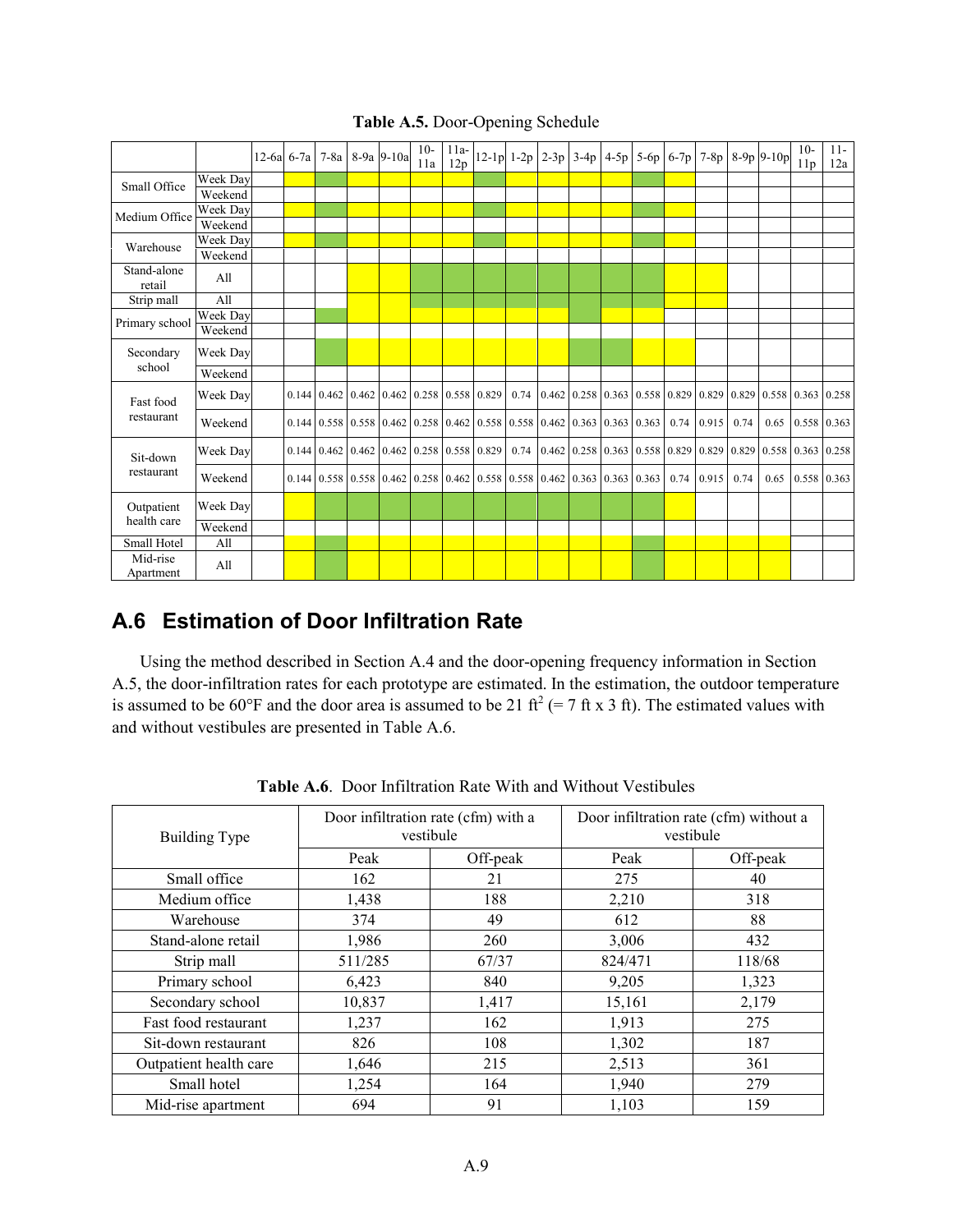# **A.7 References**

- 1. 2009 ASHRAE Handbook Fundamentals, "Commercial and Institutional Air Leakage", pp. 16.25- 16.27.
- 2. Energy Information Administration, 2003 Commercial Buildings Energy Consumption Survey, <http://www.eia.doe.gov/emeu/cbecs/>
- 3. U.S. Department of Education, National Center for Education Statistics, Digest of Education Statistics 2007, Table 78: Staff employed in public elementary and secondary school systems, by type of assignment and state or jurisdiction: Fall 2005. Accessed at: [http://nces.ed.gov/programs/digest/d07/tables/dt07\\_078.asp](http://nces.ed.gov/programs/digest/d07/tables/dt07_078.asp)
- 4. U.S. student to teacher ratios for Fall 2005 U.S. Department of Education, National Center for Education Statistics, Digest of Education Statistics 2007, Table 63: Teachers, enrollment, and pupil/teacher ratios in public elementary and secondary schools, by state or jurisdiction: Fall 2005. Accessed at [http://nces.ed.gov/programs/digest/d07/tables/dt07\\_063.asp](http://nces.ed.gov/programs/digest/d07/tables/dt07_063.asp)
- 5. Claar, C.N., Mazzucchi, R.P. and Heidell, J.A., 1985, "The Project on Restaurant Energy Performance – End-use Monitoring and Analsysis," PNL-5462, Pacific Northwest National Laboratory, Richland, WA
- 6. Yuill, G.K., 1996, "Impact of High Use Automatic Doors on Infiltration", Project 763-TRP, ASHRAE, Atlanta, GA
- 7. American Hotel & Lodging Association, 2007, "The 2007 Lodging Industry Profile", Washington, D.C., Accessed on December 14, 2009 at<http://www.ahla.com/content.aspx?id=4214>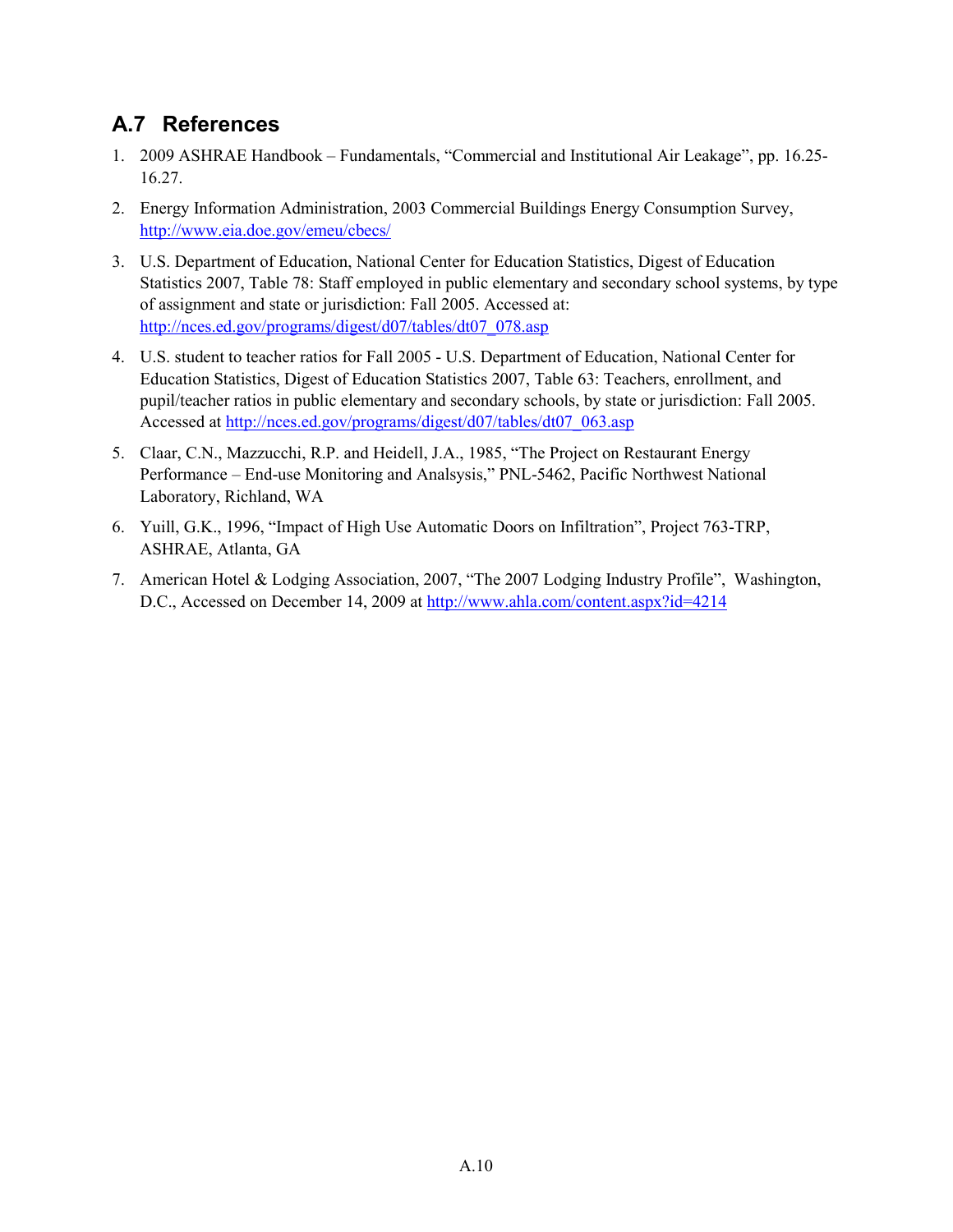# **Appendix B**

### **Development of Additional Lighting Power for the Strip Mall Prototype**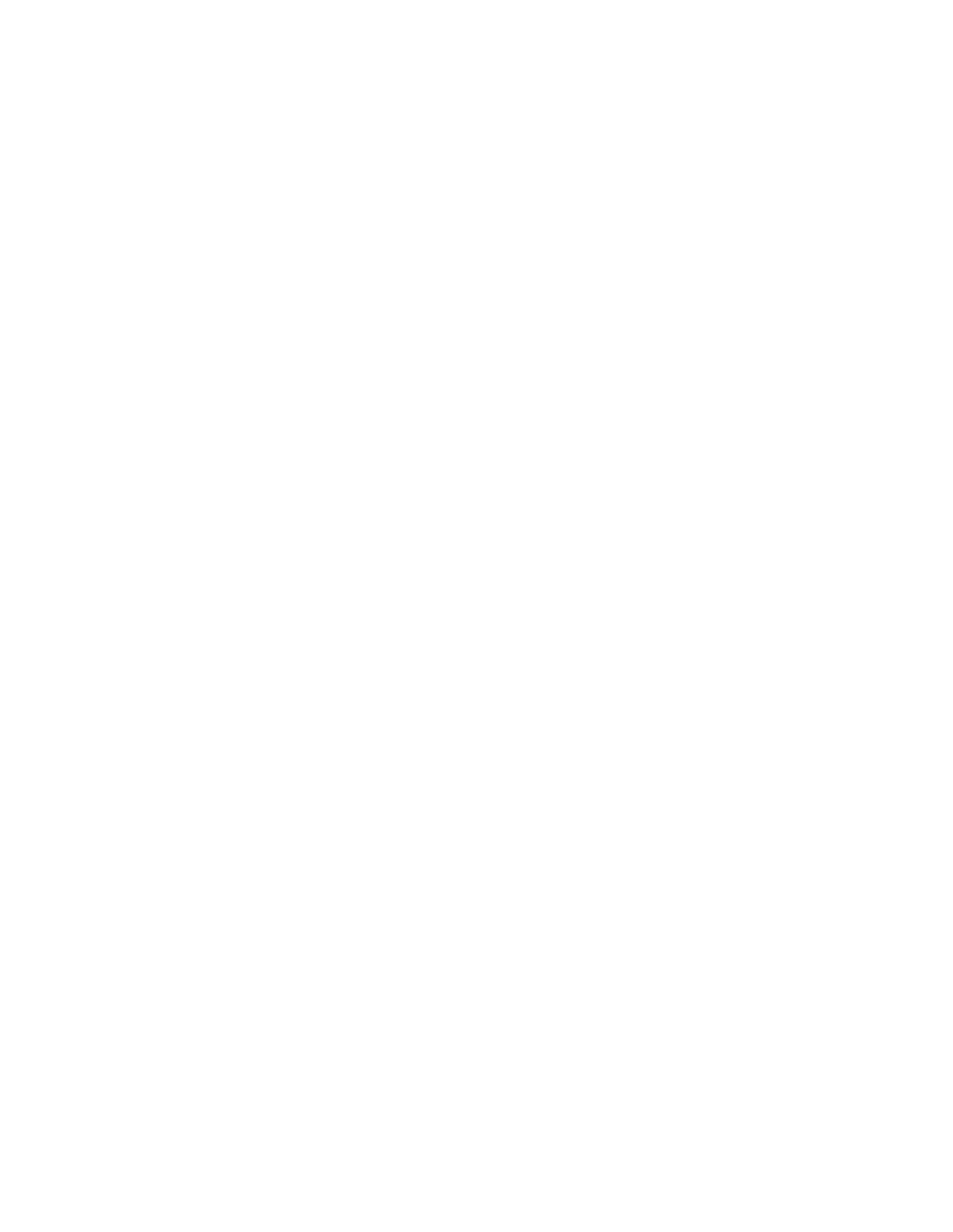## **Appendix B – Development of Additional Lighting Power for the Strip Mall Prototype**

#### **B.1 Introduction**

The purpose of this study is to develop a modeling strategy to capture the energy saving impacts from addendum ai to 90.1-2004. This addendum modifies the allowed additional lighting power for display lighting found in ASHRAE 90.1-2004.

#### **B.2 General Methodology**

The general methodology used was to adjust prototype Standard 90.1-2004 LPDs from the original DOE reference building prototype to create an explicit LPD mapping for space-by-space lighting power and consistent with values being used for the ASHRAE 90.1-2007 Determination and the original DOE reference building prototypes. This includes adding explicit additional lighting power allowance for display lighting in two of the three store types in the prototype. Underlying this is an assumption that the display area available for additional lighting power is 25 percent of total retail store area in order to approximately equal current prototype LPDs for each of three store types.

The ASHRAE strip mall reference building prototype is assumed to have 10 stores: 2 larger stores and 8 smaller stores. These stores and the subsequent total store area were grouped using the Standard 90.1-2004 additional lighting power allowance based on the type of merchandise sold as shown in Table B-1. It is important to note that the additional lighting power allowed in Standard 90.1-2004 was confined to the area of the specific display, not the retail area; however, DOE believes that this distinction was often missed in practice due to the difficult in defining the display area (for instance, the display area can be on the wall of the building, can include counter top area, etc). For this analysis it is assumed that the overall floor area allocated to the additional lighting power was the same under both Standard 90.1 versions.

| <b>Strip Mall Reference</b><br><b>Prototype Stores</b>                  | <b>Additional Display or</b><br><b>Accent Lighting Allowed</b><br>under Standard 90.1-<br>2004 | <b>Total Fraction of Strip</b><br><b>Mall Area in Specific</b><br><b>Store Groupings</b> |  |  |  |
|-------------------------------------------------------------------------|------------------------------------------------------------------------------------------------|------------------------------------------------------------------------------------------|--|--|--|
| LGstore 1, Smstore 1                                                    | No Accent Lighting                                                                             | 50%                                                                                      |  |  |  |
| SMstore 2, SMstore 3,<br>SM <sub>store</sub> 4                          | Accent at $1.6 \text{ w/ft}^2$ times<br>area of specific display                               | 25%                                                                                      |  |  |  |
| LGstore 2, SMstore 5,<br>SMStore 6, SMstore 7,<br>SM <sub>store</sub> 8 | Accent at $3.9 \text{ w/ft}^2$ times<br>the area of specific display                           | 25%                                                                                      |  |  |  |

**Table B.1**. Strip Mall Area Fraction by Store Groups

The relative fraction of stores with these allowed additional lighting power densities reflects the assumptions used in the original DOE commercial reference building prototypes.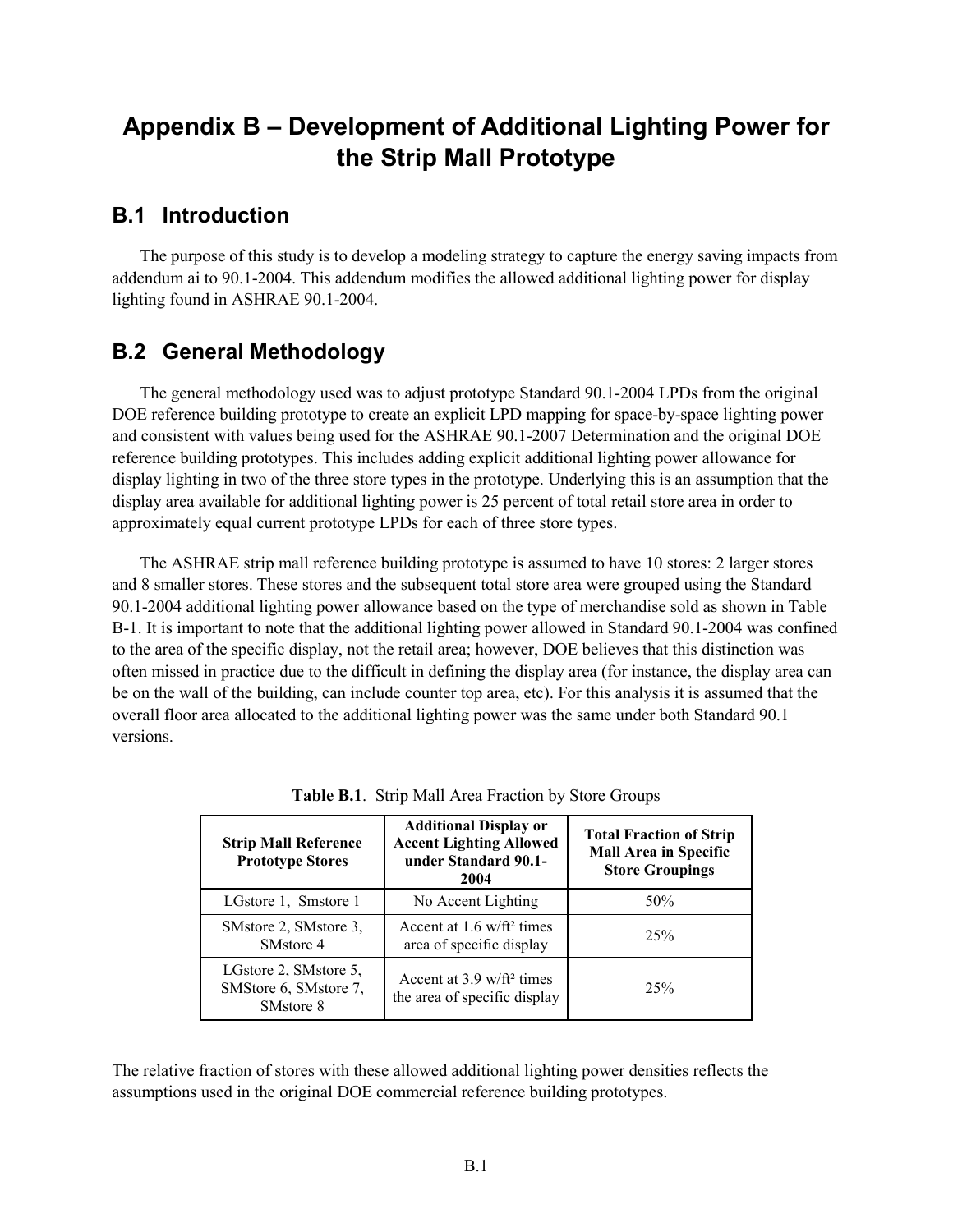Within the building groupings, the fraction of building floor area devoted to each space type and the corresponding base LPD by space type is developed under Standard 90.1-2004 and is shown in Table B.2. In addition, the base lighting power density for the building groups using the space-by-space LPDs, but without any additional lighting power allowance, is calculated and shown. Finally, the additional lighting power density allowed for each the building groups is shown, and the resulting building weighted average LPD including the additional lighting power allowances is calculated based on 25 percent of the floor area in each group utilizing the allowed additional lighting power.

| 90.1-2004 - updated to match space by space values and to try to match current ASHRAE prototype inputs |                                   |                       |                                                                                                                                                             |                        |                       |           |                                                                                                           |                        |                         |           |                                                                                     |                                 |
|--------------------------------------------------------------------------------------------------------|-----------------------------------|-----------------------|-------------------------------------------------------------------------------------------------------------------------------------------------------------|------------------------|-----------------------|-----------|-----------------------------------------------------------------------------------------------------------|------------------------|-------------------------|-----------|-------------------------------------------------------------------------------------|---------------------------------|
| $LPD(w/ft^2)$<br><b>LPD</b> Type for parm file                                                         | 90.1 score card<br>store types    |                       | <b>LGstore 2:1.28</b><br><b>SMstore 5:1.28</b><br><b>SMstore 6:1.28</b><br><b>SMstore 7:1.28</b><br><b>SMstore 8:1.28</b><br>LPD type 3<br>General Lighting |                        |                       |           | <b>SMstore 2:1.70</b><br><b>SMstore 3:1.70</b><br><b>SMstore 4:1.70</b><br>LPD type 2<br>General + Accent |                        |                         |           | LGstore 1: 2.23,<br><b>SMstore 1: 2.23</b><br><b>LPD</b> type 1<br>General + Accent |                                 |
| <b>Space Description</b>                                                                               | <b>Space</b><br><b>Allocation</b> | 90.1 Space type       | <b>No Accent Lighting</b>                                                                                                                                   |                        |                       |           | Accent at 1.6 w/ft <sup>2</sup>                                                                           |                        |                         |           |                                                                                     | Accent at 3.9 w/ft <sup>2</sup> |
|                                                                                                        |                                   |                       | <b>LPD</b>                                                                                                                                                  | Weighted<br><b>LPD</b> |                       |           | <b>LPD</b>                                                                                                | Weighted<br><b>LPD</b> |                         |           | <b>LPD</b>                                                                          | Weighted<br><b>LPD</b>          |
| Merchandising sales area                                                                               | 70%                               | Sales Area            | 1.50                                                                                                                                                        | 1.05                   | 0.714                 |           | 1.50                                                                                                      | 1.05                   |                         |           | 1.50                                                                                | 1.05                            |
| Active storage                                                                                         | 20%                               | <b>Active Storage</b> | 0.80                                                                                                                                                        | 0.16                   |                       |           | 0.80                                                                                                      | 0.16                   |                         |           | 0.80                                                                                | 0.16                            |
| Office                                                                                                 | $5\%$                             | Office                | 1.00                                                                                                                                                        | 0.05                   | 1.260                 |           | 1.00                                                                                                      | 0.05                   |                         |           | 1.00                                                                                | 0.05                            |
| Other spaces <sup>1</sup>                                                                              | $5\%$                             | see note 2            | 0.80                                                                                                                                                        | 0.04                   | 0.708                 |           | 0.80                                                                                                      | 0.04                   |                         |           | 0.80                                                                                | 0.04                            |
|                                                                                                        |                                   |                       |                                                                                                                                                             | 1.30                   | $-0.286$              | % of area |                                                                                                           | 1.30                   |                         | % of area |                                                                                     | 1.30                            |
| Additional lighting-display                                                                            | 25%                               |                       | $\mathbf{0}$                                                                                                                                                | $\mathbf{0}$           | normal<br>merchandise | 25%       | 1.6                                                                                                       | 0.4                    | valuable<br>merchandise | 25%       | 3.9                                                                                 | 0.975                           |
|                                                                                                        |                                   |                       |                                                                                                                                                             | 1.3                    | $W/\hat{\Pi}^2$       |           |                                                                                                           | 1.7                    | $W/\hat{\Pi}^2$         |           | $W/\hat{\Pi}^2$                                                                     | 2.28                            |

**Table B.2**. Calculation of Lighting Power Densities for Building Groups in Strip Mall- Standard 90.1- 2004

Once the Standard 90.1-2004 lighting levels were developed, they were modified to reflect addendum 90.1-2004 ai using the following assumptions:

- For buildings in which no accent lighting was provided in Standard 90.1-2004, no accent lighting was assumed in Standard 90.1-2007.
- For buildings in which the first tier of additional display lighting power (1.6 W/ft<sup>2</sup> of specific display area) was assumed in Standard 90.1-2004, the merchandise was assumed to be best represented by retail area type 2 in Standard 90.1-2007 (e.g., sporting goods, small electronics). This provides for  $1.7$  W/ft<sup>2</sup> additional lighting power over the assumed 25 percent of floor area for display of these products.
- For buildings in which the second tier of additional display lighting power  $(3.9 \text{ W/ft}^2)$  was assumed in Standard 90.1-2004, the merchandise was assumed to be best represented by retail area type 3 in Standard 90.1-2007 (e.g., clothing, furniture, cosmetics, and artwork). This provides for 2.6 W/ft<sup>2</sup> additional lighting power over the assumed 25 percent of floor area for display of these products.

Note that for buildings in the second group, these assumptions result in an increase in allowed additional lighting power. However, for buildings in the third group, a lower additional lighting power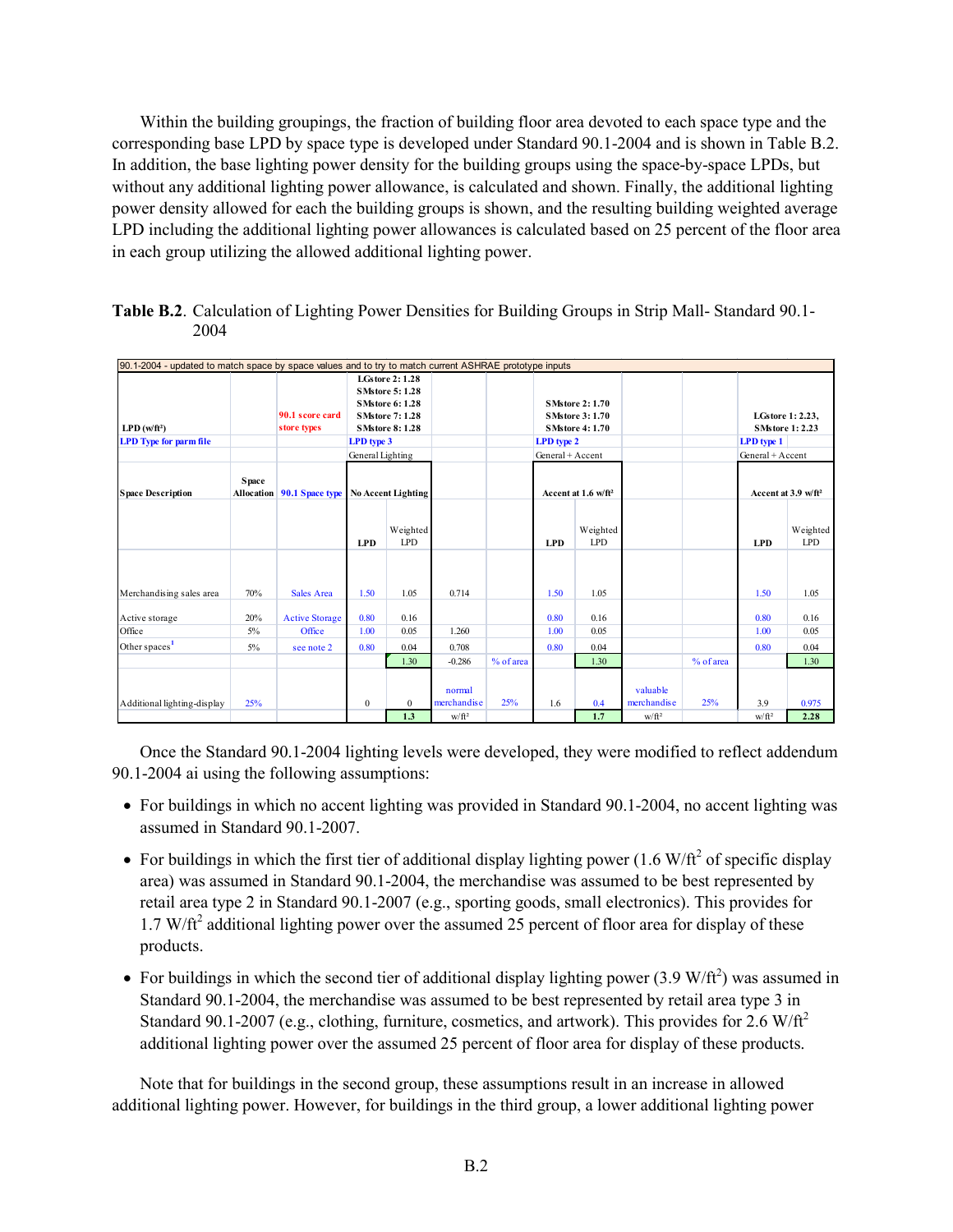allowance is assumed for Standard 90.1-2007. The additional lighting power allowance of 3.9 W/ft<sup>2</sup> of specific display area in Standard 90.1-2004 is described in that Standard as intended for "valuable merchandise, such as jewelry, fine apparel and accessories, china and silver, art, and similar items where detailed display and examination of merchandise is important." In practice, however, the use of the term "valuable" in the description allows for a broader spectrum of merchandise to be considered, and in particular apparel and accessories may make up the bulk of actual retail area considered for use in this category.

The corresponding Standard 90.1-2007 retail area category for clothing, furniture, cosmetics, and artwork was chosen to represent the merchandise that would make up the bulk of the floor area that could be categorized with an additional lighting power allowance of  $3.9 \text{ W/ft}^2$  in Standard 90.1-2004. The highest allowed additional lighting power in Standard 90.1-2007 (retail area category 4) is explicitly reserved to display of jewelry, crystal, and china, and none of the floor space in the strip mall was mapped to this category.

Table B.3 shows the development of the lighting power density under Standard 90.1-2007 additional lighting power assumptions. The different additional lighting power assumptions are shown highlighted in yellow for comparison with Table B.1.

The overall whole building lighting power for the strip mall reference prototype is then calculated using the assumed floor area percentages devoted to each of the original building type/additional lighting power groupings as shown in Table B.1. The resulting LPD for buildings by store type is 1.645 W/ft<sup>2</sup> under Standard 90.1-2004 and  $1.568$  W/ $\text{ft}^2$  under Standard 90.1-2007.

| <b>Table B.3</b> . Calculation of Lighting Power Densities for Building Groups in Strip Mall-Standard 90.1- |
|-------------------------------------------------------------------------------------------------------------|
| 2007 (Addendum ai)                                                                                          |
|                                                                                                             |

| 90.1-2007 - updated for changes to 4 retail space types for display lighting |                            |                                                   |                                                                                                                                                                                           |                        |                            |           |                                                                                                                                              |                        |                                          |           |                                                                 |                                 |
|------------------------------------------------------------------------------|----------------------------|---------------------------------------------------|-------------------------------------------------------------------------------------------------------------------------------------------------------------------------------------------|------------------------|----------------------------|-----------|----------------------------------------------------------------------------------------------------------------------------------------------|------------------------|------------------------------------------|-----------|-----------------------------------------------------------------|---------------------------------|
| $LPD(w/ft^2)$<br><b>LPD Type for parm file</b>                               | <b>Space</b><br>Allocation | 90.1 score card<br>store types<br>90.1 Space type | <b>LGstore 2: 1.28</b><br><b>SMstore 5:1.28</b><br><b>SMstore 6:1.28</b><br><b>SMstore 7:1.28</b><br><b>SMstore 8:1.28</b><br>LPD type 3<br>General Lighting<br><b>No Accent Lighting</b> |                        |                            |           | <b>SMstore 2:1.70</b><br><b>SMstore 3:1.70</b><br><b>SMstore 4:1.70</b><br>LPD type 2<br>General + Accent<br>Accent at 1.6 w/ft <sup>2</sup> |                        |                                          |           | LGstore 1: 2.23,<br><b>SMstore 1: 2.23</b><br><b>LPD</b> type 1 |                                 |
| <b>Space Description</b>                                                     |                            |                                                   |                                                                                                                                                                                           |                        |                            |           |                                                                                                                                              |                        |                                          |           | General + Accent                                                | Accent at 3.9 w/ft <sup>2</sup> |
|                                                                              |                            |                                                   | <b>LPD</b>                                                                                                                                                                                | Weighted<br><b>LPD</b> |                            |           | <b>LPD</b>                                                                                                                                   | Weighted<br><b>LPD</b> |                                          |           | <b>LPD</b>                                                      | Weighted<br><b>LPD</b>          |
| Merchandising sales area                                                     | 70%                        | <b>Sales Area</b>                                 | 1.5                                                                                                                                                                                       | 1.05                   |                            |           | 1.5                                                                                                                                          | 1.05                   |                                          |           | 1.5                                                             | 1.05                            |
| Active storage                                                               | 20%                        | <b>Active Storage</b>                             | 0.8                                                                                                                                                                                       | 0.16                   |                            |           | 0.8                                                                                                                                          | 0.16                   |                                          |           | 0.8                                                             | 0.16                            |
| Office                                                                       | 5%                         | Office                                            |                                                                                                                                                                                           | 0.05                   |                            |           | 1                                                                                                                                            | 0.05                   |                                          |           |                                                                 | 0.05                            |
| Other spaces <sup>1</sup>                                                    | $5\%$                      | see note 2                                        | 0.8                                                                                                                                                                                       | 0.04                   |                            |           | 0.8                                                                                                                                          | 0.04                   |                                          |           | 0.8                                                             | 0.04                            |
|                                                                              |                            |                                                   |                                                                                                                                                                                           | 1.3                    |                            | % of area |                                                                                                                                              | 1.3                    |                                          | % of area |                                                                 | 1.3                             |
|                                                                              |                            |                                                   |                                                                                                                                                                                           |                        | Retail area<br>type 2 (for |           |                                                                                                                                              |                        | Retail area<br>type $3$ (for<br>sporting |           |                                                                 |                                 |
| Additional lighting-display                                                  | 25%                        |                                                   | $\boldsymbol{0}$                                                                                                                                                                          | $\mathbf{0}$           | electronics)               | 25%       | 1.7                                                                                                                                          | 0.425                  | goods)                                   | 25%       | 2.6                                                             | 0.65                            |
|                                                                              |                            |                                                   |                                                                                                                                                                                           | 1.3                    | $W/\hat{\Pi}^2$            |           |                                                                                                                                              | 1.73                   | $W/\hat{\Pi}^2$                          |           | $W/\hat{\Pi}^2$                                                 | 1.95                            |